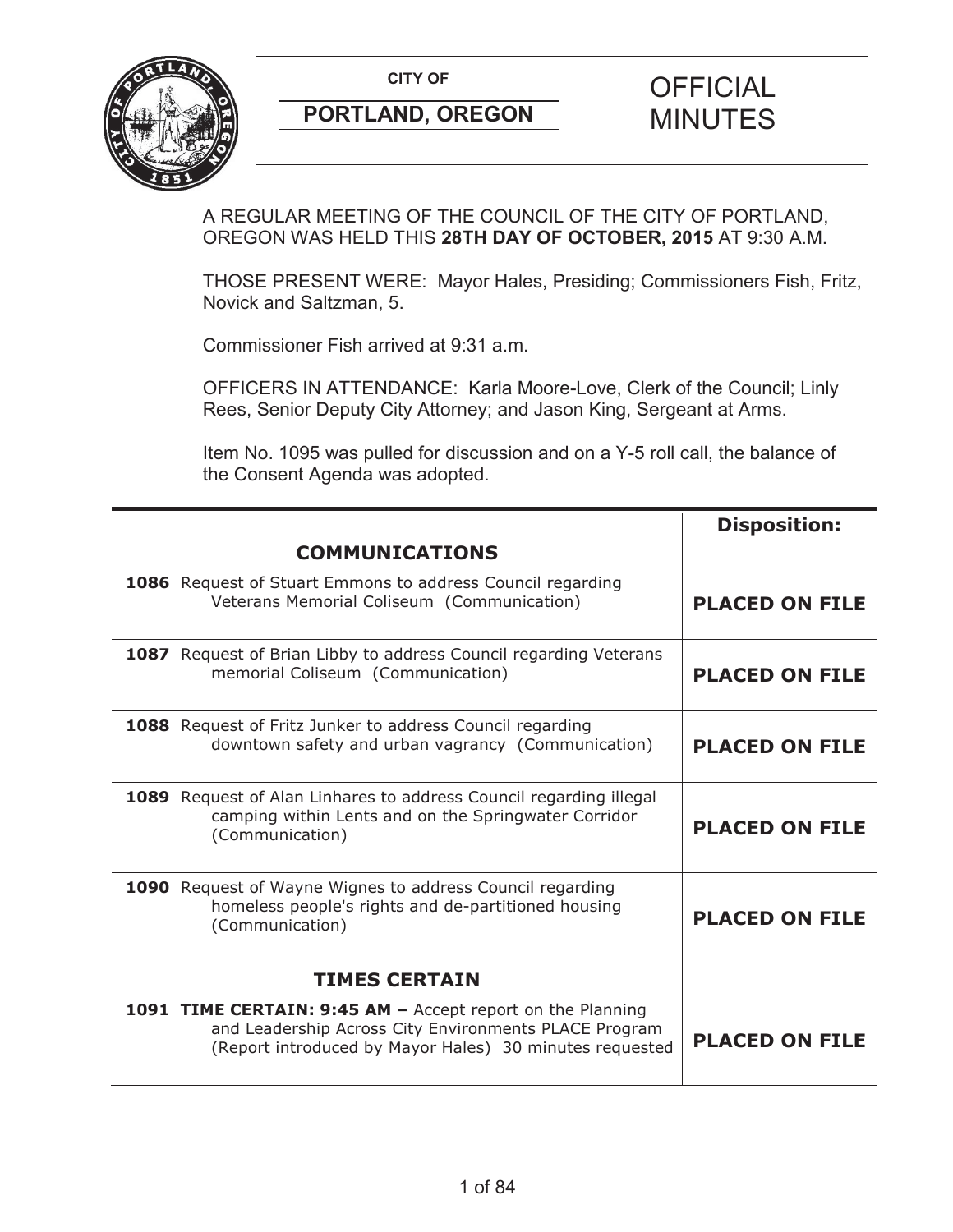| 1092 TIME CERTAIN: 10:15 AM - Accept the Quarterly<br>Technology Oversight Committee Report from the Chief<br>Administrative Officer (Report introduced by Mayor Hales)<br>30 minutes requested<br>Motion to accept report: Moved by Fish and seconded<br>by Fritz.<br>$(Y-5)$                                                         | <b>ACCEPTED</b>  |
|----------------------------------------------------------------------------------------------------------------------------------------------------------------------------------------------------------------------------------------------------------------------------------------------------------------------------------------|------------------|
| *1093 TIME CERTAIN: 10:45 AM - Ratify a successor collective<br>bargaining agreement between the City and the Portland<br>Police Commanding Officers Association relating to the<br>terms and conditions of employment of Police Lieutenants<br>for 2015-2018 (Ordinance introduced by Mayor Hales)<br>15 minutes requested<br>$(Y-5)$ | 187406           |
| <b>CONSENT AGENDA - NO DISCUSSION</b><br><b>Mayor Charlie Hales</b>                                                                                                                                                                                                                                                                    |                  |
| 1094 Appoint Andrea Olson and Dana Coffee to the Portland<br>Commission on Disability for terms to expire October 27,<br>2018 (Report)<br>$(Y-5)$                                                                                                                                                                                      | <b>CONFIRMED</b> |
| <b>*1095</b> Authorize a grant agreement with CASH Oregon for \$75,000<br>to provide financial education, counseling and free tax<br>preparation services to low income families and individuals<br>in Portland (Ordinance)<br>$(Y-5)$                                                                                                 | 187407           |
| <b>Bureau of Police</b>                                                                                                                                                                                                                                                                                                                |                  |
| *1096 Apply for and accept a grant in the amount of \$56,000 from<br>the Oregon Department of Transportation and appropriate<br>\$48,000 for overtime reimbursement for the FY2016<br>Safety Belt Grant Program (Ordinance)<br>$(Y-5)$                                                                                                 | 187396           |
| *1097 Apply for and accept a grant in the amount of \$37,500 from<br>the Oregon Department of Transportation and appropriate<br>\$30,000 for overtime reimbursement for the FY2016<br>Multnomah County DUII Intensive Supervision Program<br>(Ordinance)<br>$(Y-5)$                                                                    | 187397           |
| *1098 Authorize application to Oregon Impact for a grant in the<br>amount of \$80,000 for overtime reimbursement for<br>participation in DUII High Visibility Enforcement events<br>during Federal FY 2015-2016 (Ordinance)<br>$(Y-5)$                                                                                                 | 187398           |
| <b>Office of Management and Finance</b>                                                                                                                                                                                                                                                                                                |                  |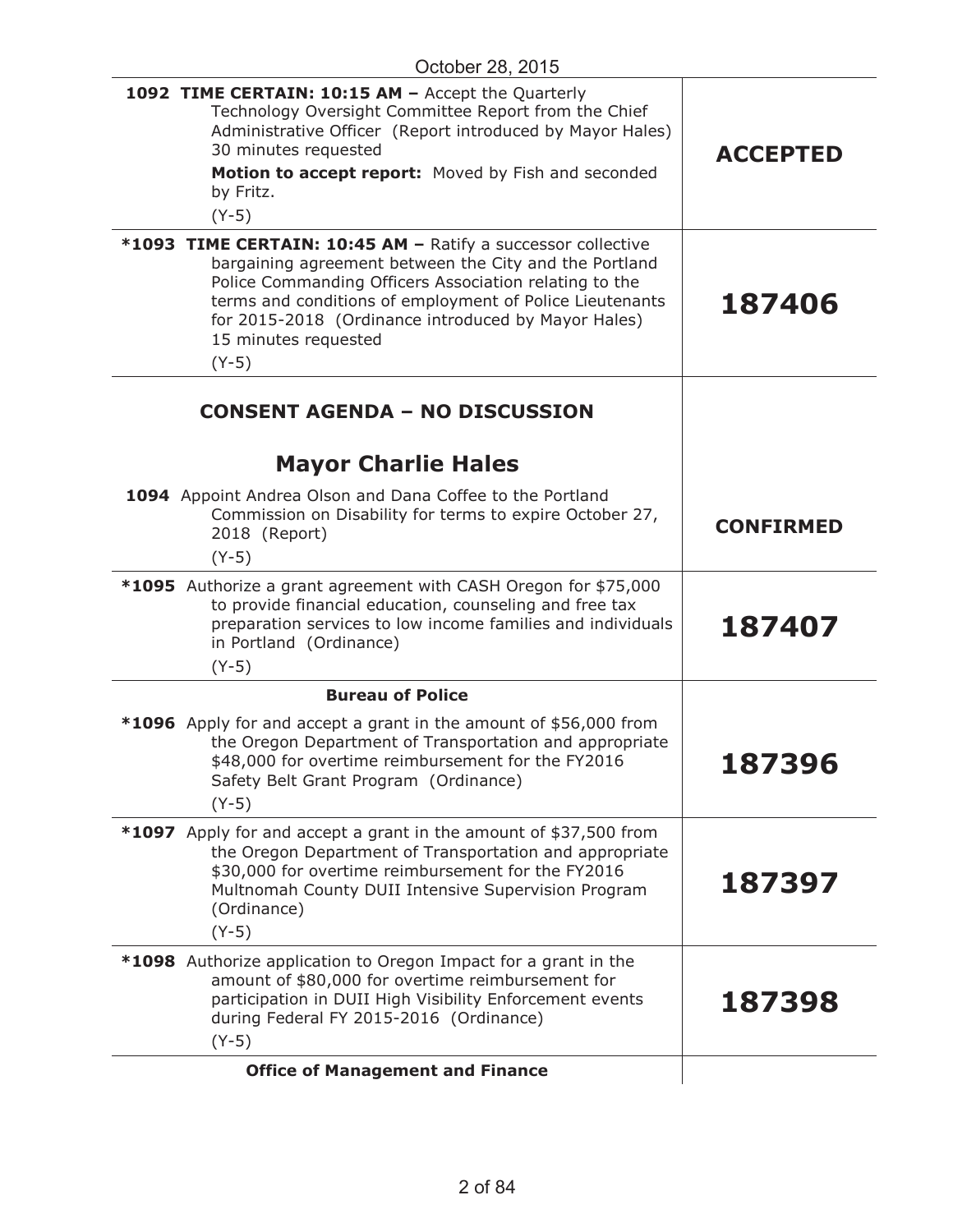| October 28, 2015                                                                                                                                                                                                                                                      |                 |
|-----------------------------------------------------------------------------------------------------------------------------------------------------------------------------------------------------------------------------------------------------------------------|-----------------|
| *1099 Pay claim of Leah Razo in the sum of \$34,456 involving<br>Bureau of Transportation (Ordinance)<br>$(Y-5)$                                                                                                                                                      | 187399          |
| *1100 Authorize acquisition of one full-sized sedan for use by<br>Portland Police Bureau (Ordinance)<br>$(Y-5)$                                                                                                                                                       | 187400          |
| *1101 Authorize the purchase of approximately 250,000 external<br>gallons of motor fuel for City of Portland vehicles for a<br>total not-to-exceed amount of \$850,000 per year<br>(Ordinance)<br>$(Y-5)$                                                             | 187401          |
| <b>Commissioner Steve Novick</b>                                                                                                                                                                                                                                      |                 |
| <b>Position No. 4</b>                                                                                                                                                                                                                                                 |                 |
|                                                                                                                                                                                                                                                                       |                 |
| <b>Bureau of Emergency Management</b>                                                                                                                                                                                                                                 |                 |
| *1102 Accept and appropriate a grant from the Oregon Office of<br>Emergency Management in the amount of \$14,055 for the<br>Portland Region Community Emergency Response<br>Team/Neighborhood Emergency Team Training and<br>Equipment Program (Ordinance)<br>$(Y-5)$ | 187402          |
| <b>Bureau of Transportation</b>                                                                                                                                                                                                                                       |                 |
| *1103 Amend Permits Code, Permits to Construct and Maintain<br>Structures in the Street Area, to correct Code Section<br>reference (Ordinance; amend Code Section 17.24.014)<br>$(Y-5)$                                                                               | 187403          |
| *1104 Amend contract with Axiom Event Productions, LLC for<br>volunteer and course management services through the<br>City of Portland Sunday Parkways program for an amount<br>not to exceed \$119,000 (Ordinance; amend Contract No.<br>30003708)<br>$(Y-5)$        | <b>187404</b>   |
| 1105 Amend 2013-2018 Contract for Vehicle Towing and Storage<br>services to correct the procedure for Portland Streetcar,<br>Inc. tows (Second Reading Agenda 1069; amend Contract<br>Nos. 30003497, 30003504-30003508 and 30003511-<br>30003521)<br>$(Y-5)$          | 187405          |
|                                                                                                                                                                                                                                                                       |                 |
| <b>Commissioner Nick Fish</b>                                                                                                                                                                                                                                         |                 |
| <b>Position No. 2</b>                                                                                                                                                                                                                                                 |                 |
| <b>Water Bureau</b>                                                                                                                                                                                                                                                   |                 |
| <b>1106</b> Accept contract with PCR, Inc. for the construction of the Road<br>10 MP 0.6-1.8 Project as complete, release retainage and<br>authorize final payment (Report; Contract No. 30004170)<br>$(Y-5)$                                                         | <b>ACCEPTED</b> |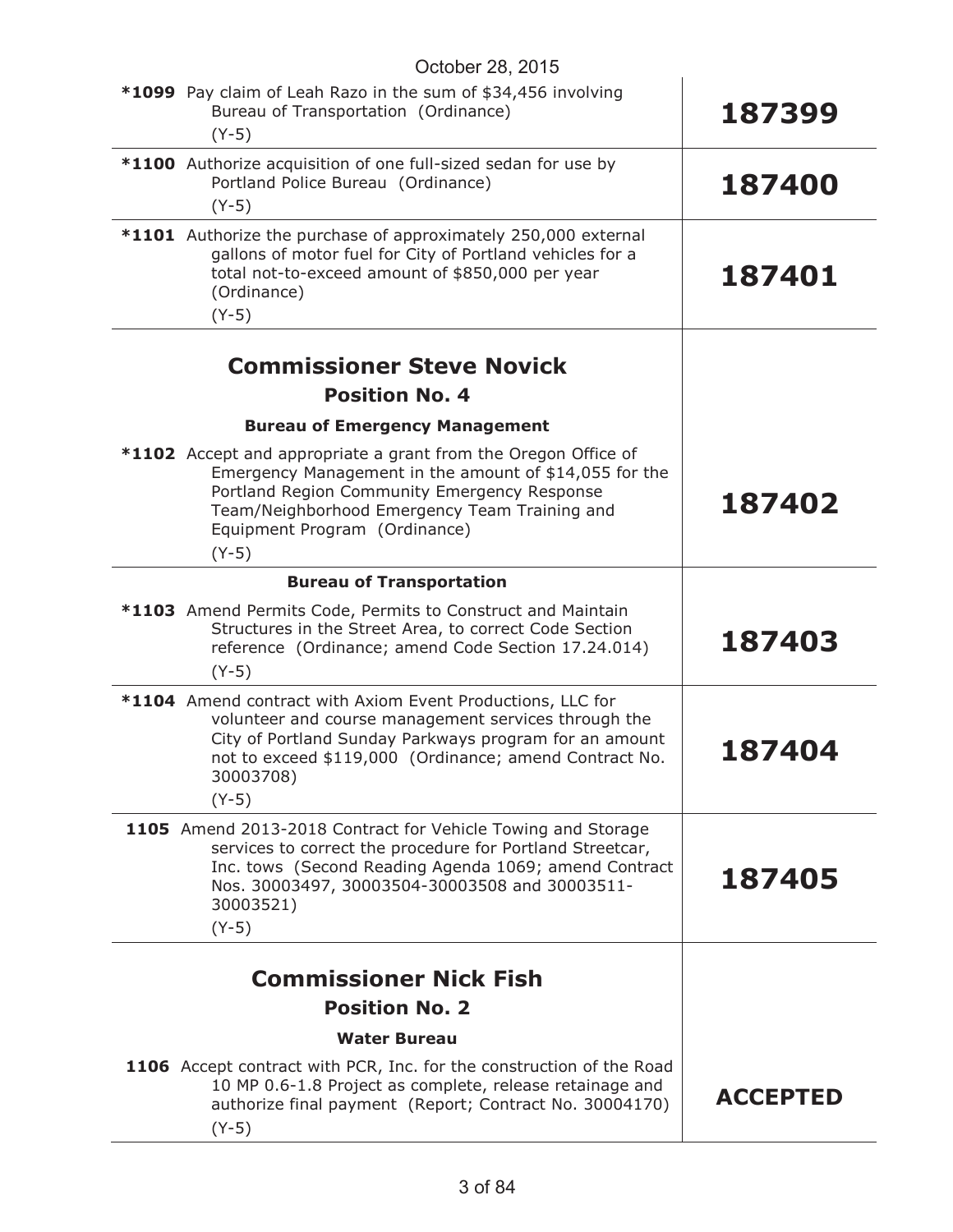| <b>REGULAR AGENDA</b><br><b>Mayor Charlie Hales</b><br><b>Bureau of Planning &amp; Sustainability</b><br>1107 Adopt a Waste Reduction Plan and accept and authorize an<br>Intergovernmental Agreement with Metro to receive Metro<br>Waste Reduction Challenge Funds of \$283,408 and<br>\$336,189 for the Recycle at Work Program in FY 15-16<br>(Ordinance) | <b>PASSED TO</b><br><b>SECOND READING</b><br><b>NOVEMBER 4, 2015</b><br><b>AT 9:30 AM</b> |
|---------------------------------------------------------------------------------------------------------------------------------------------------------------------------------------------------------------------------------------------------------------------------------------------------------------------------------------------------------------|-------------------------------------------------------------------------------------------|
| <b>Commissioner Steve Novick</b><br><b>Position No. 4</b><br><b>Bureau of Transportation</b>                                                                                                                                                                                                                                                                  |                                                                                           |
| 1108 Declare intent to pilot the Community-Initiated Neighborhood<br>Trails Process to allow community organizations to identify<br>and improve undeveloped right-of-ways to trail standards<br>(Previous Agenda 1036)                                                                                                                                        | <b>RESCHEDULED TO</b><br><b>NOVEMBER 4, 2015</b><br><b>AT 9:30 AM</b>                     |
| *1109 Amend contract with TriMet related to the operations and<br>maintenance of the Portland Streetcar system to add<br>payment to TriMet for Operations, Maintenance and Other<br>Services for FY 15/16 through FY 19/20 for \$40,490,618<br>(Previous Agenda 1074; amend Contract No. 30002872)<br>$(Y-5)$                                                 | 187408                                                                                    |
| 1110 Authorize Central Eastside Interim Commercial Off-Street<br>Parking Pilot Program (Second Reading Agenda 1075;<br>waive Title 33)<br>$(Y-5)$                                                                                                                                                                                                             | 187409                                                                                    |
| 1111 Authorize temporary commercial parking on Oregon<br>Department of Transportation blocks as part of the Central<br>Eastside Interim Commercial Off-Street Parking Pilot<br>Program (Second Reading Agenda 1076; waive Title 33<br>and Stormwater Management Manual)<br>$(Y-5)$                                                                            | 187410                                                                                    |
| 1112 Accept Engineer's Report on Oregon Health & Science<br>University Sky-bridge and Tunnel Encroachment (Second<br>Reading Agenda 1084)<br>$(Y-5)$                                                                                                                                                                                                          | 187411                                                                                    |
| 1113 Accept Engineer's Report on Portland State University Sky-<br>bridge Extension Encroachment (Second Reading Agenda<br>1085)<br>$(Y-5)$                                                                                                                                                                                                                   | 187412                                                                                    |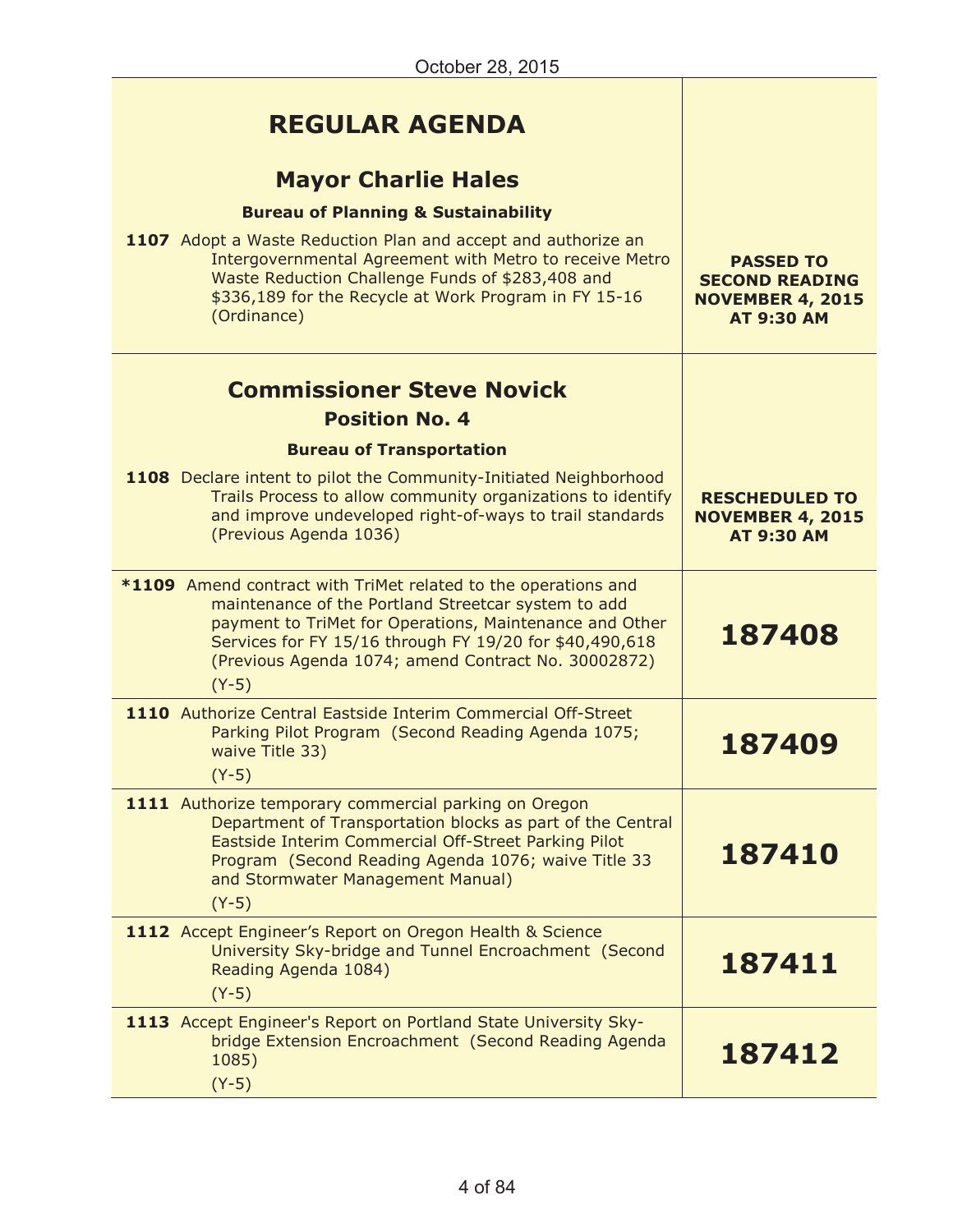| <b>Commissioner Amanda Fritz</b><br><b>Position No. 1</b><br><b>Portland Parks &amp; Recreation</b>                                                                                                                                                                                                                                                                                                                     |                                                                                           |
|-------------------------------------------------------------------------------------------------------------------------------------------------------------------------------------------------------------------------------------------------------------------------------------------------------------------------------------------------------------------------------------------------------------------------|-------------------------------------------------------------------------------------------|
| *1114 Authorize Procurement Services to enter into a contract for<br>construction and payment of Grant Pool Mechanical<br>Renovations (Ordinance) 10 minutes requested<br>$(Y-5)$                                                                                                                                                                                                                                       | 187413                                                                                    |
| <b>Commissioner Nick Fish</b>                                                                                                                                                                                                                                                                                                                                                                                           |                                                                                           |
| <b>Position No. 2</b>                                                                                                                                                                                                                                                                                                                                                                                                   |                                                                                           |
| <b>Bureau of Environmental Services</b>                                                                                                                                                                                                                                                                                                                                                                                 |                                                                                           |
| 1115 Authorize contract with the lowest responsive bidder for the<br>construction remodel of the Schmeer Pump Station<br>Upgrade Project No. E07448 for \$1,800,000 (Ordinance)                                                                                                                                                                                                                                         | <b>PASSED TO</b><br><b>SECOND READING</b><br><b>NOVEMBER 4, 2015</b><br><b>AT 9:30 AM</b> |
| 1116 Authorize a contract with the lowest responsive bidder for<br>construction of the Powell Sewer Rehabilitation Project<br>Phase 1 Project No. E10476 for \$10,800,000 (Ordinance)<br>15 minutes requested                                                                                                                                                                                                           | <b>PASSED TO</b><br><b>SECOND READING</b><br><b>NOVEMBER 4, 2015</b><br><b>AT 9:30 AM</b> |
| 1117 Authorize a contract with Century West Engineering<br>Corporation for professional services for the design of the<br>Wheeler Basin Reconstruction and Green Streets Project<br>No. E10219 for \$590,872 (Ordinance) 8 minutes<br>requested                                                                                                                                                                         | <b>PASSED TO</b><br><b>SECOND READING</b><br><b>NOVEMBER 4, 2015</b><br><b>AT 9:30 AM</b> |
| <b>Water Bureau</b>                                                                                                                                                                                                                                                                                                                                                                                                     |                                                                                           |
| 1118 Extend contract with Murray, Smith & Associates, Inc. for the<br>Fulton Pump Station Replacement Project in the amount of<br>\$885,701 (Ordinance; amend Contract No. 30001492)<br>10 minutes requested                                                                                                                                                                                                            | <b>PASSED TO</b><br><b>SECOND READING</b><br><b>NOVEMBER 4, 2015</b><br><b>AT 9:30 AM</b> |
|                                                                                                                                                                                                                                                                                                                                                                                                                         |                                                                                           |
| <b>Commissioner Dan Saltzman</b>                                                                                                                                                                                                                                                                                                                                                                                        |                                                                                           |
| <b>Position No. 3</b>                                                                                                                                                                                                                                                                                                                                                                                                   |                                                                                           |
| <b>Bureau of Development Services</b>                                                                                                                                                                                                                                                                                                                                                                                   |                                                                                           |
| 1119 Amend Chapter 3.30 to add administrative review of stop<br>work orders; amend Titles 24-27 to add administrative<br>appeal provisions, revise external Appeal Board provisions<br>to conform to the State Building Codes, add term limits to<br>all external Boards, delete obsolete provisions, and make<br>other technical changes (Ordinance; amend Code Chapter<br>3.30 and Titles 24-27) 15 minutes requested | <b>PASSED TO</b><br><b>SECOND READING</b><br><b>NOVEMBER 4, 2015</b><br><b>AT 9:30 AM</b> |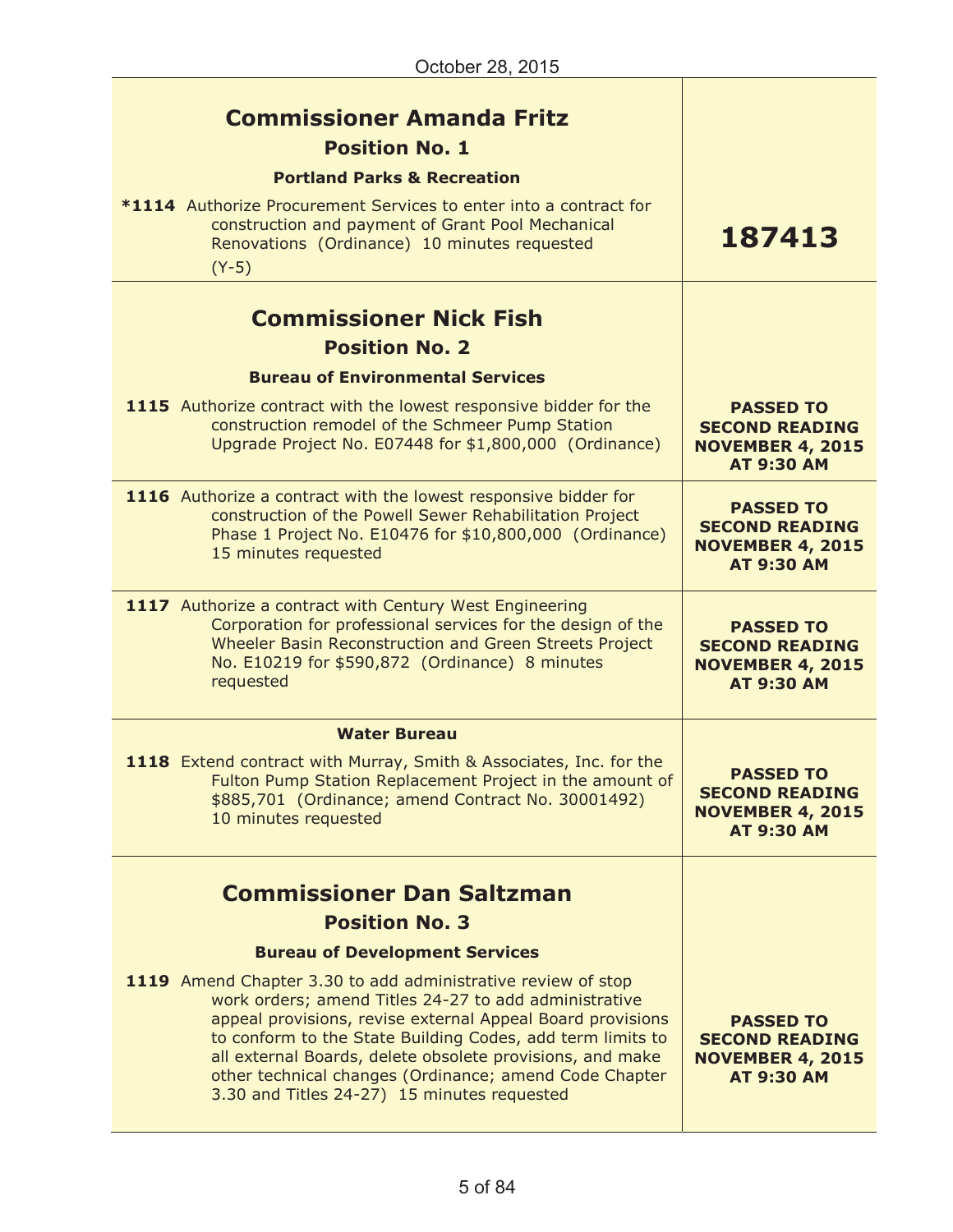| <b>Portland Housing Bureau</b>                                                                                                                                                                                                |        |
|-------------------------------------------------------------------------------------------------------------------------------------------------------------------------------------------------------------------------------|--------|
| 1120 Amend contract with Catholic Charities to add \$50,000 to<br>house chronically homeless women for a total not to<br>exceed \$160,000 (Second Reading Agenda 1083; amend<br>Contract No. 32001140)<br>(Y-4; Hales absent) | 187414 |
| $\lambda + 49.04$ $\mu$ $\mu$                                                                                                                                                                                                 |        |

At 12:24 p.m., Council recessed.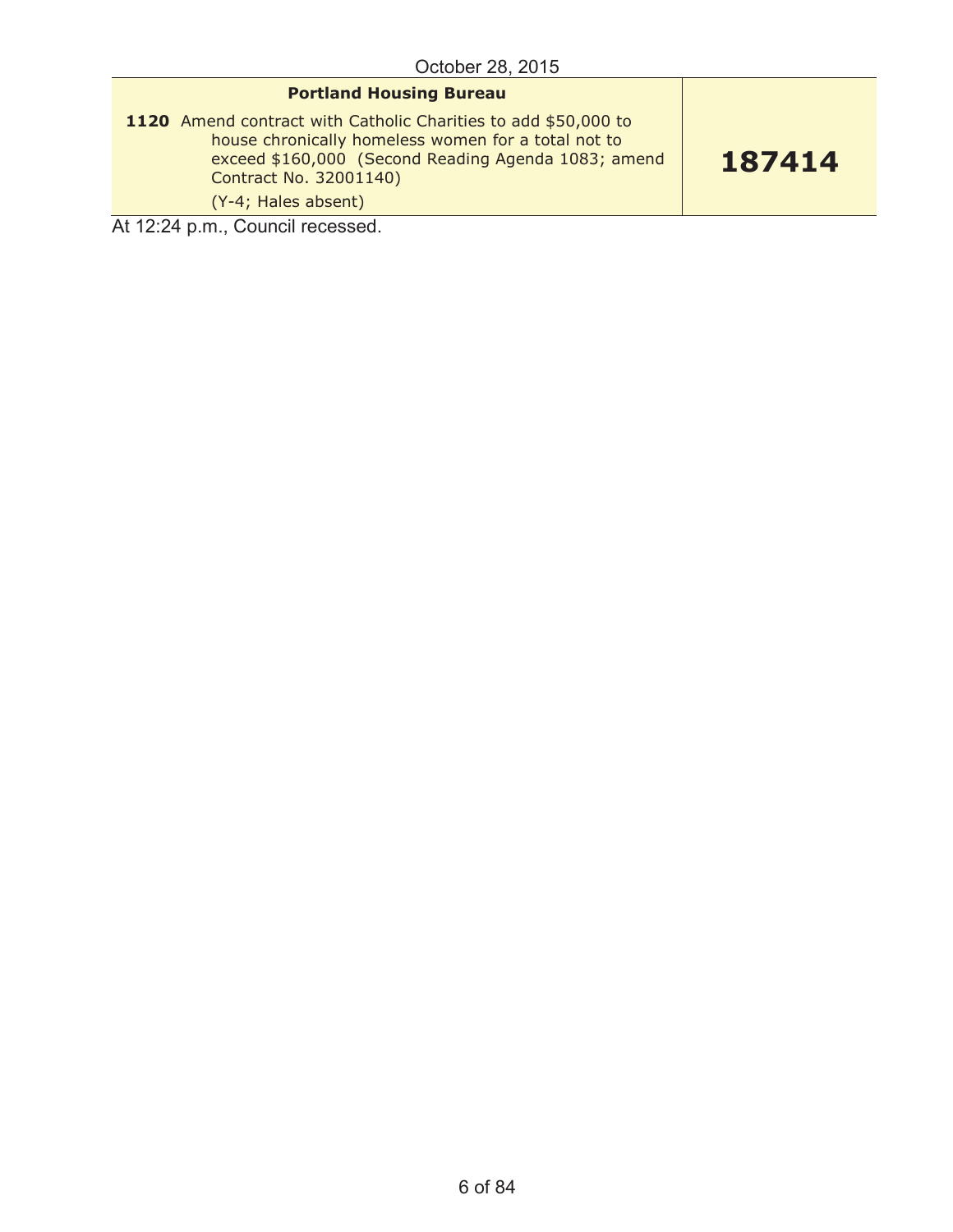A RECESSED MEETING OF THE COUNCIL OF THE CITY OF PORTLAND, OREGON WAS HELD **28TH DAY OF OCTOBER, 2015** AT 2:00 P.M.

THOSE PRESENT WERE: Mayor Hales, Presiding; Commissioners Fish, Fritz, Novick and Saltzman, 5.

OFFICERS IN ATTENDANCE: Karla Moore-Love, Clerk of the Council; Denis Vannier, Deputy City Attorney; and John Paolazzi, Sergeant at Arms.

|                                                                                                                                                                                                                                                                                                  | <b>Disposition:</b> |
|--------------------------------------------------------------------------------------------------------------------------------------------------------------------------------------------------------------------------------------------------------------------------------------------------|---------------------|
| 1121 TIME CERTAIN: 2:00 PM - Donation of northern portion of<br>Ross Island from the Port of Portland to Portland Parks &<br>Recreation (Report introduced by Commissioner Fritz)<br>15 minutes requested                                                                                        | <b>ACCEPTED</b>     |
| Motion to accept the report: Moved by Fish and<br>seconded by Fritz.                                                                                                                                                                                                                             |                     |
| $(Y-5)$                                                                                                                                                                                                                                                                                          |                     |
| $\mathbf{A}$ and $\mathbf{A}$ and $\mathbf{A}$ are $\mathbf{A}$ and $\mathbf{A}$ are $\mathbf{A}$ and $\mathbf{A}$ and $\mathbf{A}$ are $\mathbf{A}$ and $\mathbf{A}$ are $\mathbf{A}$ and $\mathbf{A}$ are $\mathbf{A}$ and $\mathbf{A}$ are $\mathbf{A}$ and $\mathbf{A}$ are $\mathbf{A}$ and |                     |

At 4:46 p.m., Council adjourned.

## **MARY HULL CABALLERO**

Auditor of the City of Portland

By Karla Moore-Love Clerk of the Council

For a discussion of agenda items, please consult the following Closed Caption File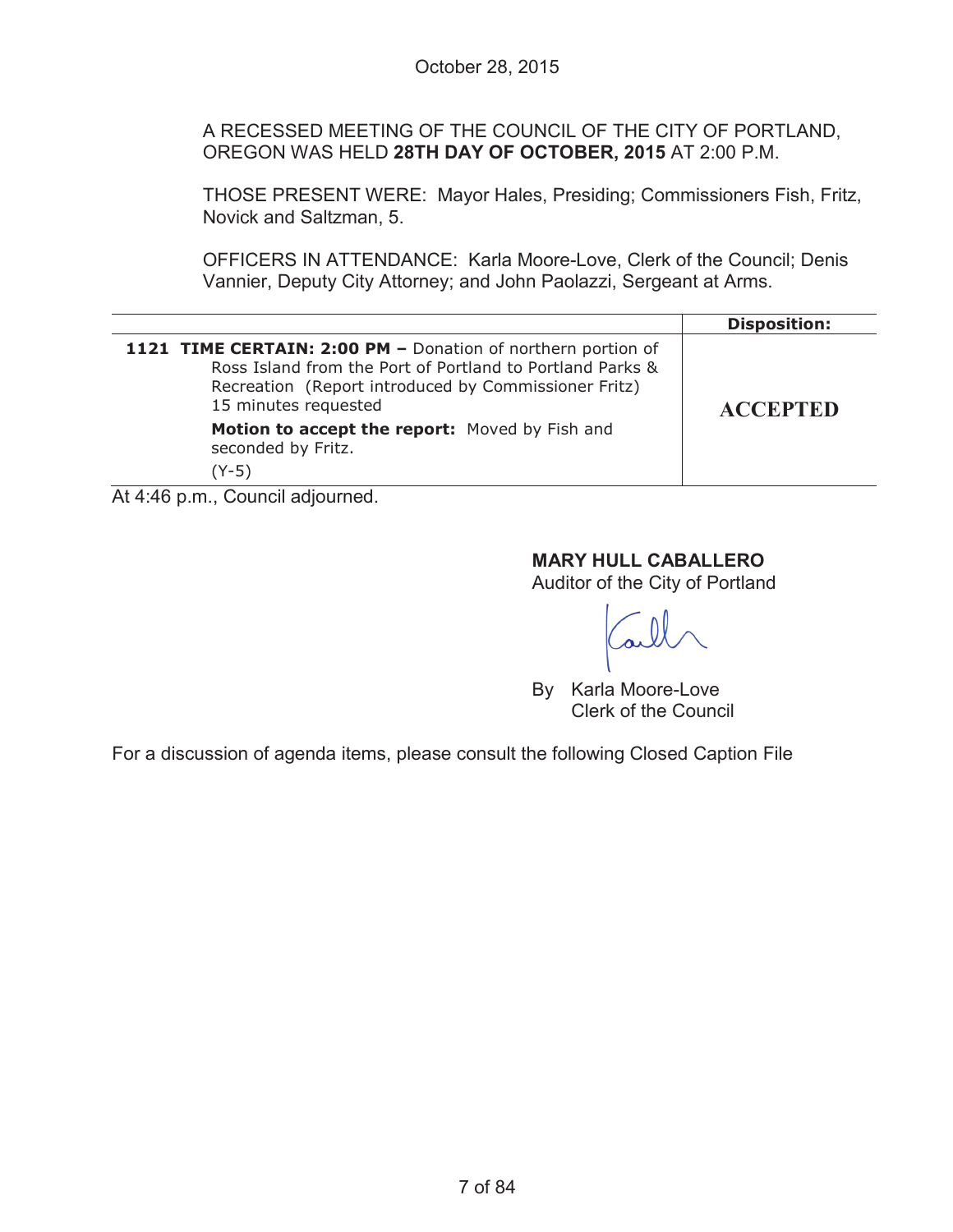## October 28, 2015 **Closed Caption File of Portland City Council Meeting**

This file was produced through the closed captioning process for the televised City Council broadcast and should not be considered a verbatim transcript. Key: **\*\*\*\*\*** means unidentified speaker.

## **OCTOBER 28, 2015 9:30 AM**

**Hales:** Good morning, and welcome to the October 28th meeting of the Portland City Council. Would you please call the roll?

**Novick:** Here. **Fritz:** Here. **Saltzman:** Here. **Hales:** Aye.

**Hales:** Welcome, everyone. We have some time certain items and presentations, but before that we have Council communications. We allow citizens to sign up for three minutes each to talk on a topic of their choosing, and that will come first, and then we'll get to the regular agenda after that.

If you're here to speak on a regular agenda item, let our Council Clerk know and she'll put you on the list. We typically allow three minutes per person. It doesn't look like that will be difficult given the number of people here. You need to give only your name, you don't have to give us your address unless you are representing an organization. We ask that we maintain the rules of decorum and give people a courteous hearing. If you agree with them, give them a thumbs up if you feel like it or a thumbs down if you disagree, but please, let's not make vocal demonstrations in favor or against our fellow citizens' points of view so they get to express them. That's about all the procedure that there is to it. So, with that, let's hear our communications items starting with 1086. **Item 1086.**

**Hales:** And 1087. I think they're a team.

**Item 1087.**

**Hales:** Good morning.

**Stuart Emmons:** Good morning. We'll do a combined six minutes, if that's OK? **Hales:** That's fine.

**Brian Libby:** Thank you for having us.

**Emmons:** Good morning, everyone. My name is Stuart Emmons, and I'm here representing the Friends of Memorial Coliseum. Brian Libby, my co-chair; and Marilyn Clint of the Portland Rose Festival; Ron Carr, our veterans representative, and I represent a broad-based group of citizens that include architects, veterans, design community members, preservationists, and other community members.

Some of you know me as an architect for affordable housing and involved in schools. So, why do I care about the Memorial Coliseum? Why should anyone care about it? I have five good reasons. One is culture. The coliseum is one of those unique buildings that define our city's culture and is important to our history. Veterans. The whole building is a veterans memorial. The coliseum restored will be one of the most visible and impressive memorials to our veterans in the nation. Community. We need a 6000 to 10,000 square foot venue and will continue to, and even more so, as our population increases. There are 100 annual events at the coliseum already. For example, Cirque du Soleil's sold-out twoweek run at the coliseum in May. It would not have come to the city if not for the coliseum. As the city grows, the demand will surely rise. The estimated cost for varying levels of Coliseum restoration are far less than what a new arena would cost.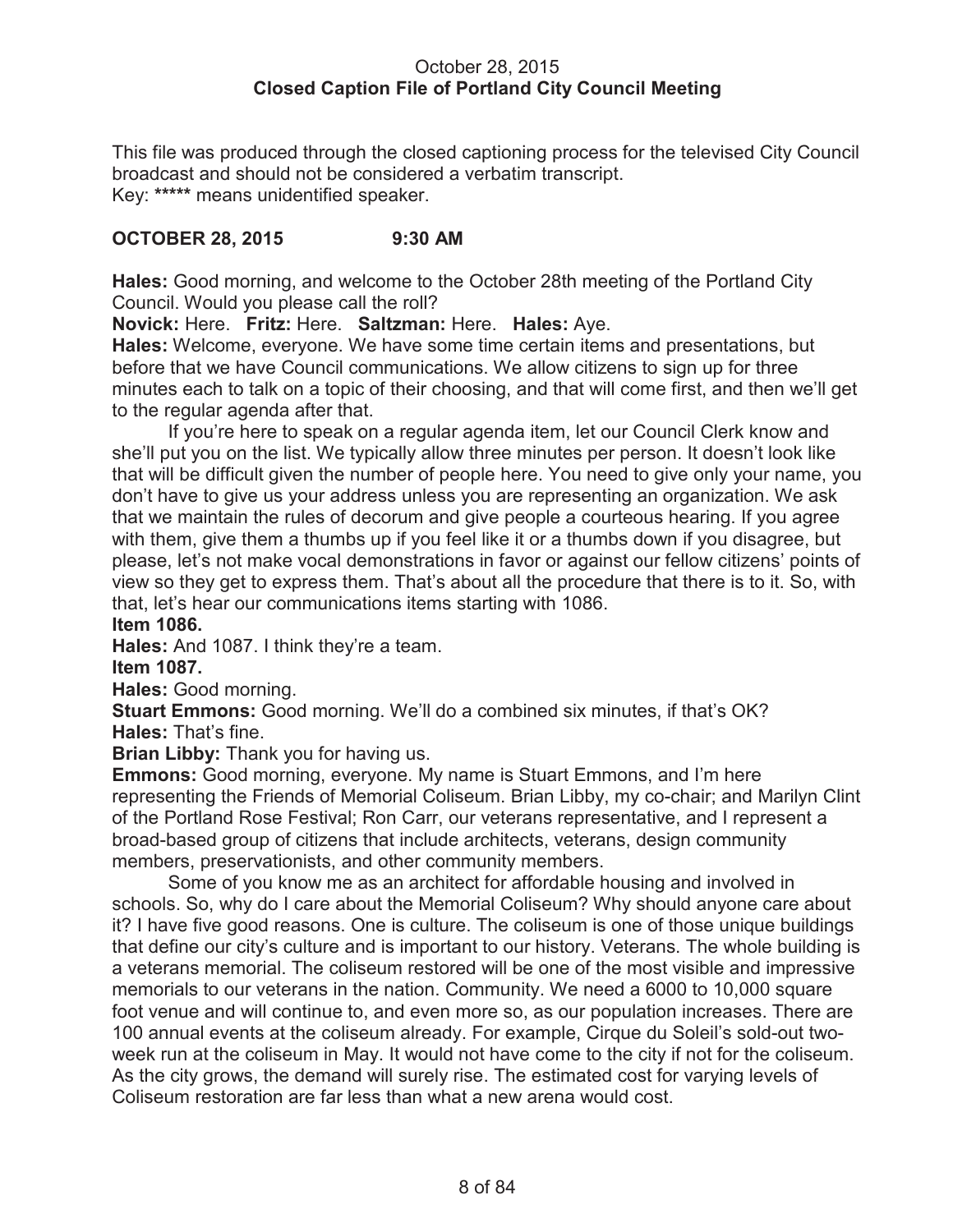Economy. It is really important to our city's economy. Restoring the coliseum will have an economic impact, quote, "worth multiple times the cost of renovation," per the Portland Business Alliance.

Values. We're a sustainability capital. We favor reuse over demolition. Last week, the Council approved \$195 million for the Portland Building -- an enormous sum -- and still no movement on the coliseum. The coliseum should not be passed over in favor of the Portland Building. Funds that should have been used for preventative maintenance and upgrades to Memorial Coliseum have been diverted for two decades to pay off two debts of Providence Park. Why doesn't Providence Park pay for itself? We will need a venue like this more and more as we grow.

And then a word on growth. Our city is growing really quickly. We need to focus on building density in close-in districts that are well-served by mass transit. The area from the Convention Center to the PPS Blanchard site, including the Rose Quarter, is one of the best districts for future density. The coliseum can be the leverage point, the center piece of a transformed Rose Quarter district, a vibrant and high-density neighborhood that includes offices, retail, hotels, and affordable housing.

We can restore the coliseum for less than the Portland Building and have far more economic impact. It is time to restore Veterans Memorial Coliseum. And now, we would like to put our video up, if you will. Thank you.

[video playing]

\*\*\*\*\*: Portland in 1960 was a much smaller town than it is now. The whole community got together to build this exposition center that ended up being dedicated to the veterans. The building was designed by Skidmore Owings and Merrill. 1960 was during the heyday of Skidmore's work. Kennedy became president, the space race started. There was just this love for the future and an appreciation for what was to come. This building embodied that. It was about the future.

\*\*\*\*\*: It's the equivalent of about two and a half city blocks in size but the entire building is standing on just four columns, which still kind of blows my mind, honestly. We got involved trying to save the coliseum because of the great architecture and because it can still be a great building, but it's just an amazing repository of Portland's cultural history.

\*\*\*\*\*: The Blazers winning was a monumental thing for Portland, and it happened in this building.

\*\*\*\*\*: The Portland Trail Blazers, at about two minutes and 18 seconds past the hour of two o'clock, have won the world championship! [cheering]

\*\*\*\*\*: The building doesn't have luxury boxes, it doesn't have different levels. Everybody comes out on the concourse. It's not just a building, it's not just a work of art -- which it really is, as well -- it goes back to our core values about who we are as a community, as a city, and we've become even more excited about keeping this building because of what it can be in the future.

**\*\*\*\*\*:** We still need as much help as we can get. Nothing has been decided yet, and the City could still decide to tear this building down. We don't really feel like the coliseum will be completely saved until it's restored, and that's been the difficult part. Mayor Hales and the City Council are still looking at the possibility of tearing this building down. We really want to hear from people, whether it's military veterans or just ordinary citizens. We really need people's help to send a message to City Council that we're not going to let this building be torn down. [end of video]

**Emmons:** Thank you.

**Libby:** Thanks very much

**Fish:** Can I ask you two questions? Where did you find the archival photographs, these wonderful new pictures of the Memorial Coliseum?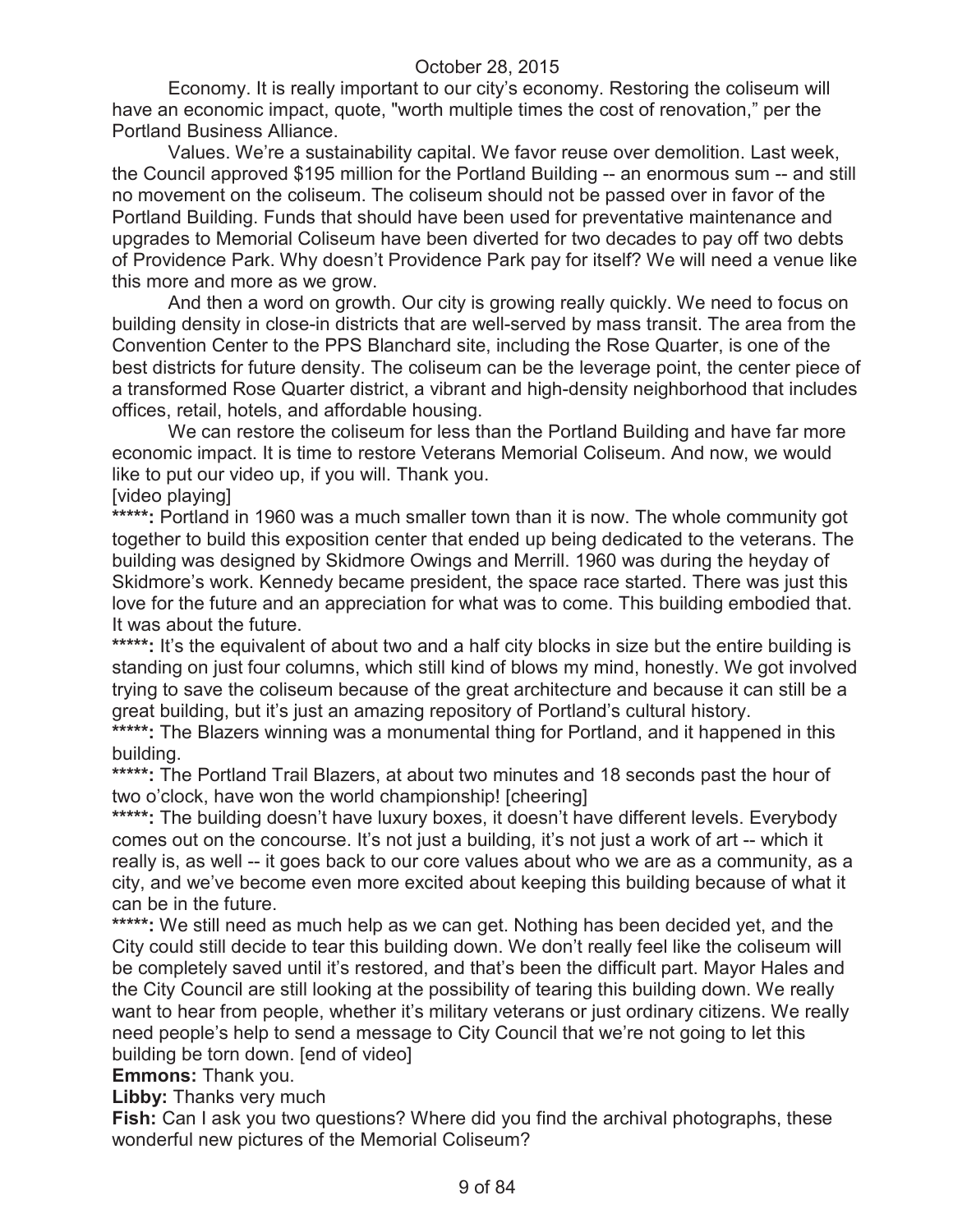**Libby:** Commissioner, I spent several hours in the City of Portland archives, and that's actually where they came from. There was a treasure trove of information there. I had great fun looking through all the historic images and even deliberations about what to call the building. For example, it was almost officially named the glass palace, and so that's where a lot of this came from.

**Emmons:** Can I chime in, too? We also found historic pictures from probably the top modern architectural photographer in the world, Julius Shulman, down at the Getty. And just last spring, I found a trove of absolutely fabulous pictures done by a Pacific Northwest photographer, Art Hupy, in the basement of the UW special collections library. And these photographs, the Shulman and the Hupy pictures, really prove that we have a gem on our hands here, and it's hard to see the way it is in its state --

**Fish:** The other thing I just want to note from your video is that right now, when you're looking east at Memorial Coliseum, it's obscured by some trees that have matured over time. And now, this is a city that prides itself on protecting trees, it does completely alter the relationship to the building, and you have the photograph where it was actually fully exposed to the west.

## **Emmons:** Yes.

**Libby:** Absolutely. I think that this is the only time in my life where I've ever wanted to see trees cut down. I'd love to see us engage in some kind of initiative where we plant 100 trees for every coliseum tree that we cut down. But this is, you know, a glass box that is all about the transparency and so those trees, like you say, should come down. **Fish:** Thank you.

**Hales:** Thank you both, thank you very much.

## **Item 1088.**

**Hales:** Good morning.

**Fritz Junker:** Good morning. Thank you for allowing me to speak today. And thank you, Mayor Hales, for your stated desire to focus on the city instead of re-election.

My name is Fritz Junker. I've lived in a condo four blocks from City Hall with my wife since 2007. I'm speaking today out of concern for the safety of my family, friends, and neighbors. Last summer, as we all know, a man was stabbed to death by a drifter just steps from here. This terrified our neighborhood. Earlier this summer, my wife was assaulted by a homeless man a block from our home. She's now constantly afraid and on guard. Just weeks ago, a visiting friend was spit on and threatened by a panhandler who was displeased with not receiving change. My wife and I, our neighbors and our friends, have had innumerable experiences with aggressive behavior from the increasing unsheltered populations, and we've all reached our limit.

As quoted recently in the Oregonian, the next New York Times article about Portland isn't going to be about how great our food and wine are. For the last several years, I've watched with great frustration as our city has been allowed to become a destination for lifestyle vagrancy, unchecked drug activity, limitless street camping, aggressive panhandling, and other illegal and disruptive behavior that directly affects the safety and quality of life of residents downtown and citywide. Sadly, Portland is no longer a place that we can use public spaces without disruption, anxiety, or fear.

Recent efforts to temporarily displace this activity or label it as a by-product of an affordable housing crisis are shortsighted, misleading, and will not resolve the serious public safety issues we face as a city. Only after we restore basic rule of law can we then speak about affordable housing and other solutions not related to immediate public safety.

Every summer, street kids, drug users, and other lifestyle vagrants flock here in greater numbers to take advantage of the city's hands-off ideology. They inundate our woefully understaffed police force with increasingly brazen and illicit behavior, draw drug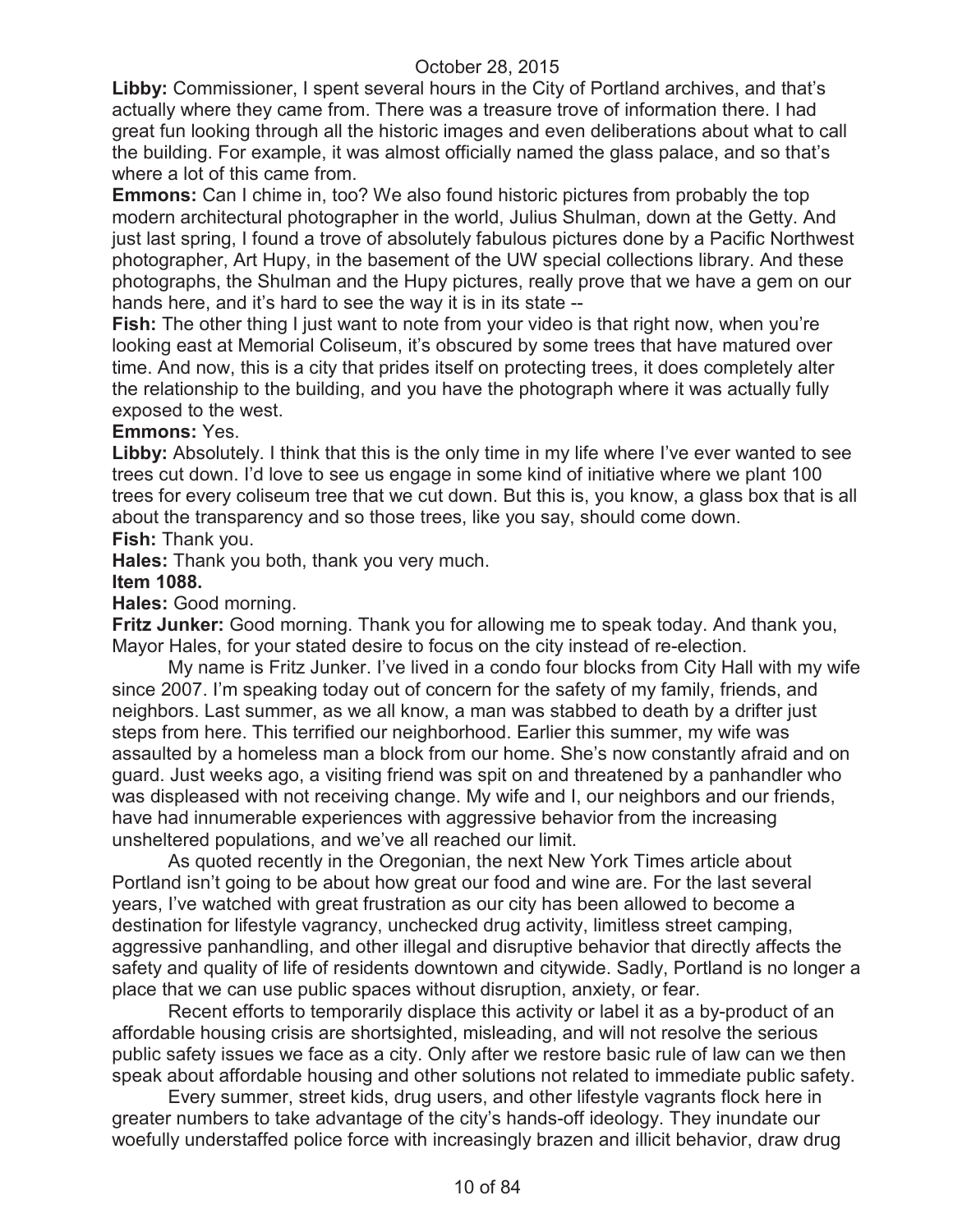and gang activity in the region, and extract dollars, services, and compassion from resident populations of the homeless and mentally ill who really need it.

This coming spring, we must send a strong message to those who travel here or choose this lifestyle that Portland is not their anarchic utopia. Some in this debate want to make those fed up with the lawless behavior of the populations to feel heartless. We are not heartless. It's about behavior, not homelessness. Of course, there are people here in Portland who desperately need social services and deserve compassion, but compassion that is misdirected helps no one.

To care for those legitimately in need, we must sort out those who abuse our collective kindness. I speak today on behalf of a growing number of Portlanders who are frustrated with the state of the city. We implore you to consider the following solutions. One, properly staff our police force at FBI-recommended levels and pay staffing with population growth. Two, drastically increase the funding exposure for the smart change, not spare change campaign to educate Portlanders about the dangers of supporting panhandling. Three, commission a neutral third party study of the true demographics of Portland's unsheltered populations. And four, draft stronger ordinances to allow better law enforcement response to these issues. Thank you for your time.

**Hales:** Thanks for coming.

# **Item 1089.**

**Moore-Love:** Mr. Linhares was not able to make it.

**Hales:** OK.

#### **Item 1090.**

**Hales:** Good morning.

**Wayne Wignes:** Good morning. I'll begin sharing a story, as it helps demonstrate my point today.

I came to Portland in the summer of 2013 to take a summer class that would help me get into U of O. As you recall, I'm sure, back then Portland was unique in the sense that homeless people have the right to congregate in packs of 100 or more on the streets of downtown. I chose to sleep under the Burnside Bridge because I needed to get to school and I needed to hit the daily river spot bit 5:00 a.m. I needed the energy to function. I needed a decent night's sleep to do that. And to do that, I needed safety in numbers, freed of looking over my shoulder every 10 minutes. So, that's why people do it. Safety in numbers. Secondly, it gives a sense of community. This can make all the difference between a livable situation and a very bad one. Lastly, it will reduce the shame of being homeless.

Now, the ability to make connections and the right to congregate is easily the most overlooked aspect of homelessness. Typically, we think of keeping people fed and warm, but it's been my experience that people will find a way to keep warm or to feed themselves, but what they can't do by themselves is to find connection, find that safety in numbers, that ability to congregate, create community, etc.

Now, underneath that bridge, there was a small group of street punks off to the side. They had their petty skirmishes every two or three weeks, but they were easily outnumbered by what was a much larger body of peaceful homeless people. And to my eyes, there was a sense of peace if not community on the streets of Portland. This is a recurrent -- volunteers, they'd come down, and I couldn't tell if they were coming down to mark down volunteer hours or to just hang out for the fun of it. And this is a recurrent theme you will find if you go from town to town in homeless situations. If given the place where the community can grow, a funny thing happens. The street punks, these vagrants, they quickly become outnumbered and get put in check. They even show respect. And from there, human nature will surprise you. It did me.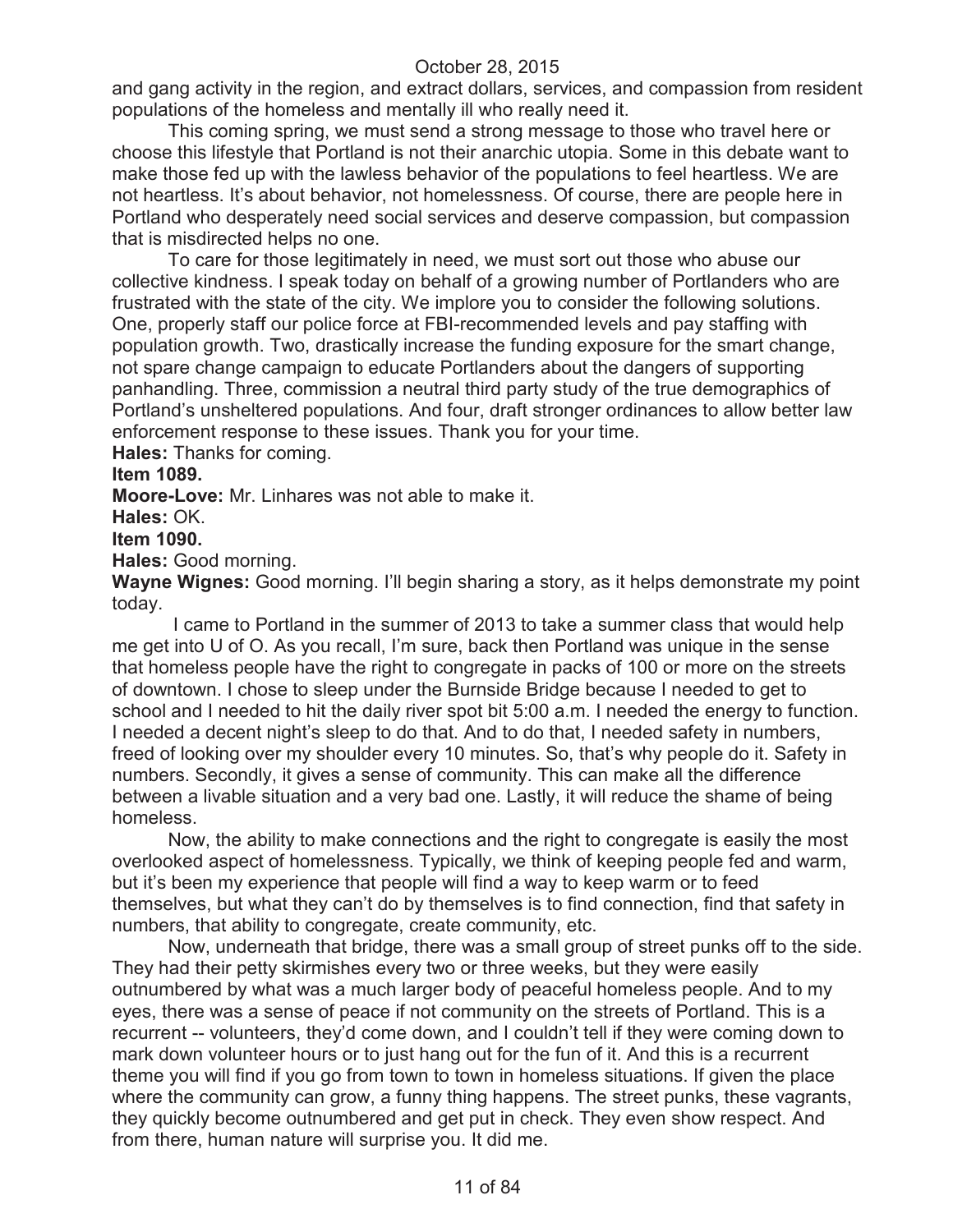Now, about a month later, Mayor Hales, the papers started reporting that you had given cops permission to start sweeping the streets of hobos and doorways around sidewalks. All I know for sure is that within two or three days of hearing this, 200 to 250 people were trying to squeeze under a bridge that can only accommodate 90. I can no longer tell the difference between the street punks and the rest of the crowd. Those petty skirmishes that happen two to three weeks? They became full-blown fist fights every two or three nights. Within a week, a guy pulled a knife on me for taking the last spot available that was next to his family who had been involuntarily swept there because they had nowhere else to go. You limited his options be -- I don't know if it was you -- but later I found he was a pretty peaceful guy, it's just we had put him in a defensive position.

A few months later, the kid got stabbed to death. That's why you see in that yellow tape underneath the Burnside Bridge. In the following years, I witnessed the crowd changed a lot. A lot of peaceful hobos take off to the woods, go to other towns. I have a few acquaintances that I met upon moving here. They seem to take refuge in that sense of community. I watched them relapse on drugs and fall apart and nowadays, when I go to the Burnside Bridge, all I see is these street punk and these vagrants. It's allowed them to take over. So, it's ironic that I hear in the papers nowadays that the City is targeting this group.

**Hales:** Need you to wrap up soon. We've given you a little extra time.

**Wignes:** It's ironic because having been there on both sides watching it play out, I can say with good reason that the enactment of our policies is what has allowed them to take over. It is even more ironic considering that majority of faction is a central concept in the founding philosophy of this nation, you know. But yet, when we speak of homelessness, the only solution that we can think of is to break people up rather than drown it with human nature. But I understand that for a select few business leaders, lack of trust for human nature and their interests may take precedent over the lives of people sleeping on a dirty sidewalk. But if we are going to enact act policies that will affect people in ways you can't even begin to understand without getting to know them, we should at least have alternatives in place. Almost done.

On that note -- and alternatives are not missions that institutionalize and disrespect people. We need, on that note, hopefully, later today, I will be able to testify and share an idea on affordable housing that could kill two or three birds with one stone, and maybe make everybody happy. Thank you.

**Hales:** Thank you very much.

OK, we're going to take the consent calendar quickly and then we'll come to the time certain items. I've had one request to pull something off the consent agenda and take it to the regular agenda for discussion, and that's item 1095. Are there any others? If not, let's take is a vote on the consent calendar, minus that one.

#### **Roll on consent agenda.**

**Novick:** Aye. **Fritz:** Aye. **Fish:** Aye. **Novick:** Aye. **Hales:** Aye. **Hales:** Thank you.

#### **Item 1091.**

**Hales:** We look forward to this presentation each year because we have students that work with the Bureau of Planning and Sustainability from Catlin Gabel, so we want to invite you up to begin that presentation. So, whoever is the first wave, welcome, and come on up. I think you have PowerPoint slides too, is that right? Yeah. OK. Bring extra chairs if you need to have more than three at a time. Good morning. If you're using that, you just push the button. So, want to give him a hand with the PowerPoint there, Karla? It's a complicated system, so give it a moment here.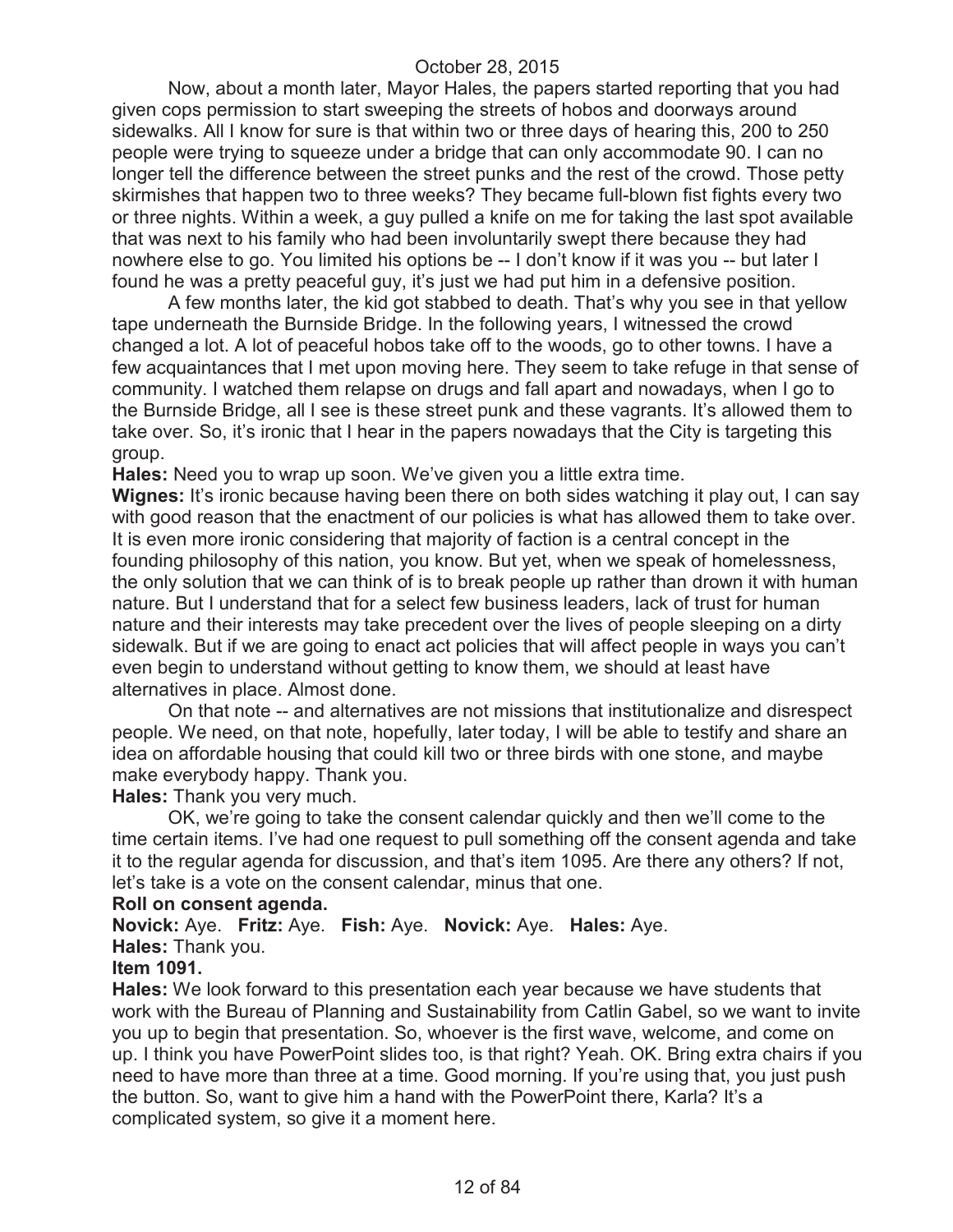**Kyle Greenspan:** I'm just going to talk about it without the slides, if that's OK with you guys.

**Hales:** That's fine.

**Greenspan:** My name is Kyle Greenspan, I'm a sophomore at Catlin Gabel, and I was a part of the 2015 PLACE summer program. And so the first thing that I want to mention about our program is that while it is sponsored by Catlin Gabel and run through a teacher at Catlin Gabel named George Zaninovich. We had students from seven schools throughout the Portland area, and even from the east coast. So, we had a very diverse background of students, ages, and schools.

What we did was we split up the time between learning about how our city works and a project that we focused on youth. Our project was about youth-friendly public spaces, and what this meant is we looked at two questions. How do we engage youth in public spaces? And we also developed a list of best practices for developers to design places that would make it easier to engage youth in these spaces.

We looked at our problem, which was that the availability of public spaces does not cater to youth. We have the public spaces they are not utilized by youth, and we asked the question, why is this? And we looked at this through what we call the lens of equity, and we say, who traditionally benefits from the availability of public space? In our case, we decided that youth are not the traditional beneficiaries of the availability of this public space.

What we did with the project is we looked through this lens of equity, we developed the list of best practices and a tool for youth to engage youth in these spaces with their benefit in mind while benefiting others as well. And with that, let's go through -- so here's the tool and a list of best practices, and our lens of equity, and how do we involve youth in public planning. And with that, I'll turn it over to my peers, and they'll talk to you about our methodology.

**Elke Kiva:** So, as Kyle said, we had two groups. We had this best practices list. And how we decided what to put in that list -- we basically broke out into four smaller groups --**Fritz:** Excuse me, could you give us your name for the record?

**Kiva:** Elke Kiva. Sorry. So, we had the community outreach. We sent out surveys throughout the country through our web of peer connections to youth and found out what they wanted in the public spaces, what the desire is, what brings them to places, what works for them. We also did literature analysis. We read articles about other times youth were involved in public planning and other times places were designed for youth and whether that was successful. We looked at case studies of those and looked at places where we know that we go and where our peers go and what made people want to go there and what made them feel safe there. As we talked to experts on city planning and youth involvement in public spaces.

On the other side is our tool, which we created as an app. And so this idea was to get youth involved and have then find public spaces. So, we did that by using community outreach and talking to our peers about what draws them to an app, and if they would even want something that helps them to find youth-friendly public spaces. We looked at case studies at other times where youth really like apps and what draws them to it, and apps like Yelp that have lots of surveys and reviews of spaces and what makes those successful. We talked to experts in app design about where that would be. Within our group, we realized that we were all youth and we talked about whether this is something that we would actually want, and we found that is something that we would want and something we'd desire and be successful for our group.

**Hannah Davis:** My name is Hannah Davis. So, our research from the case studies, expert interviews, literary data analysis, and community outreach built the platform for our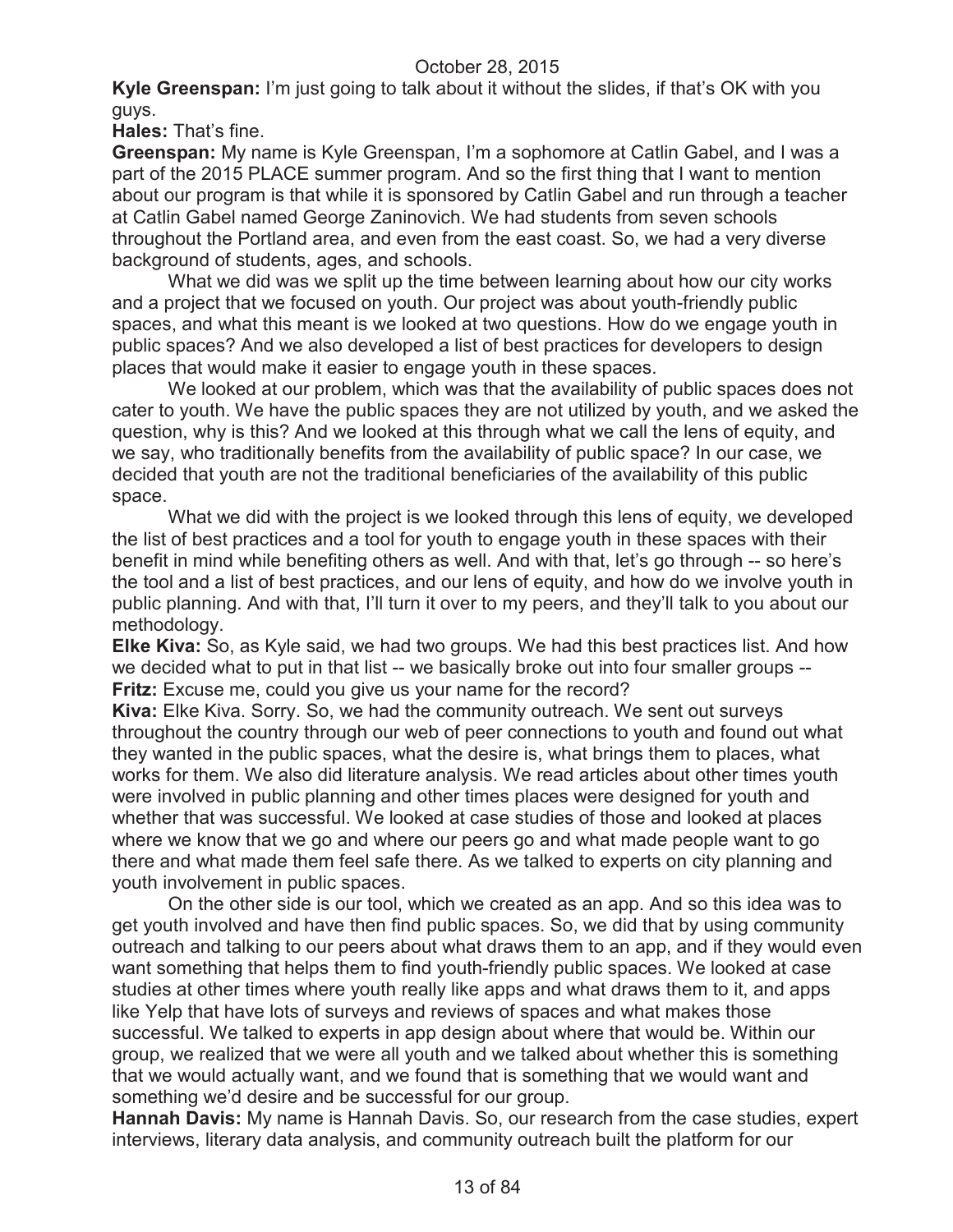recommendations. And we discovered the most popular ways of how you can engage in public spaces; how to communicate with youth through a youth agency, online or social media; how youth utilize public spaces; and what youth like in public spaces. And this information was used to condense the findings into a list of best practices and a youth involvement tool.

**Marley Lopez:** Hello, I'm Marley Lopez. We used this information to decide -- we had two different prompts, basically. We had how to get youth involved in public planning and what youth want in public places. So, for public planning, we decided that we needed to have a youth-led commission, so we would have the youth as leaders in that role, and then they would also be students in that role. But to get youth to be involved in this commission it would be necessary to have incentives. You would have to incentivize this council. That could be through either having it be like a paid internship or to give credit for it in schools. And you would have to recruit diversity for this. You can only create for diversity if you recruit with diversity. And also, having teens and youth in roles of leadership on this commission would help to challenge the social stigma towards youth in social settings and in work environments, and it would help to redevelop how we view youth in these settings.

So, what we saw for what youth were interested in these public settings was we wanted basically just free Wi-Fi and food to be close, and it needed to be accessible. We needed to be able to get there without a car, because not all youth can drive. Also, we had different needs. We needed to be able to have places that we could study and do work, but also places where we could socialize, and these could be different or connected. Youth public places are not always different than just public places for everyone, so we could also integrate youth into public places, which is something that is kind of hard to find now other than maybe in parks. And so, with the things that we are looking for, we can also integrate these or to change other options youth have to make them actually what youth are enticed to go to.

**Greenspan:** I'm going to switch to our other group now. Thank you.

**Hales:** Thank you. Good morning.

**Mia Fernandez-Powell:** Good morning. My name is Mia Fernandez-Powell. I'm going to be talking to you about what we actually created and how we came to that. So, before we designed our tool, which we decided to be an app, we did a lot of research into what teens want today and we conducted surveys as well as just looking at important stats to help us design the best tool for teens in Portland.

We looked at some basic statistics about how right now, teens are always on their smart phones and how the power of the internet and smart phones is the best way to communicate and get information from people our age. We also conducted surveys that were more specific to what we wanted to find in our app. We asked about whether people wanted an app or website, how important free service was to them, if they wanted photo sharing features in the app, and also how important interaction is when finding places to hang out. Most teens today ask each other where to hang out -- that's the most common way to find a public space to go to. So, those were some things we kept in mind while creating our app, and basically, all our information supported the decisions we made later on in our app.

We also looked at other apps, which were our case studies, to see certain apps that have had a lot of success with teens and why they are having all the success. We look at apps like Instagram that had this photo feature to them, and then we just looked at them from a design point of view and also from a content point of view. So, we saw that they have a tool bar, which is something that you might not think about when you're using Instagram, but it's something that makes the app really easy to use. And especially for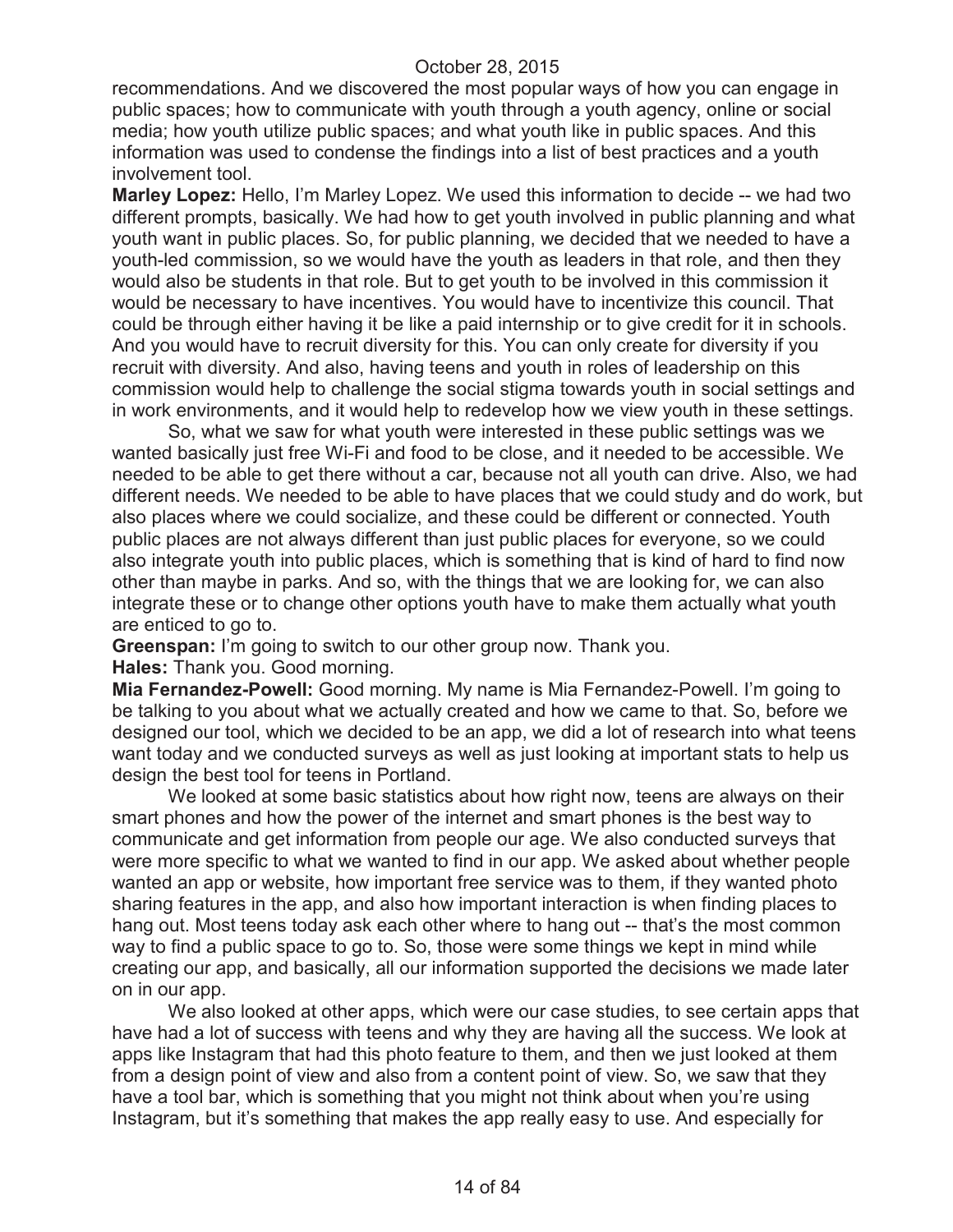teens, accessibility and being easy to navigate is important for deciding whether you are using an app or not. We also looked --

**Fritz:** What is Rotten Tomatoes?

**Fernandez-Powell:** Rotten Tomatoes, Yelp, and Airbnb are all rating apps. So, Rotten Tomatoes is specifically for movies. Something like Yelp is generally for restaurants and then Airbnb for places to stay.

But we looked at these apps to see why their rating systems are having so much success because we knew a big feature of the app would be youth getting feedback on public spaces. So, how are we going to get the most helpful data but also get as much data as possible? What we found from this is all these apps were very simple. They all had very simple rating systems that anybody could use. So, that is something that was incorporated into the app.

Basically, from all of our research, these are some of the key points that we found that we later used in our app. First, we found that youth were equally interested in having an app and a website. I'll be showing you this in a minute, but we created an app and then modeled the website right after that app.

Also, we created this for it to be youth-specific so all the information, all the surveys we conducted were all things that youth wanted to see in this app -- so in all the decisions we made, we're keeping in mind what is the best thing for teens our age.

We also thought about ways to get the most reviews possible. The main idea of this app is to get the most information that we can from the youth about what they think about public spaces to ultimately have urban planners to make this change in the city because youth right now we feel don't have as big of a voice as they could, so how can we get them involved in public spaces in Portland right now?

Now, we're going to be showing you a mockup of the app we created. We decided to call this Spot for spots to hang out. When you come to the app, it's easy to navigate. So the first thing that you do is you come to a trending page. This is something that you'll see in a lot of social media apps today, such as Instagram. The first thing you come to is just constant news feed of pictures and the most updated news that you can get.

So, for this app, what you would come to would be most recent reviews of spots to hang out. So, if I just logged in and I want to see what other people are hanging out at and their reviews, I will see the name of the location or public space, there will be pictures because we found that youth really want to have pictures involved in this app because that's something that's really important in the social media, and also there would be a small description in the top right hand corner of things to do at the space. There's also an interactive section to it where you can thumbs up or down what you think about the review. And then, ultimately, on the left side, there is a rating system out of five stars. Because what we found is that people -- well, youth -- aren't going to take the time to really go through and look at all of the basic criteria for how we rated this place. So, basically getting a quick answer out of five stars of what this person reviewed this as was critical.

There is also a finding spot feature, which is -- basically, if you want to find somewhere to hang out you can select the public space you want and then you can decide what kind of things that you want to see in the space so, select your criteria -- and then the system will come up with certain ideas of public spaces that you can hang out with and give their rating, their criteria, things that you can do there, and the distance from the current location.

The most critical aspect is the rating system. This is where youth are basically going to be giving their opinion on public spaces. You select what type of public space you want to review, you choose a space that you're reviewing -- you can use a GPS or type in your area -- and then once you have done that, it will take you to a review system page. And we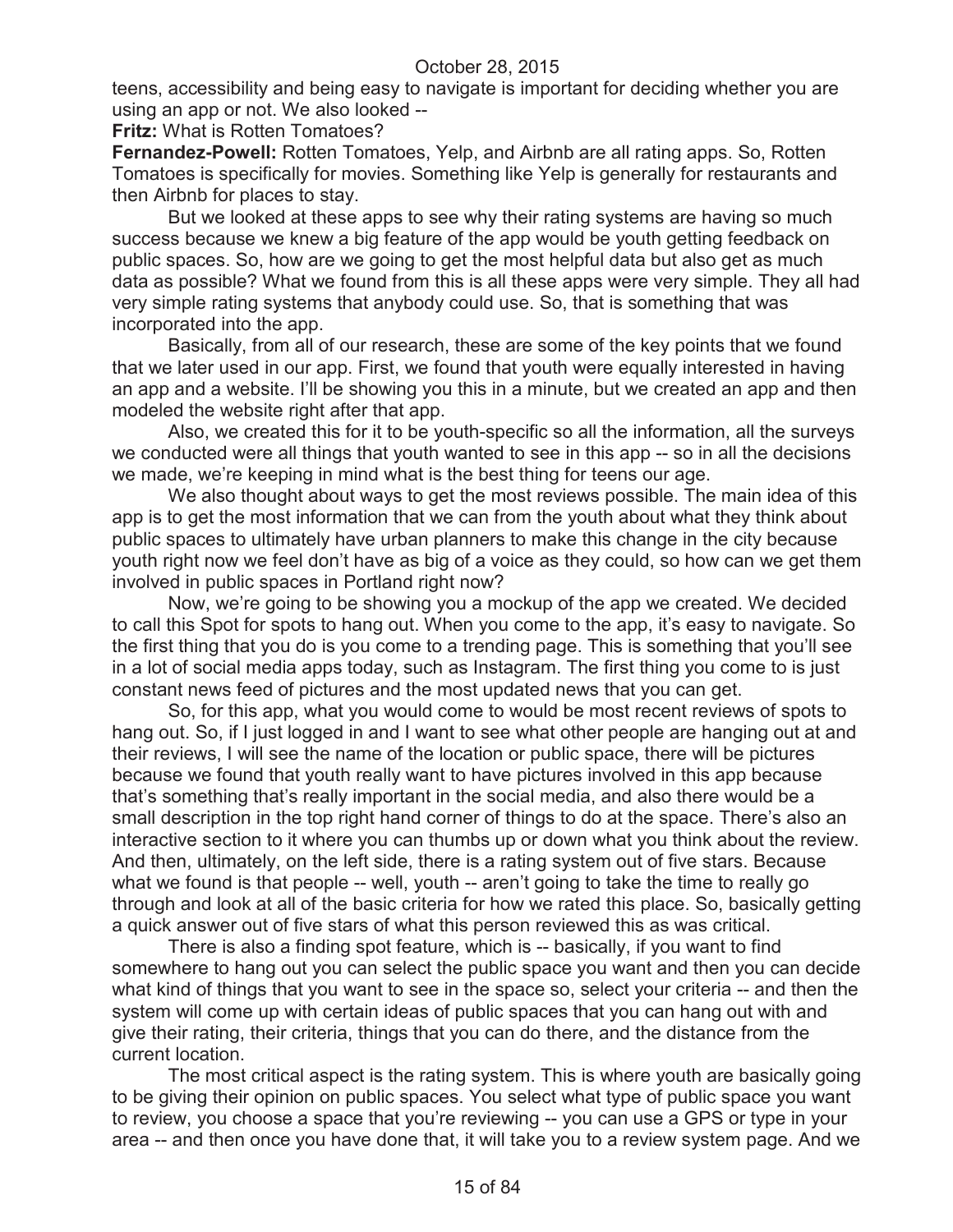put a lot of thought into how we were going to create this rating system. As I said earlier, the key to making a successful app is that it's very easy to navigate and simple and you can give quick reviews so we can get the most data possible.

So, you type in the title of your review, and the four categories that we decided to use for our rating system were first transportation. We found that for teens -- and for a lot of teens that can't drive -- it's really important that the space you're getting to is easily accessible. Two is entertainment, so just how enjoyable the spot is. Things to do. So, is there a wide variety of things that would cater to the needs of teens or is it fairly basic and not very interesting. And finally, safety -- so how safe do you feel at this spot?

And we looked at past surveys of when people tried to get information on what youth think about public spaces, and we basically narrowed it down to these four categories to get simple, quick reviews.

You can also share a picture which has the photo sharing aspect and then leave a comment. So yeah, that is the main idea of the app. You have your own profile to give it that social media aspect, which is really important for teens to have your social image, but that's the main idea. And then as I said earlier, we created a mockup of a website, which is practically the exact same thing just in website form.

On the next slide, there is also -- you can find a spot, like in the other apps, but then you can also add some more speck feedback about something that you want to change in the space. So, here's where you can get very specific data on what exactly are teens enjoying in spaces but what are things not working for teens, to collect enough data so that you can have an idea of how can we improve the city and make it more youth friendly for people in Portland.

**Kathryn Putz:** I'm Kathryn Putz. What we did next is looked at how we were going to market to youth and developers. So, we wanted to do this in a way to encourage community involvement. First, as some talked about earlier, we sent out surveys to see what kind of data and research -- what people were looking for in the app and how this would help us to market the app and the best practice list in two separate ways because we had two target demographics. We also looked at case studies of successful ways that people have marketed to teens in the past, and then we interviewed some professionals like architects and advertising professionals to see their ideas on how we could market our two products in a realistic way. And then, we came up with a timeline -- two separate ones, one for the app and one for the best practice list. That just converted our research and ideas into a timeline for how we were going to introduce the app and when we were going to release it. Finally, we made mockups of advertisements and our logo and like different kind of fun things like invitations and QR codes we might use to advertise, as well as a marketing plan for everything that we had researched into one document.

We came up with the user profiles, two different ones for our two separate products, our best practice list and the apps. Basically, we wanted to get an idea of who the target demographics might be. So for the best practice list, it might be Jack Smith who just moved to Portland and wants to start a project with the youth-friendly public spaces. And for the app, it might be Sarah Johnson, who goes to Lincoln and wants to find places to hang out in Portland with her friends that are nearby because maybe she does not have a license or access to driving to faraway places so she needs places to hang out nearby to where she is at that moment.

As I talked about before, we made two different timelines. The first was for the app. So what we thought is that in the first about six weeks, we would create social media pages -- because this is a main source of information for teens right now -- as well as a blog with videos on it of users, potential users, and information about the apps, And then during the week seven we would release it and host a release party, and during the weeks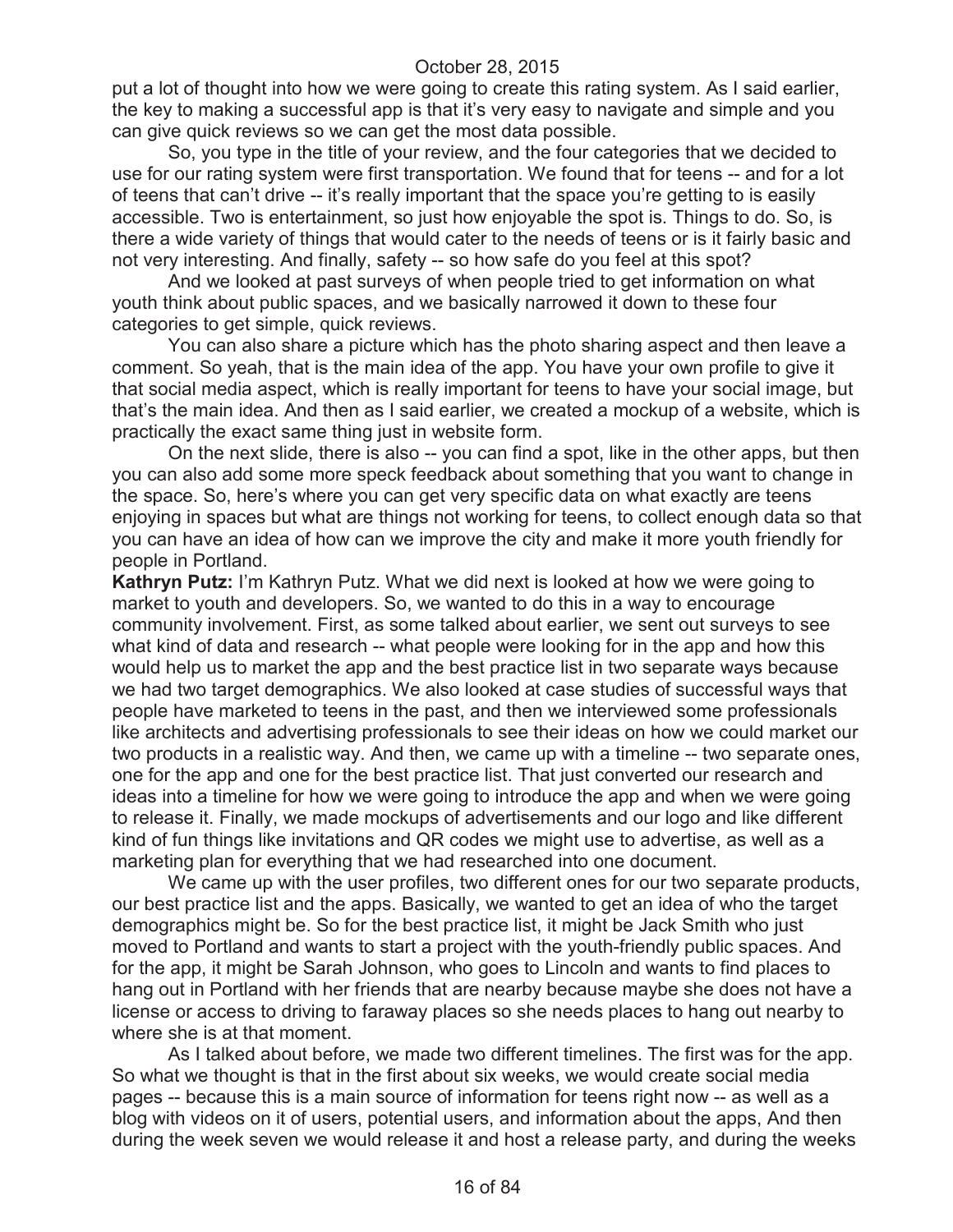eight through 12, we would use the blog for videos and post information on social media as well as put advertisements around the city and use QR codes.

Then, for the best practice list, we made a different timeline because we have a different target demographic for the best practice list. For the best practice list, during the first five weeks, we would write articles and get brochures out there and form connections with people who might be interested in using the list -- developers, architects, people like that. And then during week seven, we would release the list, and in weeks nine through 12, we would film local designers and their plans to use the list, interview people, and keep up a website, update the website with new information.

Finally, we came up with our logo. Today, we looked at popular apps teens are using now, like Instagram, and they are bright, simple, and convey one kind of theme. So, we have this and it's bright. It has two spots because our name is Spot, and then we have a QR code. How it works you scan the phone and it will take you to the app directly from there. This is an easy way to advertise and get people on our app.

Social media. We found that Twitter, Facebook, and Instagram were the three mostused social media in teenagers now from our survey, so we would have social media for Spot app, which would feature weekly spots, top-rated spots, and postings that people have done on Spot recently.

Finally, we would have an invitation to a release party or as an incentive to subscribe to our app or download it and follow us on social media, as well as public advertisements around schools, coffee shops, parks, because this is another way that we found from our surveys that teens get their majority of their information. So, that's a summary of what we worked on in the marketing. Thanks.

**Tyler White:** Hi, my name is Tyler White. In conclusion, this plan has the capability to make the city of Portland a front runner in youth civic engagement and agency.

Today, you have the choice of providing practical solutions to the lack of youth engagement that is prevalent in our society through empowerment by providing a setting where youth can care and talk about the places that they interact with. Through our app, you have the choice of giving youth the city at their fingertips. Preserving distinctive places is also another thing that is involved -- that have been known as spaces where youth thrive and interact, while also having the ability to improve such areas to best fit the needs of youth and also creating new places, giving way to a more involved and active youth population.

Mayor Hales, along with the rest of our City Council members, has been steadfast in planning for a more inclusive and environmentally sound future. But none of that matters if the future generations, the faces you are looking at right now, do not have the interest in being involved with planning and creating an authentic sense of community where all voice of all people no matter their age are heard. That is why you must do something. It is only those who take action that truly make a change worth noting.

I decided to take my work one step further in heading the "I love this place" project where I have the honor of creating a space for the stories of the displaced and gentrified neighbors and people in Portland to be shared with everyone. In working on this, I have met many different dedicated youth and young people making changes who are just waiting for a government to follow behind them. They are, I am, we are all doing something to make a change. So what are you going to do? Thank you.

**Hales:** Wow. What a great presentation. Let's break the rules and have some appreciation. [applause] This project has been great for years, but this -- you have outdone yourselves. George, this is really tremendous. I guess my first reaction is as Commissioner-in-Charge of the Planning Bureau is I want us to keep working with you - and I suspect the Parks Commissioner feels the same way -- because you put something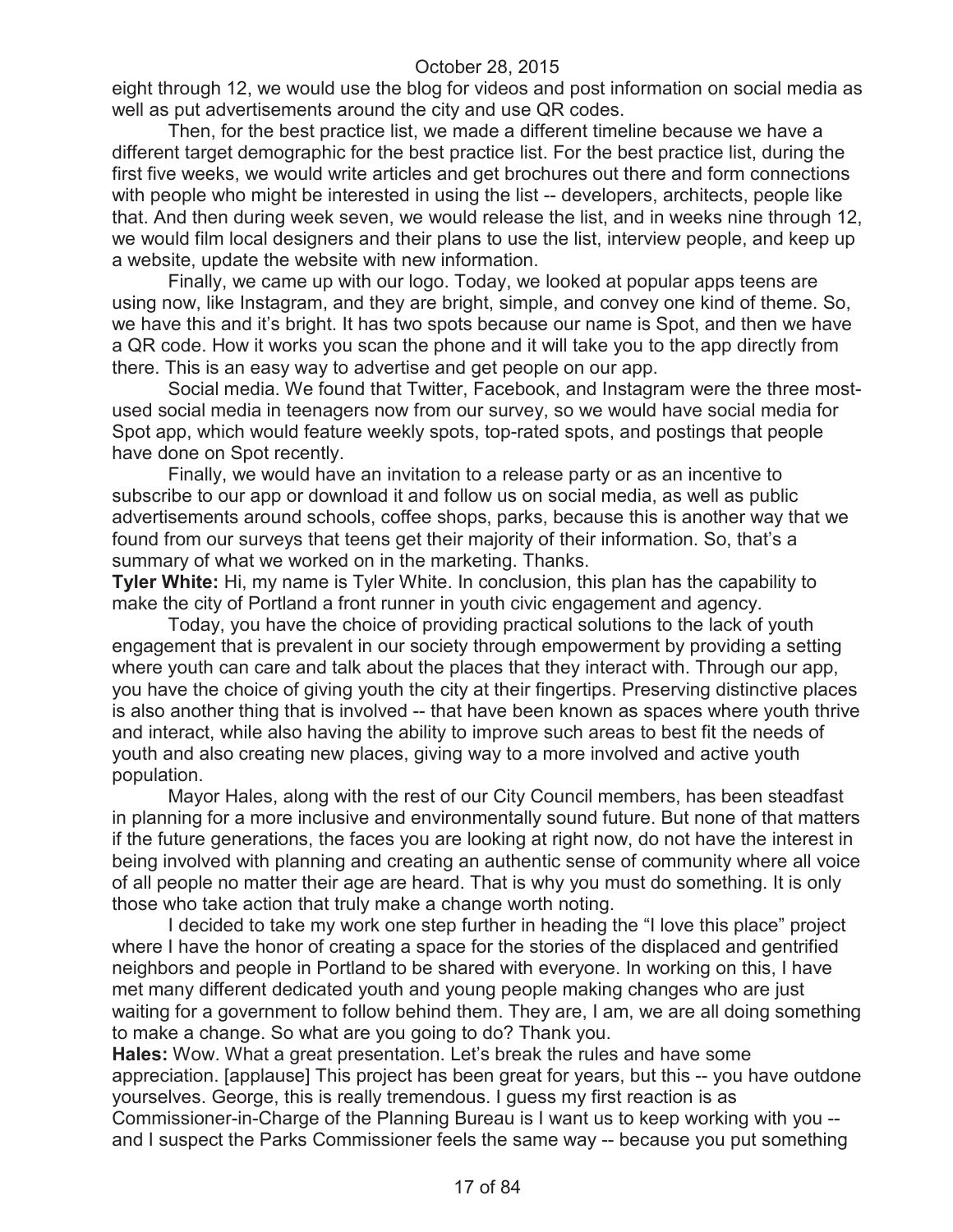together that's pretty actionable for us. It's not an abstract project, it's something that we can put to use fairly quickly. Other questions or comments or suggestions? **Fritz:** I appreciated you opening with the equity issue and then closing with that. Did you have any discussions about the 25% of youth who don't have access to smart phones and how you could include them in engagement in the public spaces?

**Fernandez-Powell:** It was something that we thought about because it's true that not all youth have an iPhone. It's very a specific demographic of students that do have accessibility to those things. But I think what we decided is that right now, this idea of social media is really something that's powerful for youth, and whether you have a smart phone or not, it definitely finds a way of having an impact onto your life. And so I think that the idea for behind this project is that we start by creating this app, having this website, but with more data and more information that we get and more people starting to use it, we hope it's not just an app but it's going to become something that's part of the teen life. And so hopefully, it would find a way of getting to those people and not just being something that you need to have a smart phone to use, it's gonna be more part of the general life. **Fritz:** Thank you.

#### **Hales:** Other questions or comments?

**Fish:** My daughter is constantly admonishing me not to put specific details about her in social media because she doesn't want people to know where she is at a particular moment and she wants to protect her privacy. And that's become a huge concern with social media. So, what are some of the privacy issues that you've been thinking about in terms of how to promote this conversation among teens while also protecting the privacy of people, including information about where they like to hang out?

**Fernandez-Powell:** I think something we thought about was we thought about it from -like for me, I have an Instagram account and I have all the social media accounts that a lot of teens have, but right now what a lot of social media has realized is that you have to create a way for there to be some kind of private aspect to the app. So, for Instagram, for example, you can have a private account -- that's what most people do that I know. And so I think as Spot becomes something that's more successful, there will be this option to have a private part of it. You don't have to give all your details. But I mean, ultimately you have to be comfortable with giving information to whatever group you decide, whoever you allow to follow you or see where you're at, you have to be comfortable with giving that information. But I think that's something that all youth are having to make a decision about right now when using social media.

**White:** And to go off of that, the main goal for this is one, to provide data for planners and for other students of where to go, and so Spot will have a huge privacy aspect. If we go back to the start of this app, basically, each user will have the availability to -- sorry, you can't see it -- but basically, you can sign up and have an account. And so the whole point is that people in your -- basically, your sub-community in this app will be able to see what you like and where you think others should go. But on the broader community, only the data you are sending to planners and to the app will be used to give other people suggestions but your name will not be attached to any of it. And that's to get the largest sample size possible so we can help all teens figure out places where they want to go. Because everyone is different, everyone has their own places they like to hang out, so our main goal is to provide a space for everyone.

**Saltzman: I** noticed you referenced the Multnomah Youth Commission in your report and you're proposing to create a youth public space commission. Is there a possibility this could be part of the Multnomah Youth Commission or subcommittee of it or something like that, in your minds?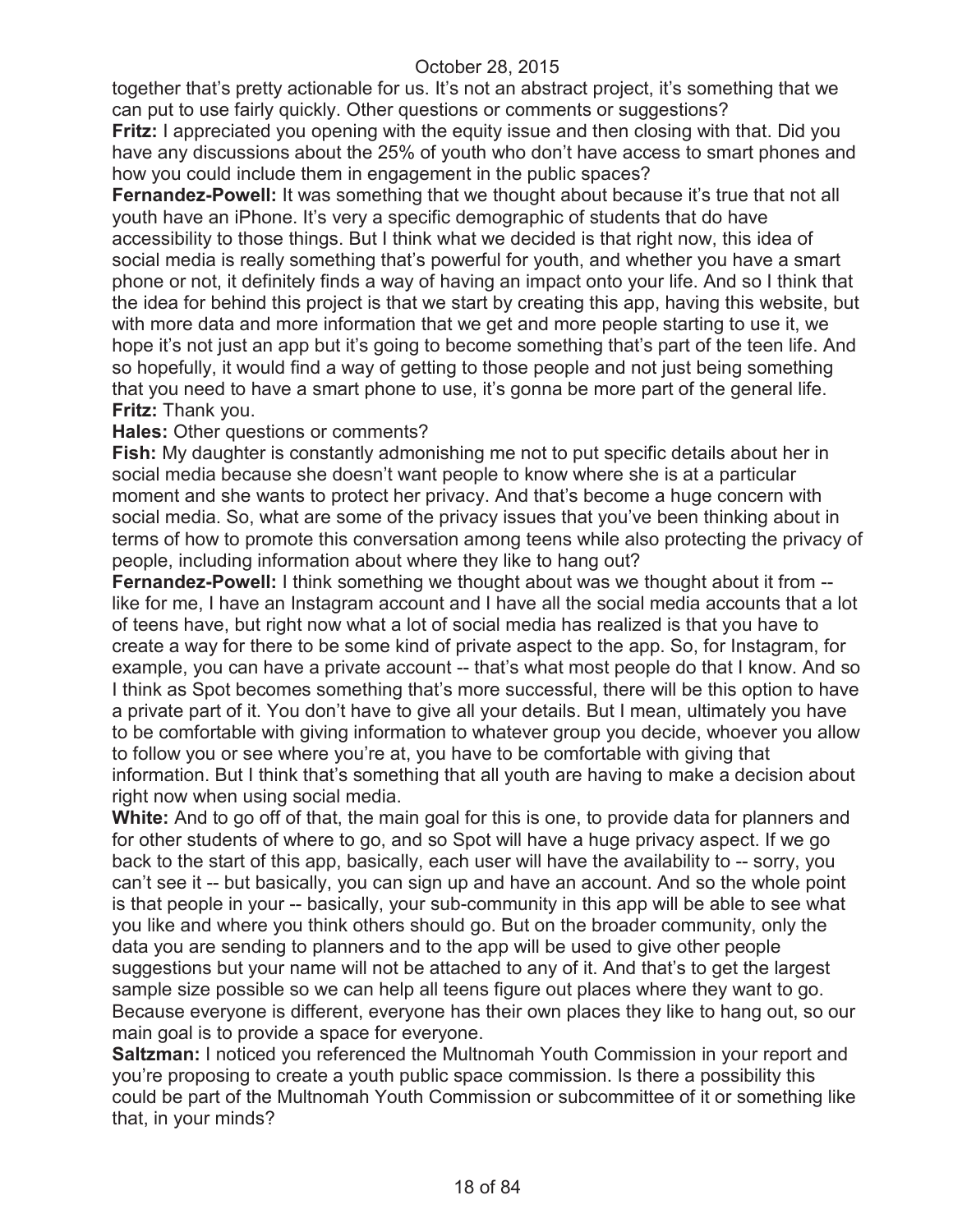**White:** Yeah, I was a part of that, and we talked to Marc Fernandez, the former person who ran the Multnomah Youth Commission, and definitely he was thinking about having kind of a sub-group that worked with Planning because the Bureau of Planning and Sustainability did have a youth planning program, so they were thinking about doing something like that. And also, the new diversity and equity department here for Portland can also head something like that, so it could be kind of a partnership and collaboration between different departments but also with the community.

**Novick:** The idea of this rating system I think is really exciting. I'm not just old, I'm oldfashioned. I don't know what Instagram is, but I've found that these online rating systems like Trip Advisor and Rotten Tomatoes and the others you mentioned are incredibly valuable, so it sounds to me like a really exciting idea.

As Transportation Commissioner, I noticed you said that's one of the things you would talk about in the app is transportation access. And it may be that if you were able to identify places where the youth would like to congregate, they have other good features but hard to get to, then we could do some thinking about how we could improve the transportation options to those places. Thank you very much.

**Fritz:** And we have to keep expanding youth pass so that all youth have it all the time. **Hales:** Thank you all very much. I just want to commit my office to follow up with you - and I know others here will want to as well -- and to have this move forward because I think you have come up with something that's going to be very useful for the City. Actually, we just had a presentation yesterday from our Management and Finance staff because we're using dashboards much more to show people data about the city in a user-friendly way, and so it's gotta flow both ways, obviously, in a way that people are willing to engage, and I think you've really created something that is useful for the city for us to hear from youth about how the city is working, literally, for them.

There have been occasions when we have designed public spaces that didn't turn out to be very popular. We have many great parks and many great public spaces in the city, but there are a few that are notorious for not ever really working. So, if we engage youth better at the front end of the design process or when we're getting ready to change or renovate it, that could keep us from missing an opportunity on the design and construction level. So, it seems to me there is a lot that we can all do with this, and I'm really blown away by the quality of your work and by now useful this is going to be for the community. We look forward to following up with you and having it be real. Thank you very much, well done. Let's hear it again. [applause] You will hear from us soon. Thank you. OK, speaking of technology, that's the next item on the list.

## **Item 1092.**

**Hales:** Good morning. That's a hard act to follow -- **\*\*\*\*\*:** It is, indeed.

**Hales:** -- so good luck with that. Good morning.

**Jen Clodius, Office of Management and Finance:** Good morning, Mayor and Commissioners. I'm Jen Clodius, a senior management analyst in the Office of Management and Finance, and I am the support staff for your Technology Oversight Committee. With me are Jeff Baer, the Director of Bureau of Technology Services; Wilfred Pinfold, who is Mayor Hales' representative on the TOC; and Ken Neubauer, Commissioner Fish's representative from the TOC.

We're here to present information from the quarterly report from July through September of this year. As you know, TOC is made up of five members appointed by you. The others are Joshua Mitchell, Dyanna Garcia, and Colleen Gadbois. We're going to project dashboards where applicable. Ken will be updating the report itself, and Jeff will be giving you the results of the most recent meeting, which was just last Monday. So, we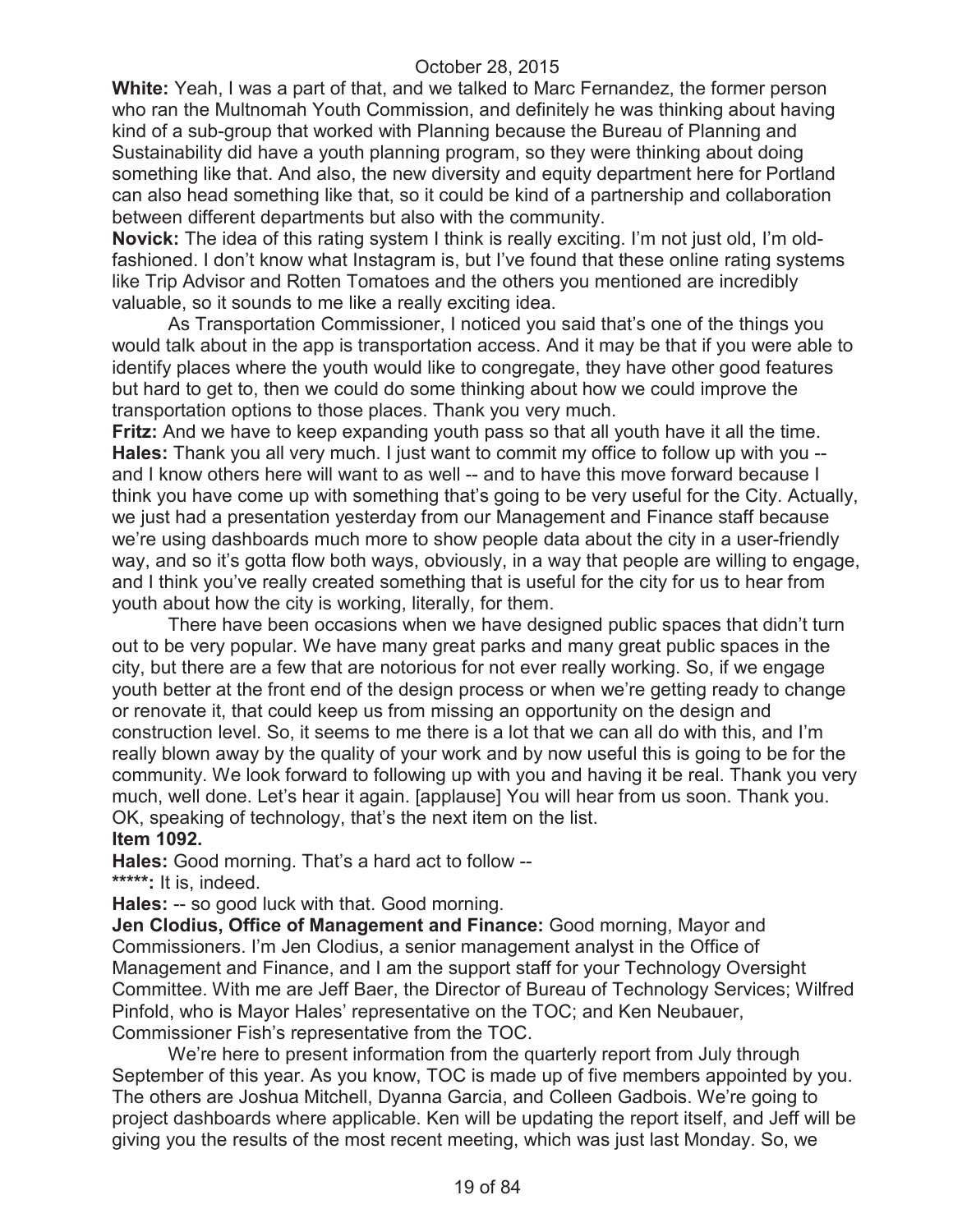have an update beyond this report. With that, let me see if I can find the correct PowerPoint. The first project up is ITAP.

**Ken Neubauer:** Good morning, Mr. Mayor and Commissioners. My name is Ken Neubauer. I am joined by fellow TOC member Wilfred Pinfold. Today, we are presenting the TOC's quarterly report for the months of July, August, and September.

The format will be as follows. I will provide the TOC's assessment of the project, followed by BTS Bureau Director Jeff Baer's real-time assessment of that project. For some projects, there may be other bureau directors, project staff, as well as outside vendors that may wish to comment on that project at your discretion.

The first project is the Information Technology Advanced Project, also known as ITAP. For reference, ITAP was one of the first projects brought to the TOC four years ago. At that time, the project had not yet selected a vendor. Approximately a year later, 2012, the project selected the current vendor.

This project's goals are to develop paperless permit and case management processes and allows complete online access to the permitting and case review services. The project deliverables include digitizing and online assessing of historical permits and property information, implementation of an updated permit and case review, information management system, online case and permit application and review services, mobile online access for field staff, and implementation of an automated queuing system.

The TOC continues to have concerns around this project's duration, budget, scope, and overall performance. For the major accomplishments this last quarter, the project works on amending contracts to remedy contract gaps and re-baseline the project. Upcoming milestones for the next quarter is re-baselining the project, address developmental environmental support, make adjustments for interfaces moved in and out of scope, address gaps resulting from phase one gap analysis.

Again, the risk concerns for the TOC. The TOC continues to be concerned about the project's schedules and volume of remaining work. For the quarter, both the TOC and QA assess all aspects -- competence, budget, and scope -- as red. This should come as no surprise to anyone that has been following this project. The TOC would like to stress, in our opinion, the project is not in distress due to the efforts by BDS or BTS but rather the primary vendor selected to provide this capability. You will likely hear how the vendor is going to turn things around. It is my opinion that while the vendor possessed the capabilities at the time the project was awarded, they have since lost that capability along with the entire team -- 17 people. They've had to hire new employees to staff the project. These employees will likely be developing the skills to fulfill this project's requirement on this project, thus taking longer and costing more than what was originally proposed to the City. Jeff?

**Jeff Baer, Director, Bureau of Technology Services:** Good morning, Mayor Hales and members of City Council. Jeff Baer, Director of the Bureau of Technology Services. I'm going to keep my remarks brief but I wanted to provide updates to the report you have in front of you specific to the ITAP project. And although, as Ken indicates, all the primary indicators are still in red -- and I don't think that that's surprising given the last three months of activity that we've been going forward -- but I would characterize this phase that we've been in as a demonstration period, which is to allow the City to make some very informed decisions here in the near future. I think that there is a level of optimism. I know that I, along with some representatives from PBOT, have been more involved in the project meeting frequently with Paul Scarlett and his team. And I think I'll reserve my comments for now and reserve those for questions afterwards because I know Paul and his team have some more detailed information to provide for you about what to expect over the next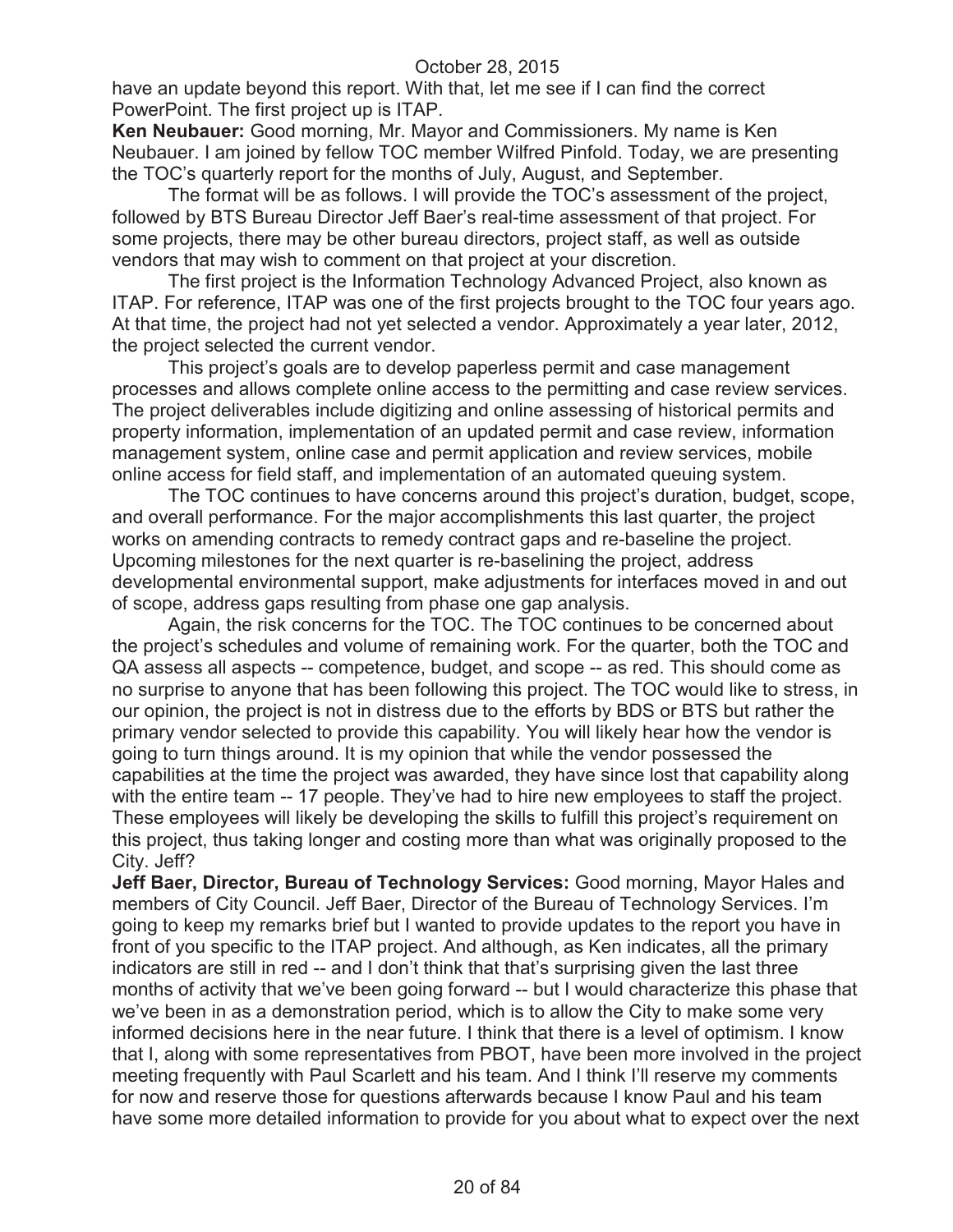couple of months. Plus, we have our representative here from Sierra Cedar, who's the vendor on this project.

**Neubauer:** Thank you, Jeff. The next project is a lien accounting system, which is used to record and manage assessments and liens for the City as required by the City Charter and Oregon state law. The application is written in an old program language and was one of two remaining applications on the mainframe, which was scheduled to be decommissioned on July 1st, 2015. Because of the tight timeline and resource constraints, the decision was made to rewrite the existing system using a more modern programming language and transfer to a Windows environment.

The status of this is lien has been the sole remaining application on the mainframe since July 1st, and has had to absorb all the costs associated with it. The TOC has concerns about the month-to-month schedule, push, and ongoing cost.

Some of the major accomplishments this past quarter were completing some of the parallel testing and bug fixes. Their upcoming milestone is to complete cutover.

Under risk, the project is much past the original date, and the TOC is concerned about the month-to-month schedule push and ongoing cost.

For the quarter, the TOC assessed confidence in budget as red with scope remaining green. Jeff?

**Baer:** So, I'm just pleased to announce that our go-live cutover for the lien accounting system is actually this coming -- begins Thursday, this week, tomorrow at 5:00 p.m., and then on Friday, the legacy system will begin to be turned off, no longer available. So, we have a cut-over plan right in front of us. All indications are that we're ready to go, and beginning with the next accounting period, which coincides on Monday, November 2nd, all work will be performed in the new lien accounting system.

**Neubauer:** Outstanding. Thank you, Jeff. The last project is a PCI payment gateway project. This project is to address the requirement to meet payment card industry, PCI, and data security standards, DSS, as part of the merchant service contract as required by card networks Visa, MasterCard, American Express, Discover, and JCB International. The City does not currently meet PCI DSS standards. It is required to remediate the card processing environment or adopt other means of processing payment to enable the City to be compliant by December 31st, 2015.

Current status is the TOC originally requested that this project be presented as two separate efforts, the payment gateway and the overall PCI remediation. As of the end of the quarter, the payment gateway effort has been progressing very well and we have no concerns with it. Regarding the overall PCI remediation, the TOC continues to be concerned about project duration, given deadlines. However, I suspect you'll hear positive news from Mr. Baer when I'm finished.

Major accomplishments for this quarter. Migration work with NIC is almost complete as part of the payment gateway aspect. Collaboration with impacted bureau given their decisions to cease taking payment card information over the phone.

Some of the upcoming milestones for the next quarter. The PIN pad, point of sales solution, close to finished, and PIN pads are scheduled to be deployed and installed by 9- 25.

Under risk, concerns, and comments. As noted, the TOC continues to be concerned about the project duration, given deadlines. For the quarter, the TOC assessed all aspects -- confidence, budget, and scope -- of the payment gateway aspect to be green. For full PCI remediation, the TOC assesses all aspects -- confidence, budget, and scope -- as red with the exception of scope, which increased to yellow for the last month of the quarter. Jeff?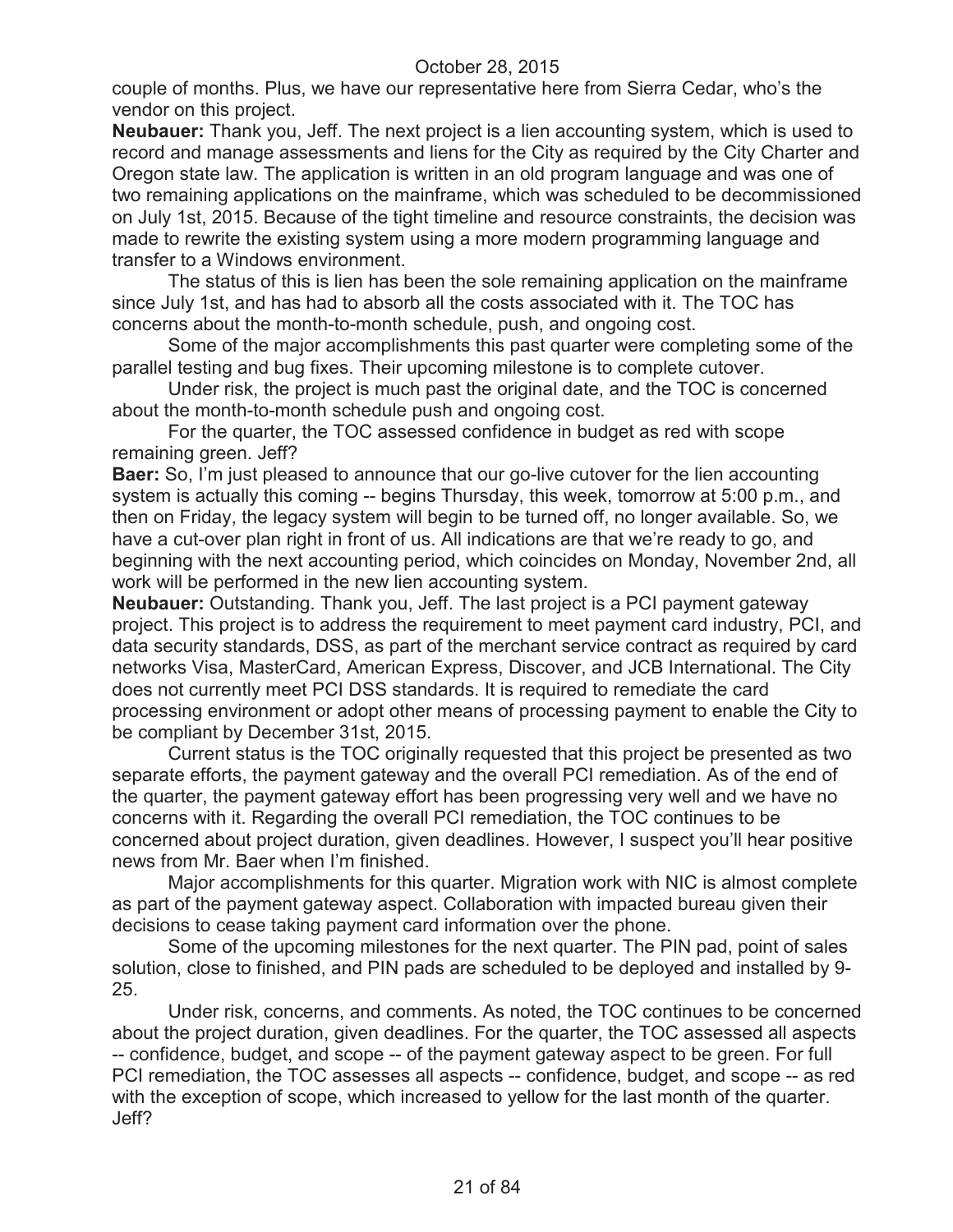**Baer:** We've had a lot of work continuing to migrate away from the City's payment gateway. We are currently sitting at 98% of all transaction volume going through what is now a PCI-compliant gateway, hosted gateway, and we have a very clear, executable plan for the next two months, and we are positioned to be in a PCI-compliant state by the end of December. So, we are on track for that. And in fact, our external auditor was on site to conduct an initial review the week of October 12 -- so a couple of weeks ago -- and will be returning before the end of the year to complete the review. We expect this audit to validate all the work that has been done to comply with these very complex PCI requirements. We've also had a number of discussions with our banking partners, which indicate that they are very pleased with the progress being made.

I do want to say very specifically that this has been a very collaborative effort working with the affected bureaus, and we recognized that some of these changes are very difficult, but we do want to recognize these efforts, and the support that we've had to help us get to this point. So, we are on track to report back at the end of this calendar year that we are in a PCI-compliant state.

**Saltzman:** The end of the calendar year.

**Baer:** End of the calendar year, correct.

**Neubauer:** That is all.

**Hales:** OK. Questions, concerns?

**Saltzman:** I thought I'd maybe just add some perspectives. I know we're gonna to have BDS and our Sierra Cedar representative, but I'd just on the ITAP project add a little perspective.

Since I received the Bureau of Development Services, in mid-July, I sponsored an executive stakeholder retreat on August 15th -- which happened to be a Saturday, by the way -- and we had over 35 City employees participate in that retreat. And all the bureaus expressed -- you know, they have concerns about ITAP, but they also underscored the importance of the project for the functioning of the City. So, I was very heartened that so many employees took time out on a Saturday in mid-August to participate in this stakeholder retreat.

I've also met with Sierra Cedar senior executive, Kevin Bryant, who is here today. I met with him on August 31st to lay out a 90-day demonstration plan and terms. Sierra Cedar led a plan in mitigation presentation on September 16th. The meeting was attended by City executives from BDS, PBOT, and Bureau of Technology Services. An action plan was developed from those conversations at this meeting and is actively being managed during the 90-day period. The 90-day demonstration period started on September 23rd, and I will continue to rely on Director Scarlett and Rebecca Sponsel for leadership and monitoring of the 90-day demonstration period. Following that 90-day demonstration period, I will be making a decision on the next steps. I just wanted to add that perspective.

I really appreciate Jeff Baer and the Bureau of Technology Services coming onboard in a more visible way. Appreciate that.

**Hales:** Other advice that you and the other members of our volunteer committee might have for -- it sounds like we're about out of the woods on the lien accounting system. We're on the way to PCI compliance.

**Neubauer:** Lien and PCI are headed the right way.

**Hales:** Yeah. Obviously, ITAP is the big worry here.

**Neubauer:** Everybody believes -- including the TOC members -- that the capability of the project is asking for the City desperately needs. What I don't think everybody is concurrence with is do you have the right person, right vendor providing those capabilities? Do you need to look at a different approach? You're multiple years into it and you're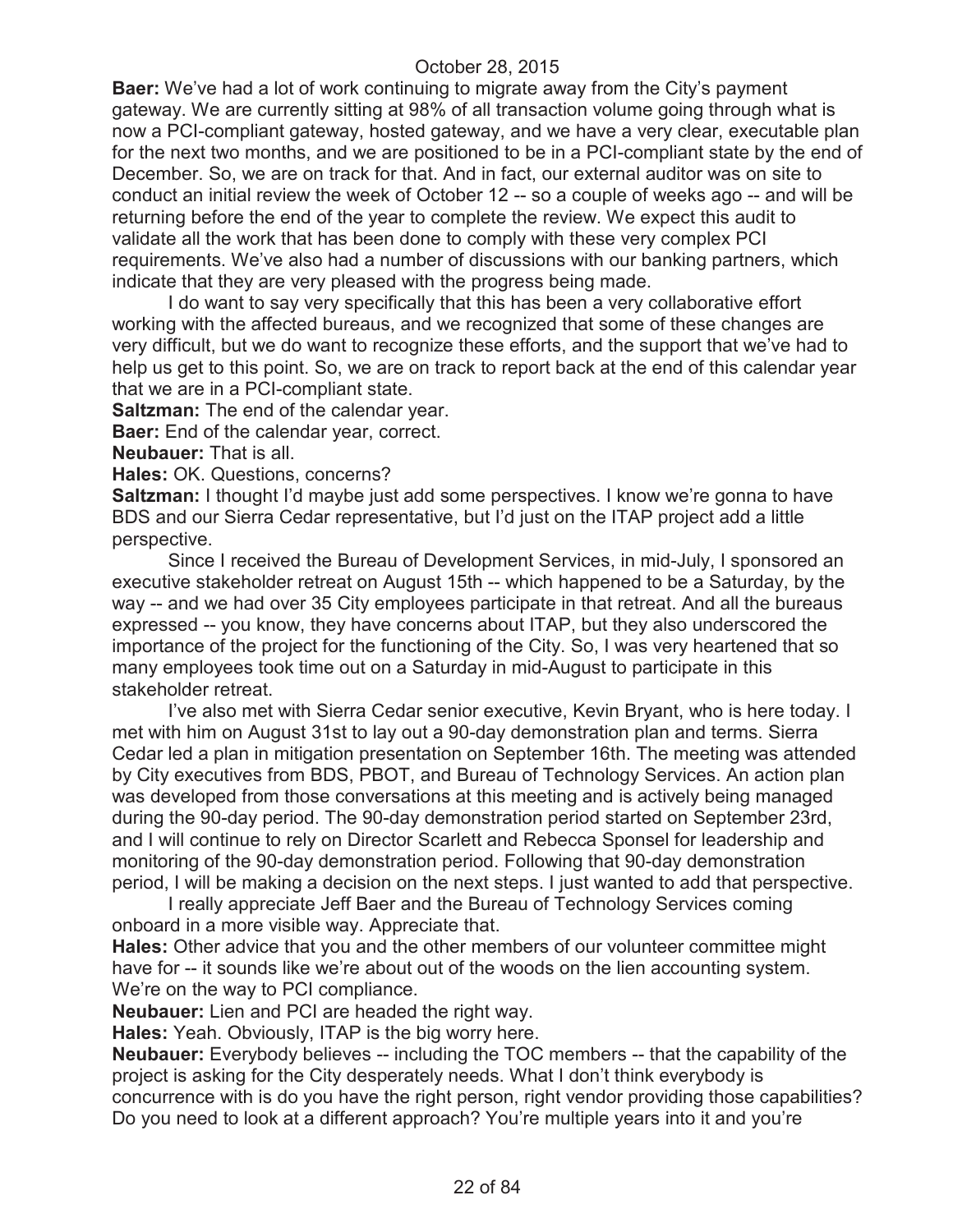looking at multiple more years. Typically, IT projects expand four or five or six seven years. They tend to have a higher failure rate and that's a concern you should be worried about. **Fish:** I have a question for either Ken or Jeff. In these reports, I think you do a laudable job presenting us with updates and assessments. The question that I wanted to ask you is, do you feel that you have the latitude -- unfettered latitude -- to make recommendations to us? As opposed to doing a risk assessment, do you feel in these proceedings that you have satisfactory charge to give us affirmative recommendations for future action, even if those are potentially not shared by the bureau or for other teammates?

**Neubauer:** I believe I can speak for most of the TOC saying we feel comfortable that we can bring issues to Jeff or to Fred Miller -- which I believe is who we officially report to -- or our individual Council members, which we have done in the past a couple of years ago with the Water Bureau project. That's one that we felt really required some attention, and we brought it to your attention, and you acted accordingly.

**Fish:** Let me give you a context. The Mayor recently led a process where we considered options for the Portland Building. And quite frankly, none of the options were great, but I think that one of the things about that process that was really helpful and constructive is a panel of experts were asked to review the options and make recommendations. None of us up here are developers or people that do the professional work of, you know, deciding about the fate of a building. I found it helpful to have a group of experts come in and say, "This is our best recommendation." And we could accept or reject it, and it turns out we accepted it.

I find sometimes, Ken, when I'm listening to the presentations that I don't always understand the language that you folks speak as you're walking through the presentation because I'm not an IT person, and the reason I asked you to be my representative is that's your work. So, I have a harder time following some of the narrative, but the part that I just want you to know that we have delegated to you is to give us the recommendations. And at the point in which you think that we should cut our losses or take a hard line or that we're going down the wrong road, I hope that you feel fully empowered to give us that advice. Because the most useful part of the presentation for me is the coding because I could follow the red and green and yellow. But in terms of the narrative, you lose me a bit because it's a highly technical field. And so, I'm looking for the big picture stuff, and if you get to a point that you lost confidence in a vendor or think that we're going down the wrong path, I'm looking for you for you to tell us that.

**Neubauer:** I think at the end of this 90 days, we all should have a pretty good idea of what it looks like and we'll probably look, you know, do we need to make a different type of recommendation, or are we still on the right path?

**Fish:** Thank you very much.

**Baer:** And if I could also answer that question for myself as BTS Director -- I have had many conversations with Matt Grumm from Commissioner Saltzman's office, provided a number of recommendations, and plus, with reporting directly to Fred Miller, I don't feel any hurdles in front of me as far as making those recommendations.

**Hales:** Other questions or concerns from the Council? And Wilfred, are we going to hear from you as well or are you just on standby?

**Wilfred Pinfold:** I'm just on standby.

**Hales:** Thank you all very much, and thank the committee for your work. We really appreciate you. Now, we want to bring up BDS and your team. Give us your report and prognosis, please.

**Paul Scarlett, Director, Bureau of Development Services:** Good morning, Mayor and Commissioner, Paul Scarlett, Director for the Development Services and sponsor of the ITAP project. The things I was going to share -- a lot of it has been shared by the TOC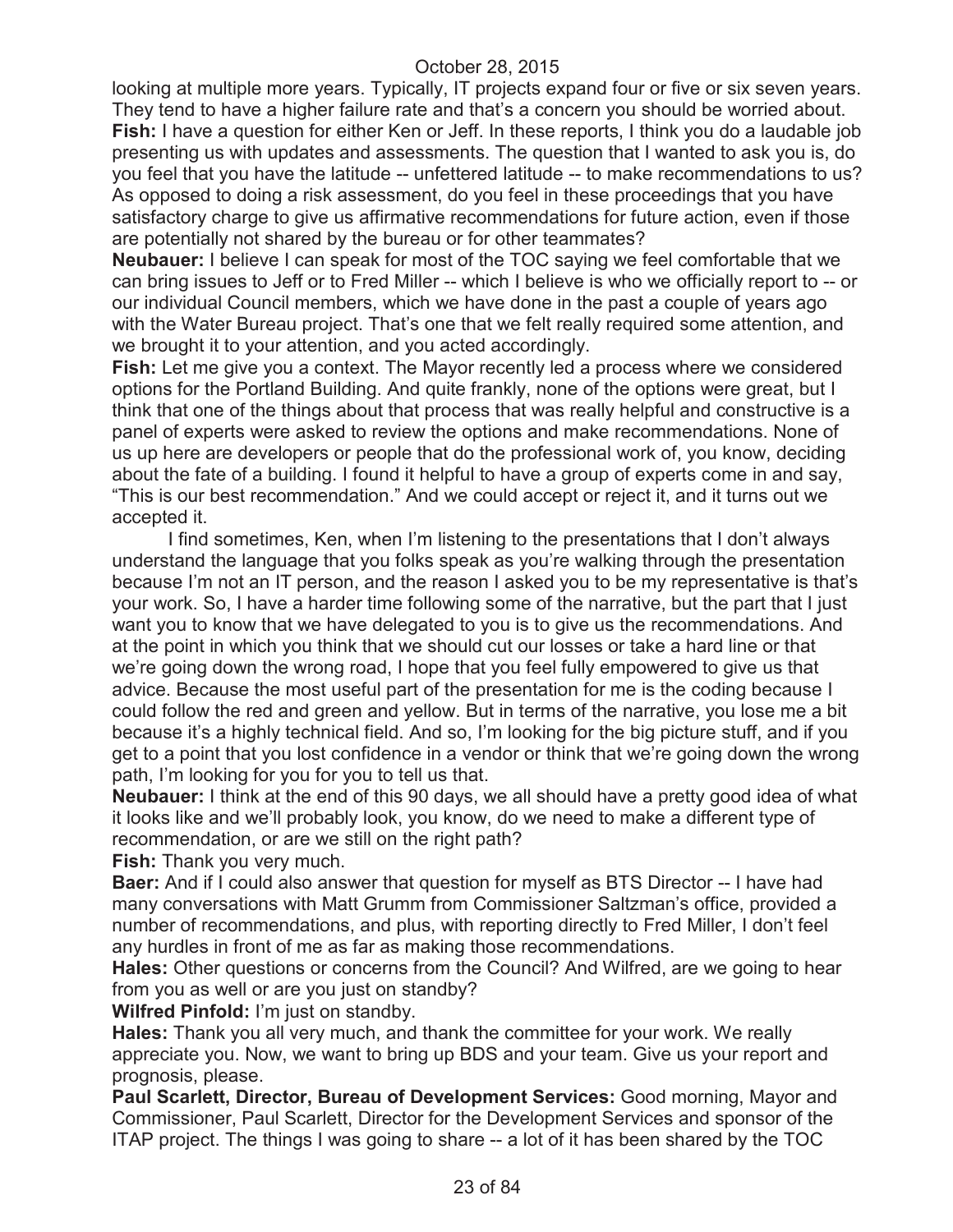members and Jeff. I can highlight that ITAP project continues to be critically important to the City for the benefits that will be achieved to customers and employees, and the citizens. The aspects around the delays and the scope are shared -- the concerns.

We have been monitoring those delays, have been working collaboratively with the vendor to manage those as best as we can. There's a handout that you are looking at that chronologically shares some of the highlights and progress and accomplishments since the end of July since the last time we reported to you as part of the TOC report. It does highlight a number of accomplishments, which are key to showing some progress. Like Jeff, I'm optimistic that over the next couple of months, we'll continue to see progress and be able to make hopefully a good recommendation in concert with Commissioner Saltzman about which direction we go into the new year with the vendor and this project.

The team continues to work very diligently. Very thankful for the collaborative approach that we've taken with Sierra as well as the inner agency bureaus -- Maurice Henderson, PBOT deputy director, has joined the executive team in meeting with us weekly as well as Jeff Baer. And sometimes, it's a phone call meeting or in-person meeting, and we're going through scope, budget, deliverables, information shared from the team gathered by Rebecca Sponsel, the ITAP project manager, and Sierra's ITAP project manager.

At this point, the focus is on this 90-day demonstration period. We are a month into it, we've seen some progress. For context to be clear, there is a 90-day demonstration period that calls out a specific module -- it's the land use module -- and in concert with that's running in tandem or concurrently is the rest of the project. So, there are two things being monitored within this 90-day period. One of them can't go any slower than the rest sort of thing. They need to be running concurrently together to be able to provide a comprehensive review and assessment by the end of the 90-day period.

So, I have a number of things that I can share, but I will yield my time because this is the first time that we're having an executive person from the vendor, Sierra Cedar, present here at Council. I'm pretty excited to turn this over to Kevin Bryant, the general manager for Sierra Cedar for him to share his perspectives.

**Hales:** Thanks. Welcome, good morning.

**Kevin Bryant:** Thank you, Mayor and Commissioners. Thank you for having me. In a way of background I'm Kevin Bryant, general manager for Sierra Cedar. I have responsibility for our public sector practice, which includes the in-floor practice and all the projects, including ITAP.

For some of you who aren't quite as familiar, we're about a thousand resources in terms of our firm, and within the public sector, our in-floor practice is a very meaningful practice. We do business and have done business for quite some time in this space. We're probably the largest if not one of the largest systems integrators, and you evaluated that, you saw that at the point of selection. The city of Boston's successful implementation -- we continue to do work there. The scope and the project is not so dissimilar from Portland. The city of Minneapolis -- we started shortly after your project, and we continued down that path. City of Las Vegas, city of Long Beach -- we have a very significant capacity in the marketplace -- in-floor will tell you that, as well as the market -- and we are confident in our ability to deliver on the commitments that we've made here.

With that said, those projects are not unlike the city of Portland in that projects change. You learn lessons as you move on, you adjust as you move on. And clearly, we recognize the first several years had some challenges. A good chunk of the last year has gone to compensating for that and adjusting in one area. There have been resource changes. The resource changes by and large are past us. I think over the last year, we have been, by and large, consistent with our staff turnover. We've had the same team in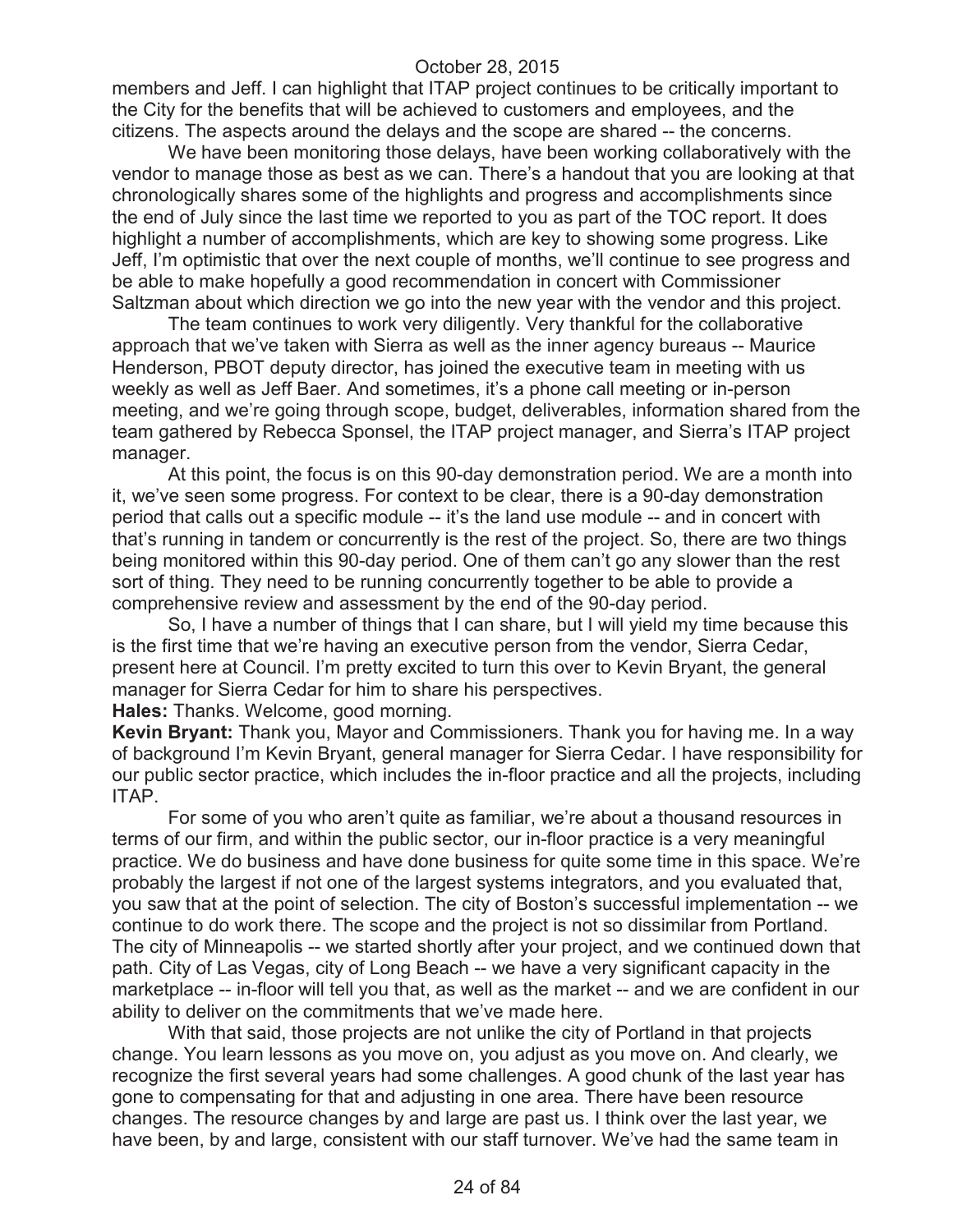place and we have very talented resources working. We recently had a project manager change who replaced an interim project manager, and the interim project manager wasn't released. We have him now focusing on an operational part in tandem with Rebecca, so we've strengthened that.

We've taken a lot of lessons learned on approaches. The City of Portland is a complicated environment with respect to this particular project. Everyone acknowledges that. We've taken a lot of time to refine the approaches in how we're going about delivering this project, and you're starting to see that bear fruit. As I met with Commissioner Saltzman back in July and then again with the executive meeting, I think it was clear that there was two areas that we needed to focus on: quality, number one, and the baseline and the schedule. And until the schedule evolved, it would continue to be in the red, and quality was an important area.

So, we identified land use, as Paul as mentioned, and we're tracking to target. In over the course of the 90 days, we expect that to result in a re-baseline of the project with a very strong level of confidence that we can deliver. And along with that, we're entertaining all sorts of areas where we can expedite the schedule, and so we expect the results of that to come in the December time frame and it will be provided to your attention. We look forward to that.

From my perspective, a lot of the lessons learned -- it's the joint project -- on both ends have been made. The teams were working well together for the last year. We expect to continue working well, and we continue to have momentum with accomplishments, and I think you'll see that in the actual activity in the deliverables as we get towards the tail end of the year. So, thank you again for having me, and I look forward to the next 90 days and reporting back to the December time frame.

**Hales:** Questions?

**Fritz:** Why did you all pick land use as the demonstration project? It seems to me that's one of the most complicated.

**Scarlett: I'll defer to Rebecca. A lot of decision went into that.** 

**Rebecca Sponsel, Bureau of Development Services:** There were several options open to us at this point. It was a discrete amount of work. We've already split land use into two components and had completed the first. We were scheduled to start land use in August, and we did that on schedule. We were able to also complete that in the 90 days.

We had considered the commercial permit, but that is the largest item that we have in the whole project from a permit perspective, and that was not achievable in a 90-day window.

**Scarlett:** If I could add a little bit more information. We've been looking at this closely and wondering, "Are there areas where we can look at and have some early wins?", if you will. And so we have identified the electronic plan review aspect to hopefully get implemented next year, 2016. And to do that, we essentially had some collaborative conversations with Sierra to allow the contract to be separated out, and they agreed to release any constraints so we could work directly with evolve. And that's something that we feel could come early, and our customers and staff could utilize electronic plan review, reduce papers, and all of that stuff. That's an anticipated early win, and it won't impact the rest of the project and the interface will occur at some later time.

**Hales:** Other questions? So, I know in a consulting firm, you know, your personnel come and go, but I guess I think that the disruption of the turnover was pretty severe. How would you assess the likelihood that we'll have the same team for the remainder of the project? **Bryant:** I think there's a high degree of likelihood that you're going to have continuity with the team moving forward. And looking back -- and your team can testify to this -- the majority of the turnover was early on and in the early year of the project. And over the last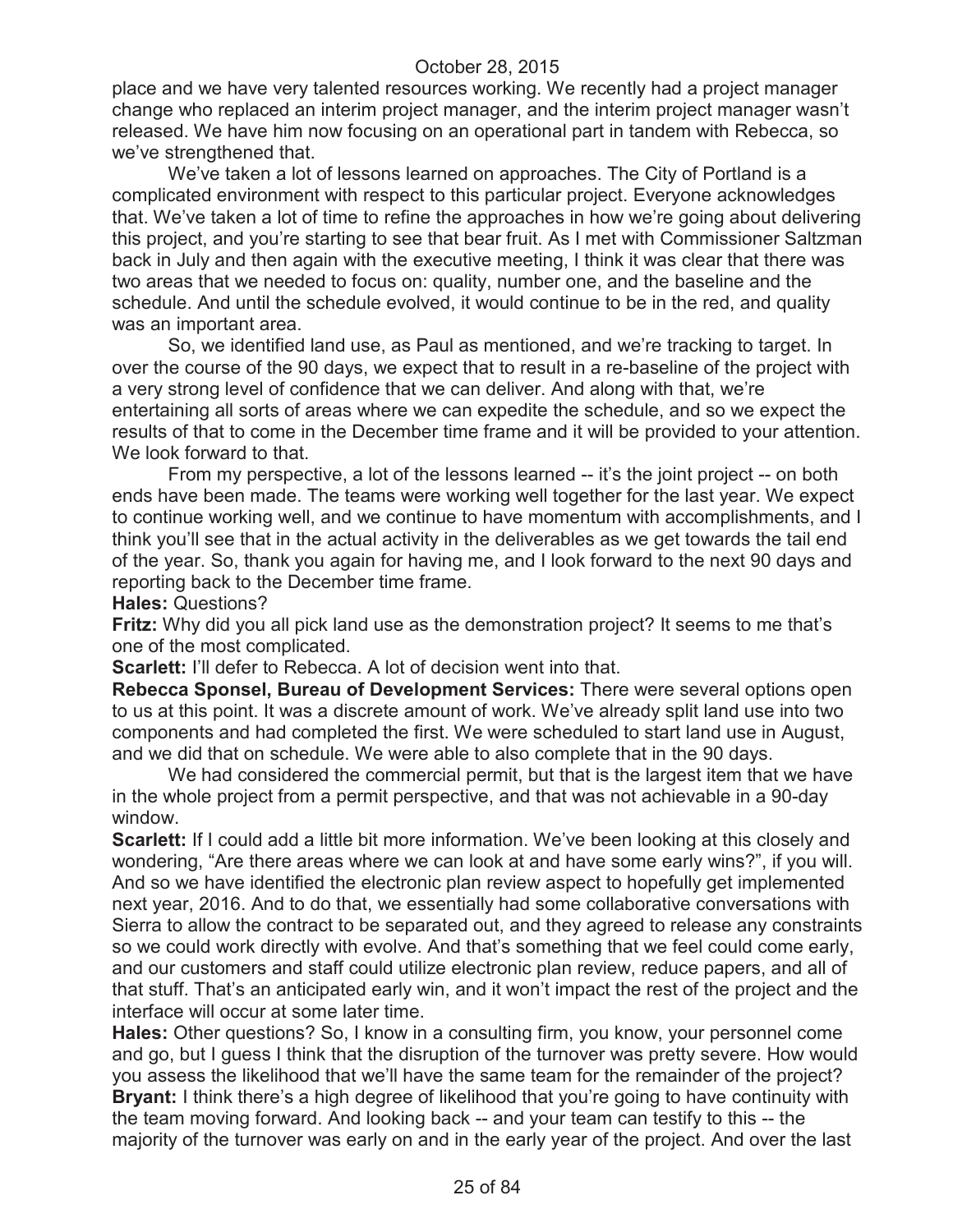year, we've had a lot of continuity. Where we've made adds, it's been adding on top of the resources that we have and improving upon what we have, and so I would expect continuity moving forward.

**Hales:** Thank you. Any other questions? Thank you all very much. We'll see if there is any public testimony on this item before we take a motion to accept the reported. Anyone want to speak on this item? OK, thank you all.

**Fish:** Motion to adopt.

**Fritz:** Second.

**Hales:** Roll call, please.

#### **Item 1092 Roll.**

**Novick:** Thank you all very much. I really appreciate all the time that you put in and you're a shining example of civic involvement in the city of Portland. Aye.

**Fritz:** Yes, thank you very much to the Technology Oversight Committee for all of your work, and to the team at the Bureau of Development Services and throughout the City. I was pleased to hear that the TOC agrees that the City staff have been doing everything that we could be doing and continues to do so. I really appreciate that.

Of course, this isn't the first time that we've had a discussion about whether to continue with the current vendor. That was something that I looked at when I was in charge of Development Services soon after I got the project having been started under the previous Commissioner. And at that time, we decided that the best thing to do was to continue moving forward with the current vendor. So, I appreciate Commissioner Saltzman now putting that on the table in public, and we'll have that public discussion as to whether the current vendor can provide the services contracted for. Thank you for your work on this. Aye.

**Fish:** [inaudible] -- particularly to Ken who has been a constant on this and really appreciate the expertise he brings from his work at the Standard. Thank you for your work. Aye.

**Saltzman:** I, too, want to once again thank the Technology Oversight Committee for their outstanding work. Thank you, Ken and Wilfred, for being here today. And thank you, Kevin Bryant, from Sierra Cedar, for being here, too. It's a bit being in the hot seat, but that's what it's all about. Anyway, we appreciate the work everybody is doing on all these projects, and pleased to accept the report. Aye.

**Hales:** Well, ditto to the comments. This is big stuff, big dollars, big risks. I think that it's important to remember that also with the ITAP project there's a big benefit not just to us as an operation -- maybe we see those benefits on some IT projects more internally -- but this one has a huge external benefit once it's operational. People are used to paperless transactions and will be able to do their permitting work in a paperless environment, which is overdue here and operational in other cities. So, this is one that, again, completed well, is going to pay off for the citizens of this city, and I'm looking forward to that.

Obviously, we do have to successfully complete the project, have it work the way it's intended, be able adapt to changes that the Council makes or that occur in building technology or any other way affect what you and your bureau do. But this is really a big deal for the community, and the sooner that we can get it working and having it working well, the better. So, please continue. And again, the committee members, thank you for your willingness to look us in the face and say, "this is a big problem, you gotta do something about it" or "this is a big problem, and you should continue." And facts are friendly. Good advice is never punished, so I don't think you're going to hold back, but please don't. Thank you all very much. Aye. Let's take our next item, which is 1093. **Item 1093.**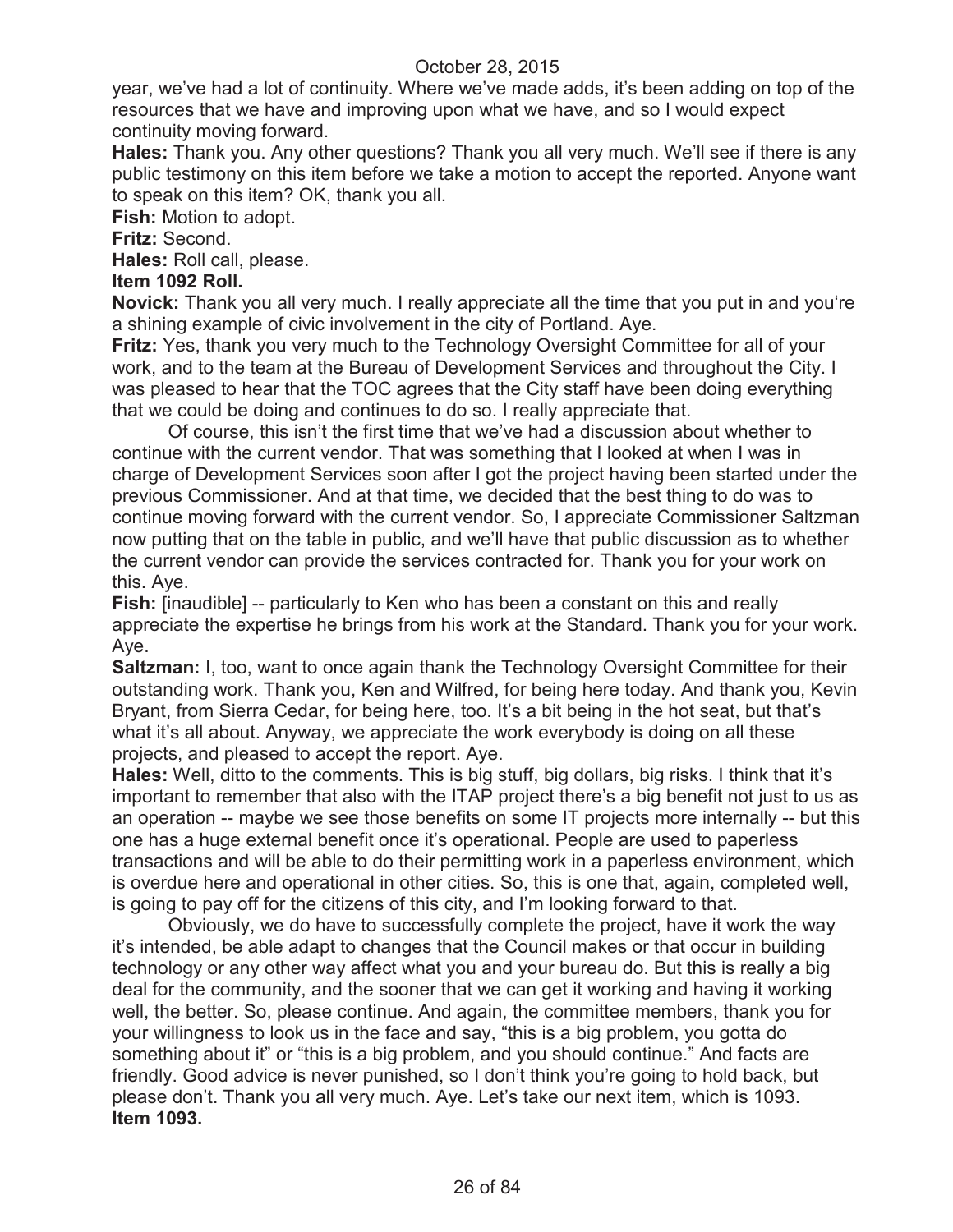**Hales:** Anna Kanwit and her team is here, the leadership of the PPCOA is here. Good morning. Lieutenant, would you like to come up? Good morning.

**Anna Kanwit, Director, Bureau of Human Resources:** Good morning, Mayor and Commissioners. Anna Kanwit, I'm the Director of the Bureau of Human Resources, and here with me is Maureen Weber who's the chief spokesperson for our negotiations with the contract with Portland Police Commanding Officers Association. I would add this was her first time as chief spokesperson, and she did a really good job. This is not easy work. And then Wendi Steinbronn, who you know, who is the president of the PPCOA.

You know, I have to say, this was a very collaborative process for both parties. Wendi and I also had some very good discussions around the interests and the needs of the bargaining unit. I think that establishes a good relationship for this group going forward. As you know, the PPCOA now consists only of lieutenants, the rank of lieutenants within the Police Bureau.

Just the highlights -- this is a three-year agreement, so, due to expire June 30 of 2018. Bargaining unit is about 28 employees. We did agree to our health insurance program similar to what we agreed with Housing, which puts in place July 1 of 2018 the incentive program so that the 95-5 premium split will remain as it is unless the employee does not engage in the required preventative health exams, and then it will move to 90-10. We think that's very important in terms of continuing to encourage wellness in the City and keeping the cost of our insurance down.

We also reached an agreement on Article 29, which is the provision in the PPCOA contract on dealing with interview safeguards, and the language in the contract that was - is -- was pretty much identical to what's in the PPA contract requiring a 48-hour advanced notice has been deleted. Currently, what we have is, obviously, we would inform the member of an initial interview whether they're a suspect or a witness and provide an opportunity for them to meet with an attorney if they choose, but there is a provision that that can't cause a delay in the investigation. So I think that that's a huge move for the City. Very, very important. I was very pleased that PPCOA agreed to that.

This unit is unique that they have some benefits similar to non-representative employees, one of those is an ability to take a partial day absence without using your accrued leave. The contract had it as four hours. We did reduce that to two. That's really more of an appropriate amount of time for an employee to take off without accessing their leave balances.

We've continued the professional development fund -- which is very important -- at 30,000, which is simply a continuation of the amounts that were in the contract before.

Changed working out of class. The members now eligible for the higher level of pay if they are doing the work for one full shift rather than three.

So, those are pretty much the high points of the changes in the language of the contract. In terms of the monetary provisions, we agreed to COLA provisions and went to other contracts -- a floor of 1%, ceiling of 5%. The COLA, if this contract is ratified by Council, will go into effect October 7th, which is the day PPCOA ratified. We did not reach agreement on June 30th, so the COLA will not be effective July 1, but we did agree on October 7th as the date.

Also, in this current fiscal year, we negotiated an education premium similar to PPA at 2% for a Bachelor's degree. There are 23 members who have a Bachelor's degree. This is extremely important to Chief O'Dea for several reasons, but I think that the most important is, you know, the studies, research does show that an educated workforce I think is important overall, but when you're looking at police work it really is in terms of the judgment, critical thinking, those types of skills that people do learn in college. Also agreed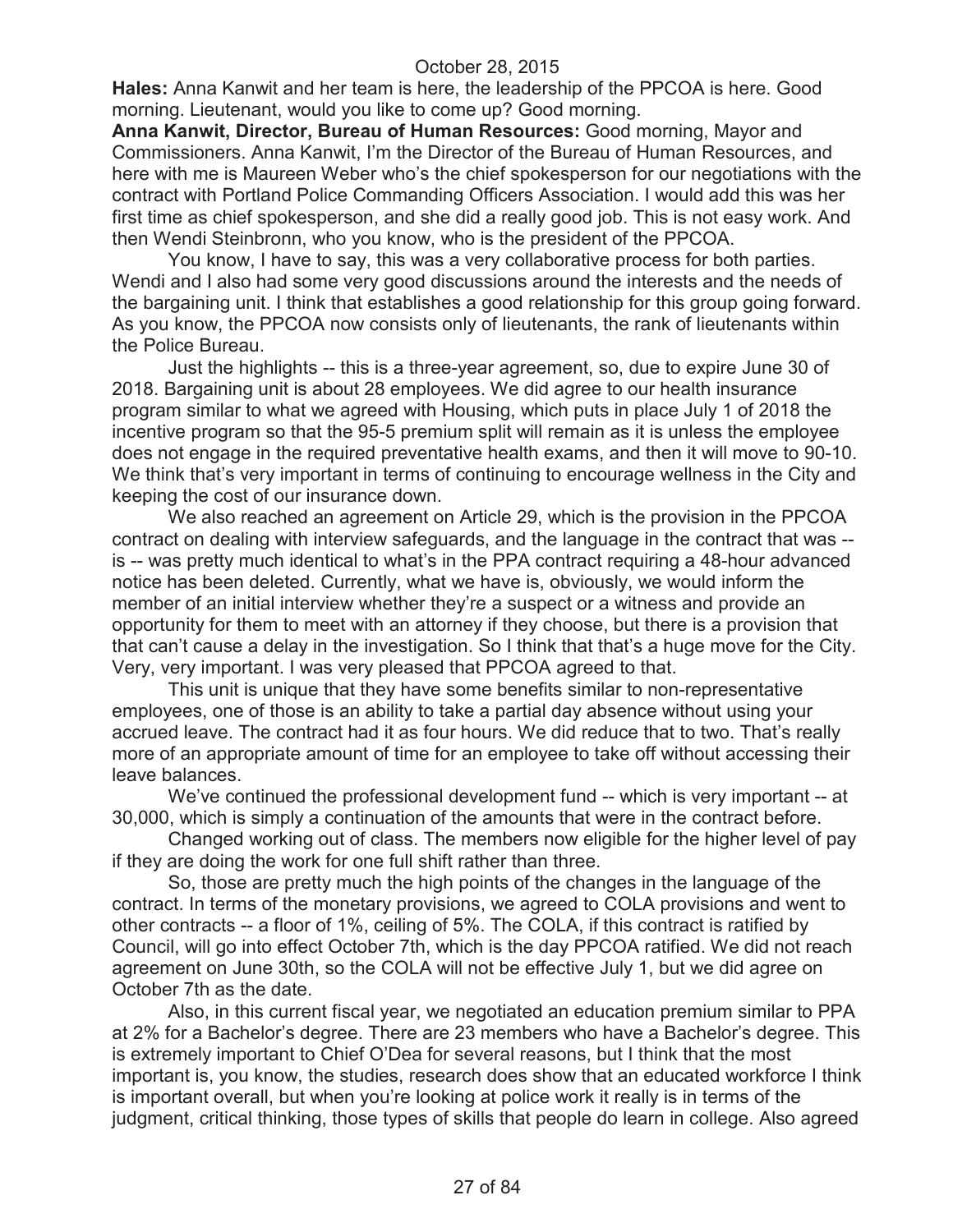to an additional 3% for a Master's degree or higher. And I think that there are four members of the bargaining unit that have that degree.

In year two of the agreement, we also agreed to an across the board 2% increase. This was really based on market consideration, comparing our lieutenants to the cities we look at. Without the education premium and the across the board increase, we were behind all of our comparable cities with the exception of Fresno, Albuquerque, and Oklahoma City. Cost of living, particularly in Oklahoma City and Albuquerque, is not particularly comparable with us. It does meet the statutory definitions of a comparable city, but we were concerned.

With the increases that we negotiated in the contract, it's a little difficult to predict -obviously, year two, which is when the 2% goes into effect because we don't know what the wages of those other cities will be in the second year, so we're looking at 16-17. It will put us close to even, about even with Seattle and otherwise the same relative ranking with the other cities, so we did feel that was justified for this unit.

And then last in the third year of the contract, we did negotiate a 5% residency premium. This was the topic of some discussion. The Mayor, of course, has an interest in this. We wanted to be sure that while encouraging people to live in the city, that we were not negatively impacting our ability to diversify the workforce since we know that Portland is not a particularly diverse city. We wanted to be sure that if we -- you know, alternatives to a premium are Council could adopt a preference -- so in other words, points -- for living in the city of Portland, or additional pay, things like that. But you know, the Mayor's office saw that as potentially negative to our ability to diversify the workforce. So, with a premium, it is obviously an incentive to live within the city of Portland but there's not really a great disincentive in terms of our recruitment abilities.

**Saltzman:** What's the effective date you have to live in the city to qualify for that premium? **Kanwit:** Well, you'd have to live in the city before July 1 of 2018 -- 2017, sorry. That's when this would go into effect. So again, I think there are eight current members from PPCOA who actually live in the city. And in discussing this with Wendi, we felt that it may encourage current members to live in the city, but also we're hoping long-term looking at people who are coming into the city -- new officers. That if we negotiated this with PPA, we'd kind of have that pipeline going further on through all the ranks.

With that, I think that's really all I had. You have the fiscal impact. I can go over that as well if you'd like.

#### **Hales:** Questions?

**Wendi Steinbronn, Portland Police Bureau:** If I could add something real quick. Out of the eight members that we appear to have identified that live in the city --

Fish: Could you move a little closer to the mic?

**Steinbronn:** Sure. Doing some further checking, I think there's only going to end up being about three that actually live in city limits proper. The other four or five have Portland addresses, but they actually live in incorporated Washington County. So, I believe it's the intent of Council to live in the city limits proper. I think it looks like it'll affect about three members at this point.

**Hales:** Hopefully more later.

**Fritz:** I have a question about the educational premium. What's the baseline requirement for members of the PPCOA or any police officer?

**Hales:** It would be for lieutenant, right?

**Kanwit:** Yeah, I mean this is for lieutenants to have, but to get the education premium, they have to have either a Bachelor's degree for the 2% --

**Fritz:** But what's the job specification? When you apply, is there a requirement that you have?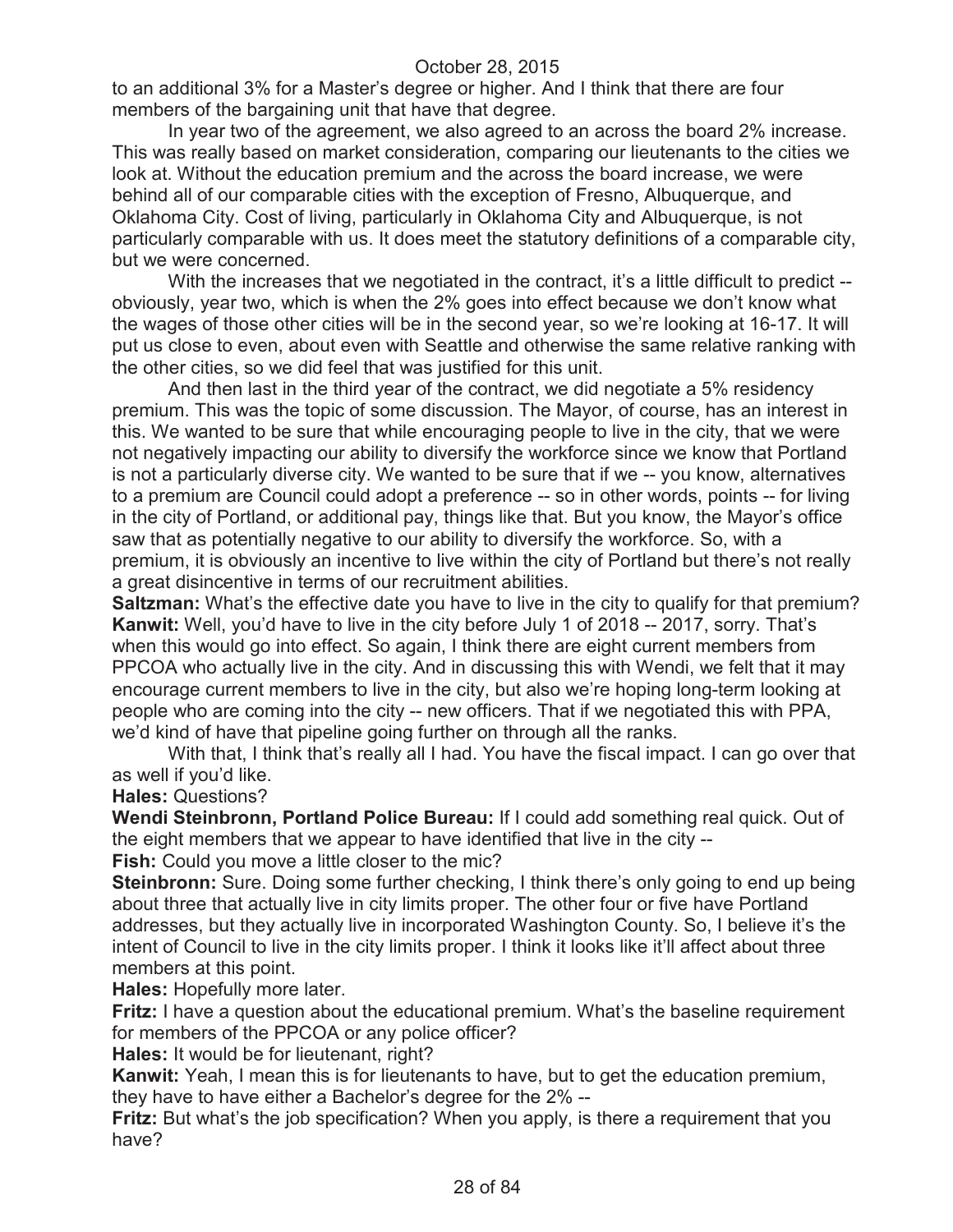**Kanwit:** There's no requirement to have the education. A number of years ago, there was a requirement, and it had a negative impact on the diversity of the workforce in terms of bringing a candidate pool. So, there's not a requirement, but there's a definite encouragement. PPA has the same 2% premium for having a Bachelor's degree.

**Fritz:** What the current baseline application requirement for a Portland Police Association member? For a new recruit, what do they have to have?

**Kanwit:** There isn't an education requirement.

**Fritz:** They take people right out of high school or with no high school diploma? **Kanwit:** You have to have a high school diploma, yes.

**Fritz:** Lieutenant?

**Steinbronn:** My understanding -- it was 90 credit hours or equivalent experience. I think there's an exception for military experience a few years ago. That was how it was when I got hired, but it may have changed.

**Fritz:** Is that like an associate's degree -- is that 90 credit hours?

**Kanwit:** Approximately equivalent to that. So, a PPCOA member -- in order to be promoted -- at this time would not require any additional to that.

**Hales:** This is anecdotal -- and it'd be actually good for me to review this as well -- but what we've been getting lately in classes of recruits is quite a bit above that baseline. We have been getting Bachelors' degrees in many cases, Master's degrees in some cases, pretty impressive life experience in terms of other professions that these folks have worked in before deciding to try to become a police officer. So although I believe in the educational -- having a higher educational baseline, we've been getting it by who's been applying and getting through the selection process, even if it hasn't been a specific requirement, at least in many cases. I think Deanna is here -- we might want to go look back at the last several classes of recruits and quantify that, but just remembering the accounts of the backgrounds of the folks that have gone through the last few swearings in frankly has been very impressive. Former high school principals, people that have had great life experience and educational preparedness for the job.

**Fritz:** Yes, my question was more just about the baseline requirements. Over the course of the recession, when we weren't hiring, a lot of folks went back to school, so that's good that they were getting more people with degrees and advanced degrees. I forgot my other question now. I can't remember what I was going to ask.

**Saltzman:** So, I see there is a physical fitness premium of 1% percent. **Kanwit:** Yes.

**Saltzman:** I assume this means a real physical fitness test, not a bio metric.

**Kanwit:** Yes, a real physical fitness test for PPCOA members.

**Steinbronn:** And it is no gimme, let me tell you. [laughter] Especially for us older -- [laughter]

**Fish:** Anna, I have a question for you. I recently did a ride-along with two officers and we were together about eight hours. We talked about a lot of things. One of the issues that came up this issue of residency. And I thought they had an interesting perspective on why they chose to live where they did, and it caused me to reflect on this issue. I see we're building in a 5% premium -- so, an incentive, if you will -- to choose to live in Portland. But I just wondered, since I've sort of had another perspective shared with me about why someone might choose not to live in Portland, what do we identify as the benefits of providing that premium? What are the benefits of having officers who live in our city? **Kanwit:** I think generally what the studies show is that there can be a greater commitment to the community if you are actually living in the community and a sense from the public that you are sharing in their concerns. And by saying that, I don't mean to imply that because our police officers and lieutenants, etc., do not live in the city that they're not fully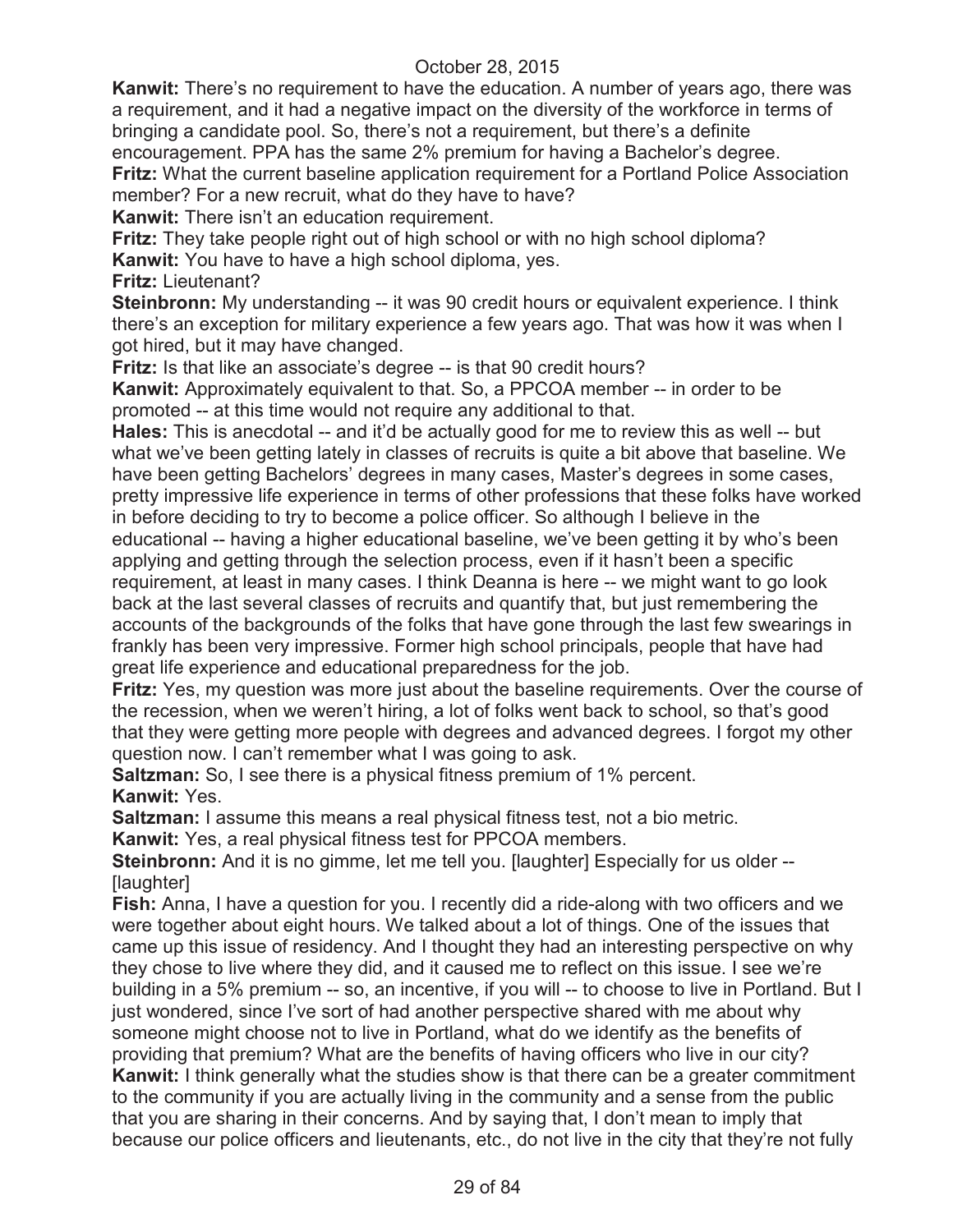committed to serving the community, I truly believe that they are. But there's also, I think, a feeling -- and this is some of what the studies I looked at raised -- that you're one of us because you actually live in the same community that you are working in. So, it is that balance, but again, I don't want to leave the impression that because our members of the police force don't live in the city of Portland they're not committed to serve the citizens of Portland.

**Fish:** One of the things I like about a premium is the data that Dan's bureau has been sharing with us recently makes very clear that a police officer is going to have a harder and harder time finding affordable housing in our community. So, we can't simply state an abstract goal and then say, you know, you have to therefore sacrifice on the kind of home you can afford or apartment. And I know that some of our officers feel that they can get a better value in other communities and choose to take a longer commute, and I think that's obviously within their rights.

The other thing that struck me is -- I had a lot of time with these folks to get a sense of their view of their work and day-to-day strains. One of the things that I was reflecting on when my day is over, quote unquote, and I go to Fred Meyer, my day really isn't over. While I'm not as recognizable as the Mayor, the truth is that people will come up often and they have a concern. And it frequently has nothing actually to do with the city, just if they - if someone thinks that they have seen you before, you're a point of contact. And I consider it both a responsibility and an honor to have those conversations. So in other words, I learned we don't really have off time. When we're in the public doing the routine things of life, we're actually still in our professional jobs, and it's a responsibility that we all willingly accept and it's an honor to do that.

I don't have the same standard for people that work for the City. It seems to me a police officer should be able to end his or her shift and be able to let his or her hair down and not be in a situation where we expect that they're continuing to serve a public safety function or, you know, be on call and closer to the city so if they're on call they get to work quicker and things. So, I'm glad we're offering a premium, and I think I understand the benefits of having higher proportion of our sworn officers living in our city. But it was interesting to hear another perspective about officers who are on the frontlines doing really hard work and have chosen to locate their families in places where when they turn off the clock, when they're off the meter, they're really off the meter and they are not sort of half on, half off the way we are as elected where we're always on. So, it was an interesting perspective, and I've been reflecting on it, but I'm glad we're offering the premium as an inducement.

**Hales:** I agree with that and I think that's why a premium is a better approach. I want to give people encouragement to live in city for just the reasons that Anna cited. I think it will improve the relationship between the city and Police Bureau if more officers choose to live in the city. I use that word "choose" deliberately, because it is a choice. And I think their understanding of the nuances of the community will be better just because of proximity and more contact with their neighbors. So, I think everybody wins if we put this kind of an incentive in place and over time that balance shift, some officers that still make that choice that I really want to disconnect and I don't want to really have any further contact with my job when I'm off duty, sure. And one of the ways that they might feel that they can accomplish that is by living farther away.

**Fritz:** We could have the best of both worlds like I do by living close to the border. So, I can go to Lake Oswego and nobody knows who the heck I am and that's really fun.

I have one more question. Do we provide tuition assistance for PPCOA members to go back to school to get their degrees?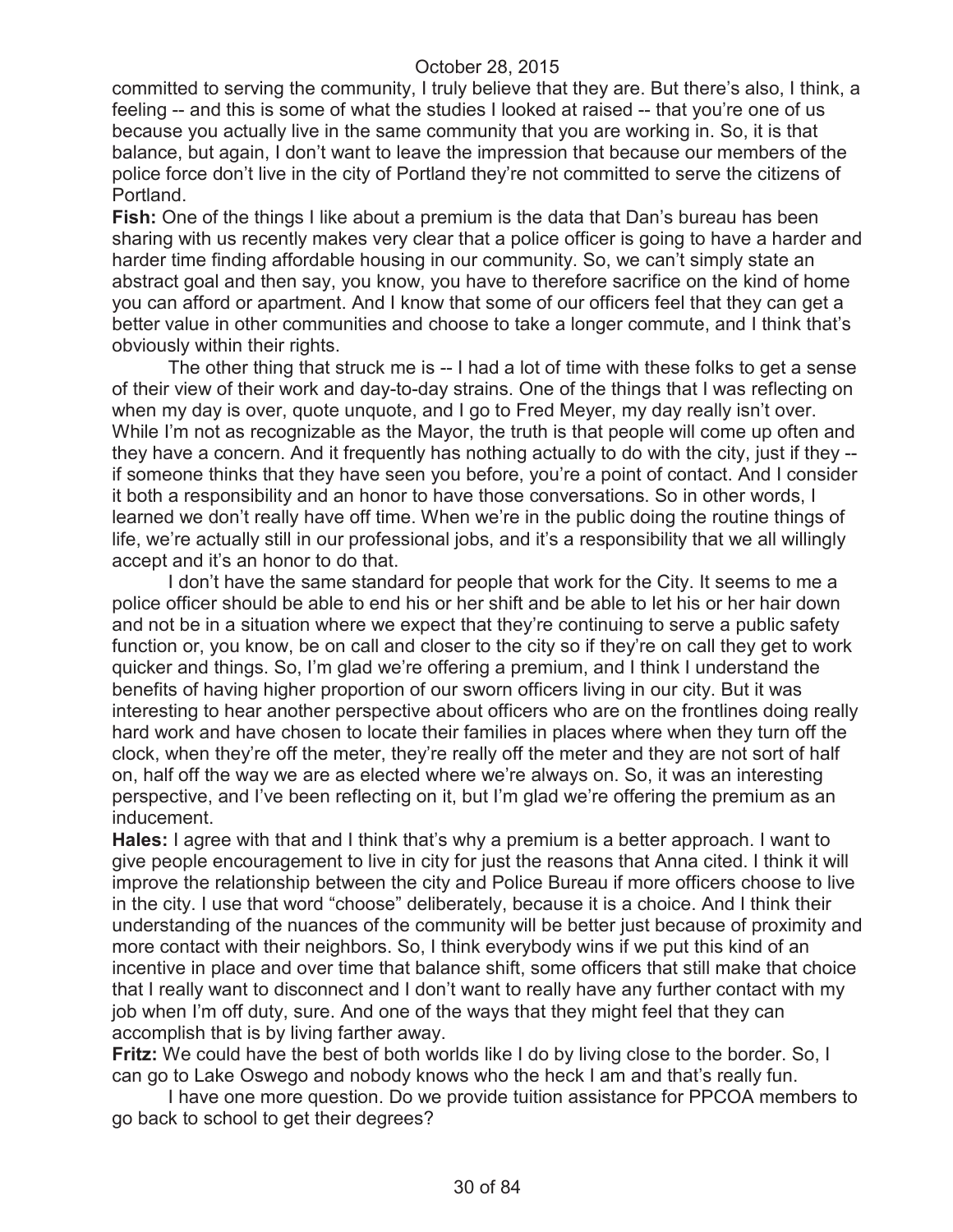**Kanwit:** Yes. Part of the fund is a \$30,000 fund, and there are percentages that are used for I think tuition reimbursement -- and Maureen would have details -- and other things in the fund.

**Maureen Weber, Bureau of Human Resources:** It's a 60-40 split. 60% is supposed to go towards education and 40% can go towards things like conferences and seminars. **Fritz:** Terrific. Good, I'm glad we provide that.

**Hales:** Other questions? Commissioner Novick?

**Novick:** Actually, I'm not going to throw a wrench into the monkey by opposing this, but I just want to say that I'm somewhat skeptical of both the education and residency premiums. As far as education is concerned, think that it's actually important that the City has jobs in the public as well as a private sector that don't require a Bachelor's degree. I'm a bit worried about sending a signal that we don't value the people without Bachelor's degrees who are doing the same work as well as people with them.

On residency, I share Commissioner Fish's concern. I've heard the same thing that sometimes it's nice to be able to actually be done with your day. And also, I've heard officers say there's some people that live in the city that aren't particularly part of the community and other people who live outside of the city are very much a part of the community. I will say, however, that I am a little worried about lots of our police officers living in Vancouver, and if there's an earthquake and the I-5 bridge comes down, then they won't be available. That is an argument for being on one side of the bridge.

I do want to express those concerns. I also wanted to note as a tangent that I get approached at Fred Meyer, too, but quite often people confuse me with Commissioner Fish, so I just make all sorts of promises to those people so I won't be held accountable. [laughter]

**Saltzman:** That just happened to me yesterday, too. Somebody asked me if I was Commissioner Fish.

**Fish:** The question I often get at the grocery store has nothing to do with City business. The typical question has to do with our libraries. It sometimes has to do with other areas. And you know, we're points of contact. We can follow through on all those. By the way, I'm keeping track of Commissioner Novick's comments this month. Generally, I find him very persuasive, but I've noted when he couples any comment with a reference to resilience, he becomes just unbelievably persuasive.

**Hales:** You're being wise.

**Fish:** I'm taking a page out of his book.

**Hales:** Any other questions or concerns to raise with the team here? Anything else that you need us to know? Thank you all very much. Appreciate the collaborative work. Anyone who wants to speak on this item before we take action on it?

**Moore-Love:** We have two people signed up.

**Hales:** OK. Come on up, please. Good morning.

**Dan Handelman:** Good morning, Mayor Hales and Commissioners. I'm Dan Handelman with Portland Copwatch.

While we applaud the removal of the 48-hour clause from this contract, we're very concerned that perhaps whoever was negotiating this was not paying attention to the full discussions going on around police accountability and the DOJ because there has been talk about expanding the powers of our Independent Police Review division to be doing more of the investigations, and the contract leaves intact the language that says that the lieutenants who are going to be interviewed for investigations shall be interviewed in a Portland police station facility and they will be informed of the name, rank, and command of the member in charge of the investigation -- which, you know, a lawyer would say implies that an independent agency cannot conduct these investigations. Furthermore,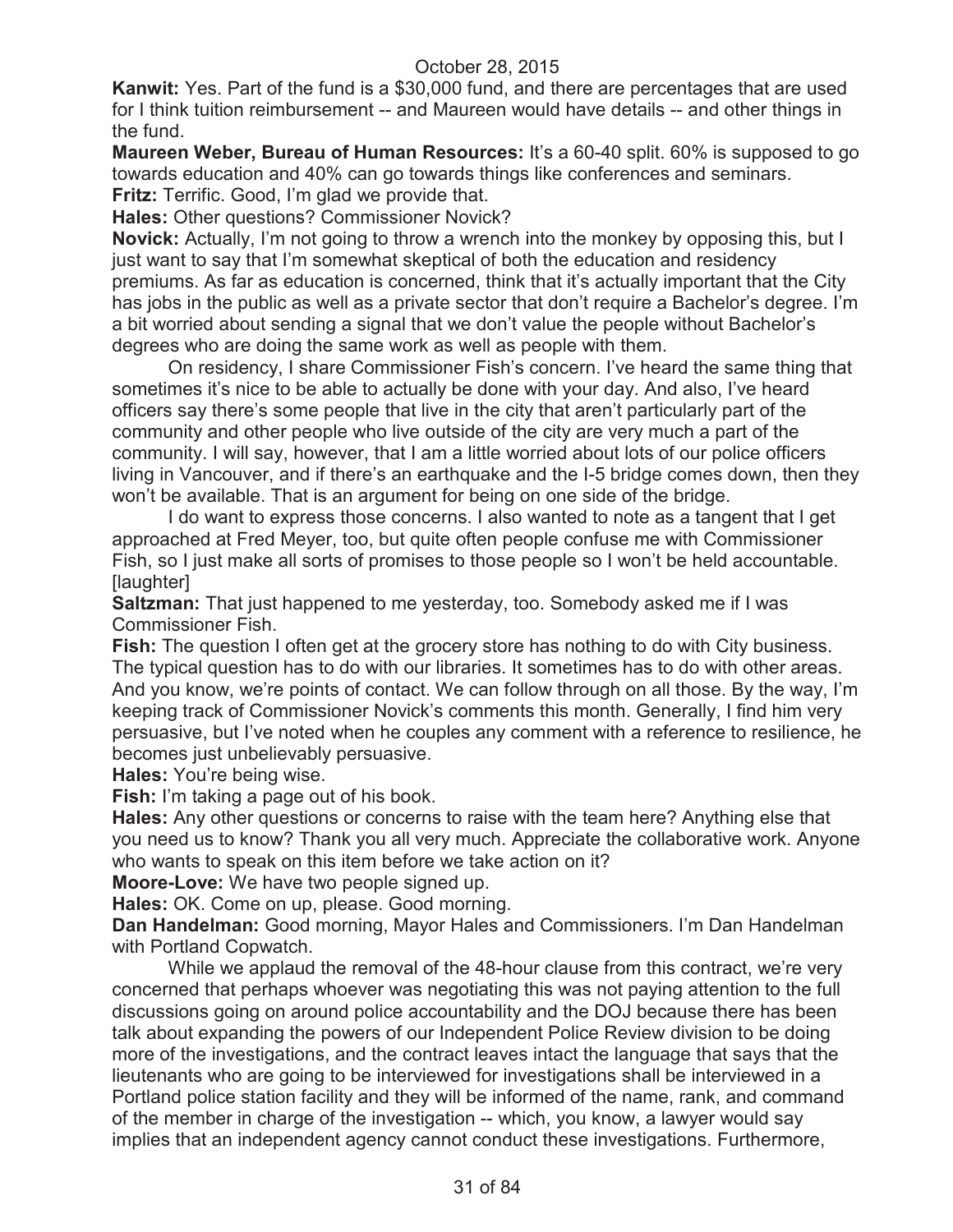very first line of the reinserted text after the removal of the 48-hour clause says, "prior to being interviewed regarding IAD or EEO investigation." It doesn't contemplate an IPR or independent body investigation. So, I'm hoping that perhaps you will delay approval of this contract so that the work that we're heading into, according to the meeting with the judge earlier last week, will actually take place and we'll have an independent agency doing those investigations.

This process in the past for the PPA contract has been public, and I've been able to attend those meetings, but this was not public at all. This is a public policy issue, and I was hoping that there would be some time to put in comments like the ones that I just made. I'm not trying to throw a monkey wrench in at the end because it's the first time we knew about the contract being negotiated.

I also read in the paper that attorneys both for the police association and for the City have interpreted the 48-hour rule to not be effective in deadly force situations, which is something that I brought up numerous times and I just got met with stares from attorneys that I have brought it up with because it is except in cases where there might be criminal liability.

Essentially, it is not achieving everything that we are seeking to achieve. Lieutenants aren't often interacting with the public and rarely get investigated for misconduct against citizens. There is an exception to that, which is Lieutenant Jeffrey Kaer went out of his jurisdiction and shot a man in front of his sister's house in 2006. And Lieutenant Kaer, Sergeant Leo Besner, and Bret Burton -- all of whom were involved in very controversial deaths of community members -- attended the COAB meeting last week in uniform with guns, and I was probably the only person who realized there were three officers involved in such cases there, but it made me very uncomfortable. And the officers who sit on the COAB come without their uniforms on.

The PPA contract -- when you get around to reviewing that one -- also has a specific clause saying that the IPR shouldn't be involved in deadly force investigations, and when that gets negotiated, you have to pull that out too. Thank you. **Hales:** Thank you very much. Good morning.

**Robert West:** Yes, my name is Robert West, I'm with film the police 911. And I was concerned about several things. One is the residency. You know, you're going to make it required for lieutenants and not officers and sergeants and stuff like that. The other thing is to sit there and say we'll pay you more because you live in city of Portland seems a little shaky.

And the other thing that I wanted to bring up is that the lieutenants aren't involved in a lot of, you know, door knocking and calls and stuff like that. They sit in the car, they'll sit in the precincts and stuff like that. They don't go out that much. If you go to the precinct wanting to talk to a lieutenant, you get a sergeant, which usually sits there and says, "well, the lieutenant is busy and can't talk right now." So, there is not that much communication between the public and lieutenant and therefore -- you know, I do want to throw a monkey wrench in. I don't think lieutenants should get the pay raise. I don't think that they should get extra money for residencies. You're not giving it to the fire department. You're not giving it to regular police officers. You're basically putting police officers above fire lieutenants, supervisors in water bureau, supervisors in transportation, and stuff like that. They're all public workers. Regardless if they're a police lieutenant or fire lieutenant or a supervisor, they should get the same treatment. And that's it.

**Hales:** Thank you. So, thank you both. I want to get Anna back up to respond to your question, Dan. So, this language issue about investigations, Anna, could you respond to that, please -- about whether this language in any way fences off IPR investigations?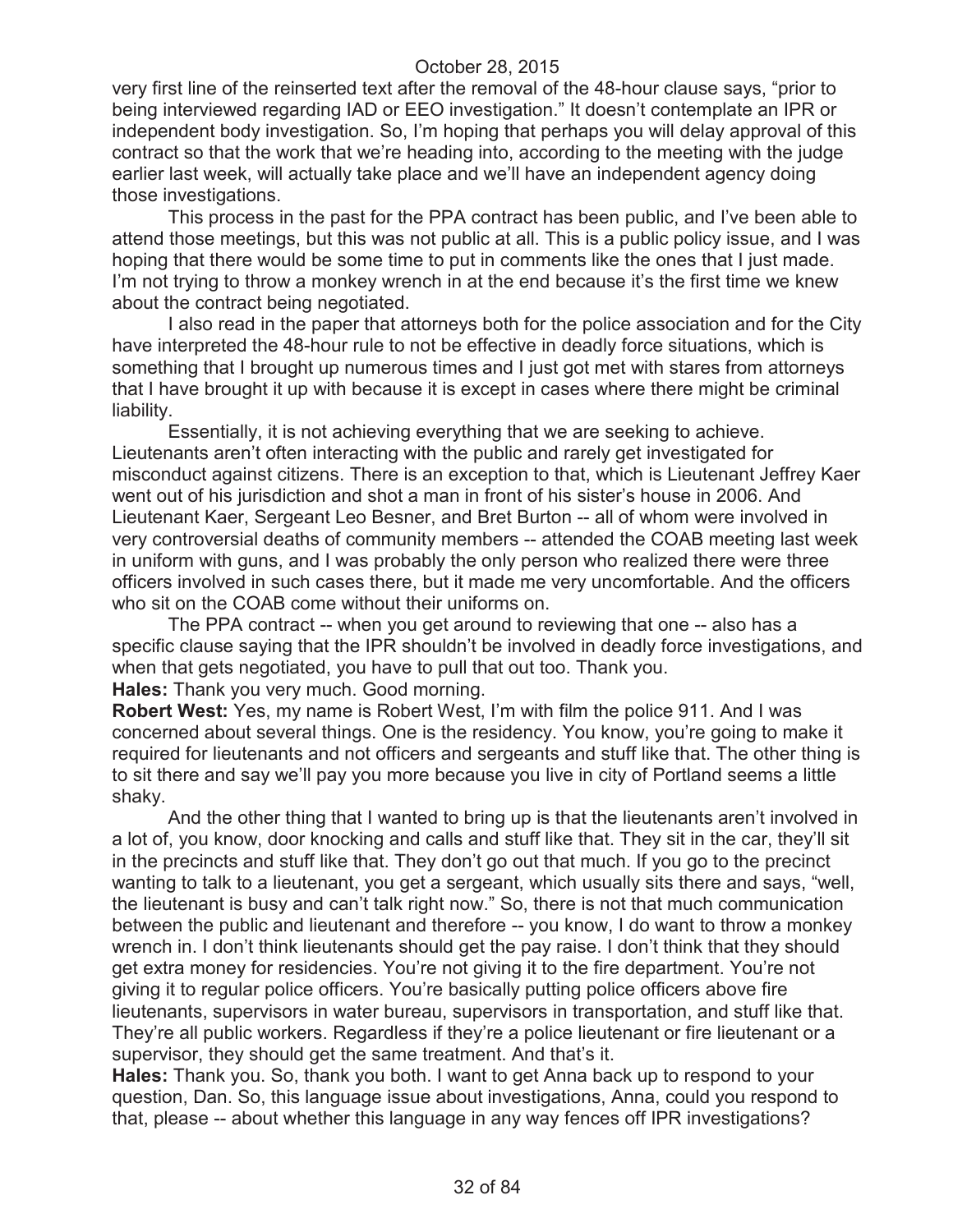**Kanwit:** The two contracts are different. PPCOA does not contain a clause similar to the one that the gentleman was referring to. So no, there isn't a fence-off at all.

**Hales:** IPR investigations operate under City Code.

**Kanwit:** Yes.

**Hales:** And this contract does not interfere with that?

**Kanwit:** That's correct.

**Hales:** OK. I think that's important to get on the record.

**Kanwit:** Yes.

**Hales:** Other questions for Anna? Thank you very much.

**Kanwit:** Thank you.

**Hales:** This is before us as an emergency ordinance. Let's take a roll call vote.

**Item 1093 Roll.**

# **Novick:** Aye.

**Fritz:** Thank you very much for the presentation. Thank you to those who testified and raised concerns that certainly have been heard and will be considered in the next contract negotiation with the Portland Police Association. I have learned over my time on the City that one rarely gets everything you want in a bargaining situation from either side. I think it's terrific that we have made these changes that were outlined -- many of them I thoroughly support -- and I appreciate the changed language on the 48-hour rule. I think perhaps not coincidental that the three people at the table here were women who were able to negotiate based on interest and looking at things holistically. I very much appreciate that.

I concur with Commissioner Fish that paying extra for folks who live in Portland is appropriate since we know that it costs more to live in Portland and we do want people to be both close in so that they can help out in emergencies and also to be part of our community. Thank you very much for all of your work on this. Aye. **Fish:** Aye.

**Saltzman:** Well, I want to first of all say I appreciate the work the commanding officers do. It's very important work. I do support the residency premium for the reasons we all stated - - that it's a good thing in case of emergencies to have our officers closer, and also recognizing the higher cost to live in the city of Portland -- the premium also helps in that regard. And I really appreciate getting rid of the 48-hour rule. That's very important precedent and hopefully it will be followed in our PPA contract. So, good work everybody. Aye.

**Hales:** I want to second those comments. We've made real progress towards community goals and towards a Police Bureau that's got a more solid relationship with the community in this contract. So, I appreciate those improvements and the precedence that we've set here. I just also want to thank Lieutenant Steinbronn and the members of the PPCOA working through not just through this contract but a lot of difficult issues over the last year in a very collaborative way, and I really appreciate the spirit of how you've operated in this as well. So, thank you. Aye. Well done. Thank you. Let's move on to the rest of the agenda. We have one item pulled from the consent calendar to the regular agenda. **Item 1095.**

**Hales:** I don't think we have a presentation on this, but there was someone wanted to speak. Was that you, Lightning? Come on up, please. Good morning.

**Lightning:** Good morning, my name is Lightning, I represent Lightning Watchdog PDX. One of the concerns that I had on this grant is that I wanted to have an understanding that when we're talking pairing for taxes, tax preparation, and also counseling and financial education, I'm very hesitant on approving this grant for the purposes -- I understand that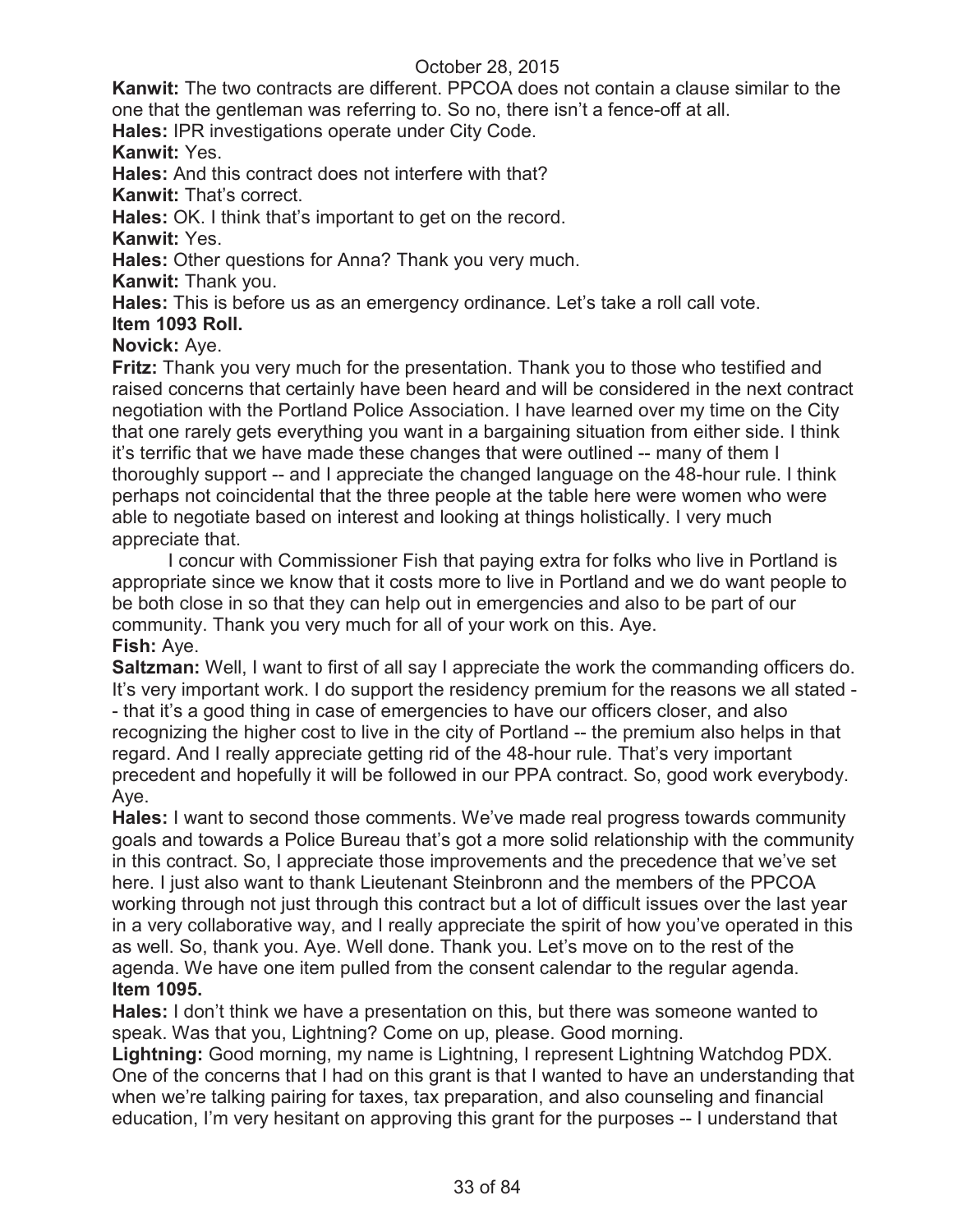you're going to have an office located in Lloyd Center. I understand this company has several other locations, up to 24 different locations.

One of the other concerns that I had on this -- on reviewing the agreement is that on the signatures here, the grantee is Rob Justice, Executive Director of CASH Oregon. One of the things I wanted to stress here is is this the developer that used to work for JOIN? Is this the developer that is currently doing numerous projects out through the city of Portland? So, I wanted to have an understanding -- the money is going over to Rob Justice, who is the Executive Director of the company called CASH Oregon. And I don't have any issue on him receiving the money, it's just due to the fact that I understand that he has other commitments with the City also in the development side of real estate. And also pertaining to this also. So, that just kind of like I say from my position, I want it to be understood. I want to have maybe in the future I'll do a little more research on this to understand it. Is he getting commitments on the 24 other locations? Obviously, on this particular location of Lloyd Center, he's getting \$75,000. Because if he is, that equals \$1,800,000.

I've also been looking at this that it seems as though they get a lot of volunteers to do a lot of these and I wanted to have maybe a more clear understanding that the Lloyd Center office seems to be the location that is basically receiving the most business. They're receiving close to 4978 filers at their Lloyd Center supersite. The remaining other locations it appears to be close to 10,000. So, I just wanted to have a clear understanding. The name Rob Justice jumped out at me on this, and I want to look at this very close. Thank you for your time.

#### **Hales:** Thank you.

**Lightning:** I was hoping a speaker would be here to speak on behalf of CASH Oregon. **Hales:** I think we can get clarification on those points.

**Saltzman:** I wanted to clarify for you that Mr. Justice is not working on any City housing invested projects. He is a developer and he does develop affordable housing, but there is no current City investments in any of his projects.

**Lightning:** Fair enough. Thank you.

**Hales:** Thank you. Thanks very much for raising the questions. Any further questions about this item? Roll call vote, please.

## **Item 1095 Roll.**

**Novick:** Aye.

#### **Fritz:** Aye.

**Fish:** I'm a very strong supporter of this program and I appreciate the questions that Lightning raises but I want to just also add to what Dan said by putting this in context. We make a number of investments as a City into programs which help leverage substantial other moneys that benefit low and moderate income families in the community. Yesterday, we took up a proposal that Commissioner Saltzman brought forward to invest some general -- excuse me, yesterday we discussed a proposal that's coming to our fall BMP that invests general fund money in helping Section 8 voucher holders be successful. A successful Section 8 voucher holder means a more successful family and it means we don't leave money on the table. We also have a program that helps people qualified for SSI disability. Now, when an otherwise eligible person gets their disability benefits, a number of good things happen. They get coverage going forward, but a significant amount of their preexisting medical bills are also paid. So it's good for the community, good for health care providers, and good for the individuals.

This is a third program that has a great leverage component because a lot of low and moderate income families are not aware that they are eligible for significant federal relief in the form of an earned income tax credit. And if you don't have a tax preparer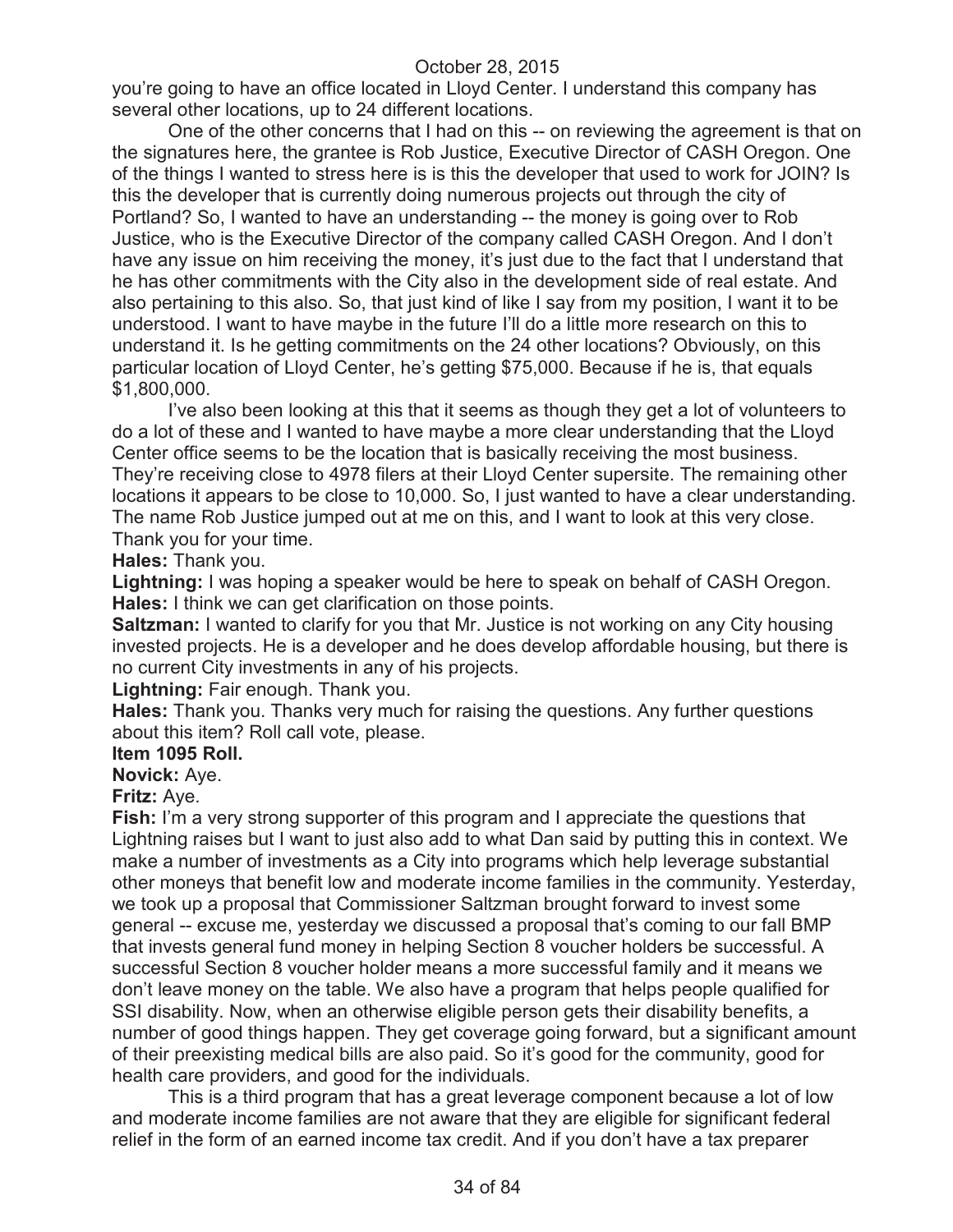helping you do it, you can literally miss an opportunity to capture millions of dollars in benefits. The attachment to this shows all of the benefits that CASH Oregon has brought to our community by helping people successfully get those refunds and tax credits.

So, I believe very strongly in the limited investments that we make to help people be eligible for federal benefits in particular because they have a huge impact on both the families and our community, and I thank Dan and the Mayor for bringing this forward once again. Aye.

# **Saltzman:** Aye.

**Hales:** Aye. Thank you. OK. Let's now move to the regular agenda. And just a time check for the Council's sake. It's 11:30. I am going to attempt to power through this with you and get it done before 12:30, but I propose to take a break at 12:30 regardless if that's OK. Let's move on to 1107.

## **Item 1107.**

**Hales:** I don't believe we have a presentation from the bureau on this item, since we are approving an intergovernmental agreement. Any questions about this item? If anyone wants to speak on this item? Then it passes to second reading. Item 1108?

**Novick:** Mayor, this is rescheduled to next week.

**Hales:** You're right. Do we have to read it?

## **Moore-Love:** Yes.

## **Item 1108.**

**Hales:** OK. Rescheduled to November 4th at 9:30 a.m.

**Item 1109.**

**Hales:** This is here as a previous agenda item but it's ready for second reading, isn't it? I think it is. Is that right? Because we already had a hearing on it? It's a big number, so we gotta double-check.

**Moore-Love:** Is staff here?

## **Novick:** Yeah.

**Chris Warner, Office of Commissioner Steve Novick:** It was pulled.

**Hales:** We haven't had a hearing.

**Novick:** Yeah, sorry about that. I lost track of where we were.

**Hales:** I wanted to make sure of that. Commissioner Novick?

**Novick:** Is Kathryn Levine is here to explain the intricacies --

**Hales:** She is here.

**Kathryn Levine, Portland Bureau of Transportation:** Good morning. Kathryn Levine from Portland Transportation. This item is an amendment to provide additional contract authority under our existing intergovernmental agreement or contract with TriMet.

In 2012, the City centered into a number of agreements with TriMet recognizing Portland streetcar as part of the regional transit system, and it's through those agreements that TriMet provides funding to the streetcar system. In turn, we reimburse TriMet for the use of their trained operators and mechanics in our system.

This amendment does not change the budget. It does not increase the streetcar budget. What it does is provide through that IGA contract the budget authority for the next anticipated five years of service to be able to reimburse TriMet.

**Hales:** OK. Questions for Kathryn? Thank you very much.

**Levine:** Thank you.

**Hales:** Anyone want to speak on this item? Come on up.

**Lightning:** Yes, my name is Lightning, I represent Lightning Watchdog PDX. One of the concerns I always have is with projections, and where I'm at for my position is I think we need to be very cautious on projecting anything on streetcar, TriMet MAX or buses. As you have noticed in other states, when Uber and Lyft successfully implement their business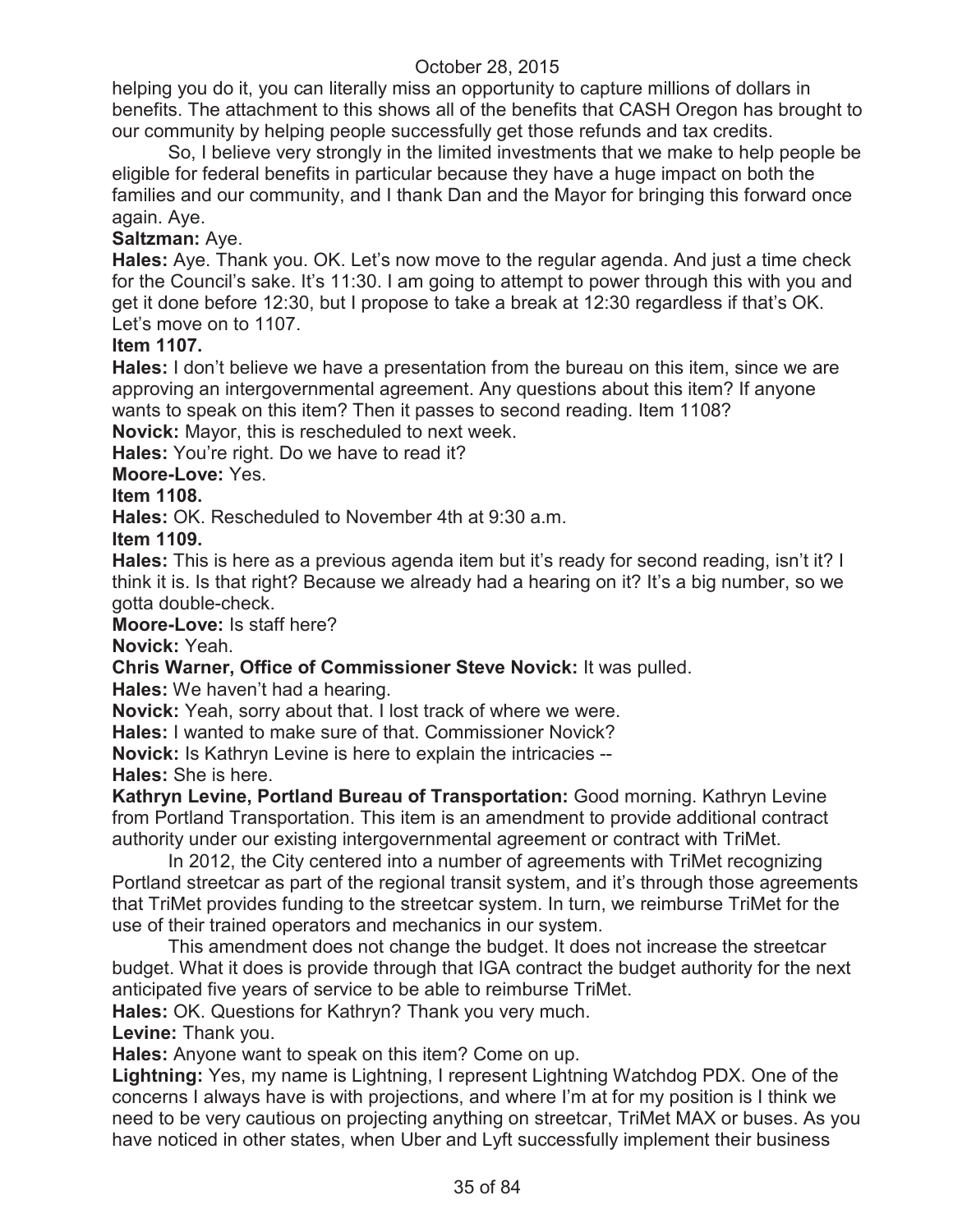model, the taxi cab industry is the first one that begins to lose a tremendous amount of money. When they continue to add more drivers -- permitted drivers with no caps on how many they can have -- for the drivers to be able to continue to make a reasonable amount of money, they will begin to focus on streetcar. And I appreciate your leaving Mr. Novick, and I hope you leave office pretty soon, too. They will focus on TriMet MAX. They will focus on buses. They have a model called Uber pool, which they will get two or three different people in the vehicle. They will cut costs low enough to compete with streetcar, TriMet MAX and bus. When that happens, when you're using these projections currently right now that absolutely mean nothing to me because unless you're including Uber, Lyft and the potential for lost profits, your numbers mean nothing on projections. Your projected losses in the next three to five years in my opinion will be comparable with the traditional cab companies and their losses have been in the last six months. You can mark my word on that within three years, if you do not place a cap on Uber and Lyft, I will be sitting here today, Mr. Novick will not be sitting where he's at, and I will say I projected this out, that Uber and Lyft will cost the streetcar, TriMet MAX and the bus service the most profits we have ever seen in the next three years unless we get a cap put into place on Uber and Lyft comparable to what we had on the cab companies. Your projections mean nothing to me at this time, but thank you very much.

**Hales:** Thank you. Anyone else? Since it's previous agenda, does it move to second reading --

**Moore-Love:** It's an emergency ordinance.

**Hales:** So we do take action today.

**Moore-Love:** You can vote, yes.

**Hales:** OK, roll call vote.

**Fritz:** It's not listed as an emergency ordinance --

**Moore-Love:** 1109, right?

**Hales:** It is an emergency ordinance. It says so on the ordinance itself.

**Fritz:** It just doesn't say it on the agenda.

**Hales:** Oh, it doesn't on the agenda.

**Novick:** Sorry about that. I should have made sure it was on the printed agenda.

**Fritz:** But it is on the ordinance?

**Moore-Love:** It is, sorry.

#### **Item 1109 Roll.**

**Novick:** Thank you, Kathryn. Aye.

**Fritz:** Aye. **Fish:** Aye. **Saltzman:** Aye.

**Hales:** Every now and then -- and maybe the media will notice this item, or maybe they won't -- every now and then, someone comments on what the City spends to operate the streetcar and says, boy, that sounds like a lot of money. And actually, \$40 million is a lot of money over the multiple years of course that this agreement covers. But it was just mentioned in passing yesterday -- and people might not have noticed it -- that Andrew Scott or Josh Harwood, one of our financial professionals mentioned that about 10 years from now, the general fund of the City and County will each take about a \$30 million a year jump. That's because the Pearl District is going to completely come back on to the tax rolls. It's partially back on the tax rolls now because of the action we took last year on urban renewal reform, where we put I believe it was 40% of the assessed value of the Pearl District back on the tax rolls. The recent study just completed shows that the assessed value of property -- both because new buildings have been built and because land is worth more along the Portland streetcar line -- has risen since its construction by \$12 billion. Portland streetcar, I believe, is the single-most lucrative investment that the City of Portland has ever made in terms of tax revenue cash flow. So, it's a color of money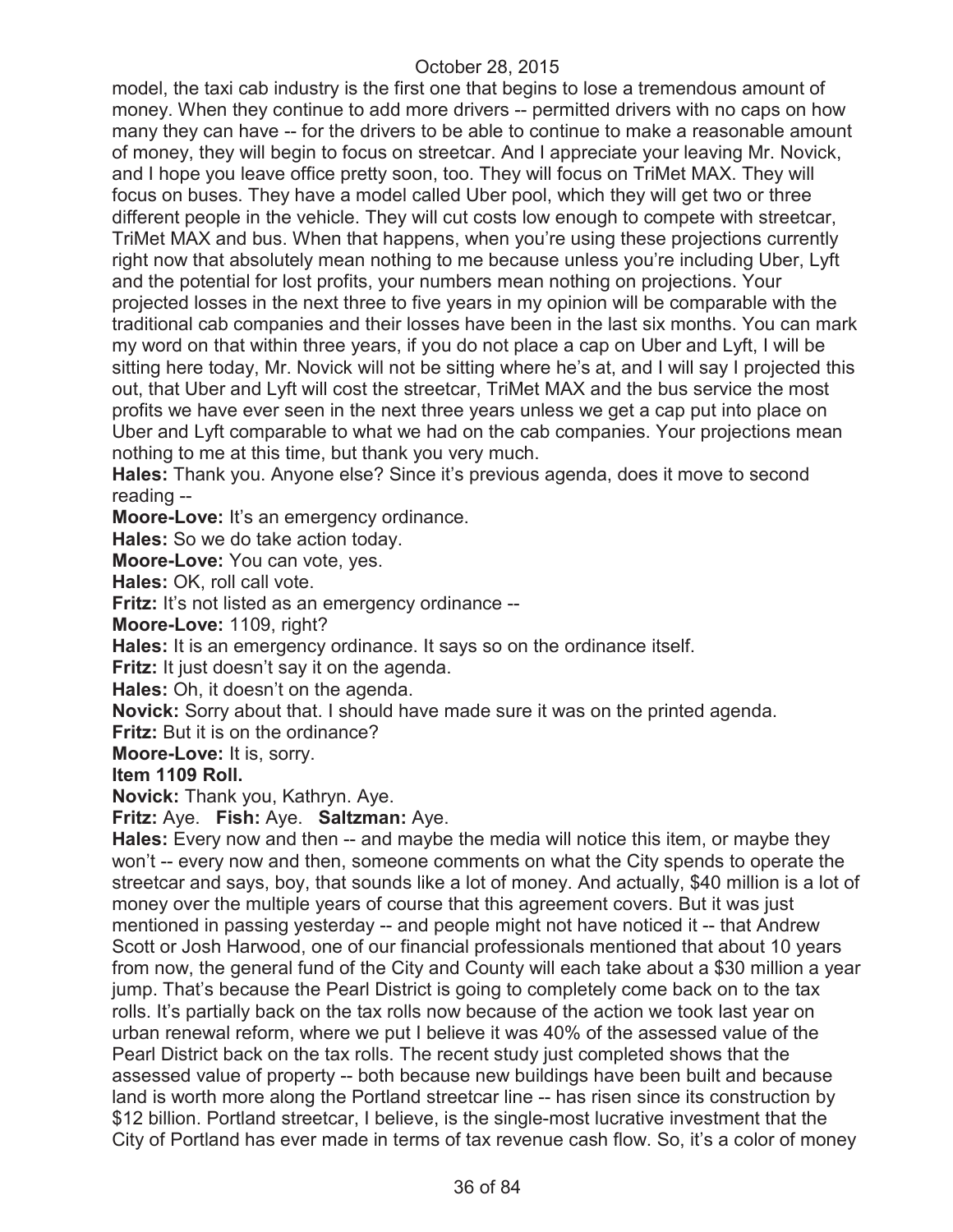question on what we spend to operate the streetcar versus what we earn from all of the property taxes. And every now and then, I think we need to remind people that that's why it looks like the streetcar costs money to operate. Well, that's not true when you look at the revenue that it has brought by all of that development. So, \$40 million of outlay for \$12 billion of assessed value is a good deal. Aye. Thank you. Let's move on.

### **Item 1110.**

**Hales:** Second reading, roll call vote.

# **Item 1110 Roll.**

**Novick:** Aye.

**Fritz:** I'm very excited about this. Aye.

**Fish:** Steve, I'm also very excited about this. We've been working with Venture Portland with a group of business owners, property owners, and affordable housing developers in the sort of SE 6th Avenue area, and it falls within the area of your pilot project where you have proposed to waive sections of Title 33. And U.S. Bank owns a parking lot there, and they are very interested in being part of this pilot. And we previewed this with the group recently that you were working on this. Thank you for your leadership. I think it may end up being tailor-made for sort of test driving some of the ideas you want to put into place here. **Novick:** That's great to hear.

**Fish:** So, thank you very much. Aye.

# **Saltzman:** Aye.

**Hales:** Commissioner Fish, I'm voting for this because Commissioner Novick informed me that this system will make the Central Eastside Industrial District more economically resilient. Aye. [laughter]

### **Item 1111.**

**Hales:** Roll call vote, please.

### **Item 1111 Roll.**

**Novick:** I just wanted to recognize Grant Morehead who has labored continuously on the items and who showed up here even though these are on second reading. Aye.

# **Fritz:** Aye. **Fish:** Aye. **Saltzman:** Aye.

**Hales:** I just want to note this one is not resilient because we have higher and better uses planned for these two lots. No one should get too accustomed to this parking, but I look forward to have maker's space there soon after the temporary use as a parking lot. Aye. **Item 1112.**

**Hales:** Roll call vote, please.

# **Item 1112 Roll.**

**Novick:** Aye.

### **Fritz:** Aye.

**Fish:** We had a fantastic hearing last week, and Mayor Hales, I probably don't have the same high-level concern you do about sky bridges. You made it very clear that you see them as inconsistent with the kind of urban form you'd like to see developed and therefore you have set a very high bar. Regardless, what was exciting about a presentation last week is that they met that very high bar. And this is a very important part of our city not just because it's where I get my health care, but it's a campus that's unfolding to serve the larger community. It seemed like a sensible request beautifully conceived so that it's an amenity for the broader public. I want to thank OHSU for the work they did and design team they brought together and today, I'm proud to support this by voting aye. **Saltzman:** I also wanted to commend Oregon Health and Sciences University on the good job they did on the design of the sky bridge and also the next item, Portland State University. I think if there were ever two great cases presented for sky bridges, these were the two. Pleased to support them. Aye.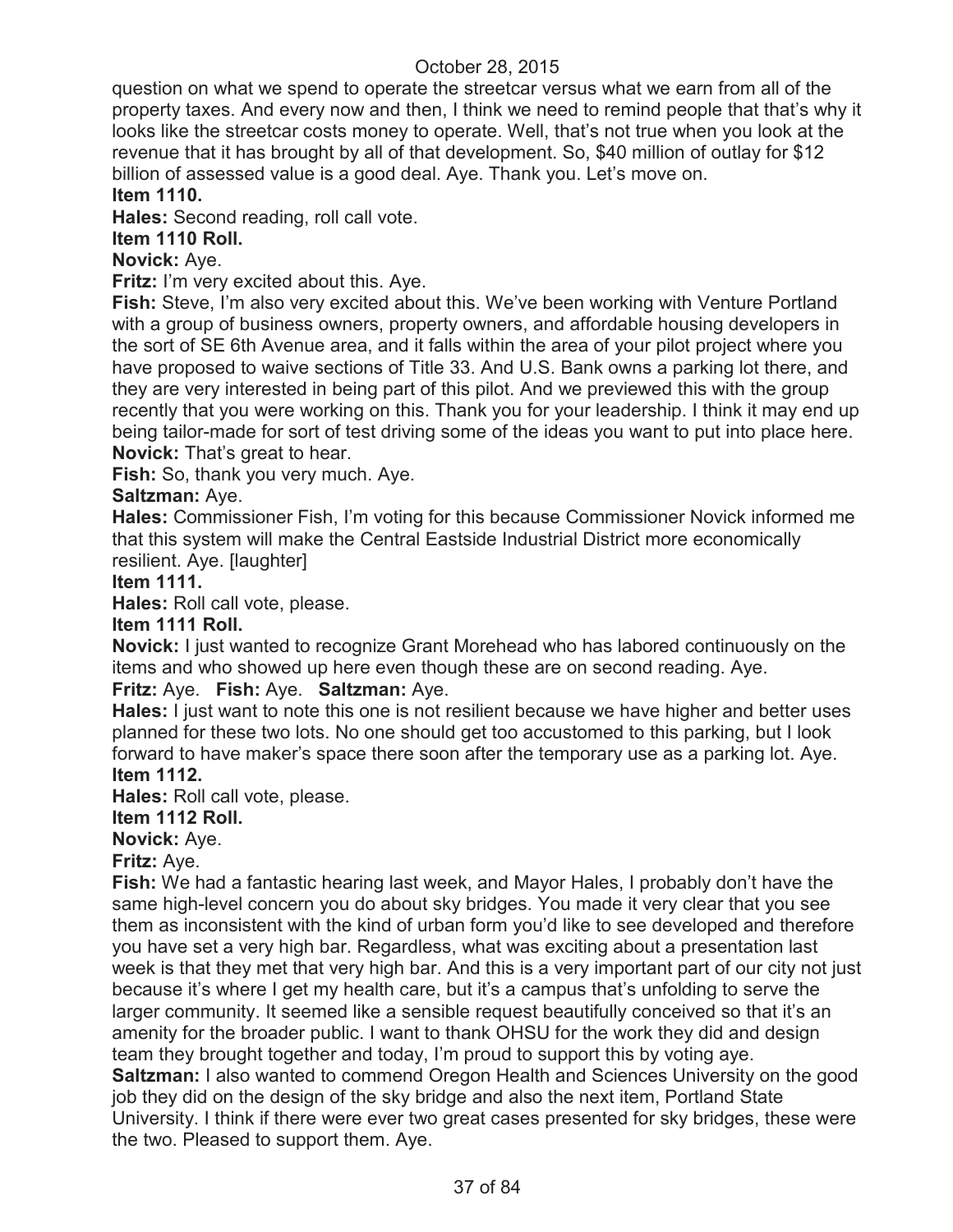**Hales:** Again, I'll echo those comments. The applicant did meet the high bar and demonstrated that there's a really legitimate public purpose and a particular type of use that makes sense in both of these cases. As I said before, 10 years from now I'm sure there'll be a couple more that come along. In the meantime, these two are great. Aye. **Item 1113.**

**Hales:** Roll call.

# **Item 1113 Roll.**

**Novick:** To respond to Commissioner Fish's previous comments, I think by definition, all concerns about sky bridges are high-level concerns. Aye.

**Fritz:** I'm going to take you folks out to Russellville and show you how poor seniors are trying to cross the very narrow street in the rain with their walkers to get from one side to the other. On this particular topic, though, I happened to be on the bus going past the previous sky bridge when it was being knocked down and it was quite fascinating. I think we should have sold tickets to it. Aye.

#### **Fish:** Aye. **Saltzman:** Aye. **Hales:** Aye. **Item 1114.**

### **Hales:** Commissioner Fritz.

**Fritz:** Thank you, Mayor. This is one of the first projects coming to Council for construction authorization under the Fix Our Parks bond measure which the taxpayers generously funded in November of 2014. Mary Anne Cassin, our wonderful manager of the entire project is here to tell you about this one.

**Hales:** Good morning.

**Mary Anne Cassin, Portland Parks and Recreation:** Good morning, Mayor Hales and members of the Council. My name is Mary Anne Cassin, I'm the Parks program manager for the replacement bond program.

As you know, the park system is an old one and it is systematically -- excuse me, we're getting the slides up? Oh. I'll just keep talking here. It's an old system and it has systematically been built and renewed using bonds and levies. The most recent evidence of that of course was just about a year ago when once again, we got a resounding yes vote. Thank you, Portland voters.

As you remember, the bond program has seven theme areas covering such things as playgrounds, rest rooms, etc. This particular item has to do with the one called pools. So, in this particular scene area, it is not just Grant, but Dishman and Peninsula will get improvements. It is an important one in particular at Grant. In fact, we started this the day the bond passed using existing staff even before we hired because we knew the clock was kicking on the mechanical systems there. And it's not just a cute saying about the duct tape and the bailing wire holding these filters together. We didn't want to even chance one more pool season with the existing system there, so we jumped on this one.

It's currently in for permits. It will be advertised in December. We will come back to you with the contract -- hopefully a nice, low competitive bid -- in January, and we are expecting to open it before the pool season opens in the summer of 2016. In addition to the mechanical improvements, we're going to be addressing some significant ADA issues there. You can see the big lip that precludes bathers from entering the pool, as well as addressing issues cross-slope issues on the decks.

And this is just a warning that you're going to be seeing a lot of me in the weeks to come. We've a lot of RFPs and bids getting out there, including consultant services that we're reviewing right now. We've got a very engaged staff working hard to get all of these things done as quickly as possible. So, that's just a few of the highlights coming your way in the next few months.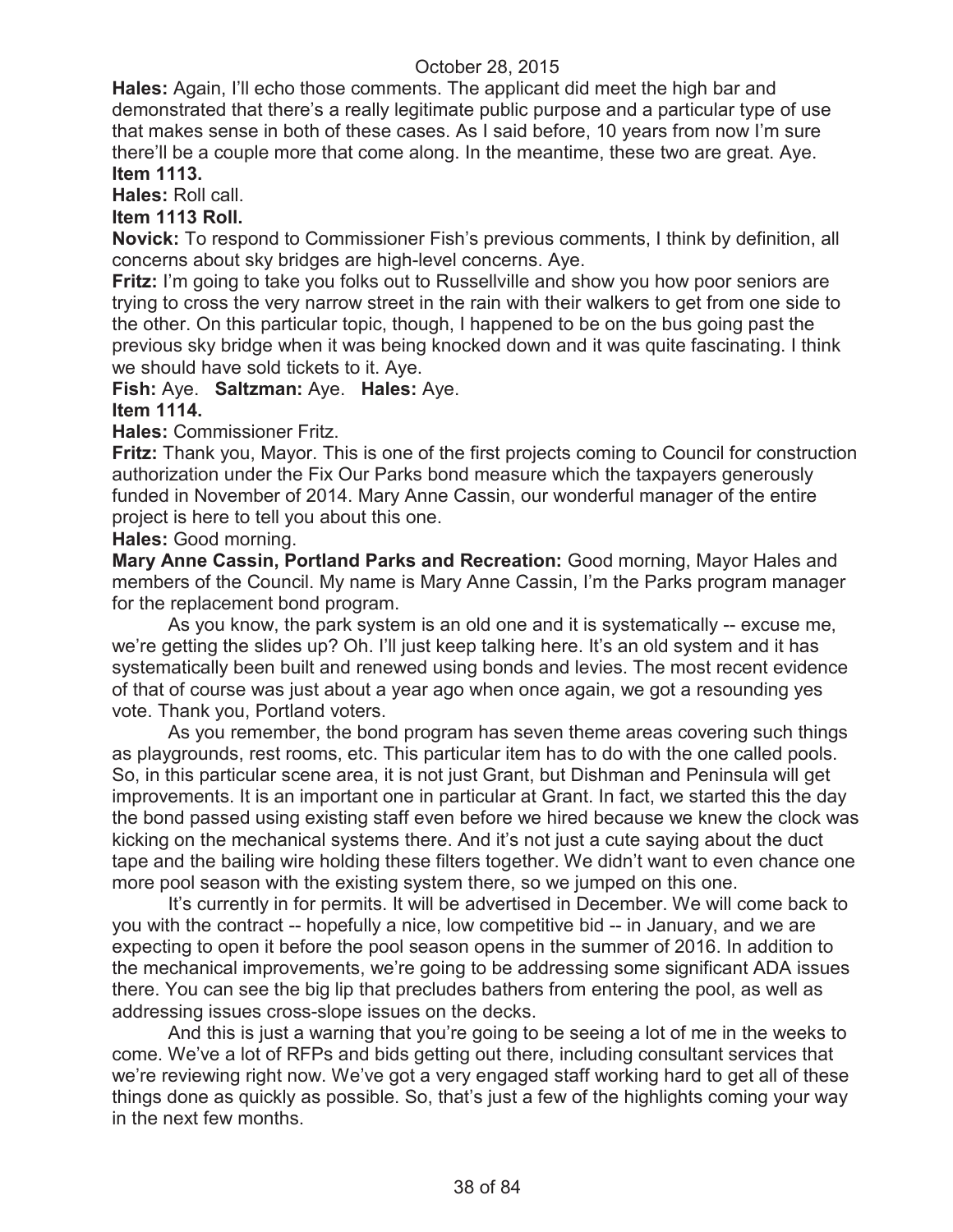**Fish:** Mary Anne, what on earth are you planning to do with that Lee Kelly masterwork? Are you saying it needs to be updated?

**Cassin:** I know, sir. It has to do with getting the folks with disabilities down to it. What we're going to be doing in the Rose Garden is addressing that promenade. Currently, if you need a disabled spot, you would park and be faced with a giant set of stairs, and it's very hard to get in. So, we're going to address the parking area, ramp getting down, and entire promenade including the stairs on either side of the sculpture.

**Fish:** Do we allow people with a disability to park behind the amphitheater?

**Cassin:** There's a way to get in but it's much less than elegant. Alright, that's all I had to say. What questions do you have for me?

**Hales:** Questions for Mary Anne?

**Fish:** I just want to thank you. That's my neighborhood pool. A few years ago, we kicked the junk food out of the pool, although we still have some work to do. I see the slushes and a few other things have made a comeback. This is a hugely -- this is a pool that gets a ton of use.

**Cassin:** It's one of the most popular ones, yes.

**Fish:** And it's also the place to be when you run movies in the pool. Delighted you are working on this.

**Cassin:** Yes. The water quality will improve immeasurably.

**Hales:** Thank you very much. Anyone else to speak on this item? Yes, you do? Come on up.

**Robert West:** When it comes to the Portland Parks, I'm really cautious about how they do things.

**Fritz:** Put your name in the record, please. [phone going off]

**West:** My name is Robert West, I'm with film the police 9-1-1 --

**Hales:** I'm sorry -- could somebody turn that phone off?

**West:** That's mine. What I'm concerned about is people that go in for the scholarships - even though they're granted a full scholarship, they still have to pay \$450 a year. You can only apply for that scholarship --

**Fish:** Mayor, this is about a contract for a pool --

**Hales:** This is about a construction project. So, you should come back when we work on the Parks budget if you care about those issues.

**West:** OK. Well, I object to the contract because the City provides money. People pay for the parks and stuff like that.

**Hales:** This is to fix the pool.

**West:** OK.

**Hales:** That's all this is about, it's just fixing the pool pumps and the other work on the pool structure itself, not about what we charge to use it.

West: Right, but it's coming out of taxpayer money and that's why I have my objection to it. **Hales:** Alright. Thank you.

**West:** Alright.

**Hales:** Thanks very much. This is an emergency ordinance because we've gotta fix it in time for next summer. Roll call, please.

### **Item 1114 Roll.**

# **Novick:** Aye.

**Fritz:** When the engineer showed me what was on the photographs, she said that the insides of those mechanisms are over 100 years old and she didn't dare take them apart to fix them again because there aren't any replacement parts to them. So, it was one of the most compelling examples that, indeed, the voters of Portland decided that we do want to fix our parks and to fix that particular pool. It was a specific promise made that we would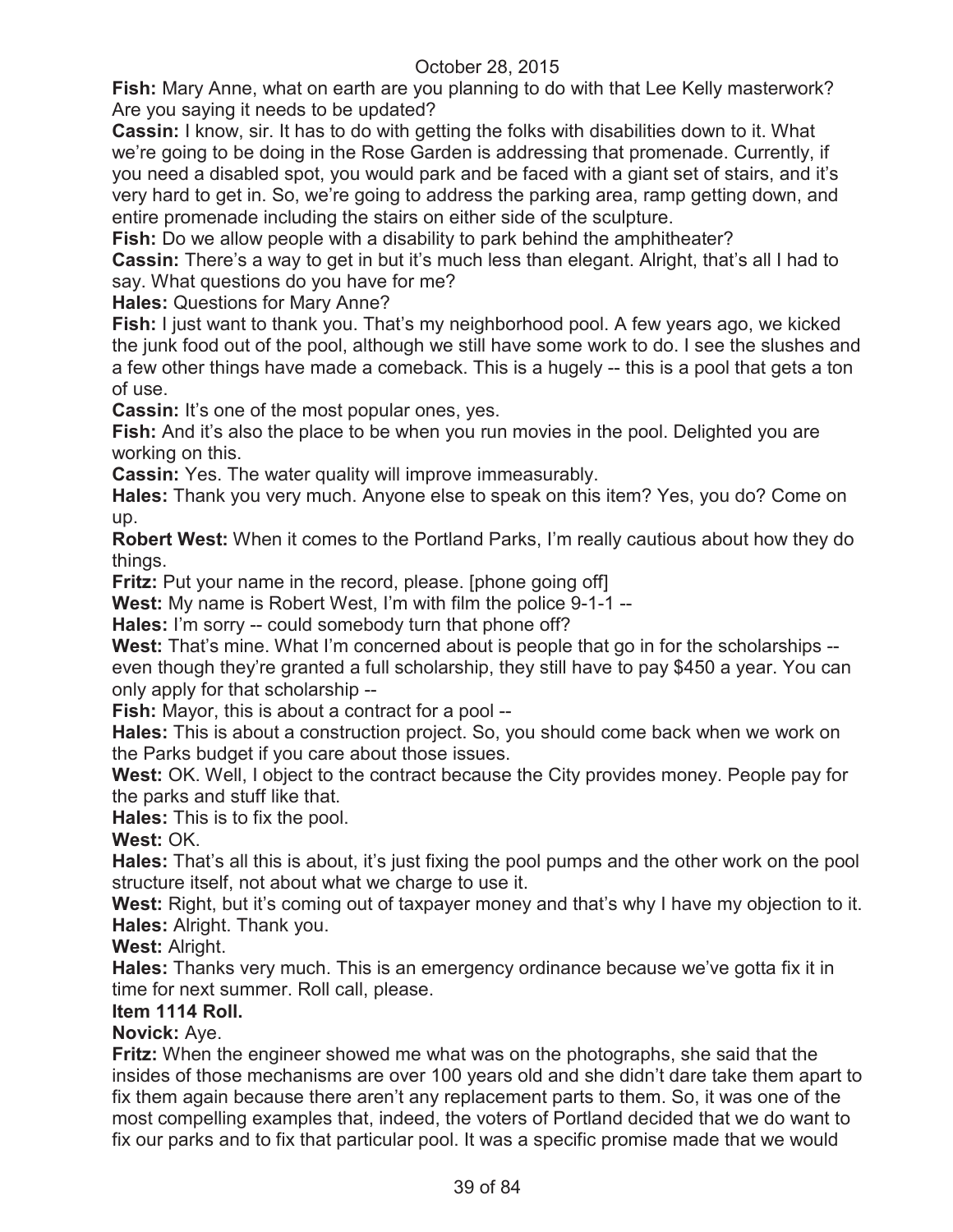be doing this. I really appreciate Mary Anne Cassin and the entire team at Parks for getting this to us so quickly and that it will be done next summer. Aye.

**Fish:** Thank you, Mary Anne. Thank you, Commissioner Fritz. We have boilers from liberty ships that are heating some of our rec facilities, and they're not going to last much longer. So, this is wonderful news that we're upgrading our systems. Thank you. Aye.

### **Saltzman:** Aye.

**Hales:** It's always a pleasure to have Mary Anne Cassin in the room for this reason, and we're looking forward to you coming back regularly. Aye.

### **Item 1115.**

**Hales:** Commissioner Fish.

**Fish:** Mayor and Colleagues, you'll remember last week Bill Ryan was here and he tried to trick us into thinking he was actually Scott Gibson.

**Hales:** [laughs] He's not going to pull that stunt again.

**Fish:** We have taken private disciplinary action over that and now he is back. He is in fact Bill Ryan, our chief engineer. You do have a PowerPoint in the packet and I'm going to turn it over to our crack team to run you through this and the next three items. Bill?

**Bill Ryan, Bureau of Environmental Services:** Great. Thank you very much, Commissioners and Mayor. With me today is Dennis Jaramillo, who is the design manager for this project, and I'll let him tell us what is going on.

### **Hales:** Good morning.

**Dennis Jaramillo, Bureau of Environmental Services:** Good morning. Like Bill said, my name is Dennis Jaramillo, design project manager for the pond upgrade project.

Our main goal for this pump station is to basically upgrade a pump station completed right around 1974. It hasn't been upgraded since then, so it's about 40 years old with obsolete pieces of electrical and mechanical equipment, and maintenance is having more and more difficult time acquiring parts to keep this sewage pump station operational. It serves the commercial area in Delta Park, and eight others sewage pump stations feed into it before it feeds its flow into the Columbia Boulevard Wastewater Treatment Plant. So, with this upgrade, we plan to improve the pump station reliability with new pumps, new electrical and control systems, and also to improve the safety and ease of maintenance access for our millwrights and electricians.

In order to do that, we're going to convert the underground portion of the pump station into a submersible pump station. That'll eliminate the need for our guys to perform confined space entry into the below grade pump station. I've got several slides that show existing conditions, as well as what the new pump station will look like when it is done. While we're doing that, we're also going to increase the capacity of the pump station to accommodate future dry weather and wet weather flows.

We're going to move all of the electrical and control systems to an above-grade electrical building. The 40-year-old standby generator that provides back-up power will improve reliability of that pump station to eliminate overflows to the slough that's located just north of the pump station. While we are doing that, we're also increasing the site of the pump stations to allow for future odor control and stormwater treatments, and to expand the pump station.

Like I said, this next slide shows the underground portions of this pump station, and one can see the confined spaces where the pumps and the mechanical equipment are on the left side and on the plan view on the right side. This next slide shows what the plan view of the enlarged pump station will look like. On the west side, there is our brand new electrical and control building with a brand new generator room. Most of the pumps now are going to be in the submersible circular pump station, and maintenance crews will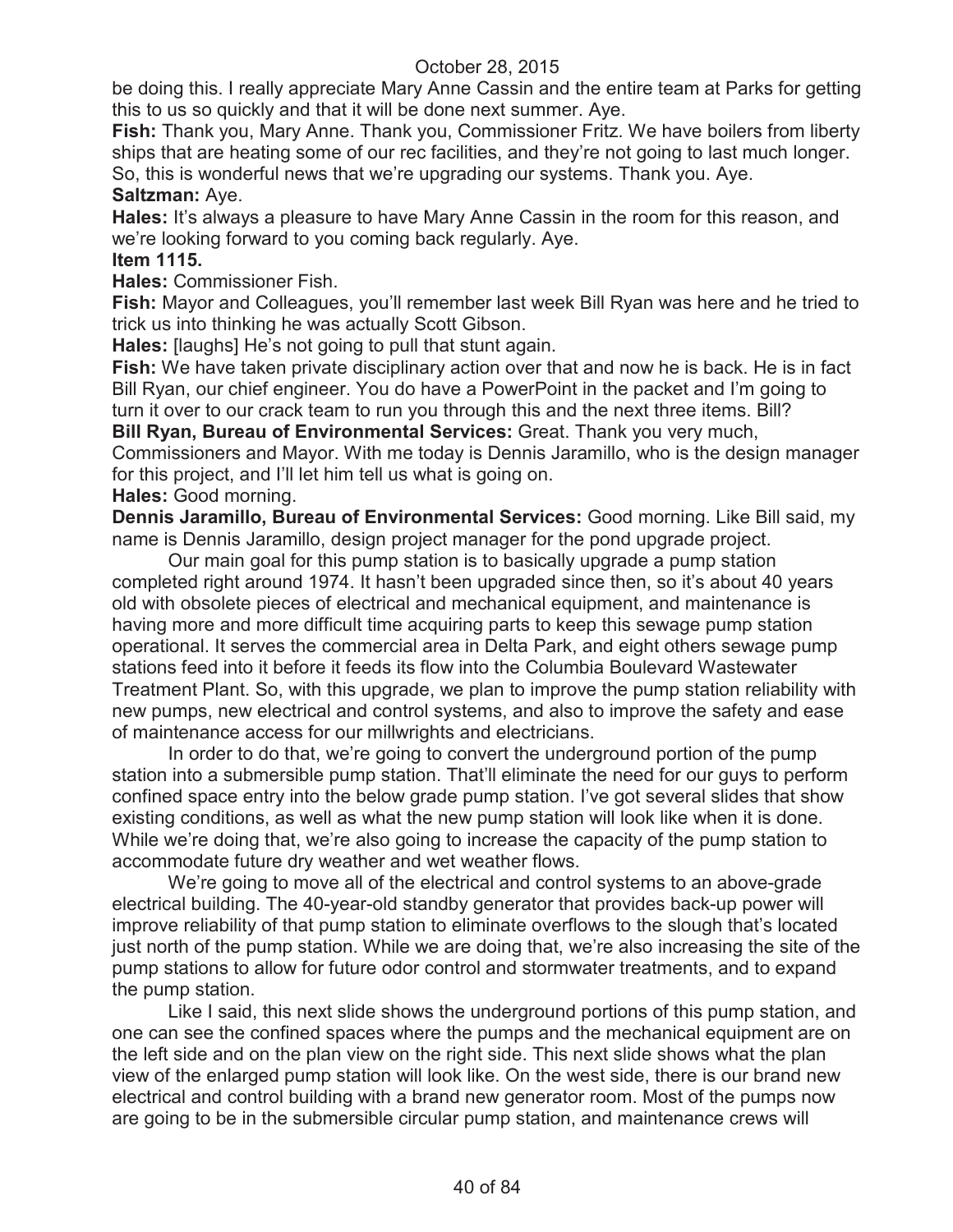simply need to just drive up to it and lift out mechanical equipment and they don't have to enter that confined space anymore.

Side view of what the completed pump station will look like. Some elevation views of that new control building.

As far as project and schedule, our engineer's construction cost estimate is approximately \$1.8 million. We're confident about that estimate. This project has been in the design, pre-design and permitting stage for about two and a half years now, and we've spent about \$500,000 through those processes. We plan to advertise the project December 1st and bid opening about three weeks later, notice to proceed to the successful lowest responsible bidder by March, and completing the project one year later. That's all I've got. Questions?

**Hales:** Questions? Looks good. 1974? We're due.

**Ryan:** Yeah, all of those round buildings that you see across going away. Having all of the electrical equipment and having the workers have to go into the area which has got all of the gases from the sewage in there -- I mean, we do have air-handling systems to take it out, but it's not a safe environment, so we're changing that out.

**Hales:** Good. Thank you. Thanks very much. Appreciate it. Anyone else to speak on this item? If not, then this passes to second reading. Thank you.

### **Item 1116.**

**Hales:** Commissioner Fish, spending an awful lot of money here.

**Fish:** Yeah. You have another PowerPoint in your packet and I will turn this over to Scott Gibson. [laughter] Just testing. I saw that.

**Bill Ryan, Bureau of Environmental Services:** And giving me a complex. Today with us is Susan Hjorten, and she is the design manager for the Powell sewer rehabilitation project.

**Fish:** By the way, I do want to give my colleagues a warning. This PowerPoint contains one of Bill's specialties, which is really disgusting photographs of existing pipes that's designed to so alarm you that you are further encouraged to support this matter. So, if you want to pass over page four, or if there are people watching this at home -- **Hales:** Scary crumbling infrastructure for Halloween week.

**Fish:** Page four is the one that's particularly disgusting. Take it away.

**Susan Hjorten, Bureau of Environmental Services:** Good morning, Mr. Mayor and Commissioners. My name is Susan Hjorten, I'm a senior engineering associate with Bureau of Environmental Services. As mentioned, we are here today asking for authorization to approve an ordinance to advertise the \$10.8 million Powell rehabilitation project contract.

This map shows the location of the project in Southeast Portland. It is bound by SE Powell Boulevard to the north, Holgate Boulevard to the south, and SE 42nd Avenue to the west, and then 74th Avenue to the east. Foster Road divides it diagonally. The rest of the map shows various large-scale sewer rehabilitation neighborhood project areas. These projects are in various stages of implementation -- some are in planning, some are in predesign, some have already been constructed, and some are in construction now.

This is a close-up of the project area. The proposed construction method is open cut. We're going to replace all of the pipe shown in red on the map. The areas of blue will be spot repairs of the existing pipe.

The project scope is almost 35,000 linear feet of pipe ranging in size from six inches to 30 inches in diameter. We're going to require vitrified clay pipe to be used. This is the third of four pilot projects that we are requiring that to test -- see how the market is for the clay pipe.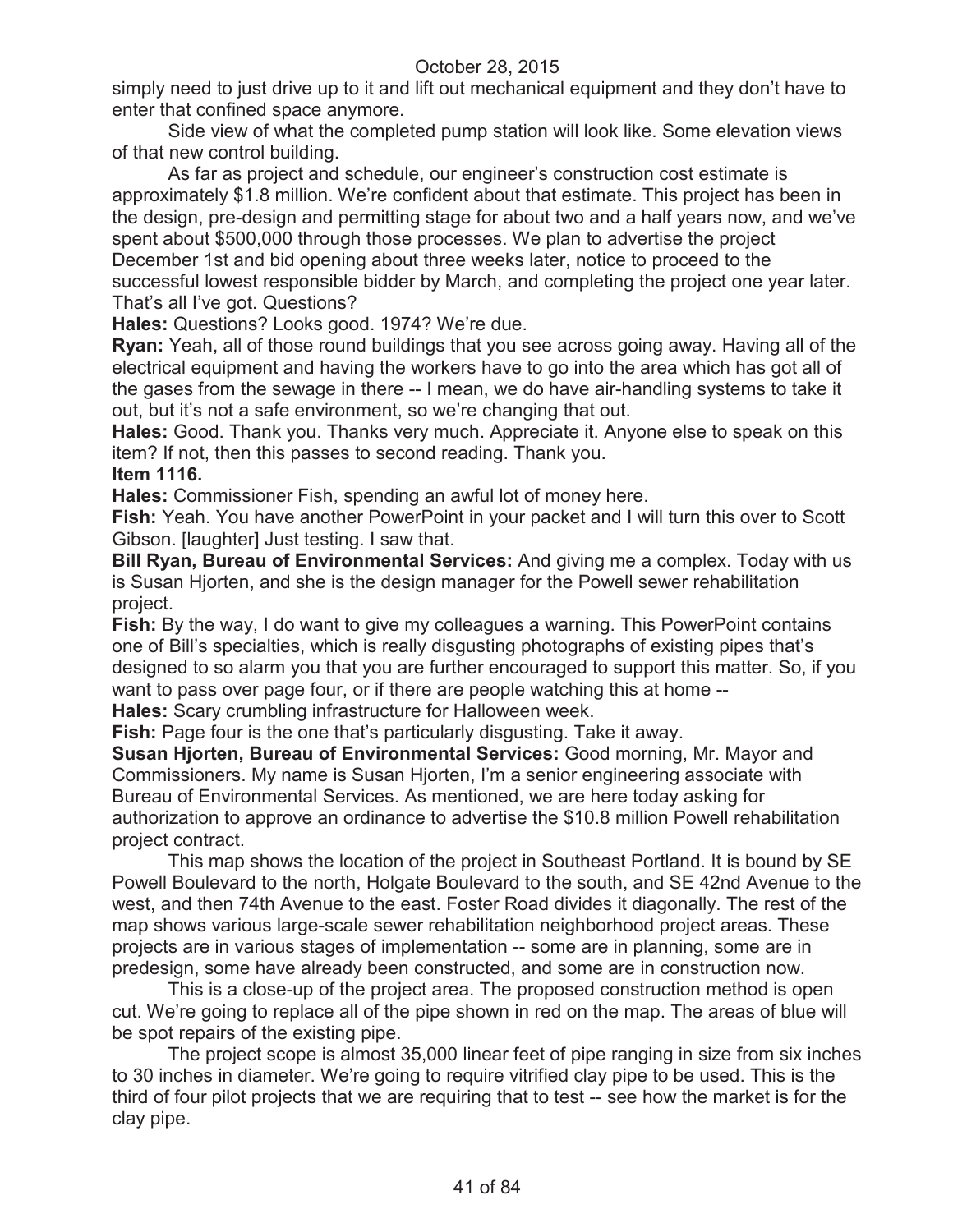Forty percent of the pipe in this project is 110 years old, the rest of it being in the age of 85 to 95 years. So, the pipe has held up fairly well, but it's time for some new pipe here.

**Fritz:** Can I just ask a question about the pipe, the clay pipe? That sounds like it would break in an earthquake.

**Hjorten:** No. It depends on the type of soils it's in. We did an extensive geotechnical review, and soils in this area are very stable and so we're very confident there won't be any problems here.

About 75% of the project in residential areas here, with the rest of it being in major streets. I can skip quickly. I left any rat photos out. [laughter]

**Hales:** Just a quick question in passing -- in terms of coordination between our bureaus, the Foster reconfiguration project is gonna follow this work or?

**Novick:** Actually, that's a darn good question to which I don't have the answer off the top of my head.

**Hales:** I know Leah Treat is very fervent about making this new coordination system work. **Fish:** And in fact, the engineers of both bureaus meet monthly to go over all current projects. So, if it's not flagged to the Commissioner-in-Charge, it means it has been sequenced with the professional staff.

**Hales:** OK. Thank you.

**Hjorten:** BES public involvement staff have done extensive outreach to communicate both general information about the project and anticipated night work. This map is included in a flier sent to the residents and businesses in the area so that they would be aware of any anticipated night work. They held a public meeting in case anybody had questions or concerns.

We were able to do some redesign and actually avoid Powell and a couple of other locations. The one area that we're at is actually smaller than -- much smaller than it shows on the map, it's just a spot repair of a broken pipe that we need to get fixed.

Public involvement also communicated with the neighborhood associations, business districts, the public schools, and TriMet. There is -- nobody voiced any concerns.

Our engineer's estimate is \$10.8 million. Our level of confidence is high. We would like to advertise next month and begin construction in May. The construction duration is expected to be about 12 months. Questions?

**Hales:** Questions? It looks like a big one. That's a lot of streets.

**Ryan:** And back to the question about coordination. You can imagine that working in Powell and working in the busy streets that are out there -- we have been coordinating with PBOT on this for a number of months.

**Hales:** Yes, I was just thinking about the Foster project in particular because that actually is going to reduce traffic capacity on the street and that'll cause some anxiety in and of itself, but if they're both doing the sewer work and doing that at the same time, it might constitute the perfect storm, so it might be good to wait and do the restriping right after you're done. OK, questions? Thank you very much. This passes to second reading as well. **Item 1117.**

**Fish:** Colleagues, again, you have a PowerPoint in your packet and I'll turn it over to Bill Ryan and Brandon Wilson.

**Bill Ryan, Bureau of Environmental Services:** OK, thank you. I'll let Brandon take it away.

**Brandon Wilson, Bureau of Environmental Services:** Hello, my name is Brandon Wilson. Greetings, City Council. I am an engineer for the Bureau of Environmental Services, and as it was announced, I'm here today for a first reading to authorize a PTE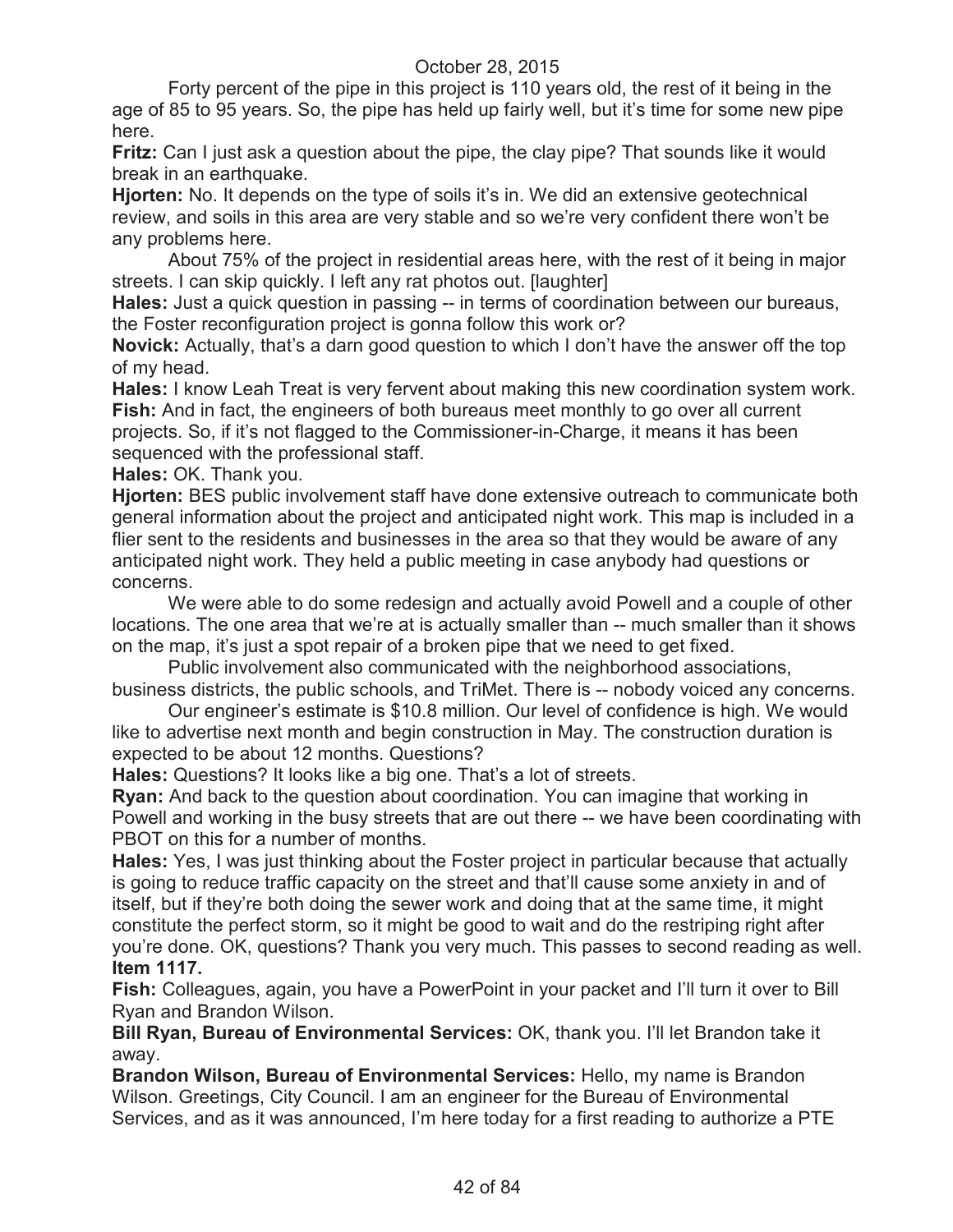design contract with Century West, engineering for the design of the Wheeler basin reconstruction and green streets projects and the amount is \$590,000, as in front of you.

Little background on the project. It's part of the BES systems plan. And again, this is a PTE project. It's primarily a pipe upsize project to solve basement sewer back-up risk. There is a green street component as well that I'll mention later.

The location is in inner Northeast Portland, northwest of the Lloyd Center. It's bound north to south by NE Russell and Hancock, and goes from east to west roughly I-5 to the SE 7th -- or NE 7th, excuse me.

This is a PTE contract and I went ahead and put the MWESB participation at what we have as 45%. That's a total amount of 267 of the total contract of \$591,000. Just some rough numbers on what we anticipate the project to be. Approximately 10,000 linear feet of mainline pipe. This also includes two sewer extension mains, some non-conforming conditions in the city, and as I mentioned before, 11 stormwater infiltration facilities.

Public involvement. I anticipate that several mailings will be sent throughout the design life of the project informing the surrounding community and updating them. Several neighborhood public meetings with also be held just to make sure that we solicit that input and make it part of our design, if possible. We expect just continued ongoing close coordination with the residents and businesses, generally speaking.

One component of the project that I'd like to mention is a flow transfer and addition of the green streets. So, what we've already done is basically took some of the scope that was identified in the predesign and removed it from N Williams and MLK Boulevard. Instead, we're doing that work on side streets instead. That's going to reduce night work and further impact to the public. The addition of a vegetative stormwater facilities was a large part of making that happen. We were able to remove some of that stormwater volume and make that flow transfer option a possibility.

Just some brief next steps. We anticipate if this ordinance goes through that the consultant to start early December, and we anticipate a design duration of 12 months and a construction duration of 12 months. Open for questions, if you have them. **Hales:** Great. Thank you. Questions? Thank you both very much. Anything else? **Ryan:** I just wanted to comment that one thing about this project that may not be real obvious is that this is one of the areas in the city that has the highest frequency of sewer basement back-ups. And this will be a project that really takes a lot of that risk out of that portion of the city.

It also shows the difficulty of the fact that the sewer system was put in without respect to busy streets and people living alongside. So now that we're going back and replacing a lot of these pipes, changing the system, we're quite often having to redesign the system in order to have less impact on the residents.

**Hales:** Great, thank you. Thank you both. Anyone else to speak on this item? If not, then it also passes to second reading and we'll move on to 1118.

#### **Item 1118.**

**Hales:** Commissioner Fish.

**Fish:** Thank you. Mike Stuhr and Dave Peters and Darren Kipper are here to give us an update. And just an interesting historical note. We're talking, of course, about the replacement of the Fulton pump in Willamette Park. This new facility will be named after Hannah Mason, a philanthropist, land owner, and the widow of an early Portland Mayor, William S. Mason. At the time of her passing in 1908, she owned a majority of the land on which Willamette Park today sits. Her husband, William S. Mason -- probably also known as Bill -- interestingly, served at the 28th and 31st Mayor. He took a little break, recharged his batteries, and came back. Also interesting is during his tenure, the Council grew from nine members to 16 members. So, he was a believer in big government. [laughter] This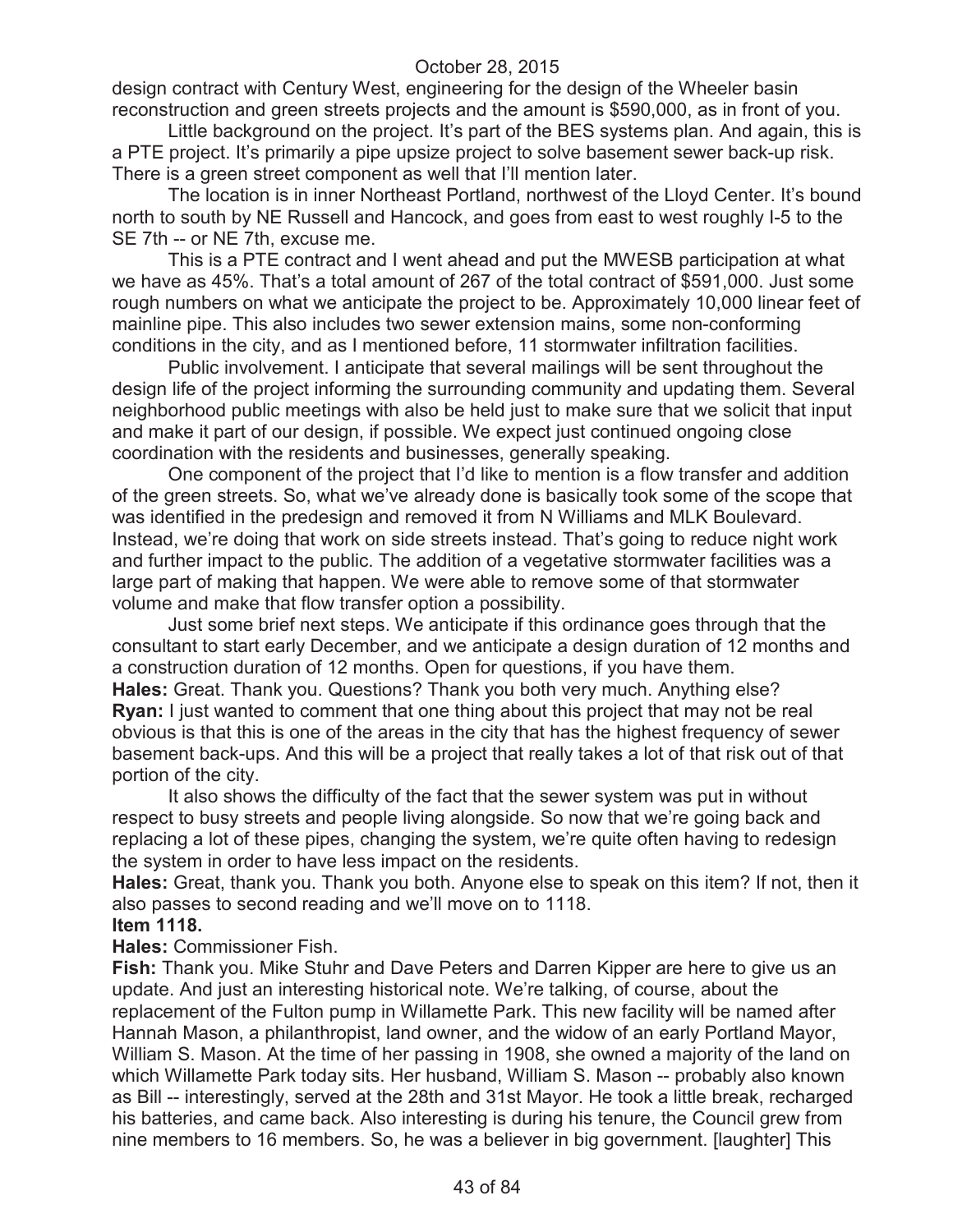particular project has been a collaboration between the Water Bureau and Portland Parks and Recreation and we've had a very active nine-member citizen project advisory committee that has advised us along the way. I'll turn it over to Mike Stuhr to give us an update on this matter. Mike?

**Mike Stuhr, Director, Portland Water Bureau:** Good morning. My name's Mike Stuhr, I'm the Director of the Water Bureau. I'm joined by Dave Peters on my right, he's the principal engineer in charge of the design section and has been deeply involved in the 500 million dollars' worth of work we have put in over the last 10 years. On my left is Darren Kipper. He's in charge of construction management and has been in charge of building it. What we're gonna do this morning is give you a briefing on this contract amendment and why it's important to all of us. At the end, Darren will go through and show you a few pictures about the project that is currently underway.

Hannah Mason pump station, which replaces the old Fulton pump station -- Fulton pump station was built in 1912. It's about the same age as the pool parts that the Parks Bureau is replacing, it's 103 years old. It's given very good service over those 103 years. 1912 was six years after the San Francisco earthquake. There are no seismic capabilities in the existing Fulton pump station. Currently, the pump provides water to 16,000 services. That's 47,000 Portland residents and another 62,000 people that are served by wholesalers that this pump station also pumps to. When we get finished with this building, it will be seismically resilient, flood resilient, and capable of withstanding winter storms.

In the 2007 master plan for the bureau, this project was our number one project to get done. One of the challenges here is the Hannah Mason pump station is several blocks away from the real Fulton pump station. If you take a look at the drawings, you can see that this old pump station is closely surrounded by condos and houses. So when we were looking at the challenge is of replacing this, we had the choice between driving our neighbors nuts for 18 months or finding another solution. We worked with Parks department to put it in Willamette Park, and that allowed us to do something else. If we had done construction on site at the Fulton pump station, we would have had to build a temporary pump station to continue to push water up the hill while we shut this thing off. So right now, this has served our purposes very well and I hope we have also improved the park a bit in our efforts.

Our design is a 42-month effort and David Peters is going to chat about that with you and describe some of our public involvement and committees and so on. **Hales:** David, welcome.

**David Peters, Water Bureau:** Mr. Mayor and Commissioners, my name is David Peters. As Mike pointed out, I was responsible for the design of this facility. I'd like to run through project features of the pump station and park and also some of the public involvement.

The new Hannah Mason pump station, which will be in Willamette Park -- and this is a picture, a rendering of what that may look like -- is going to be capable of pumping 12 million gallons a day of water up to the top of the West Hills to serve up the customers in Southwest Portland. To do this, we'll have to install new mains between this site and the existing site to transfer the water and get it back into the existing system. By moving it to the park, we've been able to build a system that will be easier to operate and less costly to operate because we have the ability to connect into two different supplies in the system, and one of them has a higher head, which means less pumping to get it up to the top of the hills.

The building is going to meet the new seismic standards as well as being flood resilient. It also has an environmentally sensitive design. When we worked with the Design Commission, we developed -- we minimized the glazing, the windows on the facility. The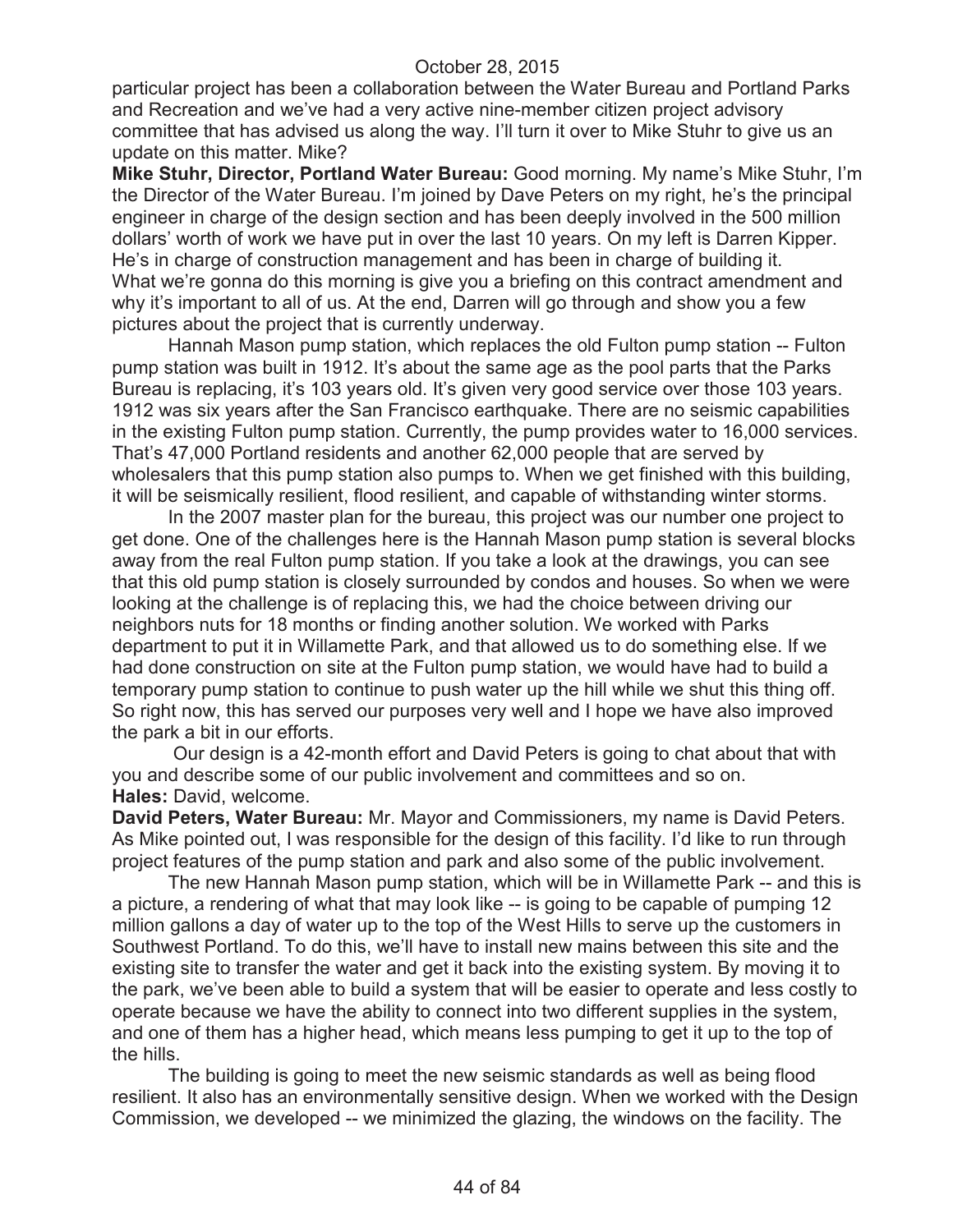windows that are there are bird-friendly, and there's also eco risks that are part of this facility.

As part of our construction in the park, we've also worked with Parks to develop some improvements that encompass the park. For example, the site that we're on is the existing location of the restrooms in Willamette Park. As part of that, we will be replacing those restrooms and integrating that into our pump station facility, along with a small Water Bureau storage facility.

To get the footprint of our property, we are committed to doing some trail improvements for over a half miles of trails which will be improved to meet ADA requirements. And as part of the land use process, there are some nonconforming uses in the park with the landscaping and bike parking, and we'll be improving those facilities also.

The developed pump station design and the park improvements -- we have had an extensive public involvement process. It started back in 2008 when we developed our outreach plan. In 2009, we developed the nine-member public advisory committee that Commissioner Fish mentioned, and they worked with us on a monthly basis for a period of time to develop the design that was approved for construction that was revealed in 2011. In the meantime, there's been numerous meetings with stakeholders in the area. OPB is a next door neighbor to this particular site. We've worked with them closely to understand their concerns. We've worked with businesses in the area to minimize the impacts to their businesses while under construction. So, there's been a lot of work that has gone on over the last six years.

This particular amendment is an amendment to the design contract, so the professional technical contract with Murray Smith and Associates. This is amendment number 10. The proposed amendment total is \$885,000, and that's broken down into three pieces. One -- the first piece is the public involvement consultant. We had a reduction in staff with our public involvement section, and so we needed to add additional services under this contract to continue the public involvement that we've been successful with on this project. There's a small piece on the design services, \$150,000, that is due to some of the design challenges we faced, especially with the electrical systems in the site and schedule increase that Mr. Stuhr mentioned going from 24 to 32 months. And the rest of the change is the construction phase services. And at this point, Darren Kipper will talk about those services and the progress on construction.

**Darren Kipper, Water Bureau:** Thank you, David. So, now we've moved into the afternoon, so, good afternoon. I'm Darren Kipper, the principal engineer in charge of construction management. Thank you for your time this morning.

I wanted to mention that in all projects, as we noted here on the slide, we continue to have the engineer of record provide services throughout the lifetime of the project from beginning to end. And in this particular project, there's no difference.

The scope of this project has changed as we've gone through the various negotiations with Parks and communications with the public and development of the project over time. The original scope was prepared with the expectation for these services but without the real understanding of what the final scope of that work would be. As I mentioned, it was contemplated early on in the request for proposal phases, and now once we made it to the bid process and we had a contractor on board, we fully understood what the scope would be and contemplated what that scope would entail with the consultant team and also with the adjunct services of the construction management group. **Stuhr:** This is something that's typical for us to do in all construction projects. We can't know the exact extent of the AE services during construction until we actually get 100% design and submit it to BDS to go through the billing permit process. At that point, we find out a list of special inspections and so on that we have to do. So that on all of our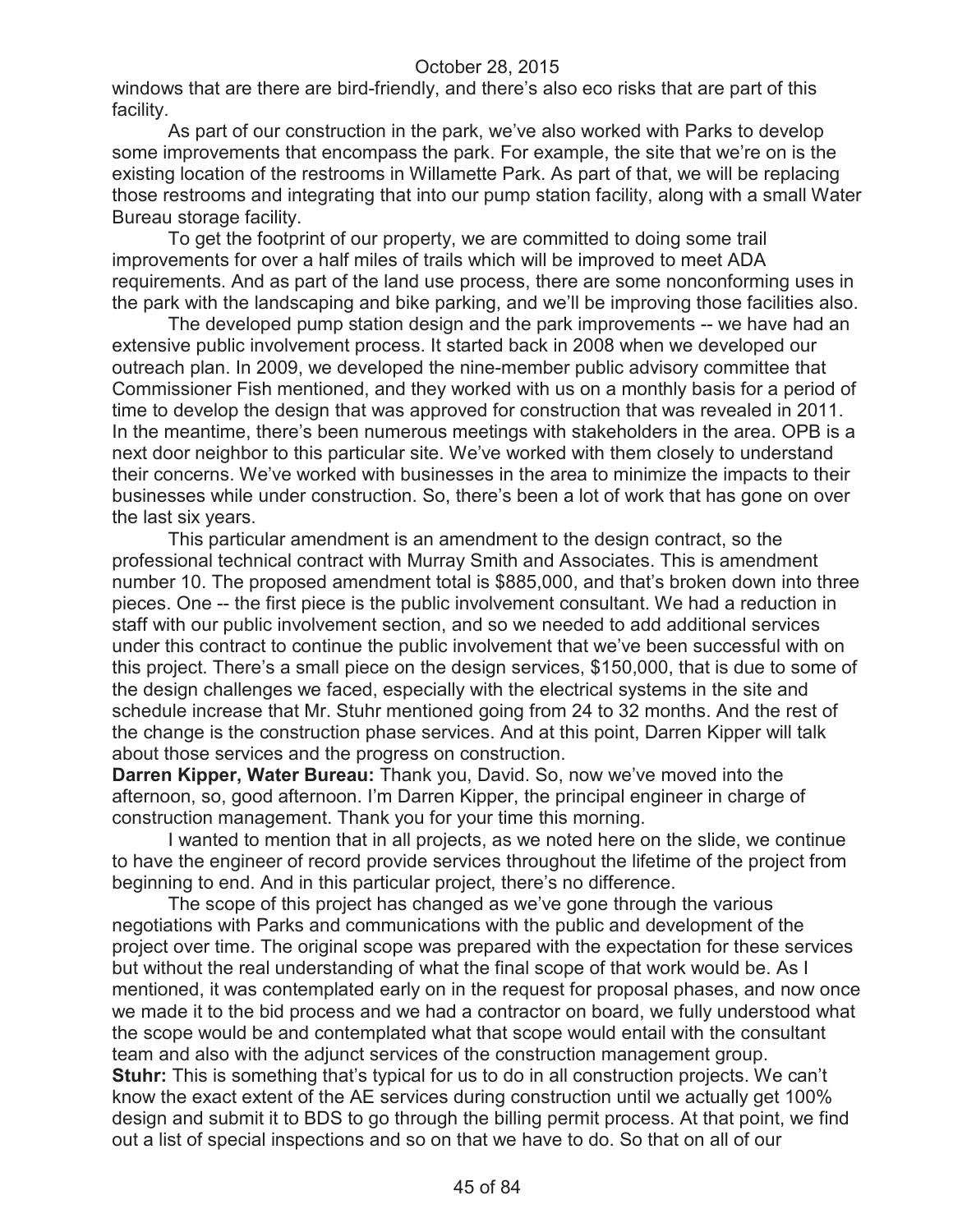constructions that involve vertical facilities, we will have a change order to adjust the length of services. That number also is a top number. We only use what we need to use out of that 500 and whatever amount it was.

**Kipper:** 593, 498 -- to get the details. So, with that said, and in light of the amount of time we have here today, I'm going to walk through, if you would, the slides of some of our construction here real quickly.

On this first slide, construction update, we've completed the aggregate pier foundation, site utilities have been installed, site foundation has started, and we anticipate celebrating in the latter fall of 2016 the completion of the project.

First picture here is the improvement of the foundation with the rock columns being placed -- that's a process of drilling down through 15 to 18 feet of material and vibrating in rock columns. It presents a challenge, as you see in the next slide, when you encounter some of these materials down below where you can't see and there is quite a bit of muck -- I guess I would describe it as in a layman's way to discover -- and we have had to make some improvements to that soil to bring it up to the strength that we need --

**Stuhr:** As a geotechnical engineer, this makes my heart beat faster. [laughter] **Hales:** We know that about you.

**Kipper:** On the next slide you can see, the ground has been fully improved and this was accommodated through the installation of about 370 of these rock piers. And now, we're prepared to -- as you can see in the next slide -- move into the excavation of the top of those piers and prepare for foundation underneath the pump station.

Moving on up vertically, as Mike mentioned, we are looking at the forming of the pump station and this arced component that you see in the form work as part of the restroom facilities that the Parks will have control of on the east side of the pump station for restrooms and a very nice storage area. This is not an ATM, this picture. **Stuhr:** Nor is it Commissioner Fish's smoker.

**Kipper:** This is actually an architectural mock-up of what the exterior is going to look like on a large part of the pump station to resemble a vertical basalt face, and we've gone through some extensive mix preparation to incorporate pigment to create that image of a dark material.

Again, here's part of the construction of one of the pipes that's going to be at the bottom of the pump station. This is not Home Depot, obviously. This pipe diameter about 30 inches in diameter with three-inch flanges and about an inch thick in this particular segment. So, it's being fabricated in one of our sub-contractor's fabrication shops.

Now, you can see one of those pieces of pipe, as I just mentioned in the last slide, is now at the bottom. It's been placed and coated and at the bottom of the pump station. We're starting with the form work to climb out of the hole and move on up vertically into the remaindering of part of the pump station.

Parks have been very accommodating in terms of our contractor to work, and we are still accommodating users of the park -- bicycles, walkers, various sightseers, and boats out for the launch. On this particular day, you can see they're doing an extensive concrete pour as part of the foundation work with several extended arms.

And, lastly, but not least, we're continuing -- as I mentioned -- to climb out of the ground. If you get an opportunity to be in Willamette Park, you'll be able to see it's progressed beyond what you see here and we continue on with the construction in earnest to deadline of the project. That concludes our presentation, if you have questions. **Fritz:** Nope. Thank you very much. Does anybody want to testify on this item? If not, it moves to second reading. Thank you very much. Please read item 1119. **Item 1119.**

**Fritz:** Commissioner Saltzman.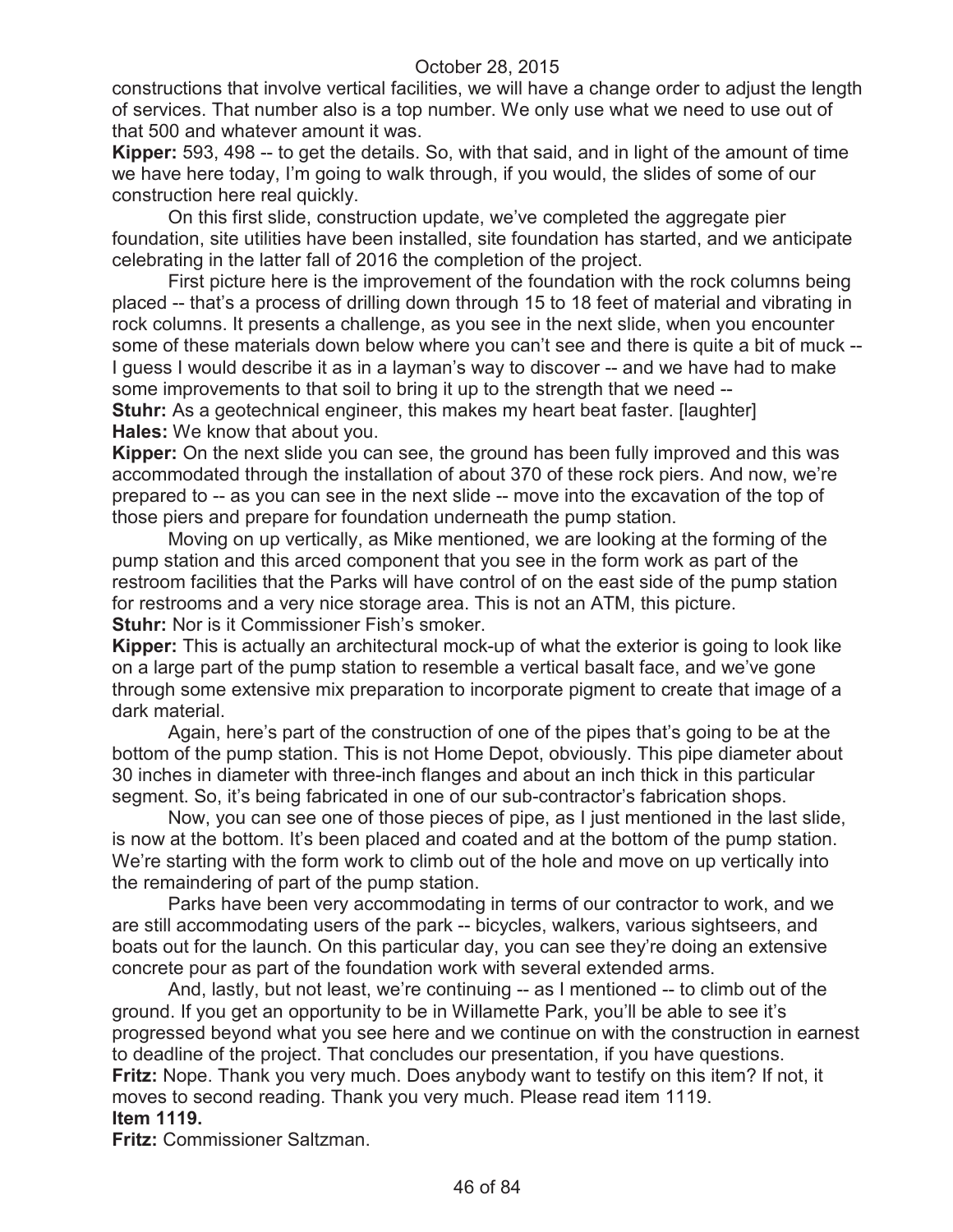**Saltzman:** Thank you, Madam President. I'll turn it over to Nancy Thorington at the Bureau of Development Services who has worked very hard to clean up some codes here. **Nancy Thorington, Bureau of Development Services:** Yes. Good afternoon -- I would say, Mr. Mayor, but he's gone -- Commissioners. Nancy Thorington for the Bureau of Development Services.

The ordinance before you is -- most of it's long overdue amendments to our code. One of them is basically to codify our existing administrative appeals board which has been in existence for decades. We also have added stop work appeal language so that that complies with the new Ombudsman's ordinance and we have added term limits to the existing external appeal boards and just basically cleaned it up, deleted obsolete provisions, and made other technical changes. So, it's a big ordinance, I apologize. The reason why it's so large is because the same changes are going essentially into each of - you know, Title 24, which is building, 25, 26, and 27 -- you know, heating, plumbing , electrical. That's it in a nutshell. If you have any questions, I'd be happy to answer those for you.

**Fritz:** Questions? Anybody want to testify on this? Thank you very much. This is a nonemergency and will move to second reading. Commissioner, I want to thank you and Nancy and the team at BDS for finishing up this project which was started earlier in the year. I'm particularly excited to see adding term limits to all of the external boards and commissions. That's a great way to encourage turnover and get folks with experience on City boards and commissions. Thank you very much.

**Thorington:** Thank you.

**Fritz:** And our last item is a roll call on 1120, please.

**Item 1120.**

### **Item 1120 Roll.**

### **Novick:** Aye. **Fish:** Aye. **Saltzman:** Aye. **Fritz:** Aye.

**Fritz:** With that, we're adjourned until 2:00. Thank you very much everybody.

At 12:24 p.m., Council recessed.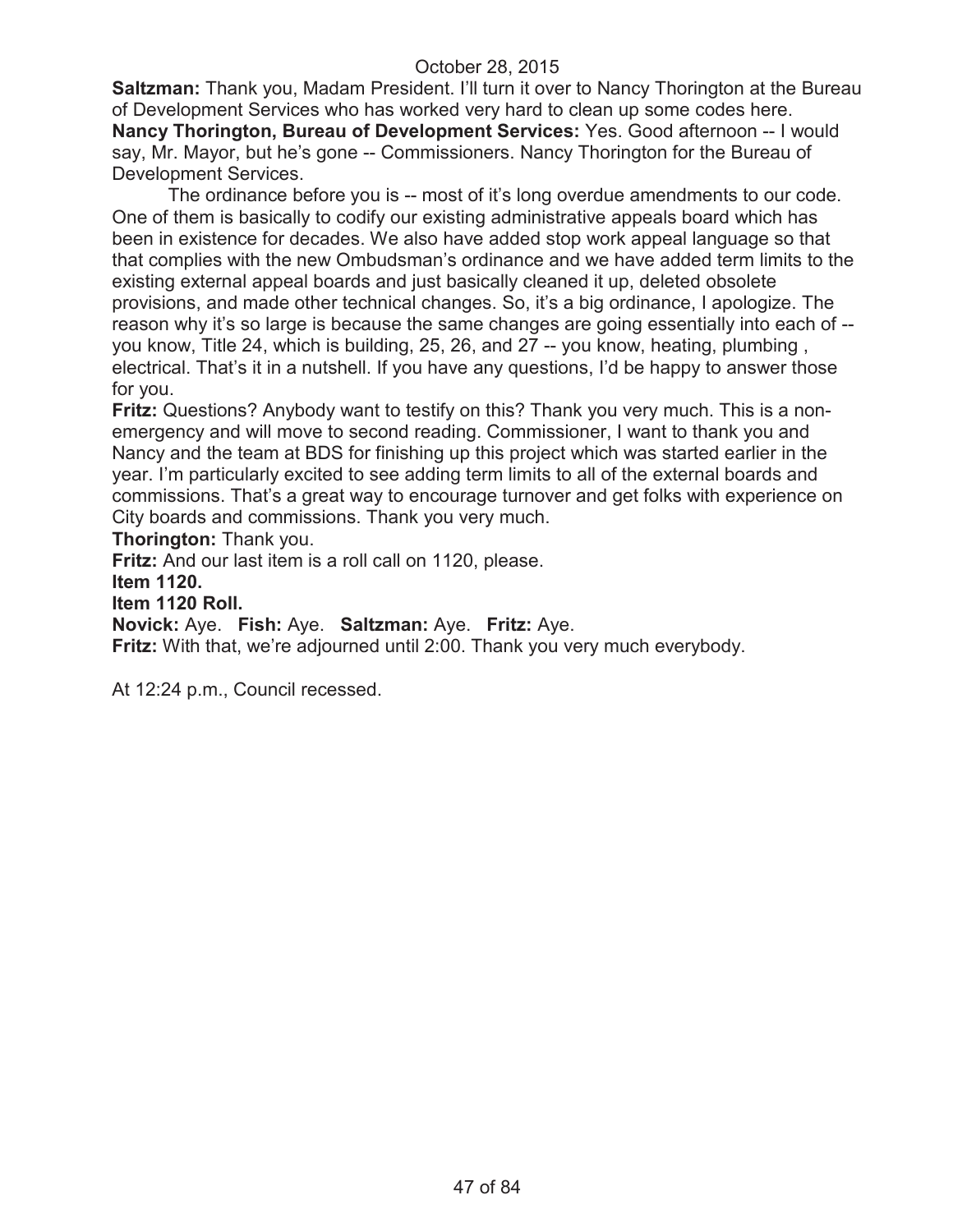### October 28, 2015 **Closed Caption File of Portland City Council Meeting**

This file was produced through the closed captioning process for the televised City Council broadcast and should not be considered a verbatim transcript. Key: **\*\*\*\*\*** means unidentified speaker.

# **OCTOBER 28, 2015 2:00 PM**

**Hales:** Welcome to the October 28th City Council meeting. Would you please call the roll? **Novick:** Here. **Fritz:** Here. **Fish:** Here. **Saltzman:** Here. **Hales:** Here. **Hales:** Welcome, everyone. We have a couple of different subjects on the Council calendar this afternoon. We welcome you to participate in those. If you're interested in speaking on one of those items, make sure to let our Council Clerk know and she'll add you on the list. Because of the fact that we have time certain items and that we have a lot of people here who might want to testify, I'll probably limit testimony to two minutes per person in order to make sure that we get to hear everyone.

The rules of decorum for those who have not been here before -- they're simple enough, and they're for the purpose of making sure that we hear from everyone. That is, if you agree with someone's position and want to indicate that, you're certainly free to give them a thumbs up and friendly wave of the hand. If you disagree with them and you want to indicate that and you really feel you need to, make a polite hand gesture to the contrary, but we ask we not make any vocal in favor or against our fellow citizens here so people can be sure they feel heard. If you represent an organization, when you come up, let us know that. Otherwise, you just need to give us your name -- no address and other particulars necessary. With that, we'll take up item 1121.

### **Item 1121.**

### **Hales:** Commissioner Fritz.

**Fritz:** Thank you, Mayor. I am very pleased to announce an exciting new chapter in the history of Ross Island, which is the donation of the northern tip of Ross Island by the Port of Portland to Portland Parks and Recreation. There are two acres, and they add considerably to our restoration efforts to return native vegetation to the island and create significant fish and wildlife habitat. This consolidation of public ownership combined with the 45 acres donated by Robert Pamplin from Ross Island Sand and Gravel in 2007 creates a place for a more comprehensive restoration of the Ross Island natural area. We are here today to celebrate many people and entities who helped make this happen and have continued to work on Ross Island for many, many years. Thanks to everybody involved. I will turn it over to Mike Abbaté, the Director of Portland Parks and Recreation. **Mike Abbaté, Director, Portland Parks and Recreation:** Thank you, Mayor, members of the Council. Mike Abbaté, Director of Portland Parks and Recreation. I'm joined by Curtis Robinhold, Deputy Executive Director of the Port of Portland.

Today's land donation by the Port to the City builds on the great work of the Audubon Society of Portland, Willamette Riverkeeper, Urban Greenspaces Institute, GreenWorks, Christina Frank, Melissa Medeiros -- they developed a document envisioning Ross Island, a guide to foster discussion about the future of the Ross Island archipelago. Portland Parks -- along with our partners the Bureau of Environmental Services, Willamette Riverkeeper, Audubon Society, and volunteers -- is managing the property for its natural area values. This 2.2 acre donation will ensure that we can manage the entire north end of the island together. We've been removing invasive plant species, planting native trees, made great headway on returning the portion of the island to the black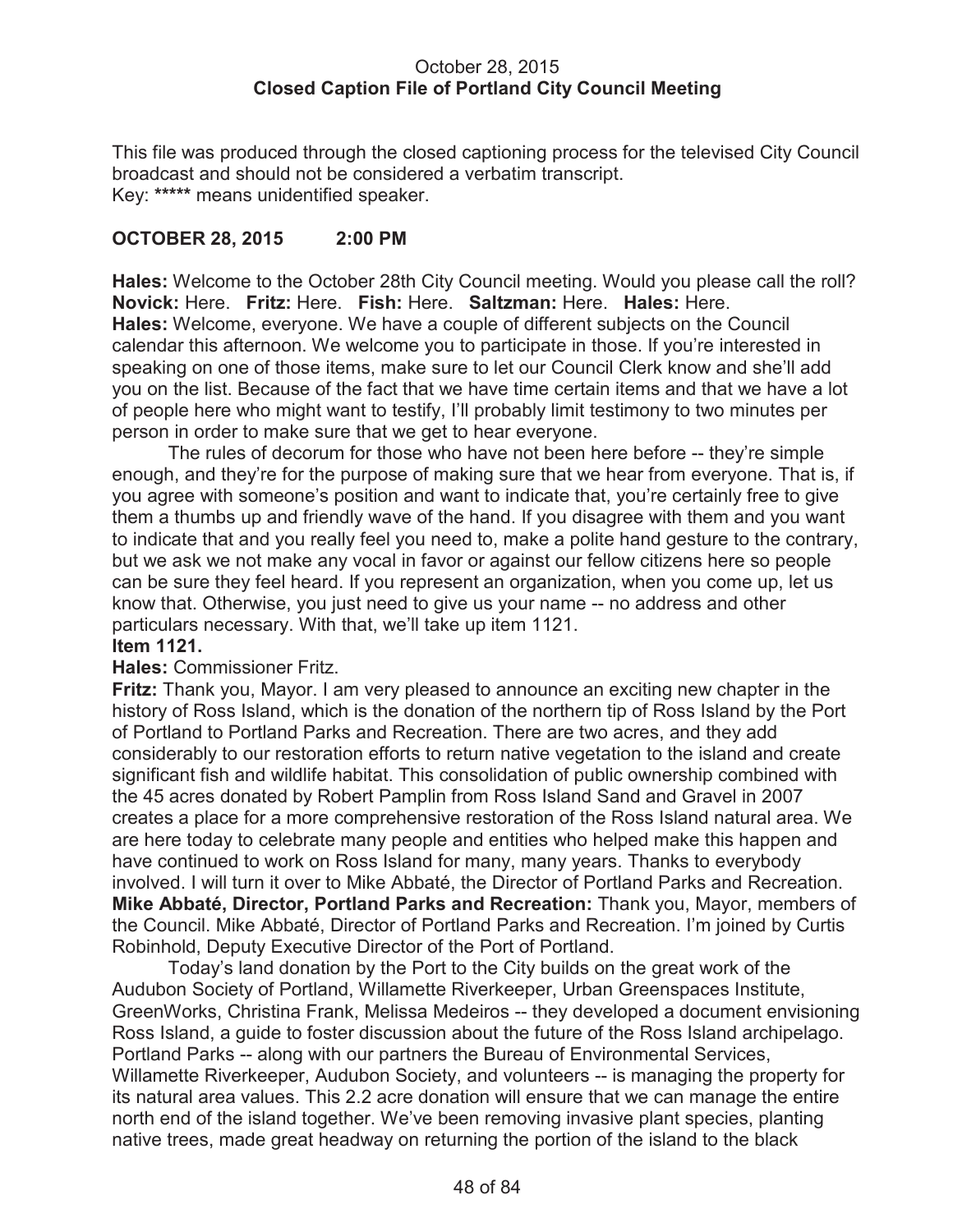conduit Oregon ash forest with the shrub understory. So, we're very thankful for the vision of protecting and enhancing Ross Island for its natural area values, and that increases the biodiversity of the city.

I'd also would like to thank our staff. Though this is a donation, this has been a process to get to today, so I want to thank our staff Trang Lam, Zalane Nunn, and Emily Roth who helped make this deal happen. Also like to thank Lise Glancy and Don Goldberg from the Port of Portland, who were instrumental. With that, I'd like to turn it over to Curtis Robinhold.

### **Hales:** Welcome.

**Curtis Robinhold:** Thank you. Curtis Robinhold, Deputy Executive Director of the Port of Portland. Thank you very much, Mayor and Commissioners, for having me here today. Really just came today to express our gratitude and our excitement about this transfer. We're really pleased to help make the community's vision of consolidated ownership and overall restoration of Ross Island a reality. The donation of our parcel has long been on the Port's radar given the strong community interest in the island's restoration.

We're grateful for the collective work in making this donation possible, and in particular, if I could share a quick shout-out to Lise Glancy on the Port's staff who's really been dogging this for us over the last several years. Another special callout -- and you will hear from several of them today -- to the community stakeholders for their vision of restoring the island over the past 15 years. This partnership is emblematic I think of what can happen in the city of Portland and emphasizes the importance of a coalition of interests working to integrate nature more deeply into our shared future.

We hope this donation is just one step in the larger consolidation of ownership and restoration of Ross Island, and we look forward to continuing to be partners in that process. Thank you very much.

**Hales:** Questions for either of these two?

**Fish:** I just wanna say, it's extraordinary to have this kind of public turn out on what we think of as a fairly routine matter. [laughter]

**Robinhold:** I was surprised myself, Commissioner, but I look forward to offering autographs out in the hallway. [laughter]

**Hales:** They might not be here for the item, but I bet they're glad to hear about it. **Fish:** Bill Wyatt never brought out crowds like this!

**Robinhold:** It's the future of the Port, Commissioner. [laughter]

**Fritz:** Also, who's in charge of Portland Parks and Recreation?

**Hales:** There you go.

**Fish:** The true rock star.

**Hales:** This is great. We appreciate the good work that's gone into it between the two agencies. This looks easy when it's at this stage, but there's a lot of work behind it. **Fritz:** We have a short panel presentation also.

**Hales:** Thank you.

**Fritz:** We have Mike Houck from the Urban Greenspaces Institute, Bob Sallinger from the Audubon Society of Portland, Travis Williams from Willamette Riverkeeper, and Mike Faha from GreenWorks P.C.

**Hales:** Good afternoon.

**Mike Houck:** Good afternoon. My name is Mike Houck, I'm here representing the Urban Greenspaces Institute. My first involvement with Ross Island, by the way, came in a hearing before City Council in 1979 -- 36 years ago -- except we were facing this direction. And in spite of the fact that Charles Jordan pointed out the great blue herons that were nesting there were feeding on his coy in his backyard, he joined the Council to recommend a 350-foot buffer around the heron colony, which now home to a bald eagle. So, we go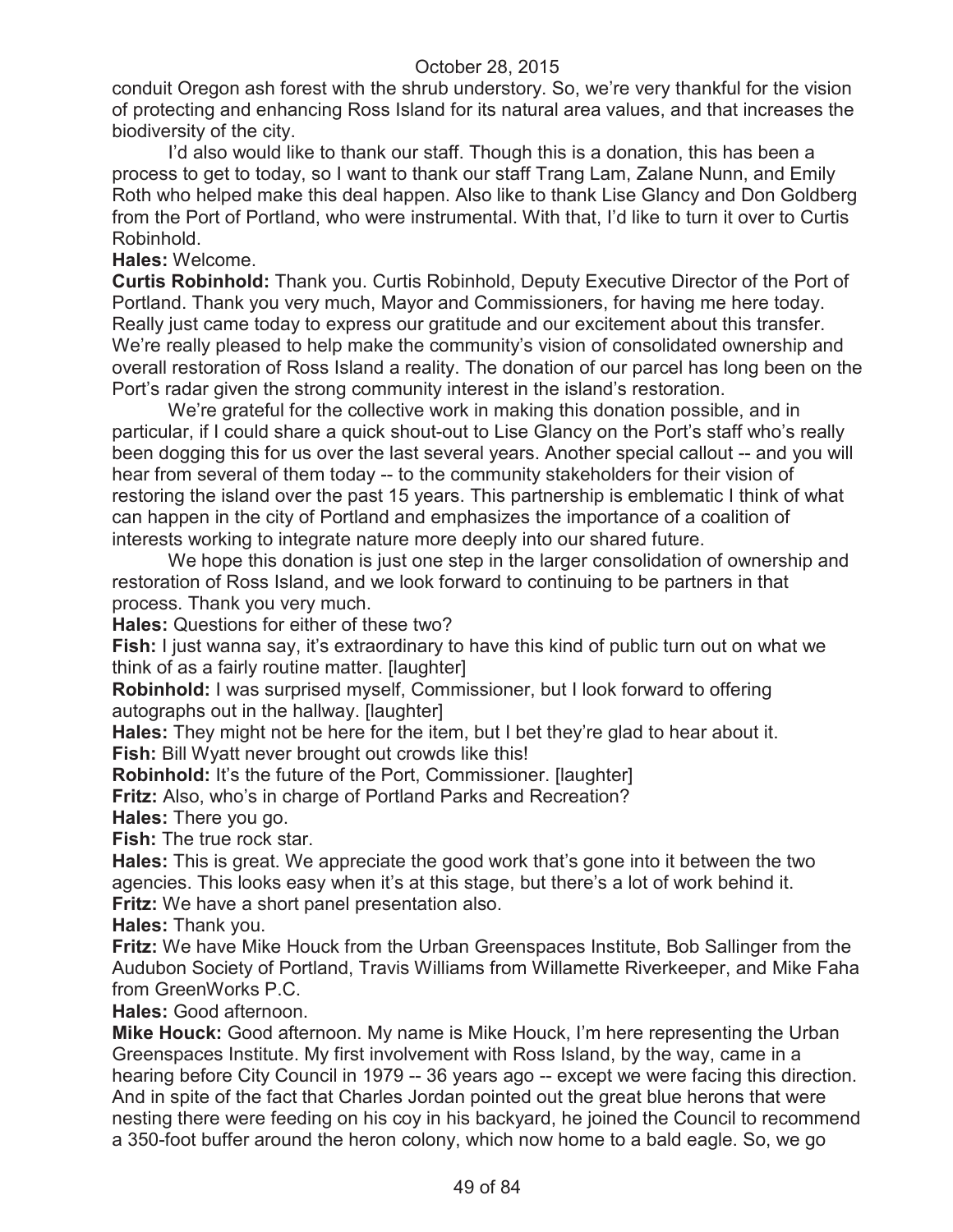back a long ways. It would be cool if Bill [indistinguishable] were here. He was the property manager and I bugged him for the last 30 years or so. He has since retired.

This donation is important to help clarify who is in charge in regard to protection of much of Ross Island. As was mentioned by Mr. Abbaté, Bob, Travis, Mike Faha, Melissa Medeiros, Christina Frank all came together. Christina's Master's thesis at the University of Washington was on Ross Island. And we collectively did produce Envisioning Ross Island. I would invite you to read this. Basically, we left it open as to what exactly would happen, but threw out ideas in terms of what the future of Ross Island is, including public access. I also handed out a cool article that Tara Wilkinson, a staff member of the Intertwine Alliance, put on the website for the Intertwine Alliance. I encourage you to read that as well, because it gives a timeline of all of the significant events that occurred.

Finally, there's a picture of simplicity -- [indistinguishable]. I'm going to invite all of you -- we actually took the entire editorial board of the Oregonian several years ago kayak trip with a boat around Ross Island, and everyone, including Dave Reinhard, wrote really heartfelt editorials following the trip once they realized the resources out there urging its protection and restoration. I would like to extend an invitation to the entire Council and your staff -- I think we have room for eight people or whatever -- to come out and join us and do a tour around Ross Island and into the lagoon. Take a look at it for yourselves, and we can talk about some potential futures for Ross Island. Thank you.

**Fritz:** Thank you for your work, Mike.

**Bob Sallinger:** Good afternoon. My name's Bob Sallinger, I'm the Conservation Director for the Audubon Society of Portland. I know there's a lot of people waiting to testify today, so I will be very brief and express my appreciation on behalf of Audubon to the City of Portland, Portland Parks, and the Port of Portland for this important step forward. It's great to see the island getting more unified because it's an opportunity to develop a unified, holistic vision for protecting and restoring it. We look forward to working with all entities involved going forward to really realize that vision. Thank you. **Hales:** Thank you.

**Travis Williams:** Travis Williams, Executive Director of Willamette Riverkeeper. Along the lines of what both Bob and Mike have said, we're appreciative of the Port for making the donation and for the City to facilitate it and now we can manage it as one unit and continue to do restoration work out there and get members of the public out there. I would also invite you to get out there on the water with us, maybe in craft that are even more simple being that we only have canoes, but I can offer those up to you. I would say for the public to get out there and engage on the island, frequent trips are conducted with City staff, with the Bureau of Environmental Services, and Parks, and those will be ongoing just so that everyone is aware of that. So, thanks again to you and the Port.

**Houck:** I would like to add simplicity has a cabin and a nice wood stove. [laughter] **Fish:** Mike, when did you prepare this?

**Williams:** '07, I think.

**Houck:** Yeah, '07.

**Fish:** When I was first elected, you came and presented me with a copy of this. '07-'08. And just a quick follow-up, one of the last times you were here talking about Ross Island, you were passionate about a no wake zone as first of a number of steps. How is the no wake zone holding up?

**Houck:** I think it's working really well. Unfortunately, it wasn't all of the Holgate channel, but it goes from the mouth of the lagoon upstream to the Oregon Yacht Club. There are some -- [indistinguishable] -- out there, but for the most part I think it has made a huge difference to allow families in particular to canoe or kayak without fear. In some cases during the testimony before the marine board, there was one craft that got cut in two by a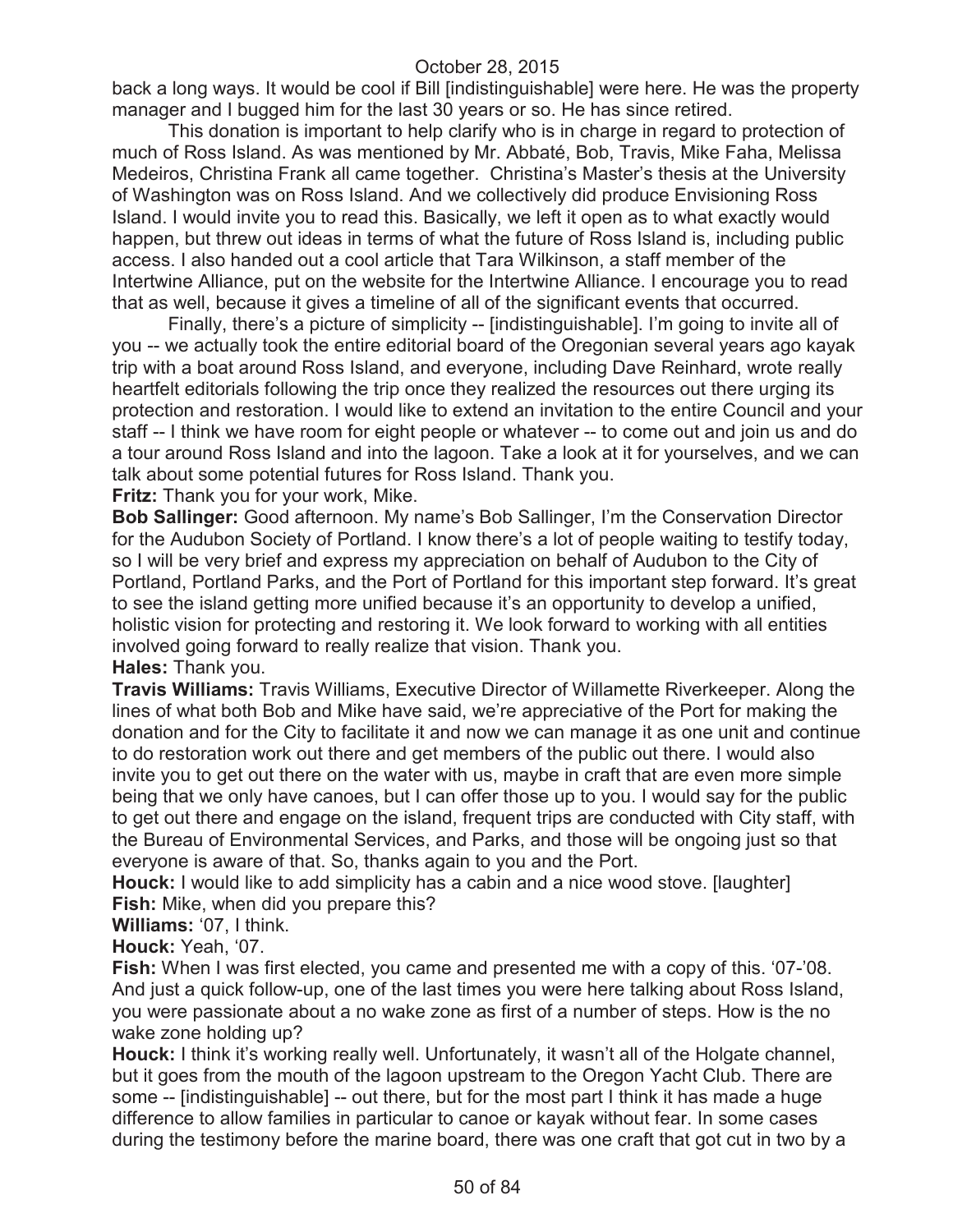speeding tow boat for water skiers. So, it's made a significant difference. A lot of enforcement still to be done, but it's helped a lot.

**Fritz:** And is Mike not here?

**Saltzman:** He's here. He needs a chair.

**Hales:** Thank you all.

**Fritz:** I'm going to ask Zalane Nunn and Lise Glancy to come forward, too. You weren't invited speakers but I want to give credit to you as representatives of staff who, as Mike said, have done a lot of great work on this. Please come and share the glory.

**Mike Faha:** Thank you, Commissioner. We were told we had just a few minutes, so I decided to charitably give mine up to Mr. Houck. I guess I'll take this opportunity to say -- **Hales:** Just put your name on the record.

**Faha:** Mike Faha, here from Portland, Oregon. I'll take this opportunity to thank all of you for serving us citizens and putting in the hard work, and I get to thank Mike and Travis and Bob for doing the same thing from the private sector. It's been a joy and a privilege to work with them on important environmental issues over the last 25, 30 years. And this is just the beginning. The work that Mike and Bob and Travis have been doing is work that needs to continue into the future. Ross Island -- we don't have a concrete vision yet and we need to think about --

**\*\*\*\*\*:** Some people have a concrete vision -- [laughter]

**Faha:** But we do need to look at the next step in reserving what is one of the most important wildlife refuges in the city of Portland and that is Ross Island.

**Hales:** Thank you.

**Fritz:** Thank you very much. We had 15 minutes, we're done in our 15 minutes. Thank you very much. And also want to thank Tom and various other folks who have been involved in this for a long time. There's many City bureaus who have been involved in this. There's also the public-private partnerships and the public-public partnerships, and I'm happy to celebrate this day. Thank you for coming.

**Hales:** Thank you very much. Anyone else signed up to speak on this item? **Moore-Love:** No one else signed up.

**Hales:** Then I need a motion to adopt to adopt the report.

**Fish:** So moved.

**Fritz:** Second.

### **Item 1121 Roll.**

**Novick:** This is very exciting. And actually, I can tell you from experience, Curtis Robinhold has drawn this kind of crowd everywhere he goes for years and years. Aye.

**Fritz:** Thank you very much everybody that's been involved. It's truly an honor to follow on from Commissioner Fish's leadership with the Parks Bureau and to bring something like this to the public's attention. This is an issue that I could have signed off myself as the Parks Commissioner. I wanted to make sure that everybody knows we made a great step forward and that we're going to be looking after your public parks the best we possibly can. Aye.

**Fish:** This is a very happy day. We have the largest urban forest in the country within a city's boundaries, and that's Forest Park, and this will someday be one of the prize natural areas in the heart of a city. Having one is a blessing, having two is an embarrassment of riches. I will say that Mike Houck has been beating the drum on what this could be for a very long time. And I think sometime in the not-too-distant future we will gather to talk about a naming opportunity for the lagoon. Because there is in fact an indispensable party -- and I'm not talking about a heron --

**Saltzman:** You're not talking posthumously, either.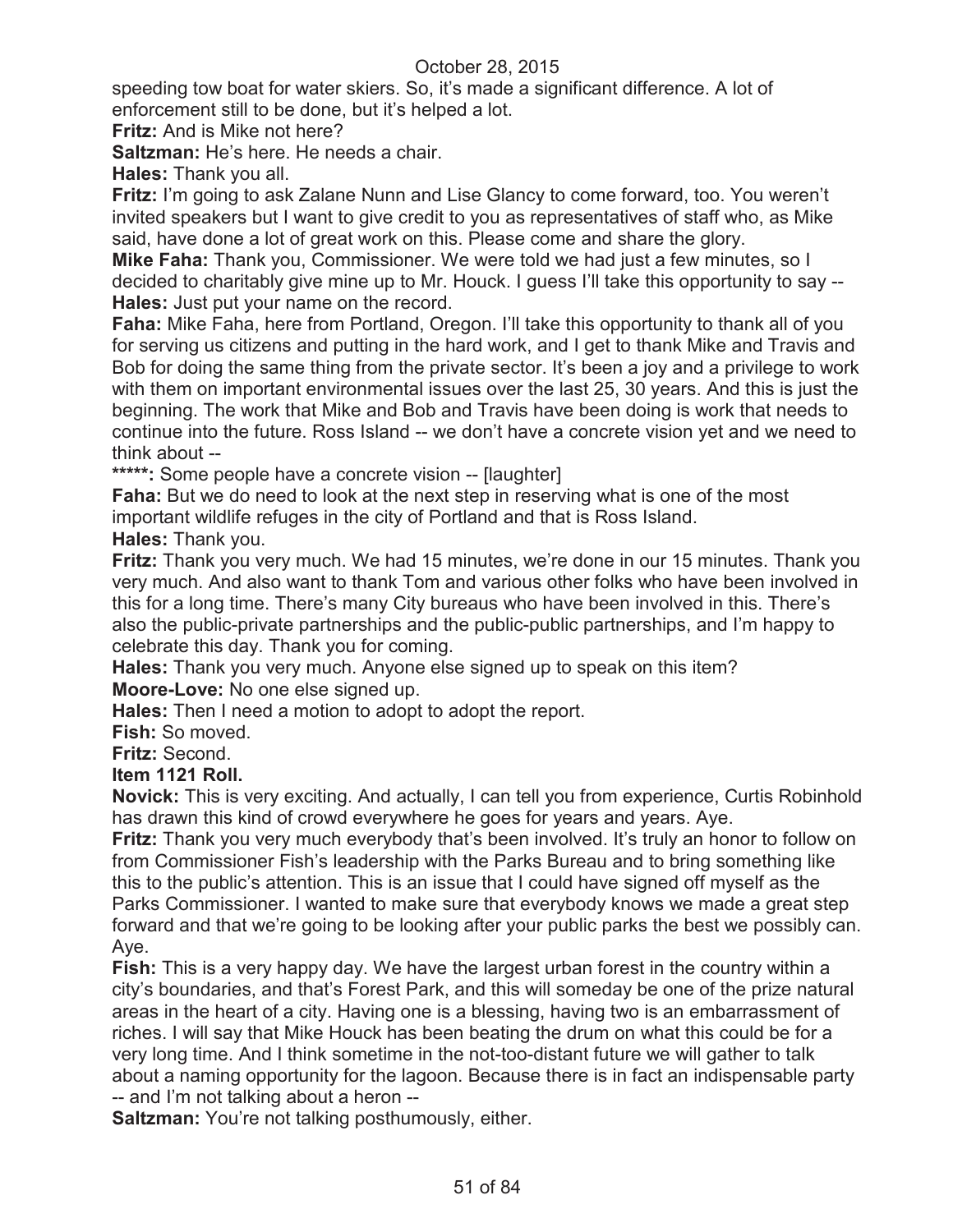**Fish:** We'll wave our rules on that one. Thank you, Commissioner Fritz, to you and your team to bring this forward. And thanks to the Port. Aye.

**Saltzman:** I want to thank Commissioner Fritz and the Parks Bureau for accepting a generous donation from the Port of Portland. This really helps to start fulfilling long-held visions we have for Ross Island. A great step forward. Thank you. Aye.

**Hales:** Well, I'm not old enough to be a grandfather -- or at least I'm still in denial about that -- but my son got married a year and a half ago, and his fiancé had a seven-year-old. And so I had this strange conversation where he said, "Hey, can I call you grandpa?" And I didn't get to say I'm not ready for this, I had to of course say yes. One of the first things I did with my new grandson was I put him in the canoe in Sellwood Park and took him to Ross Island on a nice summer day. It was a great experience. Nothing particularly noteworthy about that because Portlanders get to do that and people get to take their kids or their neighbors -- or in my case, my new grandson -- to see nature in city. So, those of you that have worked so hard to make that a normal part of life in Portland, that's great. There is more to do, and this is a really good piece of that long effort that makes us a great place. Well done. Aye. Thank you.

OK, let's move on to a -- now for something completely different, to quote Monty Python. Since we already quoted him on "I'm not dead yet." [laughter] Yes, you have to be dead to have a street named after you, but not a lagoon.

**Fritz:** Just for the record though, this is the second time today that Commissioner Fish has taken liberties with naming things in our parks without going through a process. [laughter] So, there will be a process.

**Hales:** She's gonna start naming Water facilities next. Alright, if you would read 1122 and 1123, please.

# **Item 1122.**

### **Item 1123.**

**Hales:** Thank you. Let me begin with a few remarks and then I'll turn it over to Commissioner Saltzman -- and there are other Commissioners who want to comment as well.

On October 7th, this Council declared a state of emergency with respect to housing in our city. Other places in the country have followed suit like the state of Hawaii recently because there is a national problem of the popularity of cities, and therefore, the superheated real estate market in cities. And we certainly feel that here. We also feel the forces of change all around us, and can we still be Portland and not become San Francisco in terms of our housing market? And so, this whole Council is acutely conscious of those pressures and those problems and we appreciate so much the advocacy from the community on these issues.

The commitment that we're looking at here today of urban renewal resources is a really important tangible commitment by this Council towards making that state of emergency something that gets real things done. It's important, and I'm proud of this work that's in front of us today, but it's not sufficient. This is a good proposal to maintain our commitments with urban renewal to the neighborhoods that want to see other changes made there and also to be serious about committing urban renewal funds to housing, but we all know that the urban renewal source is not sufficient to solve the problems or to even properly address the problems that we see in our housing market. So, that's why the nexus study that Commissioner Saltzman will talk about is important as well.

I just want to appreciate the partnership on this Council and in this community on these issues and with Multnomah County and Home Forward and nonprofits here today as well. It will literally take all of us working together on the issues to make real progress, and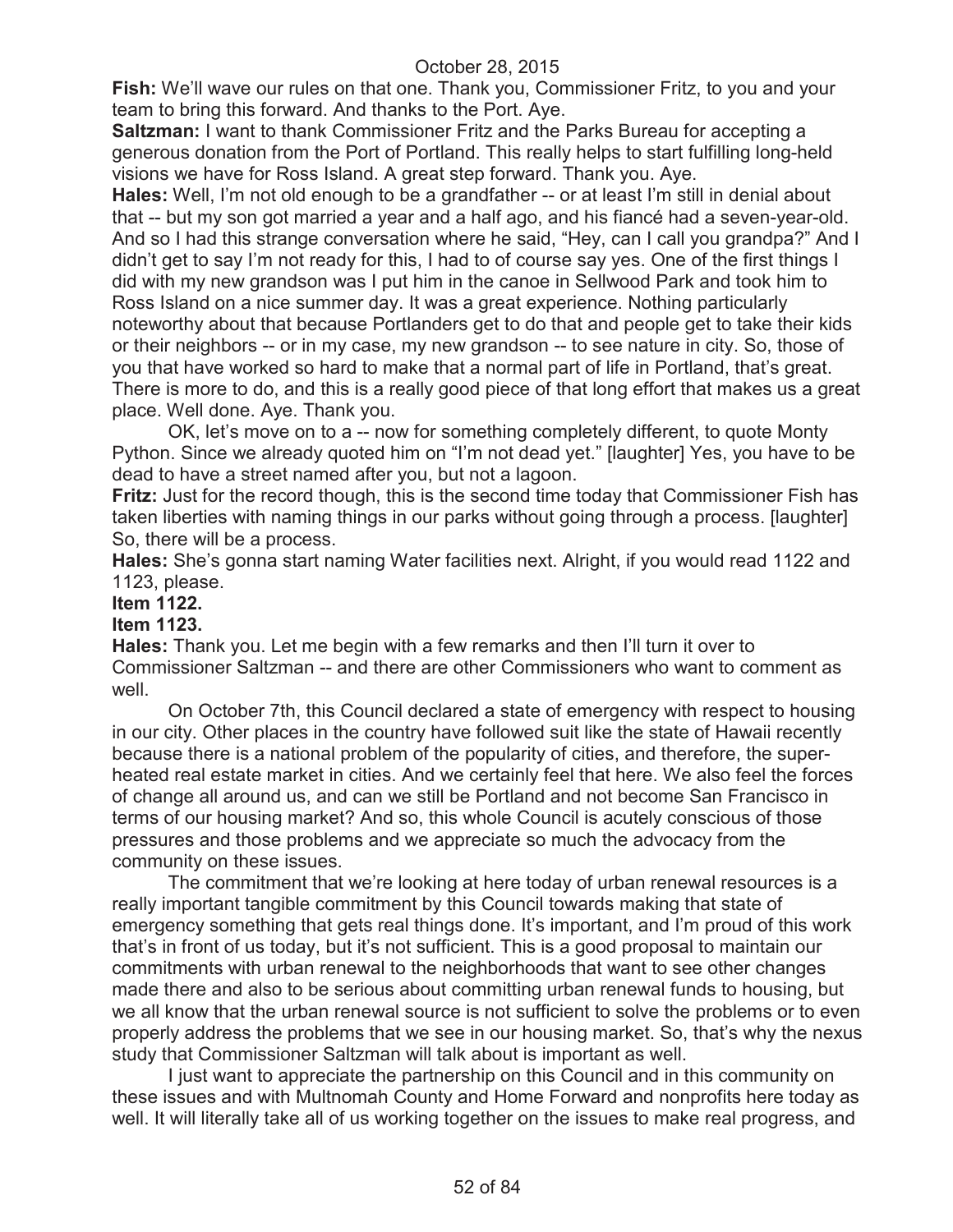it needs to be made quickly. With that, Commissioner Saltzman, thank you for your leadership, and take it away.

**Saltzman:** Thank you, Mayor. Today truly is a historic day for affordable housing in Portland. Today, we will take the first steps to create a new citywide revenue source for the development of the affordable housing a developer impacts fee. And today, we will take our urban renewal involvement in affordable housing to new heights, increasing the setaside for affordable housing in our urban renewal districts from 30% to 45%.

It is painfully obvious that Portland is experiencing unprecedented growth, and with this growth comes many challenges that all of Portland is now wrestling with. We must ensure that our communities, especially communities of color, do not face continued displacement. We must ensure that our seniors are able to remain in Portland, close to amenities like transit and social services as well as their families. We must ensure adequate affordable housing for our most vulnerable populations. We are tackling these challenges in numerous ways, but the biggest part of the solution is funding specifically targeted toward affordable housing development. The decisions we make today will help ensure that these new funding streams will add and continually add thousands of new affordable units into our construction pipeline.

Before I turn presentation over to the Housing Bureau, I do want to acknowledge the great work of Mayor Hales in bringing the urban renewal set-aside proposals before us today and I want to recognize my colleague Commissioner Fish for a few remarks as well. I just want to say that Mayor Hales, after we had the Council work session a couple of weeks ago, without his sort of getting this across the finish line, I don't think we'd be here today poised I think to really create history. I want to thank you, Mayor, for your great work on this.

The proposal that increases urban renewal set-aside from 30% to 45% still protects the economic development commitments that the PDC has made with the other remainder of the urban renewal dollars. And so, I think we will be able to create hundreds of new affordable units and also honor the commitments to economic development and other important infrastructure that urban renewal helps to pay for. I would now like to recognize my colleague Commissioner Fish for a few remarks, and then I will turn it over to Housing Bureau Director Kurt Creager, who will do an overview of the plans for the nexus study, the developer impact fee, and then we will have a couple of invited panels. And Patrick Quinton will also come up from PDC. So, I'll recognize Commissioner Fish. **Fish:** Thank you very much, Dan. I want to begin by going back in time a little bit to February 26th of this year. And on February 26th, it was the last time that Gretchen Kafoury ever came to this building and the last time that she ever spoke to this Council. And as everyone in the room knows, Gretchen Kafoury spent a life fighting for affordable housing in our community, and you could say that she actually built the foundation of this movement. On February 26th, she came before us when we were debating whether to increase funding for affordable housing in North Macadam and she sat where Director Creager is sitting, and she said two very powerful things. She said it is important for you as a Council to keep your promises and I challenge you to do more. And as a result of her advocacy and the advocacy of a whole host of groups, including the League of Women Voters and affordable housing advocates in Oregon ON and a whole chorus of voices, the Council made a change in policy and significantly increased funding for affordable housing in North Macadam.

And I felt at the time that that was a turning point for this Council. Because a lot of familiar faces came back into this building sensing that things were happening in our community and they demanded that the Council take action. Gretchen died shortly thereafter, and we all lost a friend. Commissioner Fritz and I lost a mentor. But the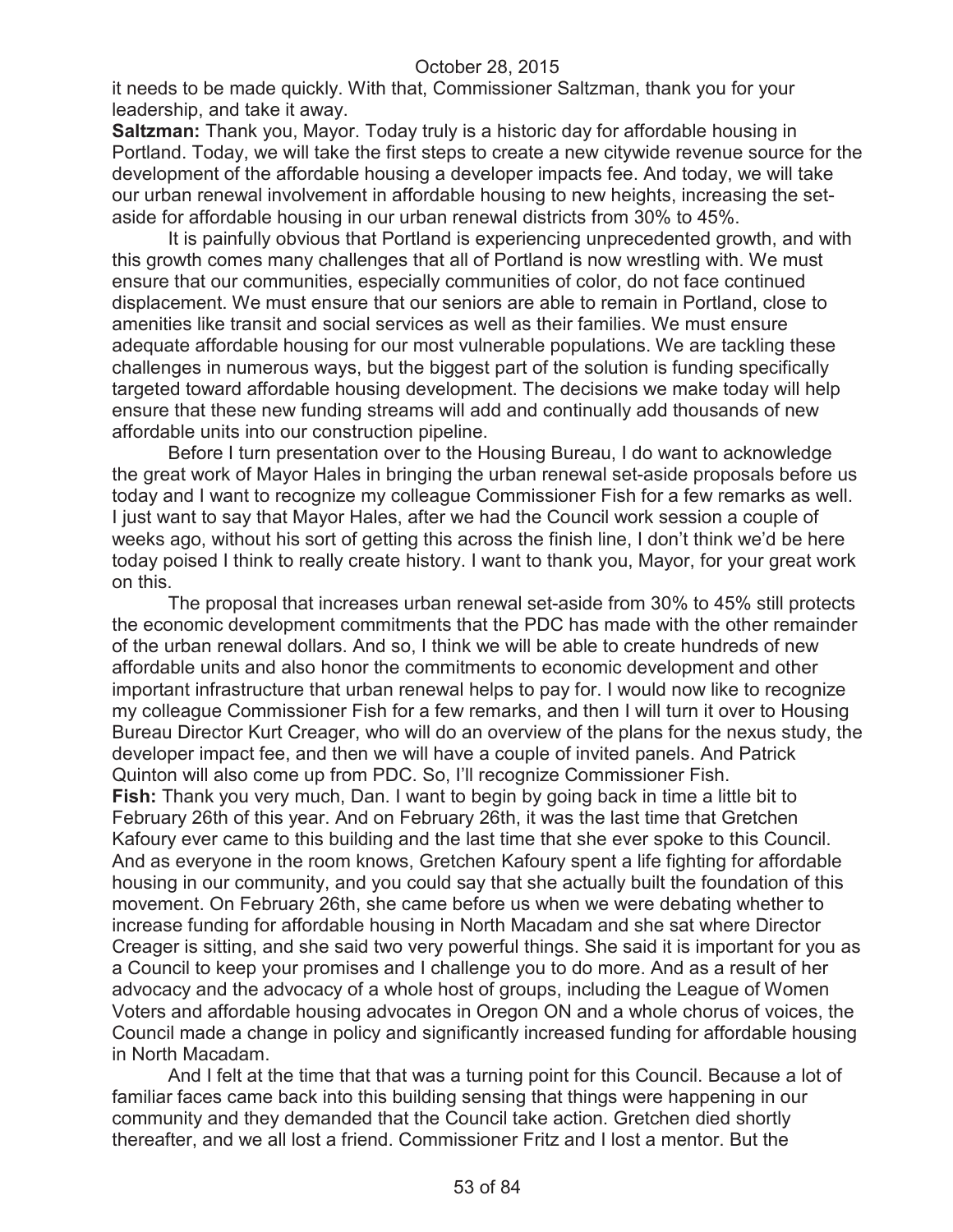question that was I think presented in our community was, who was going to pick up her voice? And her voice was very loud and very effective. And the good news is you picked up her voice. You, the Community Alliance of Tenants, the League of Women Voters, Welcome Home, Oregon ON, Metropolitan Alliance for the Common Good, the faith community, activists in Northeast, outer East activists, the East Portland Action Plan, all the advisory bodies of the Housing Bureau and PDC. Everyone who has ever lifted their voice and said we need to do more for vulnerable families in our community came together and demanded that we take action.

Today is a proud day because it is the culmination of a series of actions taken by this Council under leadership of a Mayor who recently announced that housing would be the primary concern of this Council for the balance of his term. No Mayor in my time has ever said that -- that housing would be the number one concern of the Council during his tenure. And Mayor Hales, I applaud you for that announcement and I thank you for your leadership. And Dan Saltzman, as the Housing Commissioner, I thank you for brokering this deal today because it required some compromise and give and take, and even with the good relations between PDC and PHB, there were big disagreements about getting here. Thank you for your steadfastness in getting us to this day.

Thanks to the Portland Housing Advisory Commission for unanimously recommending that we do this. They are an important advisory body, and I think this is one of the most important things they've done. And thanks to the Metropolitan Alliance for the Common Good that worked this building and worked the community and demanded that we take action.

I'm very proud to be on a Council that has said that affordable housing and homelessness is the top concern facing our city. As Dan said, we're not done. Under the leadership of this Mayor and this Housing Commissioner, we've taken some big steps, but we are not done.

And finally, I just want to say that this \$67 million is going to be helpful, but as the Mayor said, it is not going to solve the problem overnight. And one of the things that I want to work with my colleagues to ensure that as we identify new resources to fight for affordable housing and to end homelessness, that we target those resources that people with the greatest need. If there ever was a time when we had to target our dollars to people with the greatest need, it is now. By declaring a state of emergency and by saying that there is a big problem in our community, we have made a commitment to target our resources to the greatest need. And I'm honored to serve on a Council that has taken these steps and today is another proud chapter in a campaign to address the crisis that we face. Thank you to my colleagues and thank you, Dan.

**Saltzman:** Thank you, Commissioner Fish. As I said, I would like to turn it over to Director Kurt Creager and Matthew Tschabold who will do an overview of the plans for a nexus study for a developer impact fee, and that is a fee which would be based on the demand that new market rate, residential, and commercial development creates for low and moderate income housing.

**Novick:** Commissioner, if we have any amendments to submit to either item, should we wait until after the presentation or do it now?

**Saltzman:** Yeah, that would be preferable. Thank you.

**Kurt Creager, Director, Portland Housing Bureau:** Thank you very much, Mayor, members of the commission. My name is Kurt Creager, Director of Housing. Matthew Tschabold is director of policy and equity for the Housing Bureau. I'm pleased to present to you our intention to proceed with a nexus study. We are funding this out of savings in our current year budget, so we're not asking you for any money, but we think that it is important enough to raise to your recognition because the policy implications.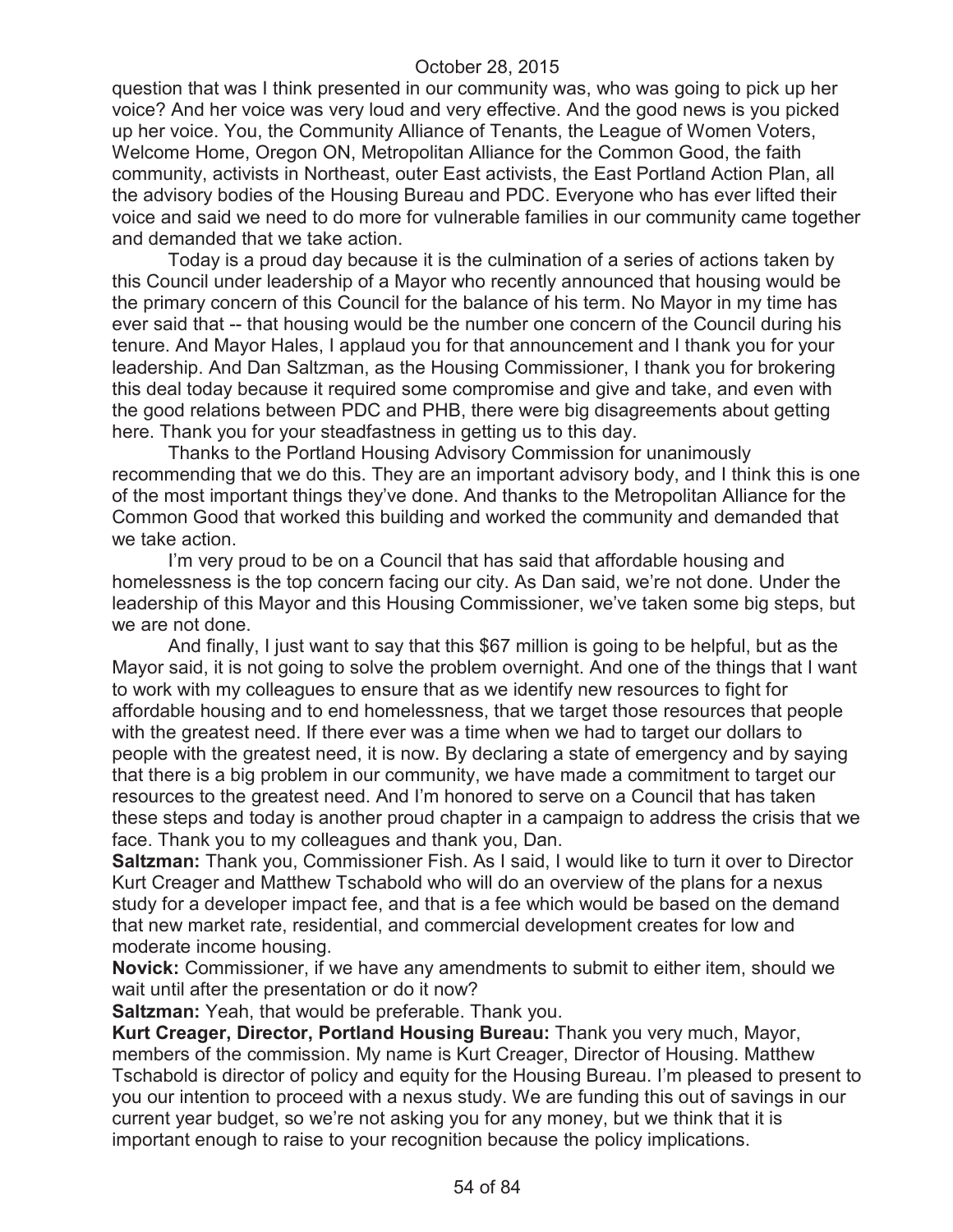You will recall two weeks ago, we had a study session about the housing element of the comprehensive plan, the 2016-2035 Comprehensive Plan. Within that housing element, there are some 123,000 housing units contemplated within the city within the next 20 years, a minimum of 10,000 of which need to be permanently affordable -- about 8% - which mirrors the rest of city in our current permanently affordable stock.

So, how do we provide adequate funding for that stock? I provided you with a fiscal note, a capital impact assessment at the time, and now we are back-filling that big number with a series of tools. The linkage fee is a means by which the commercial and industrial impacts through new jobs created can be understood, and the housing impacts of those new employment centers and activities can be imputed. It's a little inside sort of baseball, if you will, with respect to housing policy. I was asked by the Business Journal recently about a New Republic story on Colorado. The New Republic claimed that the housing market in Colorado is driven by marijuana sales. And I said jobs create housing demand and indeed, there may be some jobs created through agro-tourism, perhaps retail sales, perhaps shortterm lodging, but in fact, people are coming to Colorado because they have an educated work force, they have a good business climate. People are coming to Portland for many of the same reasons, as you know. We have an educated work force and high quality of life and therefore those jobs create housing demands.

We want to be able to identify what those housing demands are. And in our PowerPoint presentation, we have an example of a deli where the average wages would likely be \$9.25 an hour. I might add that may be a part-time job rather than a full-time job, but if that were annualized, that deli worker would earn about \$20,000 a year. The average rent for an apartment within the same area, the central city, would cost approximately \$1,400 a month or \$16,800 per year or 87% of their total earnings. I might add that the standard by which housing is deemed affordable is 30% of income spent on rent and utilities. So, this particular household would be paying about 300% more than they should for the housing. So, we need a means by which to underwrite the cost of such housing impacts.

The other example that I've used is hotel development, which of course is very labor intensive, and those jobs tend to pay between \$9 and \$15 an hour. So, the employment density of the actual economic activity is very important, and the nexus study will evaluate that.

Moreover, it's very important to make sure that we stress test the market feasibility of commercial and industrial property so that a linkage fee does not render a project infeasible. Nothing is gained if a project is burdened with fees that make it infeasible because it won't proceed. We also want to have a conversation with business stakeholders, including the Portland Business Alliance, about the scope of work for this effort to make sure that people know ahead of time what we're thinking.

The idea being any net revenue levied in the form of a fee would inure to the Housing Investment Fund. The Housing Investment Fund is a flexible means by which we underwrite projects. I want to make sure that you know since there has been some conflicting press about this that we have 19 active projects of about 1650 units. Those are signed deals proceeding in good faith with both nonprofit and for-profit owners.

We will come back to you in the next couple of weeks with our multifamily property tax exemption proposals. We have five live proposals presently. There may be more that come in between now and the time that we actually present it to you. So, we are fully deploying all of our resources.

With that sidebar note, nexus study basically evaluates the impact of these new jobs and it inputs the value that might be gained for the Housing Investment Fund.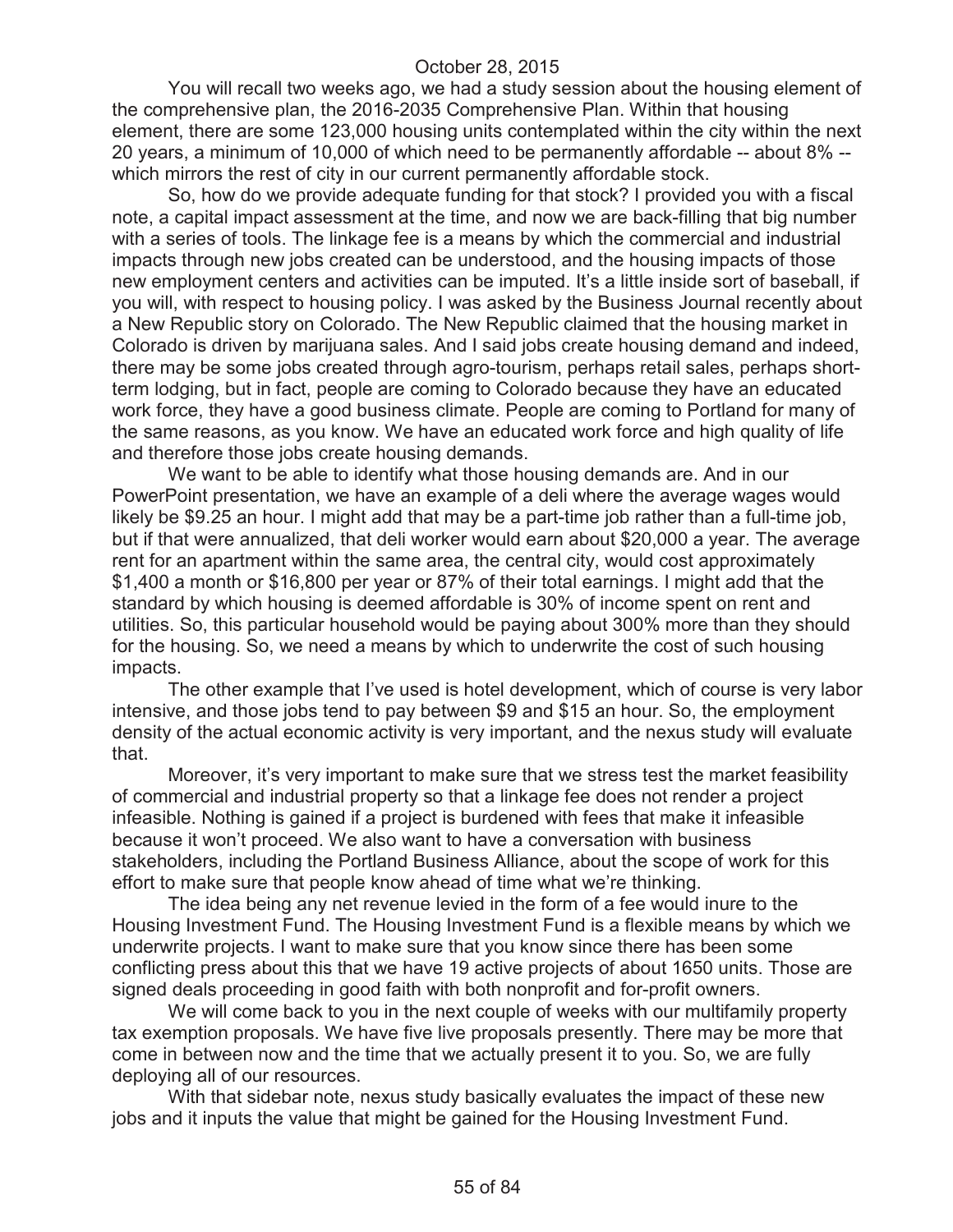The employment density is quite important. So when you look at other cities, you'll see a range. The reason that they're looking at ranges is that oftentimes manufacturing is highly automated. You can have a lot of capital improvements but not very much employment density, therefore, the effect on housing demand is quite small versus retail sales or hotel development, which is much more labor intensive.

The range of fees in different jurisdictions I think is helpful. Boston and San Francisco have levied these fees for many years. The City of Boston levies \$7.87 per square foot fee on office. Sacramento is a range of 27 cents to 99 cents per square foot. The San Diego fee was just recalibrated in 2014 to range between \$1.28 to \$2.12. I might add parenthetically that prior to the downturn, San Diego was concerned about their business climate. They cut the fee in half and they did not increase it or mark it to any sort of inflationary factor. So, they had to re-establish the rate last year, and they did so in 2014. San Francisco, as you know, is an expensive city. It also leads the cities in the levying the linkage fee of \$16 to \$24 per square foot. Of course there's very little manufacturing left in the city of San Francisco. It's nearly all office. San Jose is levying \$17 per square foot. And the Seattle City Council has a proposal that they are deliberating on. Mayor Murray's HALA Housing Affordability and Livability Agenda has recommended a range of \$5 to \$22 per square foot. In my private practice, I was consultant to the City of Seattle and did some work for them on the linkage fee. I might add that Seattle requires legislative authorization, and we don't believe that Portland requires legislative authorization to proceed.

**Fritz:** What does that mean?

**Creager:** That means that it is legally -- you are legally empowered to levy this, in our estimation and in the estimation of the City Attorney. That's why we think it's very important to share the scope of work for this nexus study with the stakeholders prior to coming back to you with a proposal so that people have an understanding of how it may affect their business.

I would add that the mission of the bureau is to serve the entire city and low and moderate income needs of the entire city. We will later discuss tax increment financing, which as you know only applies to a maximum of 15% of the city. Practically, it's really more like 12% of the city. The linkage fee would apply to the balance of the city. We don't think we have sufficient tools to cover the other 85% of the geographic area of the city and housing needs of the city. I'd be happy to respond to questions you might have. We do have a panel that will speak to this issue later.

**Fritz:** Is it only on new construction?

**Creager:** Well, I think we'll look at the cost of repurposing or changes of use. Tenant improvement to buildings may apply if there is a certain valuation. I think that's something that is worth looking at. The office building oftentimes will involve gut rehabilitation or major capital improvements. So, I think that's worth looking at as to whether or not that would be a trigger or not.

**Fritz:** But if a new business starts up in an existing space, would it be --

**Creager:** It would likely not trigger the necessity to pay the fee, especially if it was the same employment classification. If you were taking a vacant commercial building and repurposing it into a boutique hotel, then you might actually have a reason to care about that because the employment density would change. But I think if you're staying with one use -- retail use to retail use, it would likely be less of an impact. The timing of the fee is one of the elements that we want to examine and I don't want to foretell exactly what the triggers would be because we need to make sure we have a range of alternatives for you to look at.

**Fritz:** How long will the study be and when would you expect to have the results?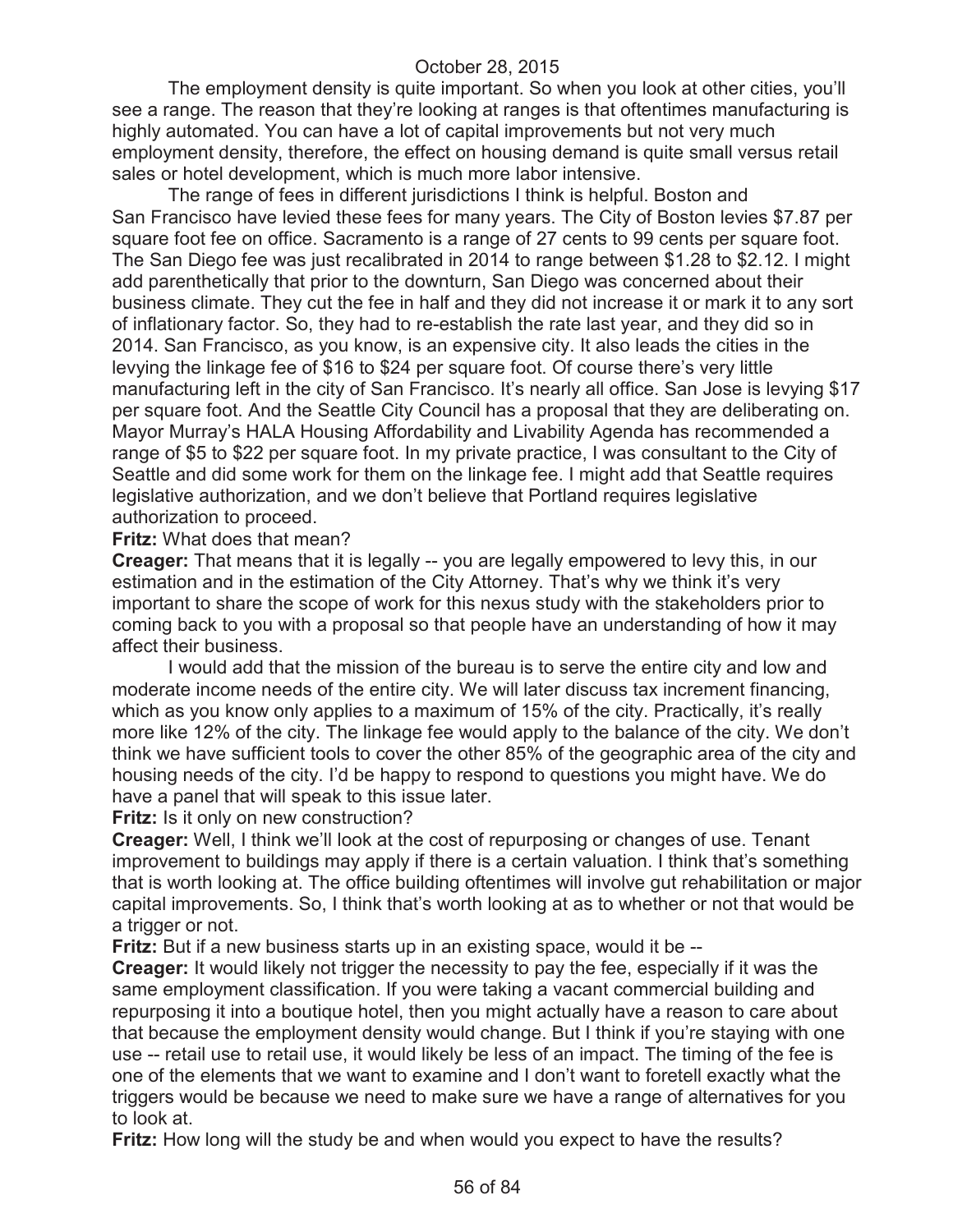**Creager:** We will develop the scope of work and share it with the stakeholders this winter. We would like to procure a consultant the first of next year, and we would like to have a draft available by the end of April. The comprehensive plan and your schedule I think goes into effect July 1. We want to make sure that this is in place for the implementation of the comprehensive plan.

**Fish:** Director Creager, in other cities that you've tracked, what kind of revenue has this generated?

**Creager:** It's very robust in San Francisco. I don't have the numbers off the top of my head. The City of San Francisco, Mayor's Office of Housing is run by a colleague, Olson Lee, that I know quite well. They also have a voter-approved general obligation bond of \$300 million that they're deploying. So, it's in the mix of important funding sources for them, but it's not even the largest funding source. Matthew, have you looked at the total? **Matthew Tschabold, Housing Bureau:** Depending on the structure of the fee, anywhere between five and 20 to 30 million dollars a year in comparable cities -- with respect to population households, not the economic makeup.

**Fritz:** What discussions have you had with the Bureau of Planning and Sustainability and Planning and Sustainability Commission in terms of the potential impacts on job creation? **Creager:** Well, this is embedded in the housing element. I've raised to the bureau the interplay between the economic elements that you heard yesterday. And from what I understand, most of their study session with you focused on industrial land supply specifically, not necessarily a transaction cost. So, we have discussed it. And we have -- I think it's an open matter of conversation between the bureaus. But the nexus study was within the plan element that they presented to you already for conversation, so that they've already subscribed to the technique. It's really a matter of fine-tuning the implementation of it.

**Fritz:** I hope when it's done you take it through the Planning and Sustainability Commission as well as the housing commission. That would be helpful to get their advice. **Creager:** Very good. I would warrant to say that the PDC will care a great deal about it as well, since they have to market the city as an economic prospect as well.

**Saltzman:** If there's no further questions on nexus, I would like to invite the PDC Executive Director Patrick Quinton to join Kurt and review the plan for the 45% affordable housing -- **Hales:** Slide up another chair there. There you go.

**Saltzman:** And Tom Kelly. After that, we have two invited panels of I think three people each, and then it's open for discussion and debate.

**Hales:** OK. **Creager:** This is a refresher. Some of these slides we will go through quite rapidly

because you have of course have had some of this conversation previously. **Tom Kelly:** Good afternoon, Mayor and Commissioners. Tom Kelly, chair of the PDC commission. PDC is honored to have worked with the Mayor, Commissioner Saltzman, and the Portland Housing Bureau to develop this proposal and make such a significant contribution to address the most pressing problem in Portland, a lack of affordable housing for our residents. As a result of this action, 40% of all urban renewal dollars will have been invested in affordable housing over the 20-year life of the set-aside. I just want to emphasize that's over the life so that we don't get confused by percentages.

While some may believe that this proposal took too long to come to Council for a vote, the PDC board and our stakeholders asked for thoughtful consideration of both the tradeoffs and priorities and the impact on PDC's long-term sustainability. In the end, we believe this proposal represents a careful balancing of a need for immediate action on our housing crisis and maintaining our commitment to the priorities established with the stakeholders and PDC's urban renewal areas.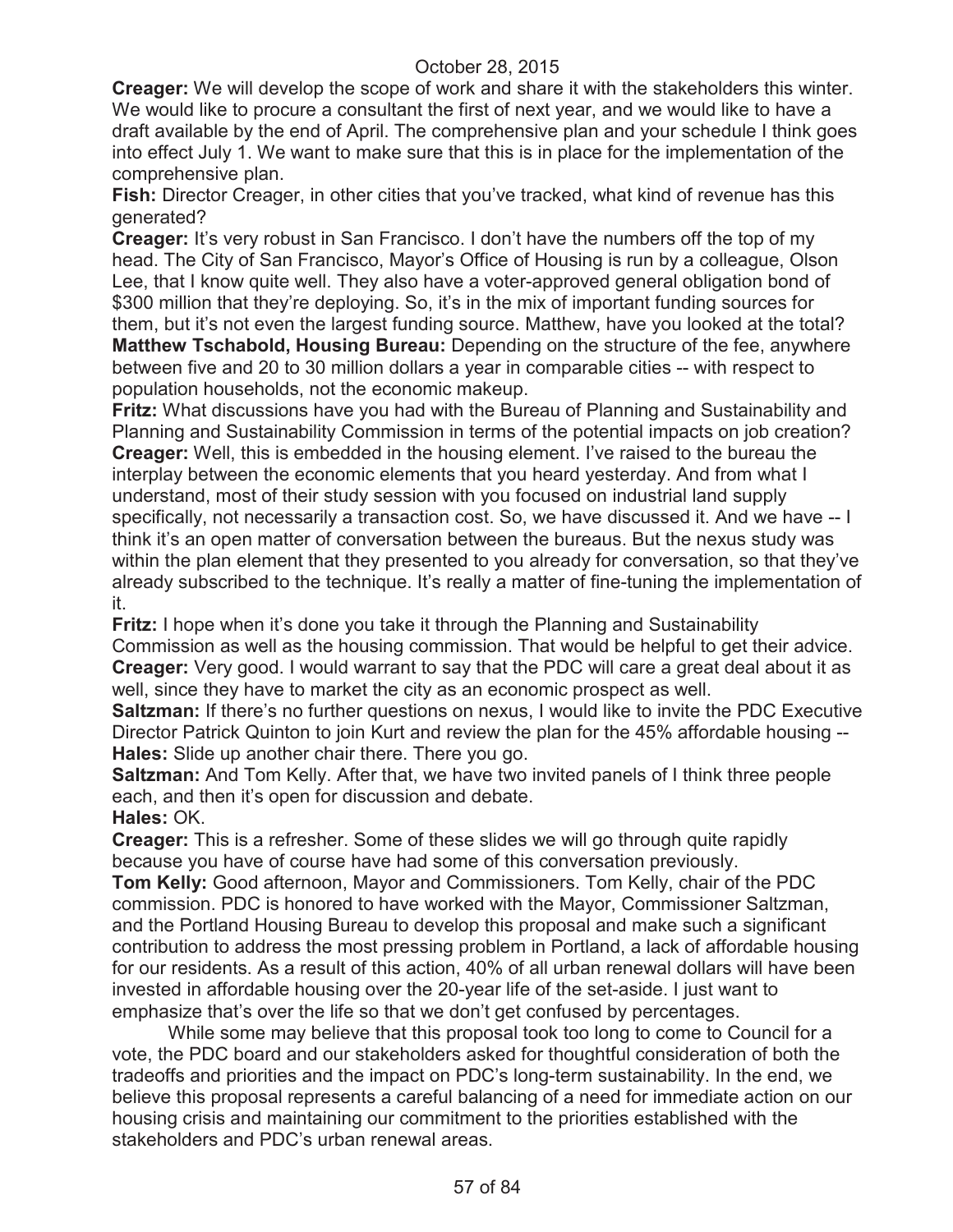We hope the energy and advocacy for more funding for affordable housing continues after the Council action as we all work to our permanent long-term source for funding for affordable housing. Even with fewer dollars, PDC remains committed to the strategic plan adopted by this Council six months ago and hopes to engage Council in exploring opportunities to solidify PDC's financial future. Now, I'd like to turn the presentation over to Kurt and Patrick.

**Creager:** Thank you, Chair. We itemized the series of actions. I want to remind you that the Portland Housing Advisory Commission started this review. They were mandated by you as a Council to do a five-year review, and they did so. They voted unanimously, as previously mentioned. The current executive committee is chaired by Sarah Zahn, and Dike Dame is here to speak for the PHAC. I'd also say that Elisa Harrigan with Meyer Memorial Trust is also a member of the executive committee. So, we have a talented group of committed individuals to work through the policy issues.

They recommended a minimum 50% set-aside in the aggregate across all URAs, which began our earnest review of fund balances with the PDC. They also recommended that we maintain current income targeting. The PDC of course has had a couple of meetings of their own and has evaluated on a URA-by-URA basis the effect it would have on their commitments in the community and they are strongly in support of a citywide funding mechanism rather than a mechanism that relies solely on tax increment financing, as mentioned by Chair Kelly. And of course, they are intensely concerned about the sustainability of the organization, which I certainly respect.

In this last few weeks, we have been meeting daily, basically, working through these issues, and it is recommended by the action before you that we would increase the aggregate to 45% from 30%, and that it would apply on a going forward basis beginning July 1 of 2015. The calculation within the River District involves an intertie with the U.S. Postal Service property and an ownership interest by the Housing Bureau in cooperation with the PDC, assuming that they are able to come to an agreement with the postal service. If they do not, it will be an equivalent value of \$20 million from TIF that flows from PDC to the Housing Bureau. And we further underscore our belief that we should leave the current income guidelines in place.

The 2015 policy review recommendations -- to summarize them in a table form, slide five -- you can see that we have active URAs with a status quo policy in the aggregate 30% set-aside ranging from as low as 18% on the Central Eastside up to 52% in the South Park Blocks.

On a going forward basis, looking at the 2006 to 2015 set-aside, we were able to achieve 32%. And with this policy review and the URA-by-URA analysis, we are prepared to go forth with 45%. That increases Lents, Gateway, Interstate, Central Eastside, North Macadam, and the River District. The other three -- Downtown Waterfront, Oregon Convention Center, and the South Park Blocks -- are closed districts and there's no new debt recommended.

So, what difference does that make? It has a significant impact and we think a positive impact. In the Lents Town Center, it would go from \$31.6 million and we would add \$7.5 million for nearly \$40 million totals. Gateway would go from 10.6 million with an additional two million for about 12.6. Interstate from 63.6 million, we add \$32 million to Interstate for \$95.6 million. Central Eastside is status quo at 9.8 million. North Macadam goes from 60 million to 65 million in the aggregate, and the River District from 26.5 million with increase to \$20 million as I mentioned with an intertie to the U.S. Postal Service property to \$46.5 million. So, that \$66.5 million represents in total about a \$270 million investment in affordable housing.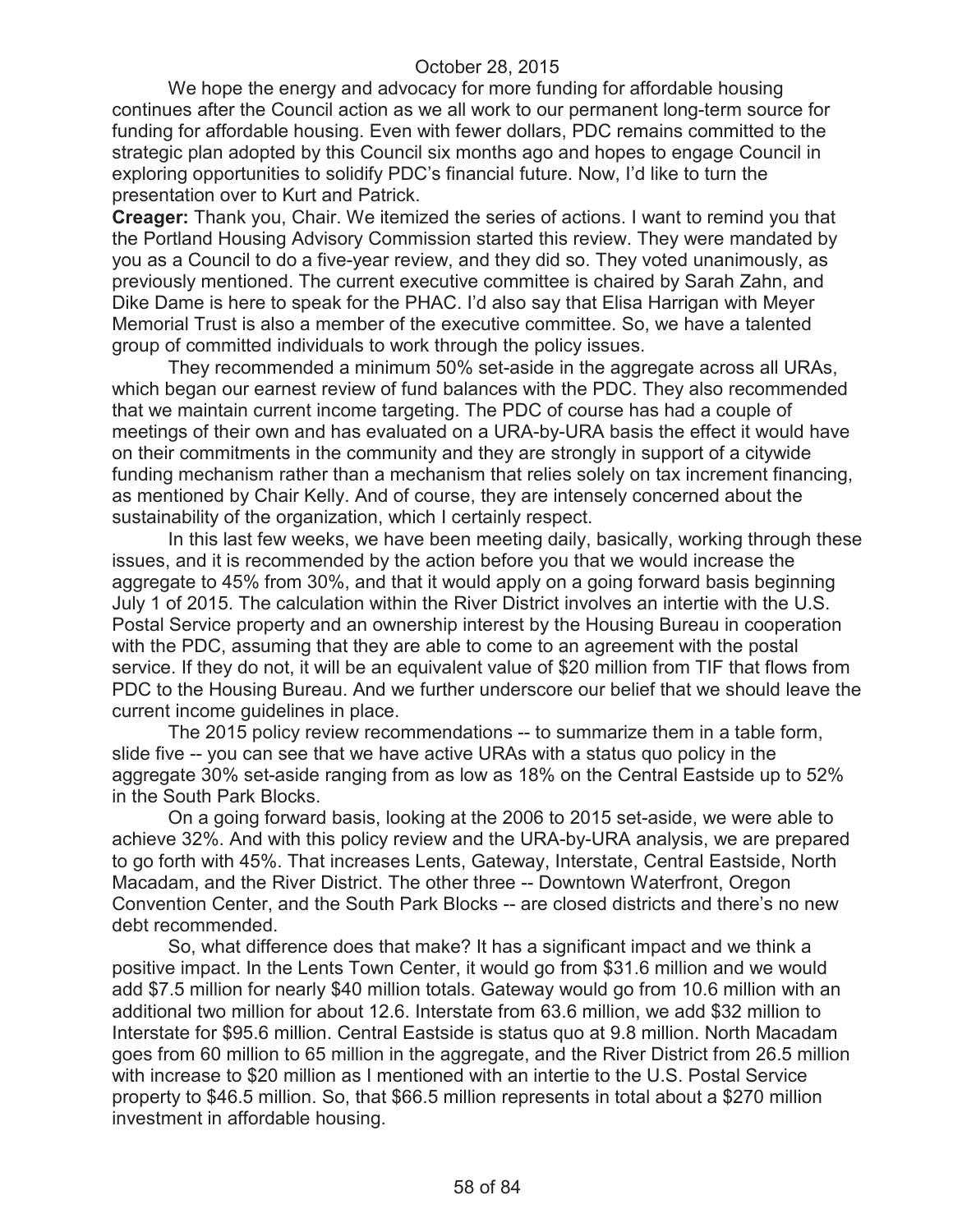We heard you loud and clear in our last study session about the impacts and understanding the impacts of the URA-by-URA level since commitments had been made by PDC, and Patrick will go through those impacts specifically for you.

**Patrick Quinton, Executive Director, Portland Development Commission:** Beginning with Interstate, Interstate is contributing the most to this increase and the set-aside at 32 million. As I mentioned in the work session, Interstate has both a significant amount of debt capacity that we've yet to use and a significant amount of un-programmed resources. So, from a pure line item perspective, we aren't kind of sacrificing any existing priorities.

Funds were budgeted in line items that we generally refer to as opportunity funds, so they do represent funds that we might have used for commercial real estate projects and local property ownership projects. And so it will require us as we come across those opportunities to figure out other funding sources to bring to bear on those projects. But generally speaking, as we go through the other urban renewal areas, these funds were the least programmed.

In Lents, we have worked hard to figure out how do we make good on the Lents action plan and bring forward additional resources to affordable housing, and I think we've done that. And a lot of this -- you know, we have conversations in this forum about urban renewal dollars, and part of the frustration is they end up being a moving target a lot because every year we get new information on property values – [inaudible] **Hales:** The microphone fades in and out, sorry. Just persevere. **Quinton:** This is the one Commissioner Novick had before he swapped it out.

So, in Lents, we actually believe at this point that we can bring these dollars into the five-year forecast and continue to meet the obligations under the Lents action plan, including the money to be invested in what's known as 92 wedge, the 92nd and Harold

three acre property that PDC owns. What we are sacrificing is money projected to be available in out-years after the next five years, and kind of the most specific opportunity we would have less money to work on addressing the range of issues on Foster Road east of 205, relating to the flood plain and availability of industrial land. It's not zeroed out but we will need to be looking for other resources in out years on that.

On Gateway. While it has limited resources, Gateway did have a fair amount of unprogrammed resources. We tried to minimize the impact of this on Gateway because we have heard from a lot of stakeholders that, one, they want us to be able to continue to invest in both economic development, business development, but also continuing to invest in the infrastructure in the neighborhood. There was also a concern from David Douglas School District in particular about the impact of adding more households to a district that already has a significant burden on the schools. And so, two million represents a relatively small amount and it can likely go into some existing either preservation projects or the existing project that we have underway.

River District. Actually, Kurt covered this already. We still have some work to do and kind of finalizing the agreement between PDC and the Housing Bureau on what level of contribution that the Housing Bureau will be making to the acquisition of the U.S. Postal Service site and so right now -- [inaudible] -- right now, we think that the equivalent that the dollars invested in that will represent the 30% FAR that we talked about in the work session that translates into roughly 600 to 800 units, potential units -- basically, a land banking strategy -- and the remainder money that's goes to the set-aside directly. As you can see in the presentation, we will probably find it from different line items from within the River District but most likely, it will reduce some of the funds that will be available in the out years of the Old Town/Chinatown Action Plan. We will do our best to make that plan whole either through other funds if we end up with additional money in the district or through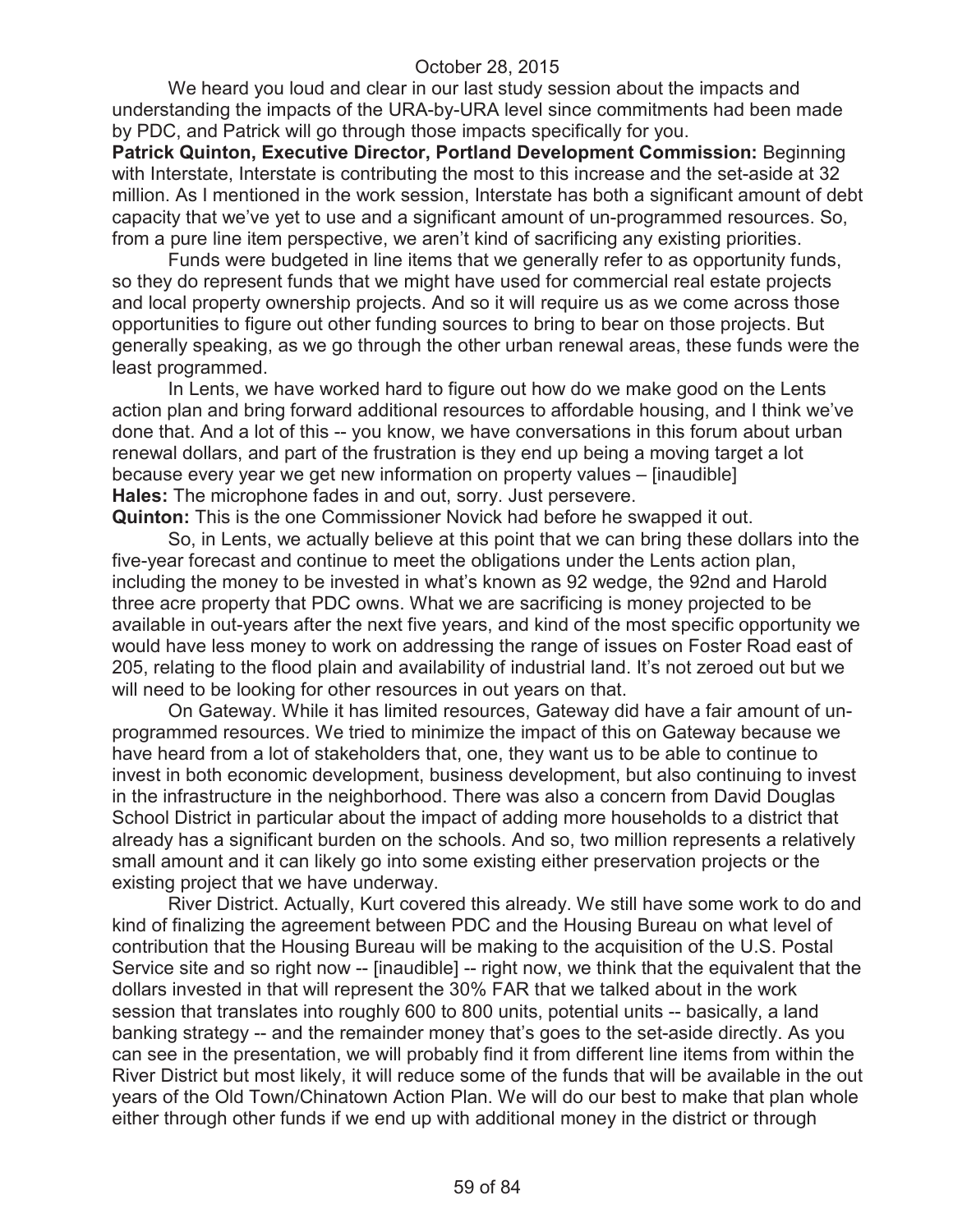program income. So, we have a high level of confidence that we can make good on the objectives of the Old Town/Chinatown Action Plan.

The last one is North Macadam where, as Commissioner Fish mentioned, we went through a conversation around how to program the funds in the out years of North Macadam urban renewal area. This adds five million more to the affordable housing pot that was established at that time. What it is taking from is the additional resources that we projected to be created from the full build-out of the Zidell property, which was in the neighborhood of \$25 to \$30 million. There was a range of infrastructure and parks projects that were that are kind of in that speculative part of our forecast, and this pulls five million out of that. And I know there have been conversations about what this means for projects like the south portal and others. I would still say that there's a fairly -- 20 million minimum amount of money if projections hold that we can budget probably in future years -- I'm not sure that we can really budget at this point in time -- future years to make progress on whether it be south portal, whether it be the completion of Bond all of the way through the central district, or whether it be completion of a parks project. There will be a pot of money -- roughly 20 million plus -- that we can talk about at that time, but there will be a shortfall in North Macadam in the out years.

I guess the last thing I would say about that is there was always going to be a shortfall given the needs for the infrastructure in the district and the completion of the master plan for open space, and so this just makes the shortfall somewhat larger. So, I think that's it for the presentation.

### **Hales:** Questions?

**Fish:** I'd like to ask a few clarifying questions. There were a lot of scribes getting this together -- Shannon in Dan's office, and Mayor, you had someone working on it -- Housing Bureau, PDC -- Jillian worked on it. There were a lot of people crafting this and a number of concerns I had and I want to be sure that they're clearly embedded in the draft language and make sure it's clear.

The first question I have is on the question of Lents and the sense of the Council that we want to hold them harmless in relative terms. Are you recommending as part of this that you're going to either extend the life of the district or increase the indebtedness, and when would that action come back to Council?

**Hales:** It's a separate action.

**Quinton:** It was an important part of the conversation. It's obviously not part of this action. We would -- I think PDC would recommend that the Council consider that action --

**Fish:** Which of the two that I -- ? **Quinton:** The extension of the life of the urban renewal area by additional two years to

access what we project to be left over maximum indebtedness, roughly \$15 to \$16 million at this point. We would recommend that. I don't know that it has to be addressed in the next month or two months, but within the next year, I think Council should come back to this issue so that the folks in Lents do have some certainty on those resources. **Fish:** Mayor, that's your intent?

**Hales:** It is my intention to do that. I don't think we have to wait a long time, but get it right and bring it forward.

**Fish:** I appreciate all the effort that's gone into clarifying that. The second has to do with where we focus these new dollars. We have a letter of support from Multnomah County Chair Deborah Kafoury specifically calling out the deficit in the zero to 30 area of our housing production. We actually even have a letter here that I read as a qualified support from the Portland Business Alliance. If you take out the qualifying sentence, it is supportive. If you add the qualifying sentence, I'm not sure. But let's talk about where the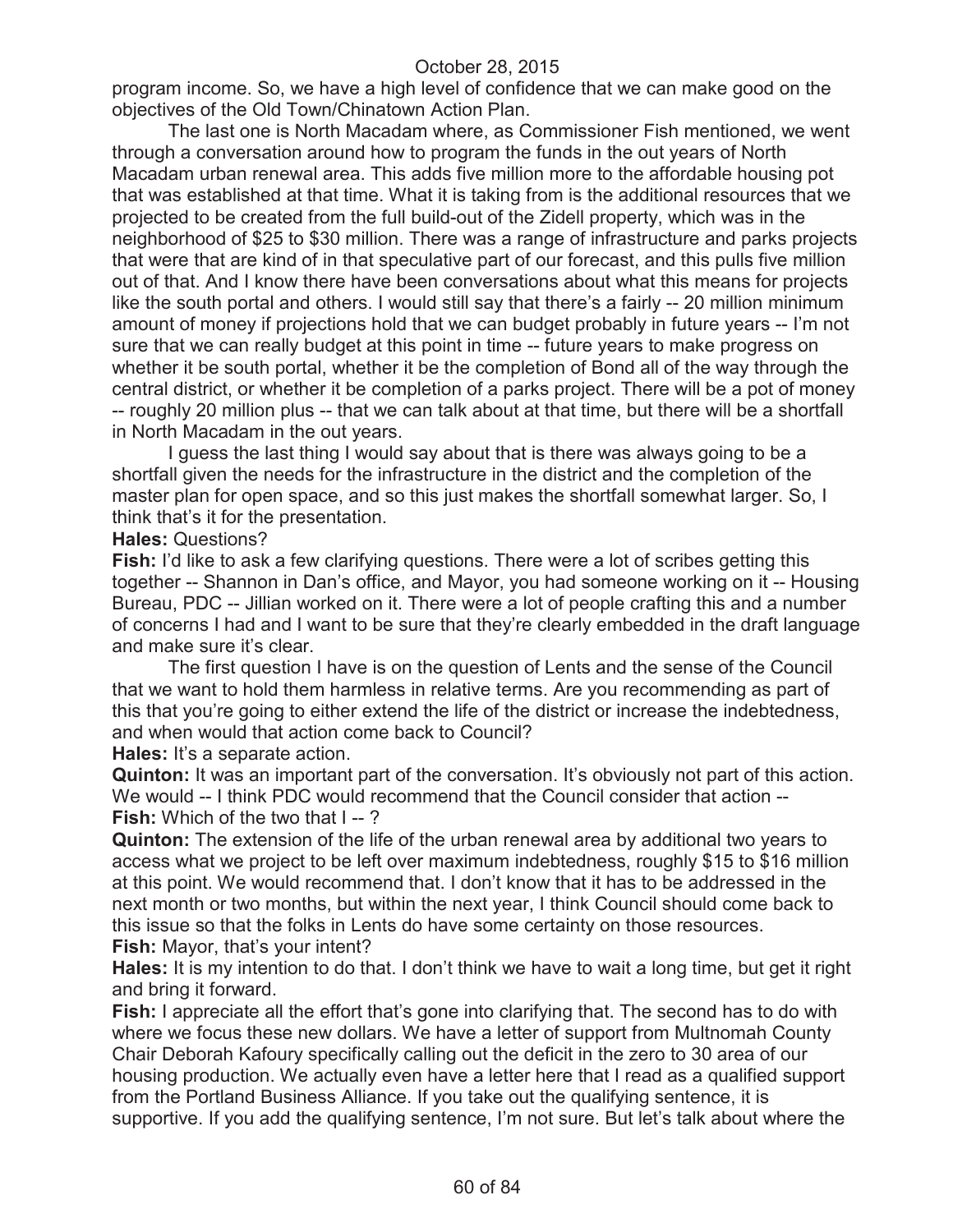money goes. In the draft ordinance, in the recitals, number eight, it specifically says that we are falling short in meeting our goals in zero to 60. Director Creager, is that correct? **Creager:** Yes. Overall, it is.

**Fish:** Within zero to 60, are we also falling short in zero to 30?

**Creager:** I believe so, yes.

**Fish:** OK. So, we specifically called that out in this ordinance. And then in the resolved, it says in sub-C that as the Housing Bureau develops a proposal, that you'll come back to Council for consideration, you will take into account unmet goals in each urban renewal area. Do you understand that to be primarily zero to 60 of MFI?

**Creager:** I think it's meant to be the full spectrum, frankly. Everything should be on the table. We need to look at the opportunity to do preservation of existing market affordable units subject to conversion, provide assistance to those owners to renovate those properties, and perhaps a challenge to those owners by matching their equity investment. We also need to look at new build opportunities. And of course in Lents, we have made investments at both Palindrome at the New Copper Penny, and in Williams and Dame Development for their development on PDC-owned land.

**Fish:** I'm glad we are having this conversation because this language was inserted at my request, and I will tell you what my intent was. It was to focus on the area of greatest need, and that is zero to 60. Ultimately, any recommendation comes back to Council for approval, and that's clear that once you have had a public process and take into consideration the need, it will be decided ultimately by this Council through the budget process. But Director Creager, I want to be very clear. The reason I asked this language to be inserted is because I want to focus on the area of greatest need.

### **Creager:** Understood.

**Fish:** And I appreciate your job is to preserve as much flexibility in meeting this range of needs. But that was the reason of the recital and the resolve, to focus on the unmet need, which I understand is primarily at the -- primarily, frankly, families of four making \$22,000 or less. I wanted to give you my interpretation of the language.

**Creager:** And I think to reinforce that – yesterday, as you may know, we issued a Notice of Funding Availability for 61.5 million with a focus under 60% of AMI. So we are currently employing your preferences with current money and we would apply those preferences ongoing forward basis. We want to have that conversation with every URA because they have slightly different needs and requirements.

**Fish:** Yeah, and I appreciate that. I guess the thing that we're going to struggle with is this is \$67 million of new money to address a housing emergency. We are limited by the tool - that is, it's urban renewal money -- but we are trying to address a citywide problem. And so the reason this comes back to us in the budget process is that Council wants the flexibility to address the crisis. The crisis does not necessarily line up with the individual priorities of every district. Since this is a citywide concern, we want the flexibility to be able to look citywide.

The final question I have is -- the Mayor has I think correctly identified a sense of urgency about this. So, we were discussing the need to make sure that these dollars are front-loaded. One of the problems with urban renewal it takes time sometimes for dollars to be generated. Under this plan, are these dollars essentially front-loaded?

**Quinton:** Yes. We've done our best to model out how all these resources ca be available in the next five years. I'm just going to pause because the only question was the availability of funds in North Mac, but I think even that we figured out -- where's my -- yeah, so, in year five, we will make available the additional money in North Macadam.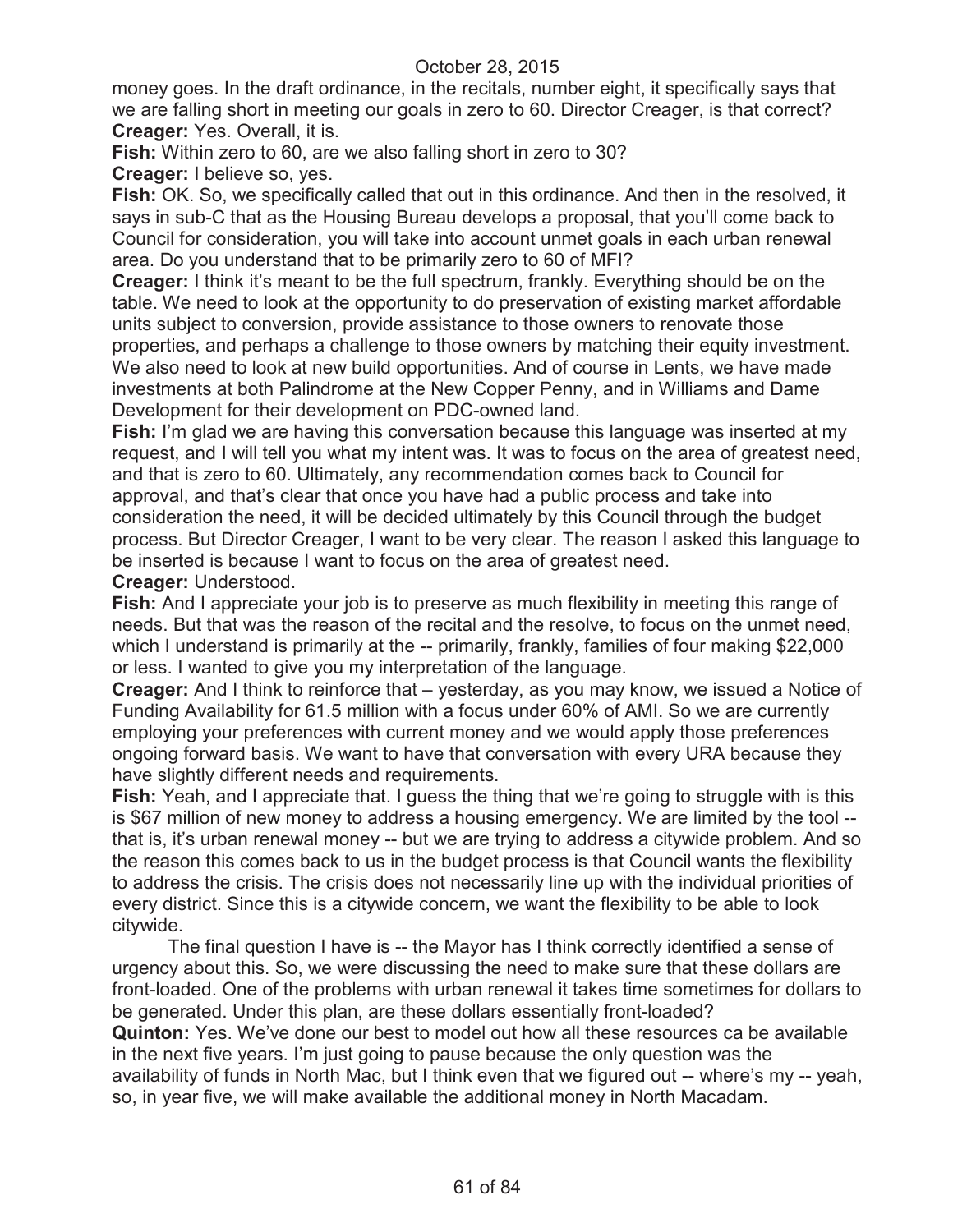**Fish:** Just so everyone understands, that's fine because there's enough money already in North Macadam for Dan to proceed on the current project he's working on, and the second project. That would help fund the third project.

**Quinton:** Kurt can talk to us more directly, but the near term money in North Macadam, the next wave actually could help in terms of taking down the parcel of land on the Zidell property that's been negotiated. It was kind of always questioned, like, "OK, you've negotiated this, but will you have the money to actually purchase it?" And so that actually might be the case now.

**Fritz:** Can I just ask a clarifying question about Lents? I thought you said we were going to continue to do the Lents action plan items as a priority. So, gonna prioritize both housing and --

**Quinton:** Yeah, I mean, so, urban renewal -- we give ourselves 20 years to issue the debt. The pace at which we can issue debt is driven by two factors. One is, do we have the projects to spend the money on and do we have the growth in assessed value to do that? As we look at our projections on both, we see the demand for the dollars, obviously, and we see that working with OMF that we actually can bring that money forward is the way we say it within that period. It means we are borrowing more over the next five years than we had projected to.

**Fritz:** But not impacting any of the economic development and not impacting potential projects along Foster?

**Quinton:** You know, I think those get pushed back in terms of timeline. They were within the action plan, there was far more specificity around projects like 92nd and Harold and the Foster Road work has a lot of unknowns to it. So, that was always further out, but yes, that is what suffers in terms of the timeline, and it would be the area where we could most use the additional -- accessing the additional debt at the end of the life of the district. So that would necessarily mean it goes past the five years. In our conversations with stakeholders -- and a bunch of us were all there last night -- they all expressed comfort with that tradeoff. There was far more of a concern for how the proposal impact projects in the town center, particularly 92nd and Harold. And so I think that seems to be a tradeoff that they're willing to make.

**Fritz:** I hope there are some folks from Lents because I'm particularly interested in that timing question.

### **Quinton:** Yep

**Hales:** Questions?

**Saltzman:** Well, thanks. I think we -- I mentioned two mini panels. I think we can consolidate them into one panel if we can find one other chair. I'd like to now bring up Dike Dame, who is a member of the Portland housing advisory committee. He's also a housing rabble-rouser in general -- Portland Housing Advisory Commission, excuse me. Rita Delamatre of the Metropolitan Alliance for the Common Good, the organization that led the charge to increase the urban renewal set-aside -- yeah, if we can get five chairs. Bishop Holt, the chair of the North/Northeast Oversight Committee; Rey Espa*ña*, who's another member of the Portland Housing Advisory Commission; and then finally, Martha McLennan of Northwest Housing Alternatives. Great. Why don't we start with Dike?

**Dike Dame:** My goodness, to be described as a rabble-rouser. [laughter] First off, I want to thank you, Commissioner Saltzman and Mayor Hales, for giving me the opportunity to serve on the Portland Housing Advisory Commission and being one of three members on the executive committee. It's been a pleasure to interact with the other members of the committee and an honor to serve with them, and it's also very enjoyable to see the good work of the excellent people that you have performing the service at the Housing Bureau -- Director Creager, Matt, Javier, and the many others. I just think they're doing a great job.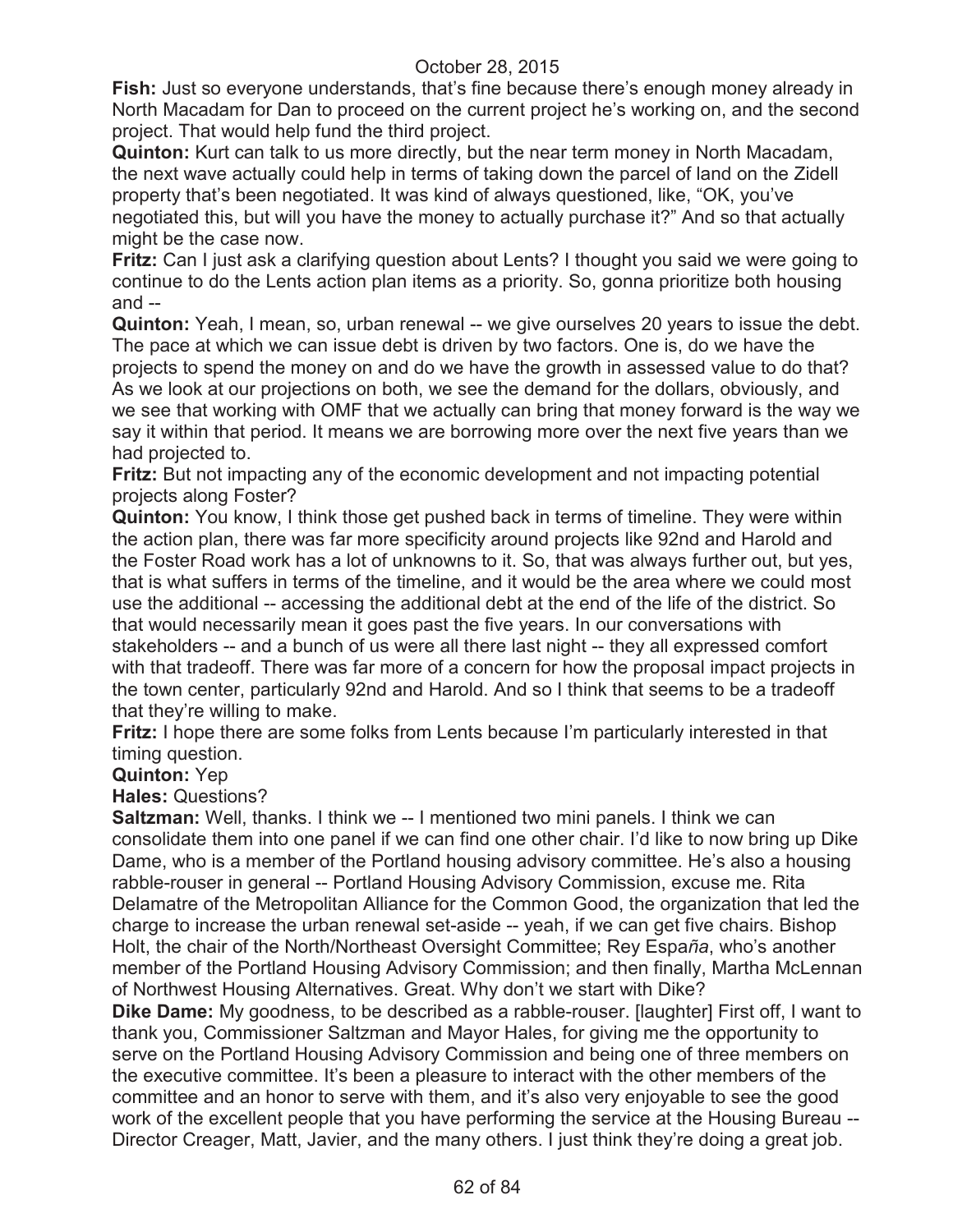My background lends a little bit to the rabble-rousing. I grew up in a war housing project in Patterson, New Jersey. I understand some of this stuff. That was 61 years ago when I left there, so serving on this committee has been a very rewarding experience for me, as I said, and also a good reminder of how difficult it can be to live under those kind of circumstances.

So, you're addressing two issues today. Tax increment and -- I will use an abbreviated term -- linkage fee. The TIF to me is a no-brainer. You're going to -- I hope you're going to do that. You know the Housing Bureau fought, if you will, hard to keep the 50% on two different occasions. I think that the 45% being a 50% increase over the existing 30% to enable PDC to continue with the rest of its good work is a good compromise, and life is all about compromise. And so I would certainly along with the other members on PHAC encourage you to approve that.

Probably long-term more importantly is the linkage. And as I think Kurt will tell you, the first time he and I met, we discussed two things. We discussed increasing the TIF and we discussed linkage and/or inclusionary housing. I understand inclusionary housing is a difficult issue in this state and would require legislative action, so I think you're taking the correct course by studying linkage, if you will, or charging per square foot for various developments to generate affordable housing funds. I think it's the right course to do. I know that our PHAC group certainly supports it, and we all would encourage you to vote unanimously for it I'd be happy to answer any questions.

**Hales:** Thank you.

**Saltzman:** Rita Delamatre of the Metropolitan Alliance for the Common Good. Did I pronounce your last name correctly?

**Rita Delamatre:** Yes. Good afternoon. I am here on behalf of MACG. We are happy to speak to you today in favor of a proposal to substantially increase the TIF housing setaside to 45%. Of course, we hoped to attain more, but we do want to acknowledge your efforts and those of the Housing Bureau and PDC to step up creation of affordable new homes for hundreds more families in the next years.

These families in deep crisis fall heavily within the zero to 60% MFI range and we urge you to press all involved to move up production of highly-affordable units at every opportunity, engaging the creativity of staff and community for completion of as many units as possible within the next few years. We also hope that all involved will remain mindful and committed to 45% as a floor with the intent to exceed that minimum whenever possible.

As we move through the implementation process, MACG looks forward to further engagement with officials, community partners, and developers for better effectiveness, transparency, reporting, and accountability. From the local level to the state level, we are excited to forge partnerships to creatively engage and overcome this crisis and secure a safe, healthy, and just community where everyone has a chance to create a life without constant fear of eviction, calamity, and homelessness.

From our first proposal at the PHAC's July meeting through our press conference assembly before the October work session, we have insisted that crisis requires swift and significant action. Although the TIF increase is a small advance in this crisis, taking this first step now is critical for Portland and will be life-changing for the hundreds of vulnerable residents who find the refuge and springboard that affordable housing provides. We understand the reassignment of funds to affordable housing in urban renewal areas may come at a cost to other budgets, but tradeoffs are expected in a meaningful response to emergency and there are other costs that we want you to bear in mind: the cost of upheaval and even homelessness on the lives of struggling and vulnerable adults and children who find themselves unexpectedly displaced or dispossessed, such as Francia,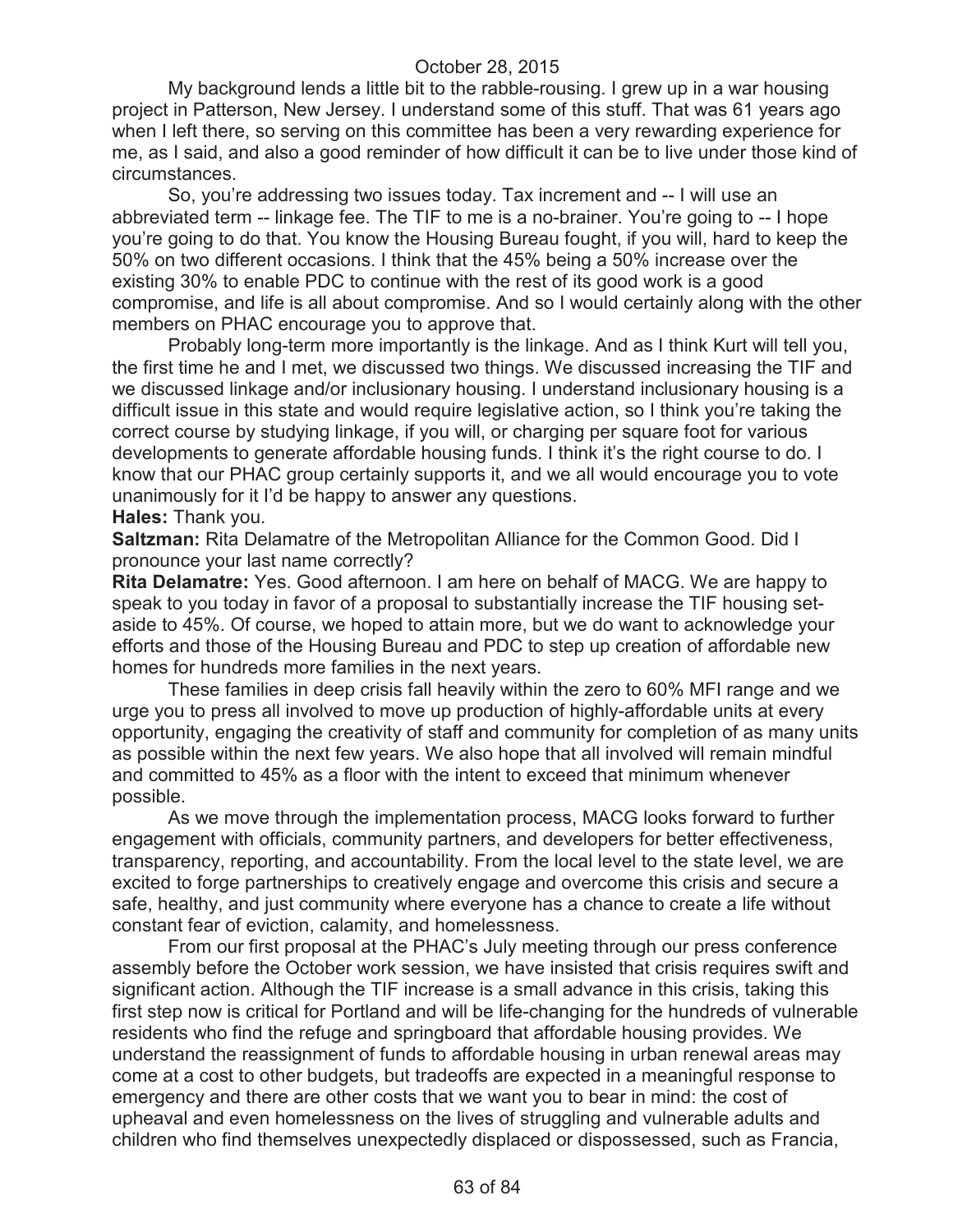as a resident of the Interstate URA who will share her story a little later today. The longterm public costs to parks, transportation, and public safety. These important programs may experience short-term cuts or delays with respect to funding the housing emergency, but those will be known costs that can be planned for.

The longer we take to meaningfully address the burgeoning housing crisis, the greater the unintended costs to local governments for parks, transportation, and safety, spiraling costs and budget impacts and lost ground on critical goals. Add to those the public cost of damage control from the well-known difficulties with health, education, and chronic poverty suffered by families without stable housing, and we cannot afford not to pass and exceed this new floor.

Portland is a beautiful city. I'm proud to call it home. But the boom of the local real estate market follows the trajectory of other west coast cities as market forces erase the diversity and equity of Portland's neighborhoods, relegating to only the very fortunate the livability and sense of place built by all. All of us here in this room -- organizers, advocates, allies, and elected officials -- are called to serve the interest of all of the people in the city, and right now, the crucial need is to vigorously preserve and develop more homes where people can feel secure and grow. It is important that we deliberately make space and opportunity for residents of all incomes not only to live but to thrive in areas well connected to public transportation, grocery stores, parks and schools, and not turn away as vulnerable residents are pushed out of their communities and dispersed to remote parts of the metro area.

This is not a theoretical question of symbolic representation today. This is the real work of equity and justice. Thank you.

**Hales:** Thank you.

**Saltzman:** Bishop Steven Holt, who is the chair of our North/Northeast Oversight Committee. Bishop, just push that button at the base there.

**Steven Holt:** Thank you very much. Good afternoon. First of all, I just want to express appreciation for the responsiveness of this leadership to the housing crisis and that some creative process put in place to rapidly and tangibly do something of significance to address it. The TIF set-aside being increased to 45% is tremendous in that it is a 50% increase above the present amount. Of course, I think all of us hoped it would be a 50% increase, but we're glad for a 45%. And thanks to the cosponsors -- thank you Mayor, Commissioner Saltzman, and Commissioner Fish for the work on this process. I also want to express appreciation for the Directors of PDC and PHB and their ability to create positive partnership to utilize uncommitted and un-programmed funds as it relates to this.

As the chair of the oversight committee, the foresight and intent to develop the oversight committee with the purpose of keeping accountability and transparency for the City's efforts around affordable housing is proving to be of great value. Our primary focus and concern us to ensure that what has been undertaken is accomplished with efficiency, effectiveness, equity, and as promised. Promises made become the promises kept. To that extent, Portland Housing Bureau created a structure to ensure that the funds utilized in the manner that the community states that their needs are that they're met. I would like to ask the Council to consider increasing the scope of the oversight committee with additions to membership, representing the North Portland, St. Johns area to be included around these additional funds.

I also recommend that the preference policy that's being developed become the standard for how people gain access to programs in North and Northeast Portland. I recognize certain circumstances will require exceptions such as Bridge Meadows, which the oversight committee also supports.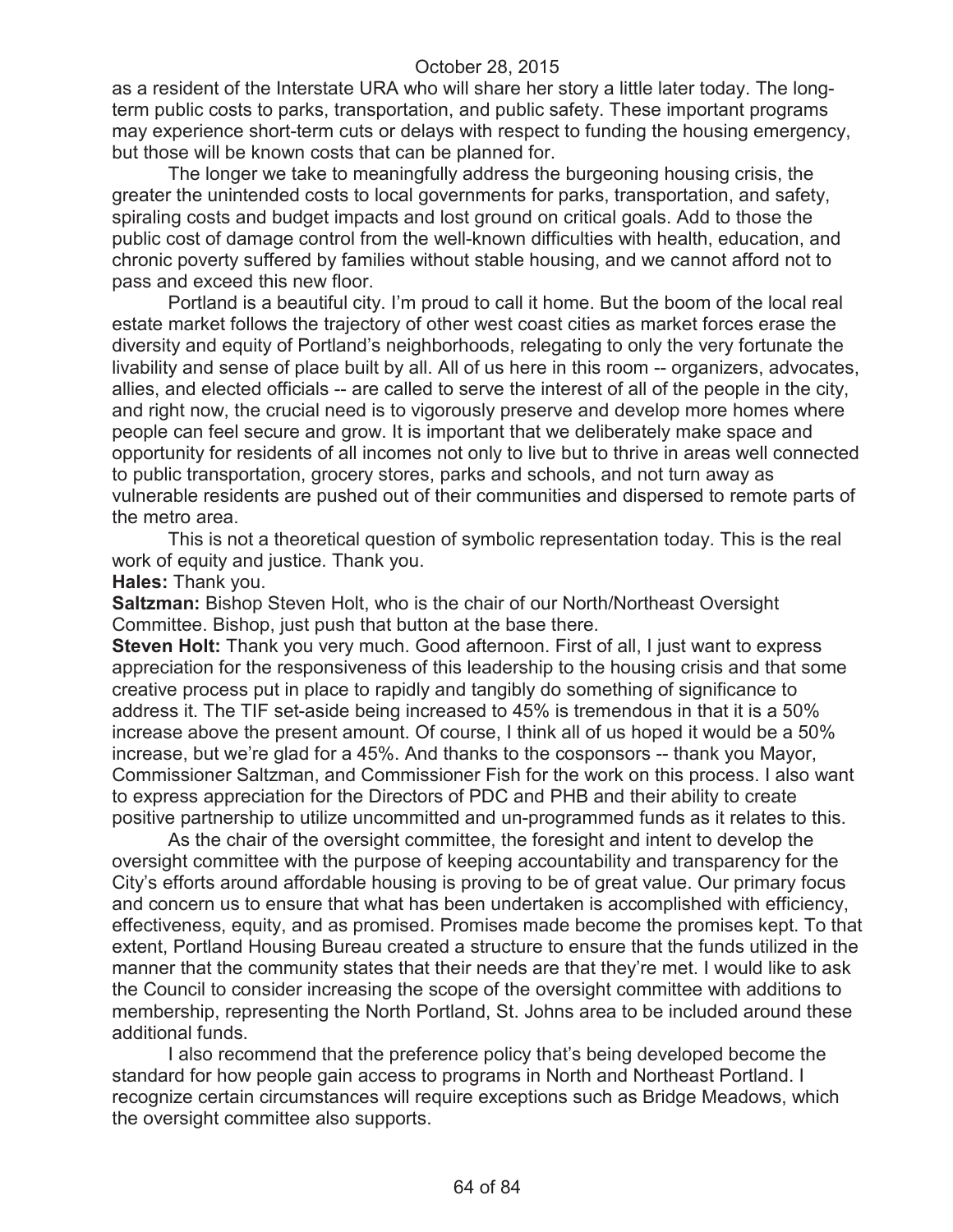The need continues to be expansive, as has been mentioned by the Mayor and several Commissioners, and both directors of PDC and PHB. Long-term strategies must be developed to assist those who have needs that don't fit within the present boundary or function of the areas that are being studied. There are countless or have been countless individuals who are just outside of the areas who have needs. As we think about creating a livable Portland, we must address how best to serve our citizens who are in need. **Hales:** Thank you. Thanks very much.

**Saltzman:** Rey Espa*ña, another member of the Portland Housing Advisory Commission.* **Rey Espa***ña***:** Thank you. Mayor Hales, Commissioners, it's always a blessing to be in front of you. I want to lend my voice as a commissioner, as well as the role I play at NAYA as the developer of 40 units of generations housing, family housing in Lents. I just want to re-enforce on three points. I really appreciate the words I have heard today. The actions before you require boldness and courage. I think you're up to it. I expect that.

I wanted to just focus in on pressures that have not been spoken about too much today, and that is the threat of the displacement that's occurring. The pressures of destabilizing families and forcing them out of a stable housing for landlords who'd like to take advantage of increasing rents. In fact, you take somebody that's stably housed and move them out, move them on. We need some protection, some tools, but the threat of displacement and subsequent actions need to be addressed.

Those individuals that I'm speaking about are heading eastward toward outer Southeast, toward mid-county, out toward Gateway, out that way. That is occurring today. So, while I appreciate the effort to address TIF resources and I support the action, that only applies on every specific limited part of geography. I understand completely the desire to take on the issue of housing crisis on a citywide basis. Those tools do not exist today. I think we have to work harder, faster, to get those tools in place.

I think I've heard the words of special communities. Unfortunately, I would lend my voice to seeing the tale of two cities, those that have and those that do not have. That divisiveness based on economics -- we have made a pretty good data case of the growing disparities of those communities of color in this regard. So, the look at the special needs of children, specifically children of color, families, survivors of violence -- those type of populations need to be addressed on a citywide basis.

So, yes, this action you take today and consider I think has at its root an equity social justice foundation. I lend my support to the Welcome Home Coalition, who you have may have heard about. It's now exceeding 100 organizations who want to work in coalition with you to identify a permanent source of funding for housing. It's going to be a challenge and I just -- I can't help but feel with the effort today, the reconnection. We look to innovation. I think there needs to be a not business as usual approach. I think all sectors need to be involved and I think we need to hear more and involve private sectors, so I intend to work with Dame to address those issues and concerns. So, I think it's all sectors, the foundation, others need to be involved as well. With that I will close. Again, it is a blessing to be with you, appreciate the time.

**Saltzman:** Thanks, Rey. And finally, Martha McLennan, the Executive Director of Northwest Housing Alternatives.

**Martha McLennan:** Thank you. Good afternoon. You know, as I was looking at the opportunity to testify to you today, I reflected back in my life and my career and I have now worked more than 30 years in affordable housing and community development in Portland. And it is clear to me that we are in an unprecedented time.

We have been challenged with homelessness and affordable housing off and on over those years to greater or lesser degrees, but what we're seeing in the last year or two what we are seeing is quite stunning. I also want to applaud Council for the leadership it is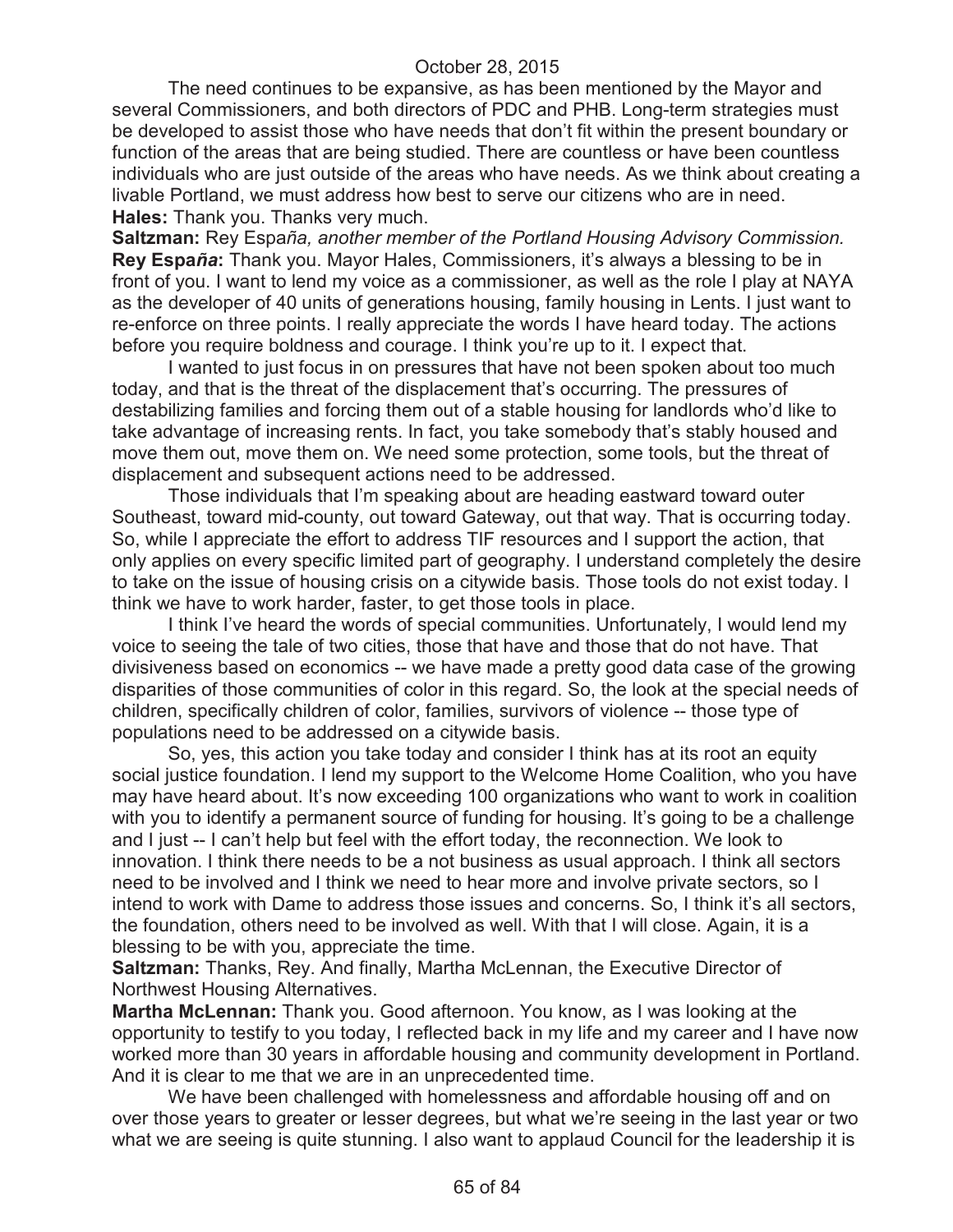taking to look at this problem in a very comprehensive way and to look in all corners for resources that can help contribute to solutions. If we don't solve this, we do risk the health of the overall community. We have a very hot market now. What we risk is a collapse of the market if we don't address this problem.

What I want to talk about briefly the idea of linkage fees. Kurt Creager has given you a good summary overview of what they are, how they work. The points that I would add to that is that they are a common tool that is used broadly around the country, a very effective tool. The nexus study is the step that we need to take to really understand how that tool could be applied in our particular community and to kind of share that concept with the broader community, with the business community, development community, and understand how it could help this particular crisis.

The linkage fee, the TIF resources, all of these become part of a larger tool kit, and there are other tools that we should continue to explore. Certainly, inclusionary zoning is one. We have worked for a number of years in the legislature to override that preemption. There's still work to be done. We hope the City Council will support that work. I know you're looking at other resource-based strategies to support affordable housing.

We are at a time where we need all of the tools, all hands on deck, and everyone doing their part. I look forward to seeing the product of your work over the months and years and hope to be a partner doing that work.

**Saltzman:** Thank you. Did you have questions for the panel?

**Fish:** I want to make one quick comment because this was a very inspiring panel. Rey, you said that everyone has a role to play and you said specifically we're going to talk to the private sector to see what role they'll play. I want to underscore -- in the last three years, 11,000 new market rate apartments, less than two percent were affordable. And when I hear developers say that the City has not been generous enough with their subsidies, I say to them, what is your moral obligation to address this housing crisis? And why is the only route one in which the City has to step up and subsidize the units? We'll play our role, but we're talking about a moral obligation.

And to the comment about the impact on families through this housing crisis -- Glenfair Elementary School, outer east, new dynamic principal doing her level best -- 50% of the students that she starts the school year with will not be there on the last day of school. And so you want to ask the question, what does it mean not to have stable home for struggling families? 50% of the children will not complete that year. How on earth can we have learning when children don't have a stable home?

And the third comment I want to make to my friend Bishop Holt who said we would like to have more money. The reason I support this compromise is 'cause \$67 million is more than the original amount in Leah Greenwood's study. And this was a basis for our discussion. She identified \$55 million, and some properties. \$67 million is a good compromise when you start at 55, and that is why I support it.

**Holt:** Appreciate it.

**Hales:** Thank you all. Thanks very much. Is that it for invited testimony? **Saltzman:** Yes, that's it.

**Hales:** Let's turn to the sign-up sheet, please, and bring people up in threes or fours. **Novick:** Mayor, I'd like to offer my amendment.

**Hales:** Please, sorry, I forgot that.

**Novick:** Colleagues, this doesn't directly relate to the TIF set-aside percentage technically, but as long as we are talking about committing additional URA resources to affordable housing, we should take a look at Memorial Coliseum. I think that the people of Portland expect us to be progressive. They also expect us to be fiscally responsible, and I think that Memorial Coliseum might present us with an opportunity to be both.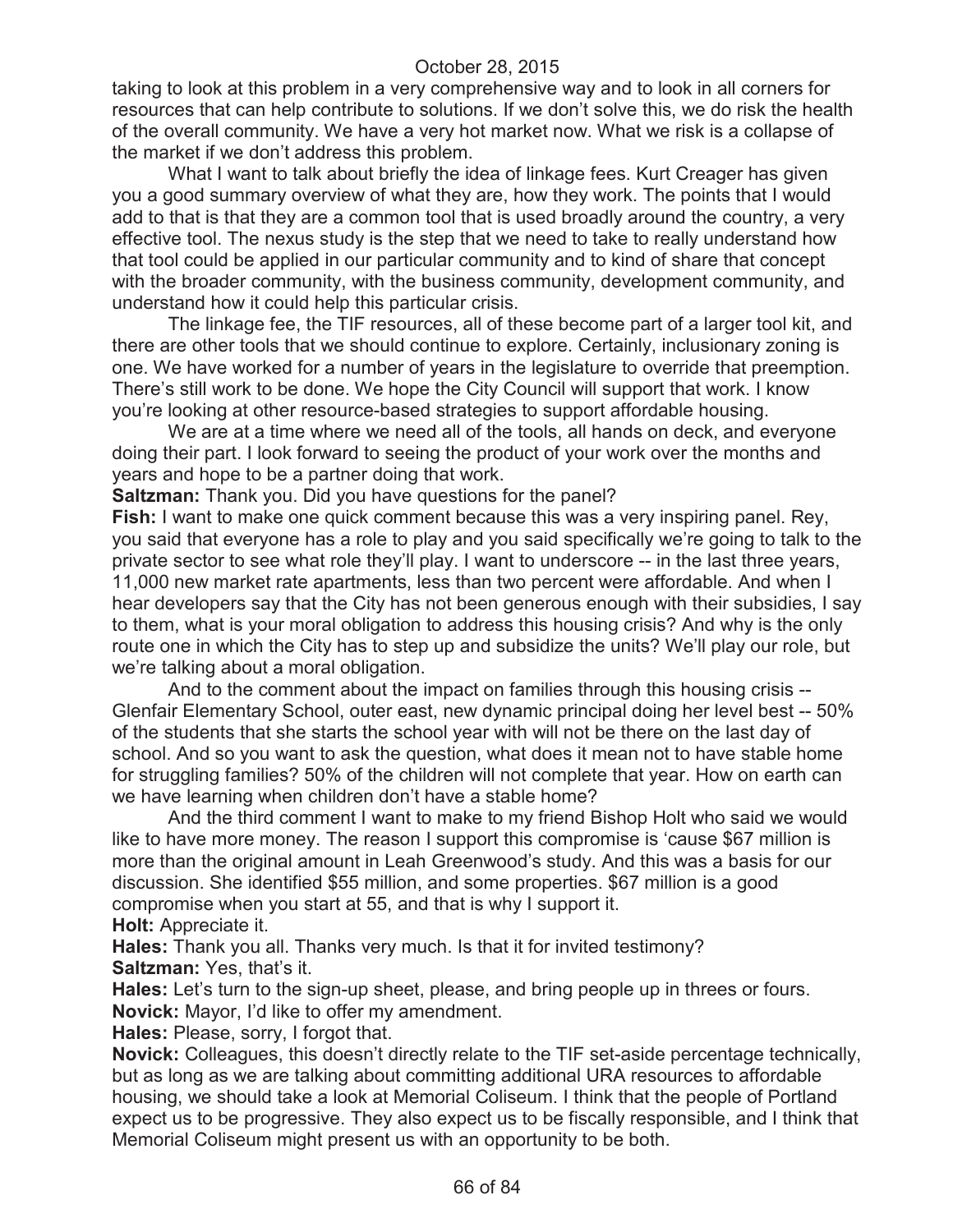We've been told recently that it would cost at a minimum \$35 million just to make enough repairs to keep Memorial Coliseum limping along as a venue for the Portland Winterhawks and for high school graduations. I think it would be hard to make the case that it's worth \$35 million to keep the venue limping along even if we had \$35 million, which we don't. When I took a tour of Memorial Coliseum a couple of years ago, I was struck by what bad shape the building was in, but also what a great place it seemed for residential development. It's right on transit, it's got a great view of downtown, and I believe that it would have to be possible to work out a deal with some developers where they get to build expensive housing where we reserve a large percentage of housing for low and middle income people. And I've been told that it would be legally possible to give preference for low and middle income housing in that location to veterans we want to honor and to the family members of people who were displaced from that area when the Memorial Coliseum was built, who of course were predominantly African American. So, I'm suggesting that we direct PDC and the Housing Bureau to study the possibility of developing that site for residential and setting aside 30% of the housing for people between zero and 120% of median family income.

I recognize that there are people who dearly want to preserve Memorial Coliseum as it is. We heard from two of them -- Stewart Emmons and Brian Libby -- this morning. We are in an era of limits, we cannot be all things to all people. I think this is a suggestion that at least deserves to be studied and therefore I move this amendment. **Hales:** Is there a second?

# **Saltzman:** I'll second it but I just want to express my concern about the timing under which this amendment would be executed. I think we discussed yesterday maybe a six-month period. I have since talked to the Housing Bureau Director and don't believe that doing this in a six-month period is feasible. It's probably is going to take at least a year to do this and it's going to take the full involvement also of the Office of Management and Finance.

**Novick:** To simply complete a study of feasibility?

### **Saltzman:** Yeah.

**Novick:** Actually, I don't think I specified a time period in the amendment, so whenever we could get it done.

**Fish:** Mayor, can I speak to the amendment?

### **Hales:** Sure.

**Fish:** With great hesitation, I'm going to oppose the amendment. And I do so at my peril because a couple of years ago, Commissioner Novick had a proposal that we engaged the Citizens Utility Board to be one of the oversight bodies for our utilities, and it was one of the best ideas that has ever been presented to me around our utilities and I embraced it and it has been spectacularly successful. But I can't support this amendment for three reasons.

Number one, I think we're putting the cart before the horse. And by way of a little history, there have been numerous studies on what to do with the Rose Quarter since I have been on this Council. It seems to be the Bermuda Triangle of Mayors -- [laughter] **Hales:** Let's hope not!

**Fish:** We keep launching these studies to figure out -- and if we've learned anything in that process, we've learned that without a master plan, we are never going to tackle the Rose Quarter. If we keep saying there is one piece here and one piece there, we are going to miss the forest for the trees.

Number two, we have not called the question as a Council as to whether Memorial Coliseum is even an opportunity site for housing, so why on earth would we do a feasibility study before we decided that we're giving up on a landmark historic structure that at least a prior Council committed to veterans that we would not disturb? And we have had that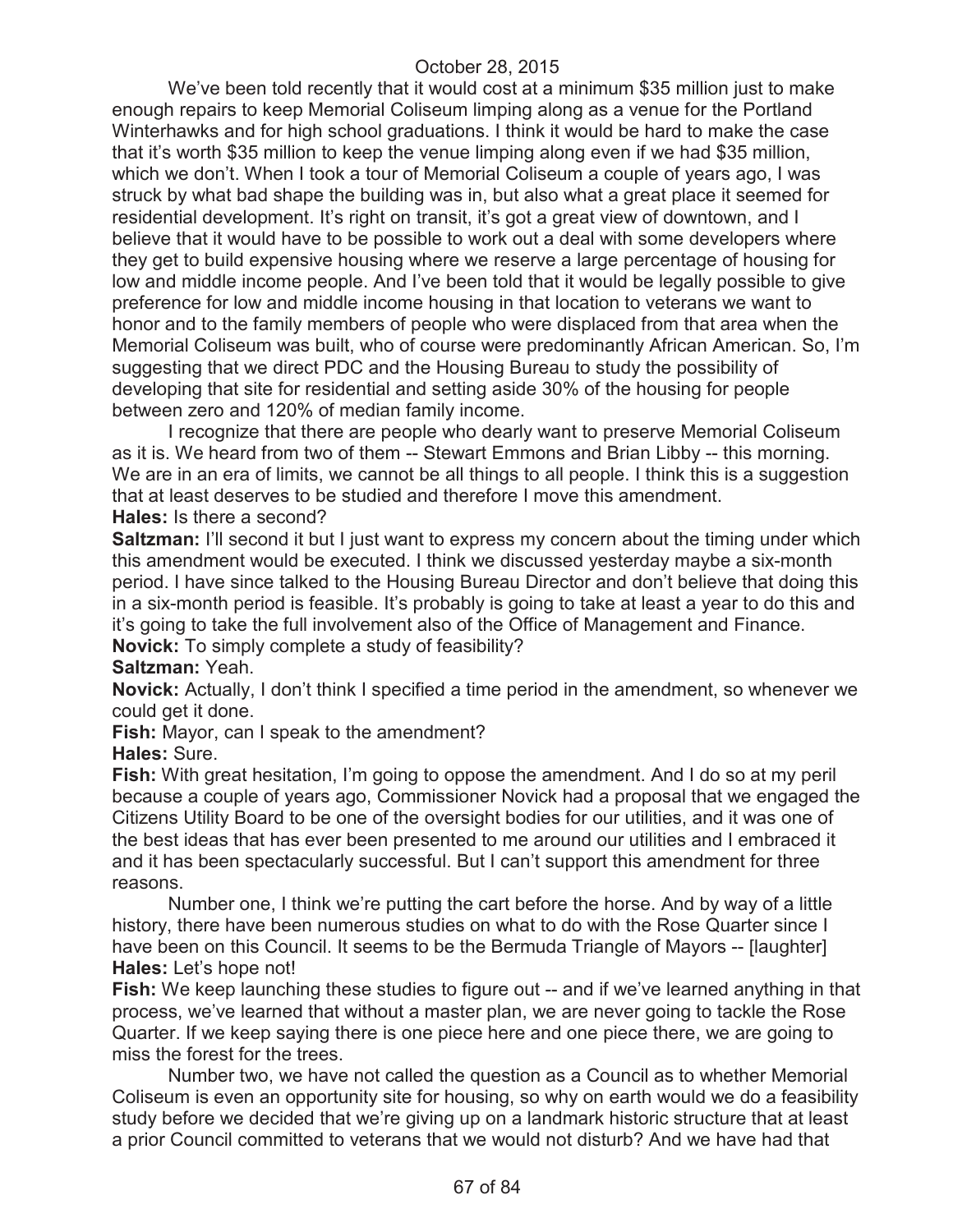fight. I don't want to study this ahead of having the Council decide that we have lost that fight.

And number three, I cannot support the concept of using TIF and the limited resources of the Housing Bureau to fund housing at zero to 120% of median family income. That is not an authorized purpose of TIF and it is not the mission of the Housing Bureau.

And so while I think the spirit of this amendment is laudable, and I appreciate the creativity of my colleague, I urge a no vote because I think it's at the very least out of time, out of sequence. And in any event, until this Council has a master plan and takes a decision on the future of Memorial Coliseum, I don't think we should be investing scarce resources in assessing development options on a site that at least current policy is we are going to save Memorial Coliseum.

**Fritz:** I'd also like to speak in opposition of the amendment. This isn't the forum to discuss Memorial Coliseum. It isn't the forum to spend more resources looking into it. You commissioned a study as part of the Bermuda Triangle responsibility of every Mayor -- and we should have that as a campaign question: What will you do with Memorial Coliseum and the Rose Quarter? We haven't had a Council discussion on that. My reading on that was very similar to the reading on the Portland Building. It would cost more to demolish it than to fix it up, and there are multiple reasons why we should fix it up, not the least that it's got a historic designation and would be extremely difficult if not impossible to take that off. So, I respectfully request that we bring this question back when we have the discussion on the Memorial Coliseum rather than addressing it today.

**Novick:** We have implicitly addressed a lot of questions today -- or we are going to address them -- in the course of this 45% set-aside because if you're spending 45% on housing, there's other things you're not spending money on. I think the Memorial Coliseum is a danger we'll kick the can down the road on forever just as we have with transportation funding. I wasn't here three or four years ago, but we all received the most recent report that said that at a minimum, it takes \$35 million simply to keep Memorial Coliseum limping along, and I do think that it's appropriate to call the question, "does that make any sense?" If it doesn't, we should start actively exploring other alternatives.

Finally, we're here today because we know that there is a housing crisis. And unfortunately, we don't have the tools to address it all at once, but I think that we should be exploring every option to provide for more affordable housing not just for the poorest people, for middle income people who are also being squeezed out. I think that we cannot be all things to all people, and we should at least acknowledge the possibility that housing for low and middle income people is more important than keeping the building limping along as a site for the Portland Winterhawks and for high school graduations.

**Hales:** Well, let's go ahead and take a vote. I think that I can offer some reassurances. I'm not going to support the motion, but let's go through the process here and take a roll call vote on the amendment.

### **Roll on amendment.**

**Novick:** Aye.

**Fritz:** No.

# **Fish:** No.

**Saltzman:** I just want to point out that the amendment does not involve the committing of urban renewal funds whatsoever. It talks about the urban renewal area, but it doesn't speak on the urban renewal dollars being committed. In fact, there are no urban dollars left in the Convention Center to be committed to housing. Just wanted to get that clarification. But I do support this amendment and will vote aye.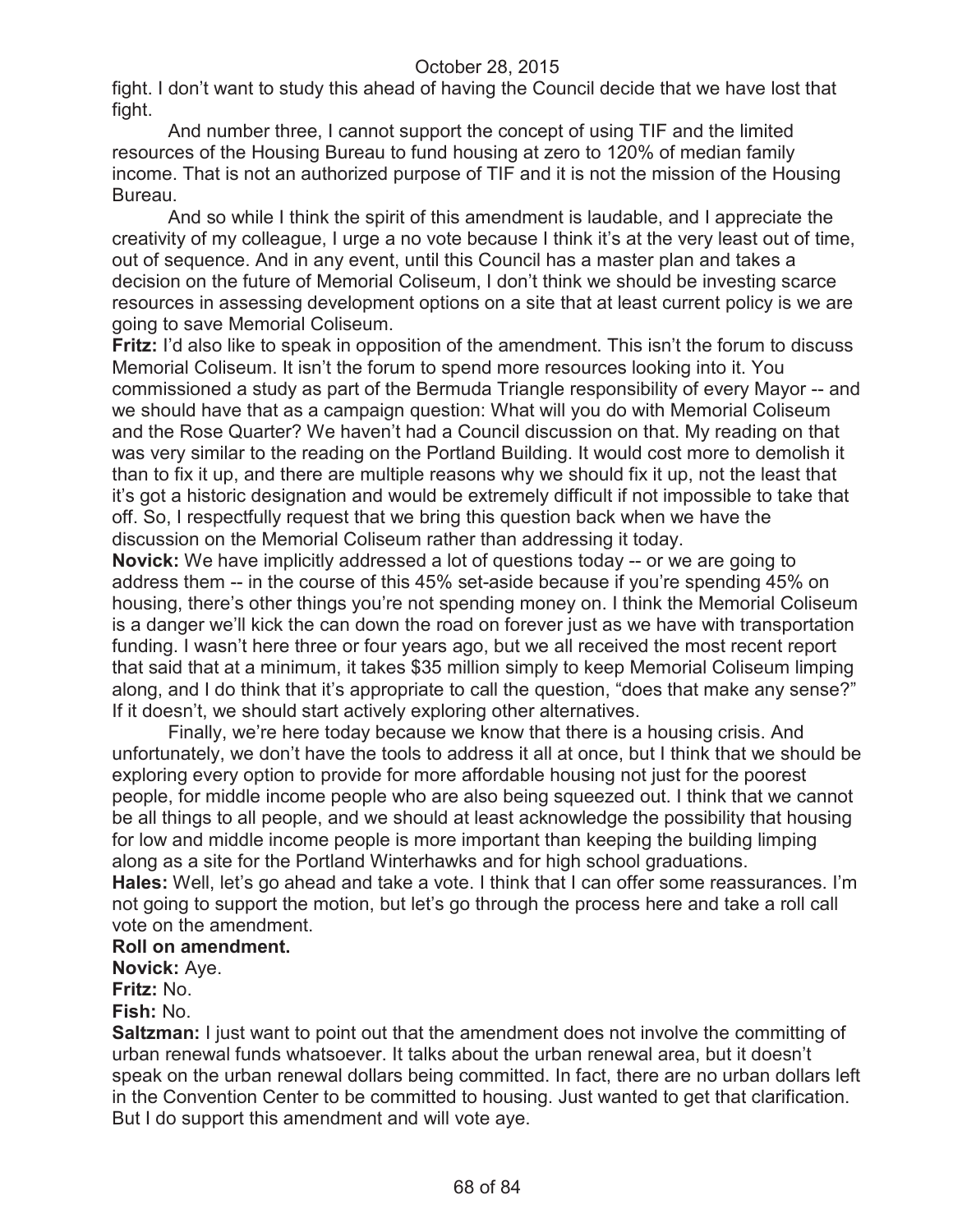**Hales:** Well, I appreciate the creative suggestion, Commissioner Novick -- and I mean that not as a back handed compliment, I actually appreciate when people do this and bring forth creative ideas and we actually debate them in this room and vote on them and that we're not always 5-0 or 0-5. But, I'm going to oppose this amendment for several reasons.

One, I've actually in my capacity as both Commissioner-in-Charge of the Office of Management and Finance -- which owns a bunch of the property there -- and in my role as the Council connection to PDC, I've had a lot of discussions with a lot of people about the future of the Memorial Coliseum. Haven't sailed into the Bermuda Triangle but looked in various corners several times with various parties, and I've heard a lot of creative ideas for Memorial Coliseum over the last for years and 10 months. None of them is actionable, which is why I left the money in the urban renewal budget but not spent any of it, because I agree with your point of view that spending a bunch of urban renewal money to just keep this building limping along is not a success.

So, I'm still looking for that viable idea. I think that we still might hear that idea soon because there are some smart, creative people in the community working on other scenarios than just maintenance or demolition.

Secondly, it would cost -- by what I've seen -- about \$11 million to tear the building down. And so actually -- unfortunately, Commissioner Fritz -- it would cost less to tear it down than it would to fix it up. But neither scenario is my first choice. So, again, I'm looking for the better option, and I think that we still might find it and not simply be lost in that triangle.

To the \$11 million -- we own a lot of land. We the City own a lot of land. In fact, we own several parcels at Memorial Coliseum, one of which is vacant. I'd rather see us build housing on those parcels that don't require an \$11 million demolition, all other things being equal.

So, you're right to keep the pressure on for us to not foolishly spend money on an unremarkable outcome with Memorial Coliseum, but I think that we can focus our housing agenda better in other places, at least for now. No. OK. Any other amendments? So, let's now take public testimony. How many people do we have signed up, Karla? **Moore-Love:** We have 18.

**Hales:** OK. That's not an unmanageable number. Thank you all for exercising some restraint for not everyone testifying. Spokespeople are great. So, let's call them, please. John, I think you're on first.

**John Mulvey:** Thank you. Mayor Hales and members of the Council, thank you for the chance to talk to you this afternoon in support of raising the TIF set-aside for affordable housing. My name is John Mulvey, I'm a former member of the Lents Town Center urban renewal advisory committee, and I'm a current member of the East Portland Action Plan housing subcommittee. I want to thank you for your leadership on raising the TIF. As has been said before, we need to do more on housing in the city, but this is a big step and it will make a big difference. I had quite a bit of complimentary language. When I realized I would be cut down to two minutes, most of that meant -- [laughter] **Hales:** Oh, darn!

**Mulvey:** I'll move to concerns, if that's OK. This is the five-year review of the set-aside policy, as you know, and the fundamental question that we all should be asking is, how do we ensure that the TIF dollars we're spending translate into safe and affordable homes for low income Portlanders? And there are certain aspects of that conversation that I felt like got a bit of a short shrift during this discussion and process. I wish that you had delved more into the way that the Portland Development Commission's obscure and ad hoc processes make it less of a community partner and more of an ongoing obstacle for the groups working to house low income Portlanders. I also wish that you had revisited your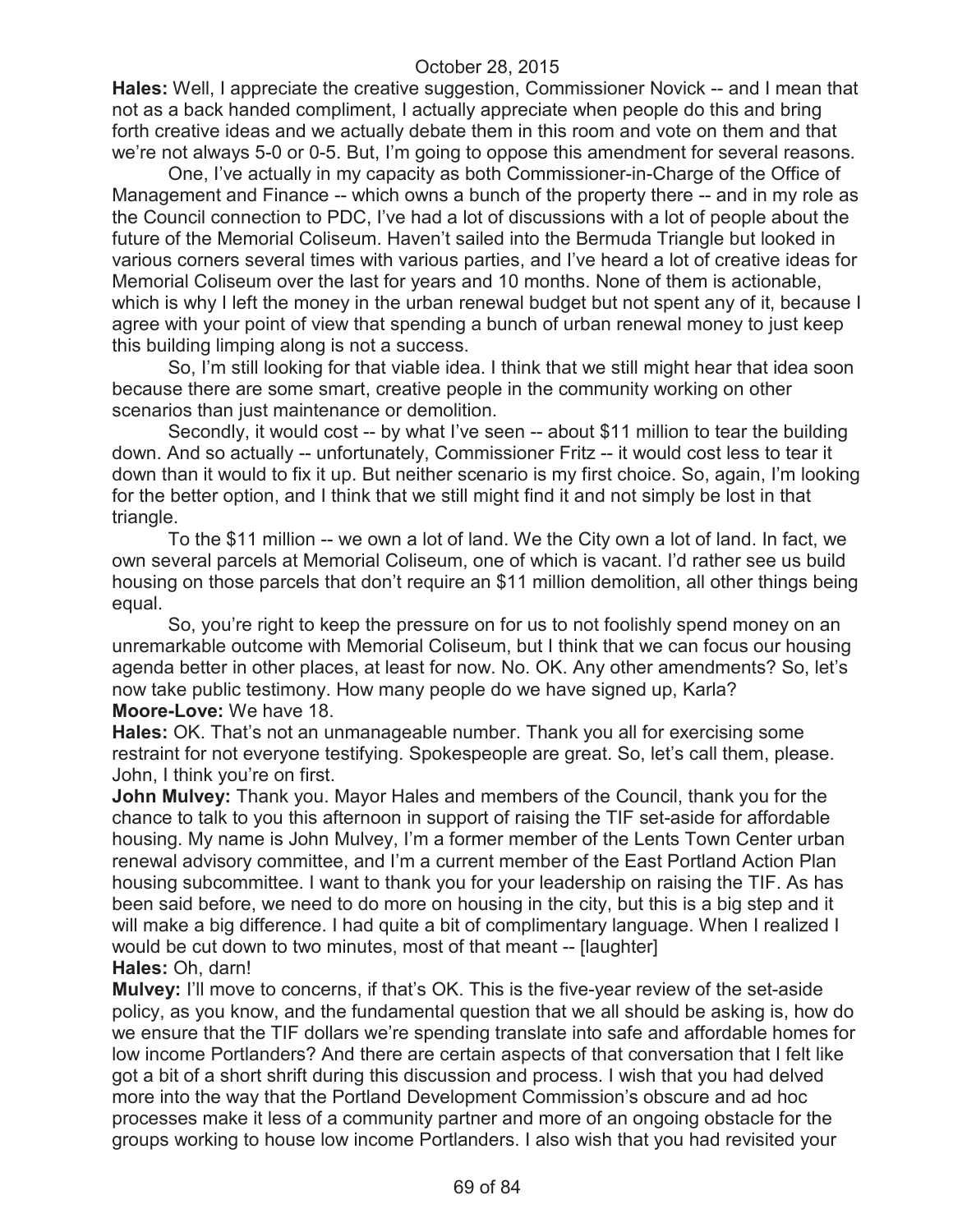decision to do away with the citizen advisory committees, which provided one of the few meaningful tools to bring transparency and accountability to the agency.

Housing set-aside reports are inconsistent from year to year, only including total dollars spent, not the number of units, not the income levels, and not how much money went to which projects, and I hope that that's corrected going forward. On the occasions when the PDC solicits public input, they consult with only a fairly narrow group of people. The project selection committees are filled with homeowners, property owners, known opponents of affordable housing. Renters, housing advocates, and communities of color are rarely at the table for these conversations.

So, I'll finish there, but I just want to mention that low income Portlanders -- I have heard the word "burden" used as far as the neighborhoods being burdened with affordable housing, etc. And I just want to push back about that. These are people who are the future riches of our city, in the phrase of the C.E.S. Wood, so I hope we treat them with that value and respect. I was happy to hear Dike Dame refer to his youth in subsidized housing. Let's remember that the future Dike Dames and future people who will have that level of impact on our community could be living in substandard housing right now in East Portland. So let's always keep that in mind and again, do more. Thank you.

**Hales:** Thank you. Frieda, would you like to be next?

**Frieda Christopher:** Yes, I'll be next. First, I'd like to thank you for allowing the opportunity to testify today. My name is Frieda Christopher. I'm a member of the David Douglas school board. I've been on the board for 24 years. I'm also co-chair of the EPAP housing subcommittee, as well as served on the Gateway URAC through its life. So I have knowledge of education, housing, and how URAs are run. But today, I'm speaking strictly for David Douglas School District and our school board. Superintendent Grotting extended his regrets. He was tied up today, so I was elected to come.

As we said in our October 19th letter, our district is not staying a stand for or against the increase in the TIF set-aside. But since approximately 50% of Lents URA, 90% of Gateway's URA, as well as two NPIs are within our district boundaries. We felt it important to share certain information with you today in your final decision-making, but also in the future because having worked with URAC, I know the allocations can change.

David Douglas is 12 square miles in East Portland. We have nine elementary schools, three middle schools, one high school, and one alternative school. Our high school is the largest in the state with over 3000 students. Our current enrollment is just over 10,700 students, with 75 languages spoken in our schools and communities. Our schools are at and over capacity. Our demographic has changed dramatically since 1996, free and reduced lunch went from 39% to 82%. We currently have five schools in the new federal program that gives free lunch for everyone because in those catchment areas, 62.5% of the residents qualified for food stamps. Our ELL population has grown from 6% to 20% and has peaked as high as 25.

During the period of 1996 to 2014, the average growth in our district was 2.6% a year, but the average growth in the free and reduced lunch went up 11.5%. We have a concentration of our ELL and low income students which causes a need that causes the district to have to provide many extra services.

Currently, we are doing our facility plan and are working in collaboration with Planning and Sustainability as well as Parks. Because of the 12 square miles, we lack room to build the schools. But our current projections say that we need two new elementary schools within the next 10 years, and that isn't to reduce capacity, that's just to handle the new students. In a recent bond workshop, looking at all the needs over the next ten years, we would have to go for \$120 million bond. It doesn't seem a lot at PPS with half a billion, but for Douglas, we're lucky to pass a \$49 million bond just three years ago.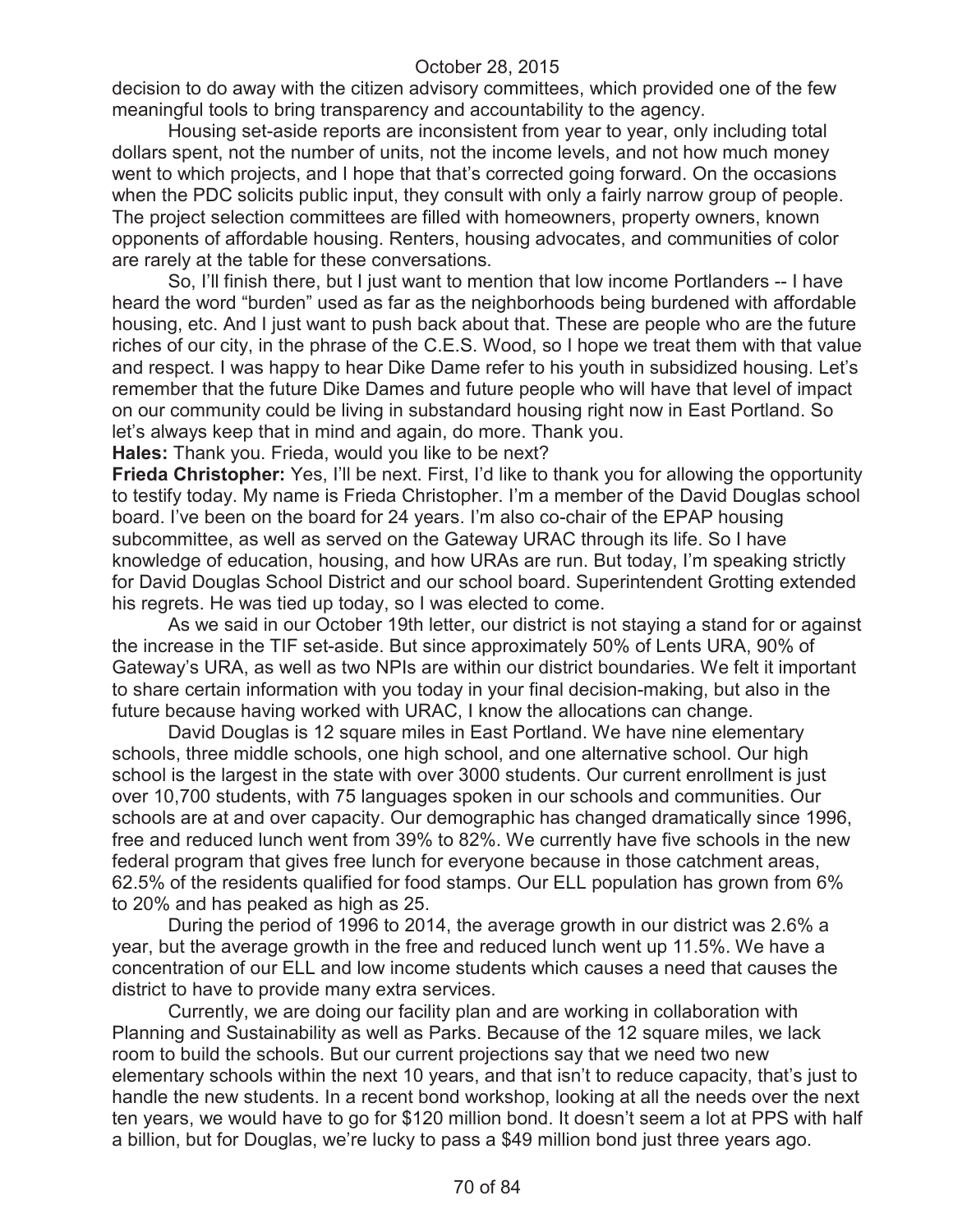With the URAs, we have had one of the lowest assessed values per pupil in the state and the frozen amount of the URA -- that growth -- is taking off our ability to lower our bond. There's 400 million in assessed value in the URAs.

But today I wanted to just stress that we acknowledge this important stable housing for our students and the effect it has on their educational success. The service we provide to those students in the district is very important and we feel it's important for the City Council to consider the impact of any decision they make today as it has on the school that provide those services to the students in the URA. They mentioned extending Lents. I should tell you as the long-term senior member at David Douglas school board and the most knowledgeable on URAs and a big supporter of starting the Gateway URA and extending the Lents, that at this time, because of the bonding and our needs in the future, we probably would come out against any extension of any URA.

**Hales:** Thank you, thanks very much. We appreciate your partnership. Good afternoon. **Harriet Cooke:** Hi, my name is Harriet Cooke. I first want to express my gratitude for all of the work of the Commissioners and all of the speakers before me who have spent so much time and energy on this important issue. At the risk of sounding like a lunatic, I'm here to introduce an idea of an alternative financing potential, which is complimentary local currencies at the local government level.

Complimentary currencies are anything outside of our usual financing system. There are books that describe how they work currently, historically, the problems with them and their potential. I'm not going to go into details. They basically connect underutilized resources with unmet needs. Naomi Klein's recent book, This Changes Everything really brought light to the problems of our capitalistic system, and yet we don't hear too many alternatives to that. We're continually working within the system, within the limitations of the system. Her book also sheds light on the problem of economic growth. Yet, how many of our ideas require economic growth? To be limited by money if there are people looking for work is an arbitrary and unnecessary limitation. Complimentary currencies at the local government level is a long-term idea. It will in no way diminish the importance of the revenue-generating actions within the current currency system, and I look forward to talking with all of you as the future permits more about these ideas and how to integrate them to meet the goals of the health of the people and our region. Thank you. **Hales:** Thanks very much. Welcome.

**Terry Parker:** Terry Parker, fourth generation Portlander. I'm speaking as an individual today. Policy 5.18 in Portland's recommended draft comprehensive plan addresses aging in place. It reads, "encourage a range of housing options in supporting environments to enable older adults to remain in the communities as their needs change." To many older adults, retirees, and senior citizens, aging in place means continuing to live in their owneroccupied single family homes. While the City offers tax breaks to developers for including affordable housing in multi-unit developments, older adults now retired and living on fixed or semi-fixed incomes who have a lifetime investment in their homes are being taxed out.

Property taxes on even a modest home in Portland includes an extra \$400 to \$500 with the item line "urban renewal-Portland." Moreover, this will be the third year in a row where there will be no increase in social security benefits. If the minimum wage is increased to \$15 an hour, prices on food and other necessities will likely increase. Seniors on fixed incomes who will see their cost of living rise with no corresponding increase in income have been completely left out of the conversation. Where is the dialogue and the mitigation for the financial impacts on these retirees?

It seems only equitable that if 45% or 50% of urban renewal funding is to be dedicated to affordable housing, seniors on fixed or semi-fixed incomes living in their own homes should have a similar percentage reduction from the urban renewal line on their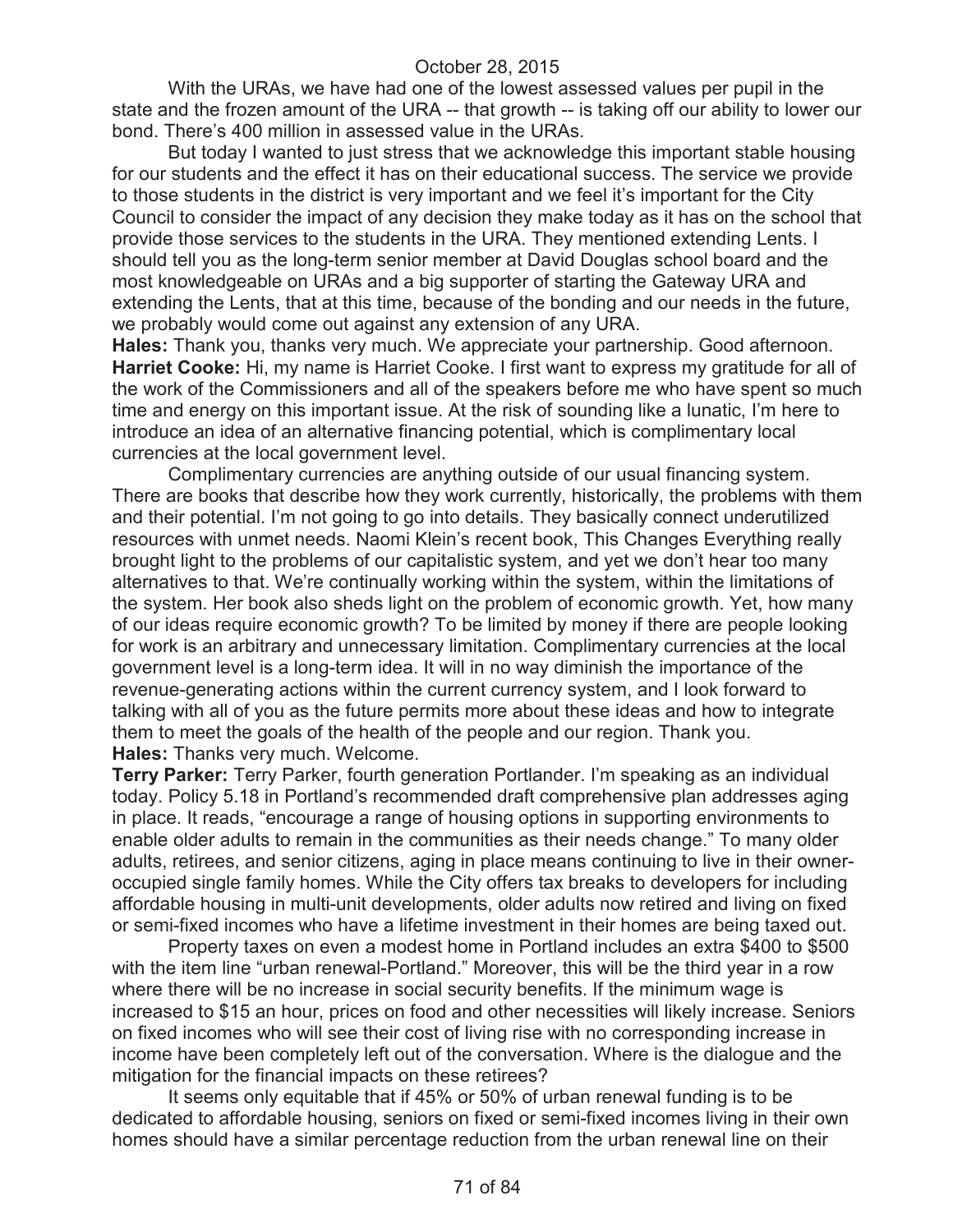property tax bills. It is simply unjust to expect low income seniors to subsidize affordable housing for other people. Thank you.

**Hales:** Thanks very much. OK. I think you're first, Arlene.

**Arlene Kimura:** Thank you. My name is Arlene Kimura. Thank you very much, Council members and Mayor Hales, for this opportunity. I do want to thank Mayor Hales and the Council for their work on the revised proposal, specifically for the Gateway, because that's where I have my neighborhood. And I appreciate the effort that went it. I'm concerned that this whole process has been I believe somewhat knee-jerk -- definitely not holistic because you cannot just have housing, you need economic development, you have to have transportation, and I don't feel it was inclusive. Thank you.

**Hales:** Thank you. Good afternoon.

**Jackie Putnam:** Good afternoon. My name is Jackie Putnam. I'm one of the former cochairs of the Gateway urban renewal committee. And I serve on the Hazelwood Neighborhood Association board, and an active member of the East Portland -- I should say, a participating member of the East Portland Action Plan.

I am not in favor of increasing the set aside in the Gateway area. It's a very small area, it has more than its share of affordable housing. The Gateway URA was - has contributed many times to -- in fact, multiple times -- to the same property for establishing working nonprofit housing. We need to say what dig-able land that we have in Gateway for tax-generating businesses.

There's also a discussion about the building at the park site. It should happen and it should be entirely tax generating. We don't want another nonprofit occupying the ground floor of what should be a tax-generating establishment. What is the point in delaying the work that's been happening searching for someone to build? Before we know it, the Gateway URA will be sunsetted and the acre at the park will be vacant with tent dwellers reminiscent of the North Park Blocks. Please consider retaining the 30% in Gateway, rehabilitating houses with that money that exists already without renewed construction. Thank you very much.

**Hales:** Thanks for coming. Welcome.

**Alexandra Anderson de Beaulieu:** Hi, my name is Alex Anderson de Beaulieu. You may remember me from such hearings as raising the minimum wage for City workers alongside 15 Now, the Climate Action Plan speaking as a local scientist, and now today on affordable housing. Under the watchful eye of this elected Council, gentrification, discrimination, displacement has occurred unnecessarily and without cause. It seems that you are aware of this but it's not the first time. Without the support and protection of this City's elected officials, we deserve representation that sees this coming and acts ahead of the crisis. What we have heard is \$30 million to help. That's 18% of what 33,000 estimated displaced people have spent of their own money on moving and transportation expenses. We're looking at \$165 million of what our people have spent.

What Council has suggested is that their hands are tied and that you have limited power. It's a good thing that we have plenty of power. Rent control must find its place within these halls. Councilors, I ask for a volunteer, and this is the offer. I have secured an affordable housing unit to occupy for a term of three days. Amenities include a locking door, heat, running hot and cold water, and 100 square feet of ample living space. We will provide the address along with security codes for the bathrooms and laundry facilities. Mr. Novick, would you care to make use of the key for a few days? Mr. Mayor, would you take residence here? Any volunteers?

**Hales:** Thanks for the challenge. We'll see who takes you up on it.

**Fritz:** I actually lived in a place like that when I first moved to this country for quite some time.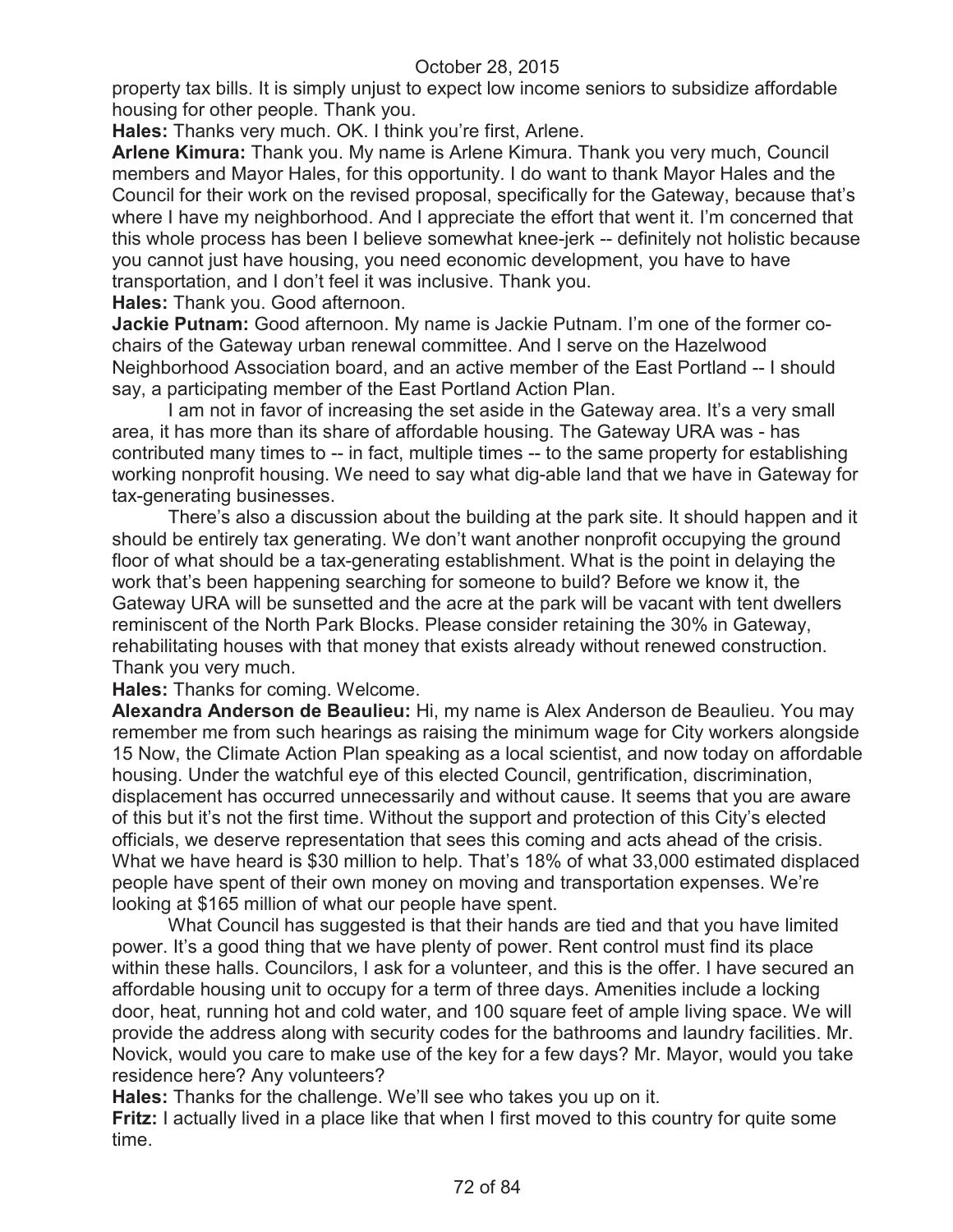**Anderson de Beaulieu:** OK. Well, I don't hear any volunteers. So by decree the people's right to their city, remember this: you are hereby resigning yourself to replacement in the next elections. Thank you for your service. This is your notice. **Hales:** Good afternoon.

**Steve Messinetti:** I'm Steve Messinetti, CEO of Habitat for Humanity, and on behalf of Habitat and families we serve, thank you -- the co-sponsors, especially -- for due diligence on your staff's work in bringing this quickly through. Habitat encourages your support of the increasing of the TIF set-aside for affordable housing. With this additional subsidy, owning a home can be made possible for hundreds more low income families and families of color.

At a time when finding an affordable rental seems impossible for so many of our low income working families, it's necessary to remind everyone in this room that home ownership is possible for a family making as little as \$25,000 a year, and Habitat is making this happen in neighborhoods all over the city.

Who has access to buying property? Our answer to the single question is the deciding factor of whether or not we get a future Portland that is equitable for low income families and people of color. This is because owning property has always been and will continue to be the single most powerful element to build social and financial equity. Ownership simultaneously and immediately builds equity while preventing displacement long-term.

I would also like to recommend, as Commissioner Fish did, that a key focus of the funds be on the development of new affordable housing units that are sized for families with children. A significant part of the crisis is that all the units being added in this building boom are high end units and are small. The creation of new family-sized affordable housing is critical. That said, I believe an unintended consequence of the creation of the Portland Housing Bureau years ago was the elimination of the City's home ownership development program.

Prior to the creation of PHB, the City had a successful PDC program whereby it issued TIF funds annually to nonprofits who developed affordable home ownership units for families earning 30% to 60% MFI. Just Habitat alone built 50 of these units in the Interstate, Lents, and Gateway areas for families under 60%. Over 80% of them were households of color. This program abruptly stopped when PHB was created, and no other homeownership units were created with TIFs since. Homeownership subsidy for the units also freeze up rental resources as households move out of affordable and subsidized housing. I thank you again for your support and encourage your support of this TIF set aside as well as the other items I suggested.

**Hales:** Thank you. We appreciate what Habitat does.

**Fritz:** Mr. Messinetti, has the Council made particular choices that have done away with that program? Why has it gone away?

**Messinetti:** I'm not sure. I believe it was the transition of -- the structure of PDC going over to the Portland Housing Bureau and not having a structure to allocate the development of housing. Those funds therefore have been used for the down-payment assistance programs to help a family buy an existing house, but not for the development of the additional housing.

**Fritz:** I know several of us have volunteered with Habitat building, so I'm -- I appreciate you bringing it to our attention, and I'd like more information on that.

**Hales:** I'm glad you raised it. There are a couple of side effect issues of having the two agencies. This is one. And another is that we're not as good as we used to be at doing mixed use projects because PDC isn't in the housing business and housing isn't really in the commercial development business, and so who makes sure that we build great mixed use buildings that support neighborhood life? There are some costs to the structure that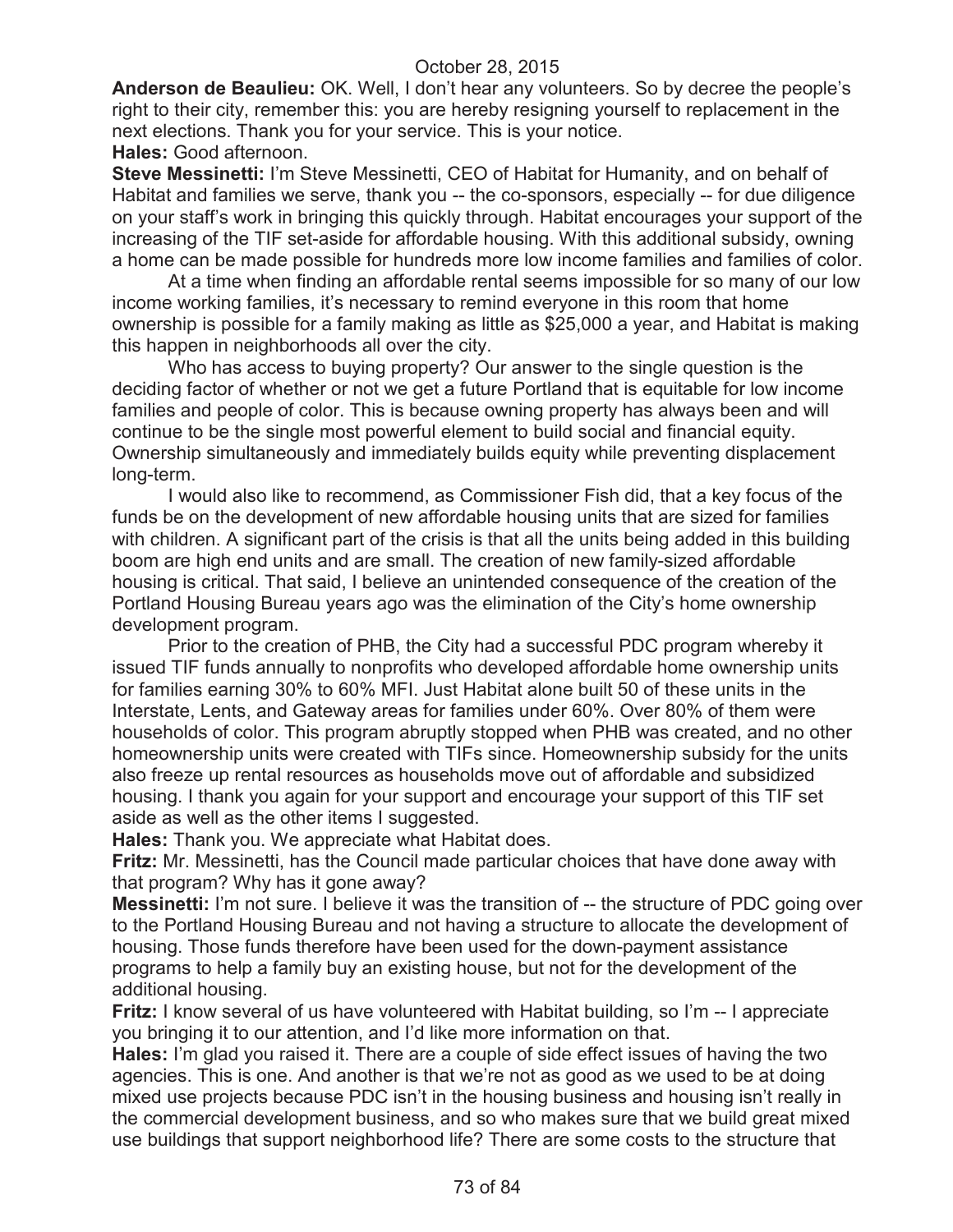we have now in terms of the effectiveness, and I appreciate you raising that. Thank you. Thank you all. Good afternoon. Welcome.

**John Rogers:** Good afternoon. Mayor Hales and Commissioners, my name is John Rogers. I'm a member of Salt and Light Lutheran Church in Northeast Portland, and a leader in the Metropolitan Alliance for the Common Good, MACG. I ask MACG leaders to stand at this time.

**Hales:** Thank you all for coming.

**Rogers:** Thank you for this opportunity to testify on the proposed amendment to the TIF set-aside for affordable housing.

We all know that today, the citizens of Portland are experiencing an unparalleled housing crisis that threatens the very heart and future of our city. MACG and its predecessor, the Portland Organizing Project, has been training and organizing citizen leaders and taking action in our neighbors for 30 years. We've trained over 2000 new leaders, preparing them to participate in the decision-making process in the public arena and to give them an opportunity to claim their voice and power and to bring positive change about in neighborhoods. In reporting our testimony and presence in numbers, at several recent public hearings, MACG has been identified as faith-based housing advocates.

While many of our 25 institutions which represent approximately 27,000 members are faith-based, MACG is more than that. It's a broad-based organization, and our member institutions include labor unions, healthcare organizations, and community nonprofits located throughout the metropolitan Portland.

We've been called housing advocates, but MACG is more than that. For many years, MACG has been organizing to create more equity communities for all the citizens of the Portland. We've organized around community health and safety, negotiating with the City of Portland \$200,000 in funding and enforcement mechanisms to restore neighborhoods by contaminating properties used in the drug use production. We've worked with unions to win 800 prevailing wage jobs in the South Waterfront development. We've secured much-needed housing for survivors of domestic violence. We worked to secure for all Oregonians access to affordable healthcare and worked with contractors, unions, and community-based organizations to bring about energy efficient improvements to Portland, and in particular to the Cully neighborhood in Northeast Portland.

But all of these actions spring from the same source: listening to our people's stories, and acting. Over time, the issues and the stories may change, but our practice remains the same. We listen to the stories and the pressures that our members are experiencing, and then we organize to take action to relieve those pressures.

Over the last three months, we've heard hundreds of housing crisis stories from our members who live in every part of the city. That's why we're here today to support the increase in the TIF set-aside assess the first step in addressing the housing crisis that threatens an ever-increasing number of people who are facing housing insecurity. As our member partners at OHSU remind us, one of the major social factors in family health and wellbeing is stable housing.

We commend the City Council, the Housing Bureau, and PDC for doing the hard work of negotiating and this ordinance, weighing a variety of needs while keeping the current crisis in the forefront. We are mindful that these are public dollars being spent and so we need more accountability and transparency going forward. We want to spend our public dollars wisely, yet creatively and with some urgency. The crisis is real, immediate, and daunting. But with every crisis, there is a kernel of opportunity. Now is the time for bold action and innovative thinking.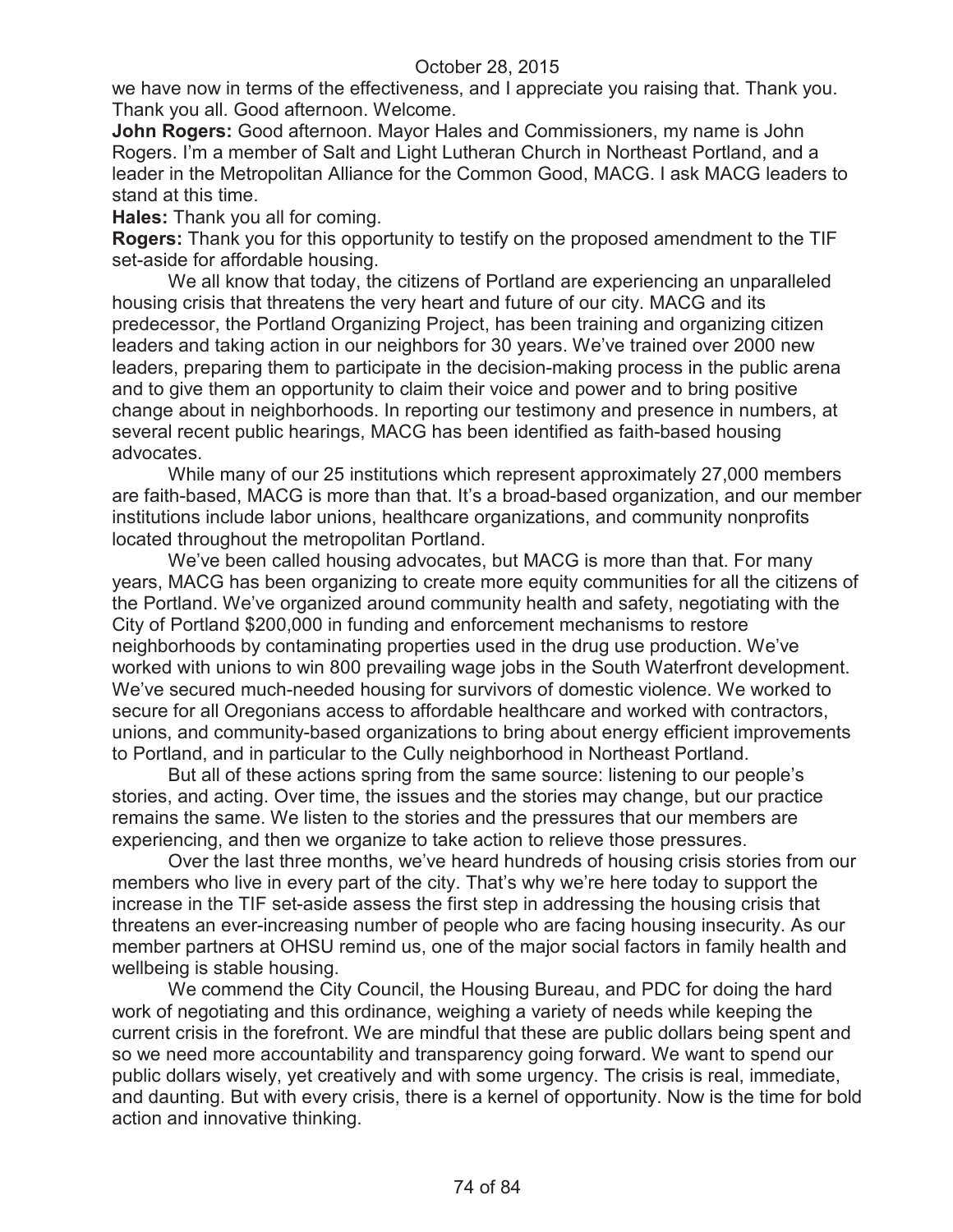We look forward to working with you, our community partners, and private developers. Together, we can find permanent funding for housing, new tools to ensure that housing remains affordable and permanent, and more imaginative ways to build it. The TIF increase is a good first step to address the crisis. Now, let's make this an opportunity to envision new housing possibilities not only for ourselves, but for our children and our grandchildren. Thank you.

**Hales:** Thank you very much, thank you. Good afternoon.

**Francia Velazquez:** Good afternoon. Se*ñ*or Alcalde Hales, and Se*ñ*ores Commisionados. [via translator] Mayor Hales and Commissioners, my name is Francia Velasquez, and today I feel very sad. I am sad because I have no permanent address to tell you. I am sad because this feels like my life was taken away from me along with my home.

I arrived in North Portland 12 years ago with the hope of finding a new home and stability for my family. I have a husband and three children aged 17, 12, and 11 years old. We made a life here. My children were born here, they've grown up here, and attend school in the Piedmont neighborhood where we lived.

This year, our apartment building was sold without warning. They came to our home and told us that we can no longer live here. They didn't think about how this would affect us, whether we had a place to go. They did not think of the emotional and physical damage that this would cause to my family. They didn't offer us another place to rent or enough time to find another apartment. They just evicted us. It felt so unfair.

During our housing search, we met bad people who hurt our morale with negative racist comments. The stress was terrible. My children couldn't enjoy their summer vacation. The effects of stress caused one child to be hospitalized. We spent all day, every day searching without resting and without finding a place to live. We spent sleepless nights thinking, "What are we going to do? What will our future be like?"

We called the company that bought the apartment building to ask them to just give us two more days. They said no. They said that if we didn't move out, the sheriff would come and force us out. We had no alternative, we gave away all our furniture. We can survive on my husband's income, but we weren't able to save enough to store the furniture that it took us 12 years to sacrifice to purchase. We lost everything.

We are lucky to have family nearby, so we moved in with them. This allows my children to continue in the same schools for now where they are very attached. This is critical to their education and wellbeing. But it is 11 of us in a three-bedroom house. It is crowded and stressful for everyone. It's scary because we could all be evicted from the house for breaking the rules with so many people there.

I hope to find stability for my children, a place they can call home again. Please, we need more accessible, fair pricing housing. Thank you. God bless you all. **Hales:** Thank you. Thank you for coming. Good luck. Hopefully -- there are quite a few people in the room that would like to help. I think you see five of them right here. Thank you. Come on up, please. Welcome and good afternoon. Who'd like to be first? Your mic is on so you might as well.

**Bianetth Valdez:** Good afternoon, Mayor Hales and Commissioners. My name is Bianetth Valdez, representing Welcome Home and the tireless, fearless advocates of Portland. These voices were represented to you earlier this afternoon when we presented with 300 post-cards of the many people who need a call in need of action for more affordable housing in Portland.

I would like to take the time to read some right now, and I encourage you to read some as well in your free time. These are really heartfelt stories and personal stories of many people in the community who want more livable and affordable homes. I encourage you to read them, and let this be just the first action in getting more affordable housing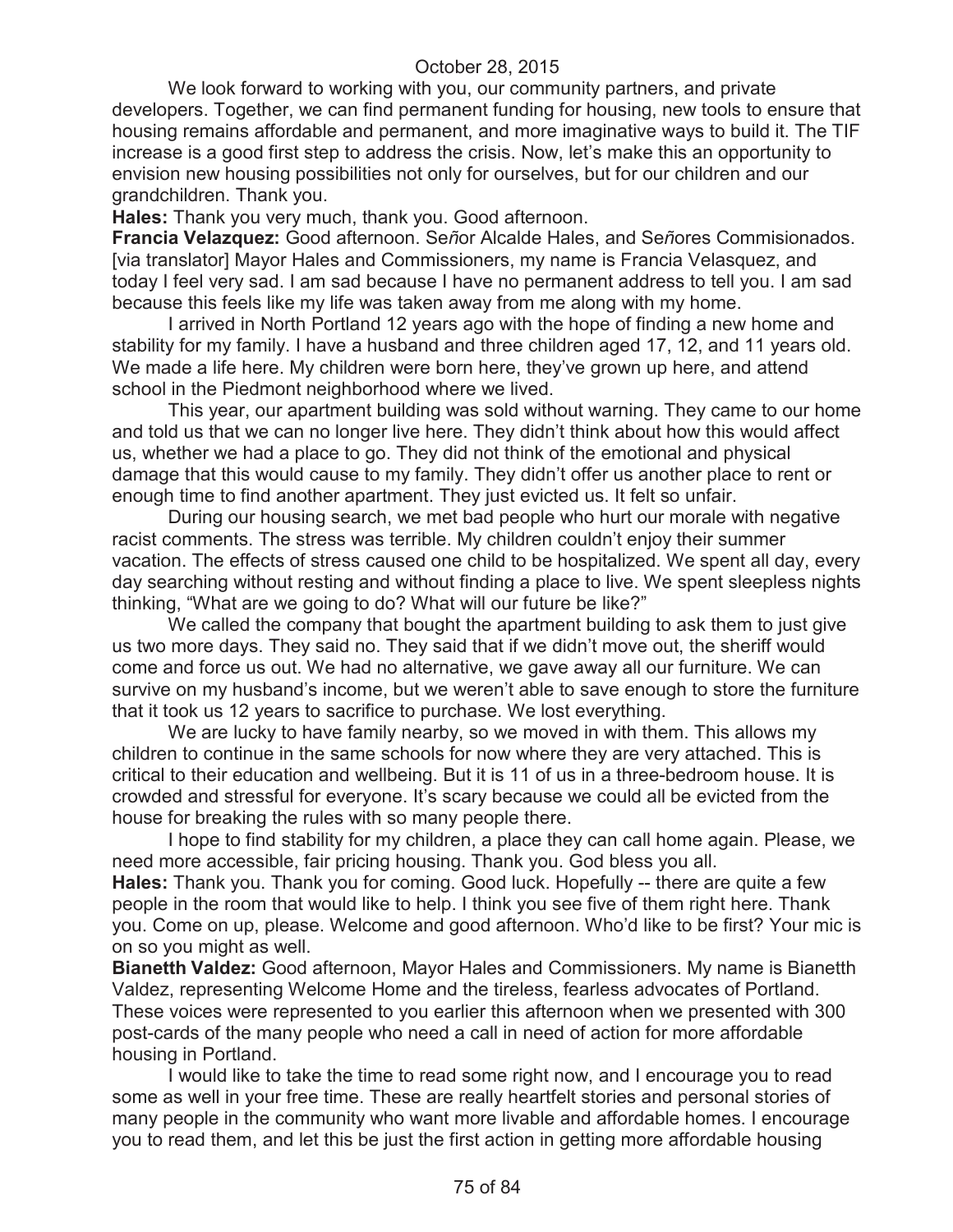within Portland. This is not just our -- this is our first step that we have, but we have a long way to go.

One reads: I have worked with families and individuals for homeless for the past 20 years and have seen the increase due to the lack of affordable housing. I support an increase in funding for affordable housing using a larger proportion of the tax increment financing. Please remember us, the low income people of Portland. I've lived here 72 years. Housing is a human right and a mark of our civic decency to increase the access to safe, clean, and affordable housing. It is a matter of safety for all and an opportunity to say who we are as a community. Please consider this. Our city needs to work for people of all income levels. The best time to address this was 20 years ago. The next best time is now. Home is where the heart is. Don't lose the heart of Portland. Thank you for your time, and thank you for supporting the policy.

#### **Hales:** Thank you.

**Linda Robinson:** I'm Linda Robinson, I live in the Hazelwood neighborhood, which includes the Gateway urban renewal area. I wanted to start by saying that I was disappointed and there didn't seem to be much effort made to reach out to the people who've been involved in the Gateway urban renewal for 15 years or more. I'm not sure that there was much effort to contact even any of the people who were on that citizen advisory committee, and I'm still disappointed that they disbanded it. This would have been a great opportunity to discuss what some of the trade-offs might be -- you know, if you increase the spending that affordable housing set-aside, what are we giving up? Give us some say in which part of the budget might go away. I'm still thinking that even if they were not monthly meetings, if we had some sort of way to reach people.

Also, I just wanted to say that the East Portland Action Plan -- and a lot of us who live out in East Portland -- we are trying to prevent displacement. We haven't gentrified yet. We're trying to put things in place, put affordable housing permanently in place so that when we do, when the prices do start going up in Gateway, we retain the affordable housing that we have. So, we're not against affordable housing.

But when you look at Gateway and East Portland, very few households there make more than the median family income. I mean, almost all of the housing that exists in East Portland is affordable housing by the nature of the fact that it's cheaper there, which is why people are moving there. So, we have a lot of affordable housing. What we need is to put money to build more affordable housing, put money into rehabilitating and converting some of the privately-owned properties so that they stay affordable housing when and if the other rents begin to rise. So, if you're going to put more money into affordable housing and Gateway, I prefer to see it go into that way -- to rehabilitate, make better some of the older housing that we have, and keep it so that it stays affordable housing in the future.

And one other concern of mine is that the work session that I saw -- PDC said that they would put the affordable housing on the property adjacent to the new Gateway park, which will be built starting in March or April. That's not consistent with the master plan that many of us spent a long time developing. There are other PDC-owned properties in Gateway. This is not the place for affordable housing. We need to put what was planned there so that we can generate more TIFs so we have more TIFs so that you can put into affordable housing. We don't have much of anything that generates TIF, and that project was designed to generate TIF and should stay that way.

**Hales:** Linda, let me offer reassurance from my perspective, and that is what each district is contributing to this effort varies widely, obviously, from district to district. The proposal was that there would be an additional two million dollars -- **Robinson:** We don't have a lot --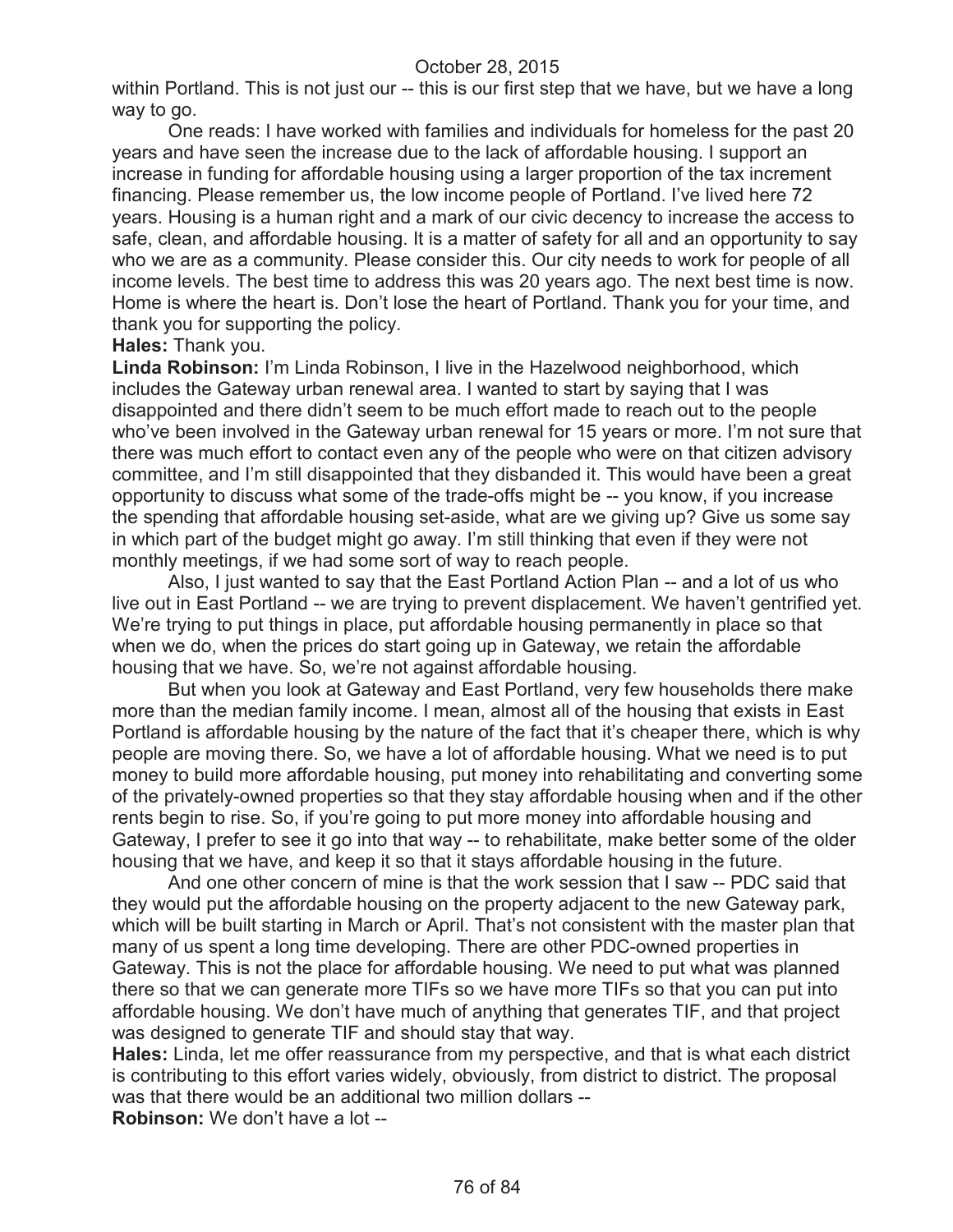**Hales:** I understand that, so each for their ability. But also, how we address the affordable housing need in each district doesn't have to be the same. So, it does not have to be a generic project -- in fact, I guarantee it won't be.

**Robinson:** Which is why I wanted to emphasize what our need in Gateway is. **Hales:** And we've heard much of the same from Lents -- that they have a specific action plan, they have certain things that they want to see. And so our commitment here is that yes, we're going to raise the total amount of commitment to affordable housing, how but how we do it in each district really needs to be involving people from that district, as you mentioned, and won't be the same because of the market conditions are wildly different in different parts of the city. Pearl District and Gateway are in a little bit of different situations in terms of market, so let's get real about that and have a strategy that makes sense in each case.

**Robinson:** Right. And it could be part of our prevention of displacement goal. **Hales:** Yeah, good point.

**Fish:** Linda, can I ask a question? I have a recollection -- we were involved in that master plan for that park, the Gateway park. There was a park, a plaza, and then there was a building, and that building was originally conceived of as being office space, and -- **Robinson:** Originally, but then it was changed that it would be housing because we wanted to have eyes on the park in the evenings and weekends, but it was talked about being primarily market rate housing -- which incidentally, Gateway is affordable housing at this point -- but could go up with the market, but maybe with some affordable units in it. **Fish:** But what happened to the concept of mixed use, ground floor commercial?

**Robinson:** It's supposed to be ground floor commercial, but the two -- the proposals that came in when they put an RFP out were all for nonprofit use of that space, and what we really wanted was a restaurant that would look out onto the park, we wanted businesses, commercial in that.

**Fish:** I thought -- and again, I'm a little out of date on this, but I thought that we were trying to activate the plaza and the ground floor both for some commercial vitality on that commercial strip, but also to provide eyes and ears.

**Hales:** We are, that's why neither of those proposals was accepted.

**Robinson:** Right, exactly. We went through two rounds because all the proposals that came in were nonprofit use of the ground floor level.

**Hales:** We're not there yet.

**Fritz:** And I've been working with Commissioner Saltzman and his staff in discussions with Parks as well to maybe to pull back on the current request for more proposals on that site. One of my thoughts is let's wait until we've built the park and people will see how

spectacular it is, and potentially we can get the market rate or even government offices or something there. I really appreciate you raising this point because on that particular site, yes, there's big dreams, and it needs to be a catalytic --

**Robinson:** It's really the focal point of the whole corridor.

**Hales:** Yes, it is. We'll keep working with you and get to a good result. Thank you. Welcome, good afternoon.

**Zoe Taylor:** Hi, I am Zoe Taylor, and I moved to Portland four years ago because I wanted to live in a progressive city and also one that has no snow. [laughter]

**Hales:** We'll try to make good on both.

**Taylor:** OK. I'm the face of white privilege. I own a luxury condo in downtown Portland, I have a pension, and social security. I have Medicare and health insurance. But guess what? It's not just about me.

Shelter is a human right. I'm grateful for all that I have, but what about the rest of the community? I was a struggling single parent in the 1970s, but I had the baseline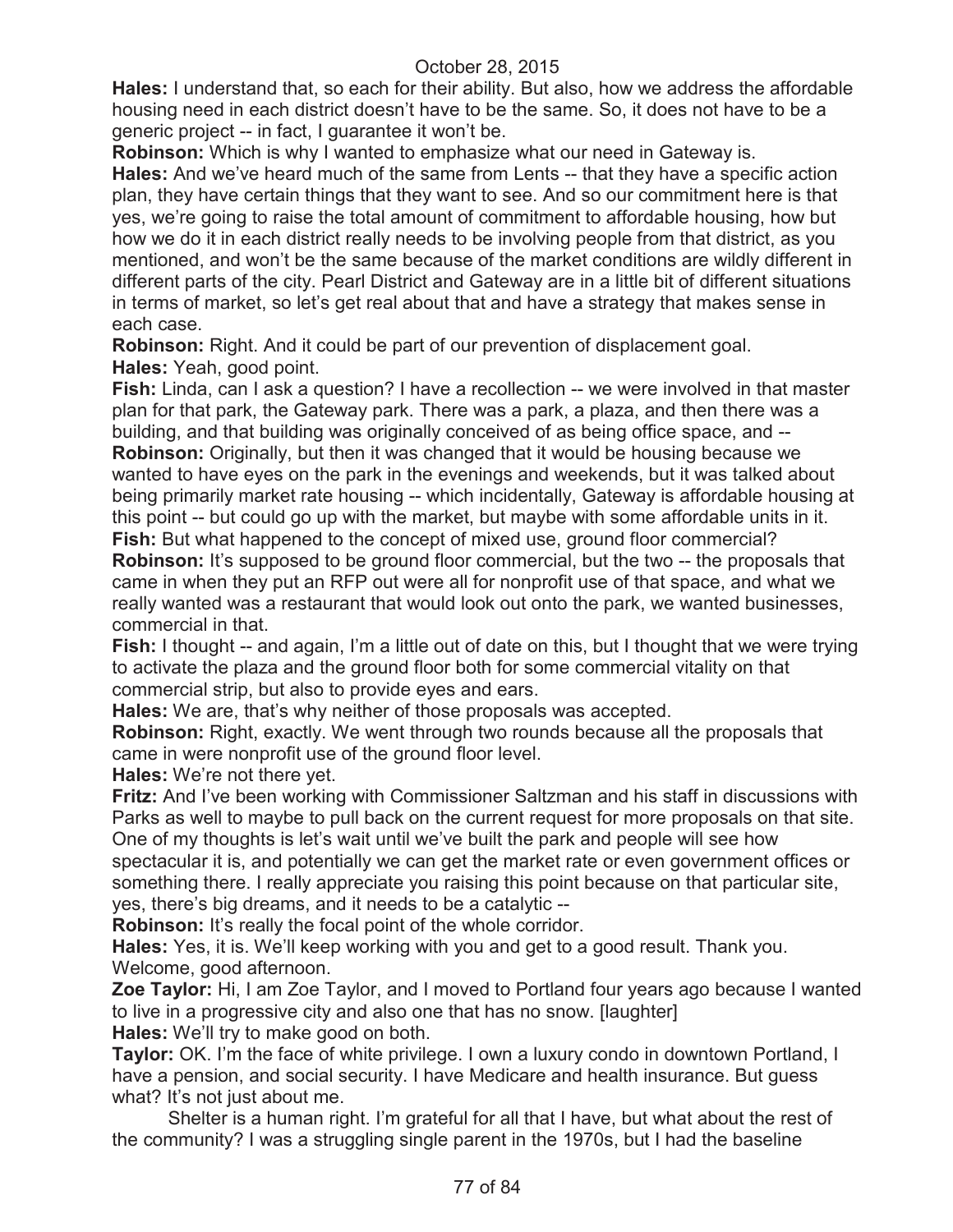privilege. And despite the discrimination in housing and employment, that baseline allowed me to succeed. I raised my son to serve his community and thus, I am a mother of a veteran Portland police officer. I give back, I volunteer at two shelters, I donate to various local NGOs. I don't just wait for the government to act. But what I do as an individual is just not enough.

You on the Council must ask yourselves, what kind of world do we want to live in? What kind of city? We must ask -- we must ask, you must ask -- what about the other 99%? What about the workers who serve us? What about those who do the jobs that we cannot or do not want to do? What about those whose hard work makes our work and our lives possible and comfortable? On our Justice Center, the words of Martin Luther King Jr. are inscribed: "injustice anywhere is a threat to justice everywhere."

So, members of the City Council, please show fairness, compassion, vision, and love. In addition to approving the increased TIF set-aside, continue to work the housing for everyone. Higher-end housing may support our tax base and our public image, but housing for everyone supports our humanity. We need more than band aids, we need substantive and continuing action, and we need it now. Take up that challenge that was alluded to before -- the opportunity that the current housing crisis office. Just do it, and walk the talk.

**Hales:** Thanks very much. Welcome.

**David Kingham:** I'm David Kingham, Lutheran Memorial Church. I work with like the church unit, and also I work with giving children food and stuff every week, every Tuesday -- so about 50 people -- so it's something I try to work with on that. Thank you for the Council for working with the homeless people also.

**Hales:** Thanks very much, and thank you all. We have a few more signed up? Peggy, are you still here? OK. Diane, you may get the last word. And not for the last time.

**Diane Linn:** Good afternoon, members of City Council. Diane Linn, Executive Director of Proud Ground. I was going to make the joke, it's not often that I get the last word in a situation like this.

**Hales:** Sorry, I stole your line!

**Linn:** [laughs] But that's fine. I will make it brief, mercifully, for all of you and for all of us, but I do want to thank you for the progress that we have made today. In this last window of time, we've just really had a momentum going, a focus on this incredibly important issue.

I just again want to thank Commissioner Saltzman for taking the lead on the nexus study. That's obviously a very important kind of calibration of exactly how much we really can generate out of the development of commercial that is going to require, hopefully, that workforce and housing balance that we all believe so much is important. And at the same time, I think that we do need to keep a full court press on the legislature to remove those barriers. I mentioned it before, we have more work to do. We may have an opportunity to close the door on it, remove that barrier in the 2016 session. We'll be in touch with you about our approach to work on that together. Almost an insult that the legislature would stand in the way of -- [indistinguishable] -- like yours to at least be able to apply these tools.

I just came back from a national conference with colleagues across the country, and I'm telling you, there are jurisdictions that are creating hundreds of units of housing using inclusionary zoning and linkage fee tools, so I think that we're going to need everything that we can get.

I'm also here to reinforce the message that you heard from Steve Messinetti at Habitat for Humanity about the home ownership component of the housing continuum. Absolutely focus most attention on the most needy -- I did that when I was in public office and I honor all of you for doing that, too -- and at the same time, we've got a look at the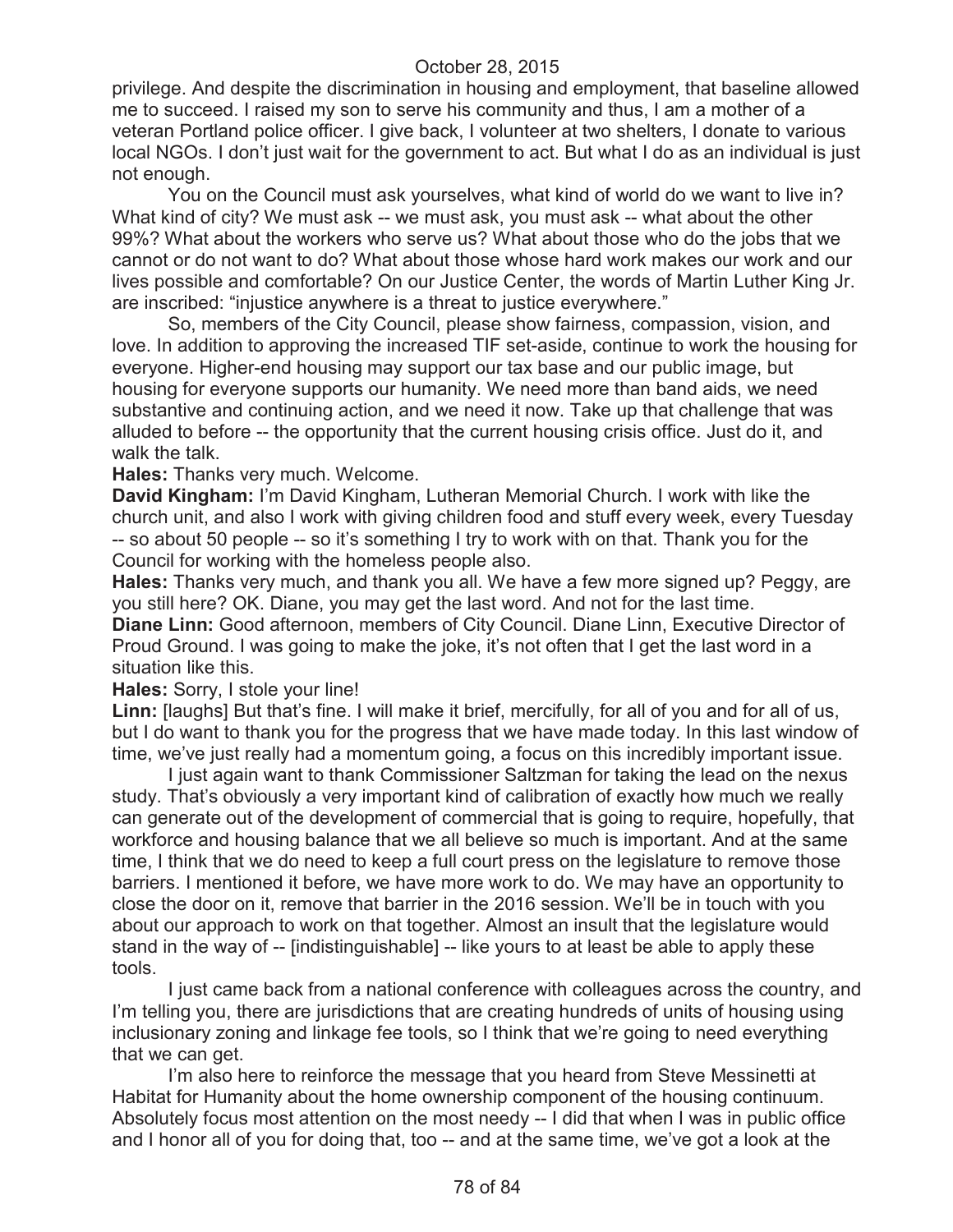holistic kind of comprehensive need to help people move out of the subsidized rental - which can be very expensive -- when they are ready and stable into home ownership opportunities and instead of having them compete in the rental market that's almost impossible for a lot of families. As Steve said, we are creating opportunities that will stabilize families once and for all, anchor them in communities, and allow those children to go to the public schools and stay put for the duration. It's a lifecycle kind of solution as opposed to these continual efforts to just hope that the transition is going to work for families.

So, there was a lost in translation problem I think with the home ownership program between PDC and the Housing Bureau. No one's fault specifically, it's just -- I think that it is something that we would really love to talk to you about because I think we could do a better job of being creative at leveraging all those resources. I spent much of my career, as you know, in the homelessness arena and have a deep commitment to that. It's not to take a cent away from that effort, it's to be creative with leveraging what we can bring to the table at Proud Ground and create permanent home ownership and market protect the units citywide so we can reduce the displacement going forward into the future. Again, if we'd been able to plant the seeds years ago -- if can't do it then, today is as good of a day to do it going forward.

So, of course, the set-aside now increased in the different urban renewal districts is what many of us came to talk to you about, and in representing that wonderful coalition back to this, we thank you very much for being so responsive so quickly. Sometimes these things take longer, and you're responding to the crisis that the community is really feeling.

And finally, I would just say that it is going to take creativity, it's going to take partnerships, it's going to take leveraging, and we should continue our work to do it using the information we've got going forward. In order to save those very expensive units of housing for people that need them most, we've got to look up the continuum and help the families move into the most appropriate housing for them citywide at all levels of the median incomes up to 100%, ideally. So, we look forward to that continued partnership and wish you all a great afternoon.

**Fish:** Diane, since you had the last word, can I offer two observations? The first is that I don't think that the affordable home ownership agenda got lost in the hand-off. I think we hit the worst recession in yours and my lifetime and the housing market collapsed. So, I think that the opportunity to implement some of those goals became compromised at a time when people couldn't get financing, and people were hammered during the recession.

I have one regret, however, and that is that we didn't take a page out of the Habitat book and do massive land banking during the recession. Habitat had John Gray's money, and John Gray's allowed them to buy tracts of foreclosed properties and in areas of the city where the developers gave up on the developing, they came in and bought it at a discount. I wish we had done a lot of land banking because there wasn't the same opportunity to get people into homes, but we could have, I think, acquired dirt at a discount. So, I regret that.

The other thing about inclusionary zoning. There are four democrats in the senate who keep us from getting the preemption lifted. My own personal view is last time we complicated this exercise by crafting a legislation and putting side boards rather than just lifting the preemption. And I'm going to be arguing that our strategy this time is lifting the preemption. But three of those democrats in the senate don't live in the Portland metropolitan area. So, it really on some level doesn't matter what we think. If we don't mobilize the people in their districts and across the state to say this is a statewide problem, we're not going to win the fight in the senate. We've got Tina Kotek in the house. We're not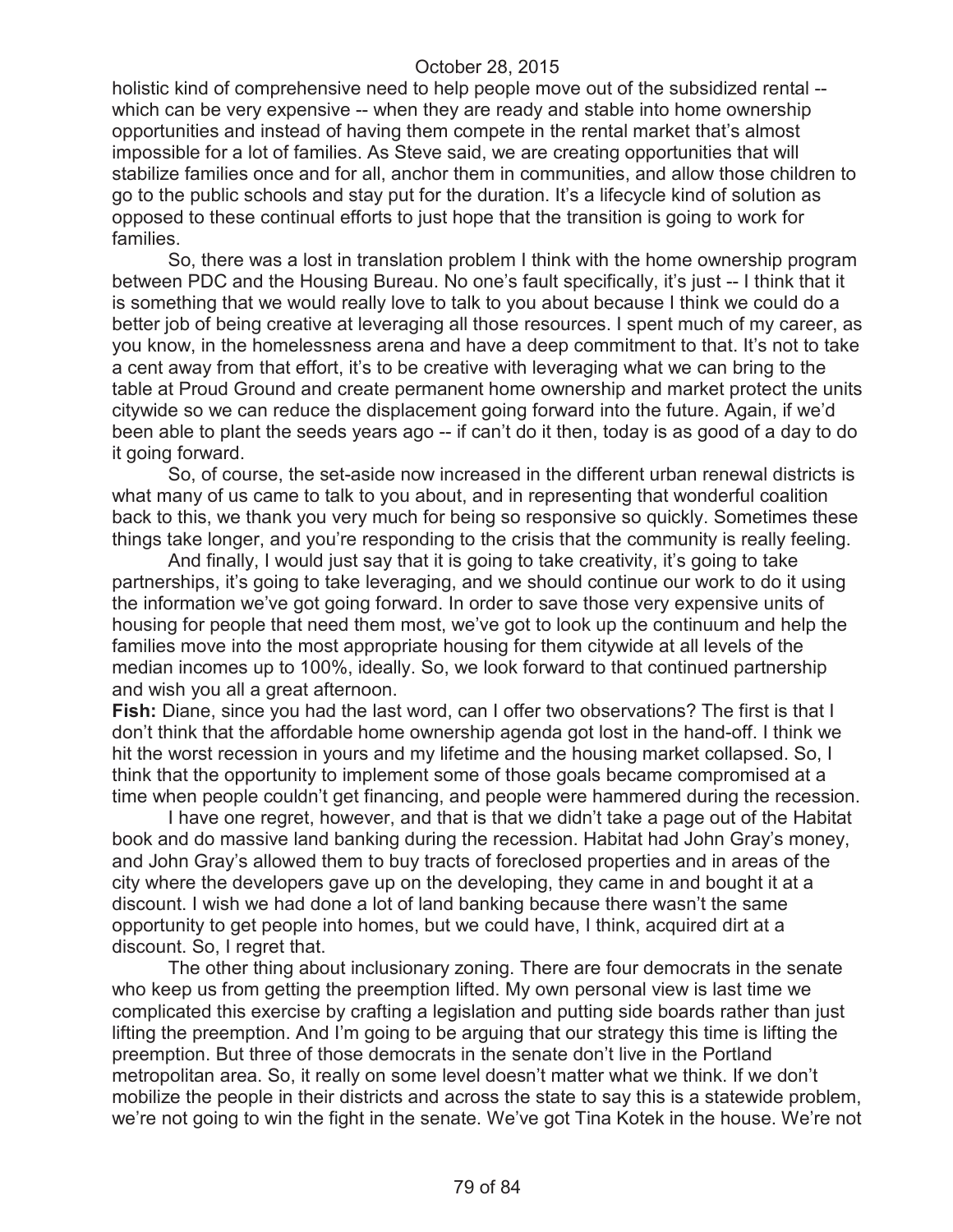going to win it in the senate and three of the four democrats that blocked us last time don't live in the Portland metropolitan area.

So, I hope that as we look at the short session opportunities for the next biennium that we focus on a clean lifting of the preemption. Keep it simple. And I hope that we develop a strategy to appeal -- to make the case to a number of our friends in the senate that maybe still have concerns about what this means. But that will not be Portland's voices that carry that day, it will be mostly voices in places like Eugene and on the coast. I think that that's where we should be focusing mobilizing support.

**Linn:** Proud Ground has a contract with Lincoln County working statewide. The wonderful mayor of Eugene, Bend, places like Hood River that have absolutely no housing inventory are really attuned to this. The coalition was pretty statewide. You're absolutely right. We can discuss the political nuances of sausage-making in Salem as it goes sometimes and figure out the best path to win the day to allow us enough latitude to use this tool in Portland and statewide.

**Fish:** I just point out that last time, the legislation that was debated didn't have anything to do with rental housing which made it fundamentally flawed, and we didn't get past the senate where we have a majority. So, there's two pieces that we should revisit if we're going to get this over the goalpost in the short session or next time.

**Linn:** Completely understand, want the same thing that you do. There are reasons for that and we can discuss that offline. Thank you so much.

**Hales:** Thanks very much, Diane.

**Linn:** You bet.

**Saltzman:** Before we move to voting, I just want to clarify for everybody in the audience exactly what we're voting on today. So, we are voting today on the resolution to go ahead with the nexus study, the linkage fee study that will look at developments' impacts on affordable housing. And next week, as per our Council procedures, we will vote on whether to increase the tax increment set-aside from the 30% to 45%. So, just for clarification.

I just also wanted to take this opportunity to thank a lot of people that worked very hard on the tax increment set-aside, since many of them probably won't be in the audience next week when we actually vote. I want to start out with first of all, thanking the Portland Housing Advisory Commission; the Portland Development Commissioners; Patrick Quinton, the Executive Director of PDC; and Kurt Creager, Director of the Housing Bureau for their collegial work on these issues. It was not easy -- as I mentioned in my opening remarks -- to get to where we got to with 45%, and that does bring me to thanking once again Mayor Hales, but also the people who work behind the scenes to make us look good, and that's people like Kimberly Branham, the Deputy Director of PDC -- I hope I got your title right -- Julian Detweiler of the Mayor's Office, Sonia Schmanski in Commissioner Fish's office, and last but not least Shannon Callahan in my office and Brendon Finn. Couldn't have gotten there without the dedicated work of all the staff who helped to push us, the electeds or the appointeds, across the finish line in this great compromise. Thank you very much.

**Fritz:** Commissioner, is there a reason we can't add an emergency clause to the second ordinances?

**Hales:** So long as the Council would like to do that.

**Saltzman:** If we're unanimous, I guess, yes --

**Hales:** Let's take action on resolution because that does not require any amendments and we'll see if we have a motion to add the emergency clause.

**Item 1122 Roll.**

**Novick:** I wanted to add to Commissioner Fish's frustration about the tools that we don't have. We don't have inclusionary zoning until we get some of those four Democrats to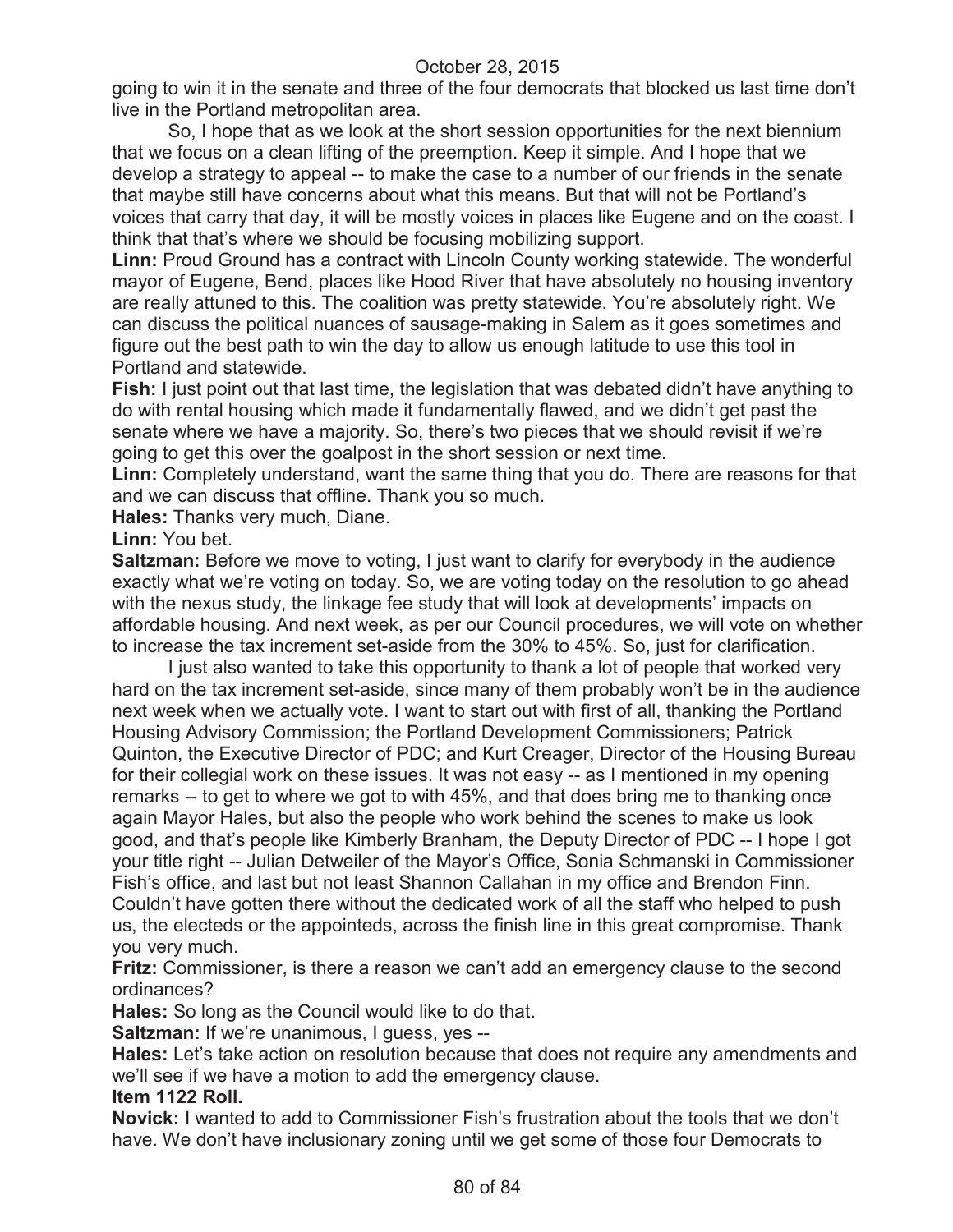switch or if they are replaced or get some Republicans. I look at the housing market, and it seems that we have all these rich people moving to Portland and buying houses at really expensive prices, and I think wouldn't it be nice if we had a luxury tax on houses above, say, half a million dollars. But we can't do such a luxury tax because the voters of the state a couple years ago passed a ban on real estate transfer taxes. I've talked to some legislators about asking the voters if they would consider the taxes only when houses are above 500,000 or, say, a million. So it would be interesting to see if they act on that.

It's also frustrating that the operations of Measure 50, the arcane property tax limitation that was passed in 1996, prevents us from getting the full value of the housing appreciation we've already seen on regular property taxes in recently gentrified areas. We have this ridiculous situation where taxes are much higher in East Portland than they are in expensive, recently-gentrified areas of inner east. If we had the full tax benefit of that gentrification, we could devote more resources to affordable housing.

So, absent those tools, we have to look for other tools, and I was excited when I heard about this linkage fee. I think I first recognized this as an option when Joe Zehnder told me about it when we were both on a trip to Toronto a few weeks ago. I applaud the Commissioner and staff for their creativity and hope this will be a valuable tool. Aye. **Fritz:** Commissioner Saltzman, I especially appreciate that this study is done within existing resources -- that clearly, it is a priority to get the data which would supported any fees on this linkage plan, so I very much support this. Aye.

**Fish:** Thank you, Dan, for bringing this forward. This is one of a number of innovative ideas that you've spearheaded as the Housing Commissioner, and I am frankly proud of the work you have done, particularly in the last two months, and I'm pleased to vote aye. **Saltzman:** Aye.

**Hales:** Thank you very much. It's courageous and creative and will make a difference.

Aye. Is there a motion to add the emergency clause?

**Fish:** I move to add an emergency clause.

**Fritz:** Second.

**Moore-Love:** We need some language for that.

**Hales:** We're just adding the emergency clause.

**Moore-Love:** But we --

**Fritz:** Because --

**Hales:** Oh, a justification? Because there is a declaration of a housing emergency, we add the clause to this ordinance.

**Fish:** Karla, thank you for keeping us on the straight and narrow. [laughter] We are very lucky to have Karla.

**Saltzman:** It passes with a straight face test with her -- [laughter]

**Fish:** She does a superb job in her capacity. Thank you, Karla.

**Moore-Love:** You're welcome. Thank you.

**Hales:** Now we can take a vote.

### **Roll to add emergency clause.**

**Novick:** Karla, just to reassure you, we won't start declaring an emergency on every topic that we want to add an emergency clause to -- this is I think a unique case. Aye.

**Fritz:** Aye. **Fish:** Aye. **Saltzman:** Aye. **Hales:** Aye.

**Hales:** OK, and now on the ordinance, as amended.

### **Roll on Item 1123 as Amended.**

**Novick:** I am incredibly impressed by the all the work that people have done in the past few weeks. I really appreciate the fact that staff and fellow Commissioners did a great amount of outreach. I know that there's people in the Lents area and Gateway areas that are still worried, but I think that some of them were reassured. I'm concerned by the case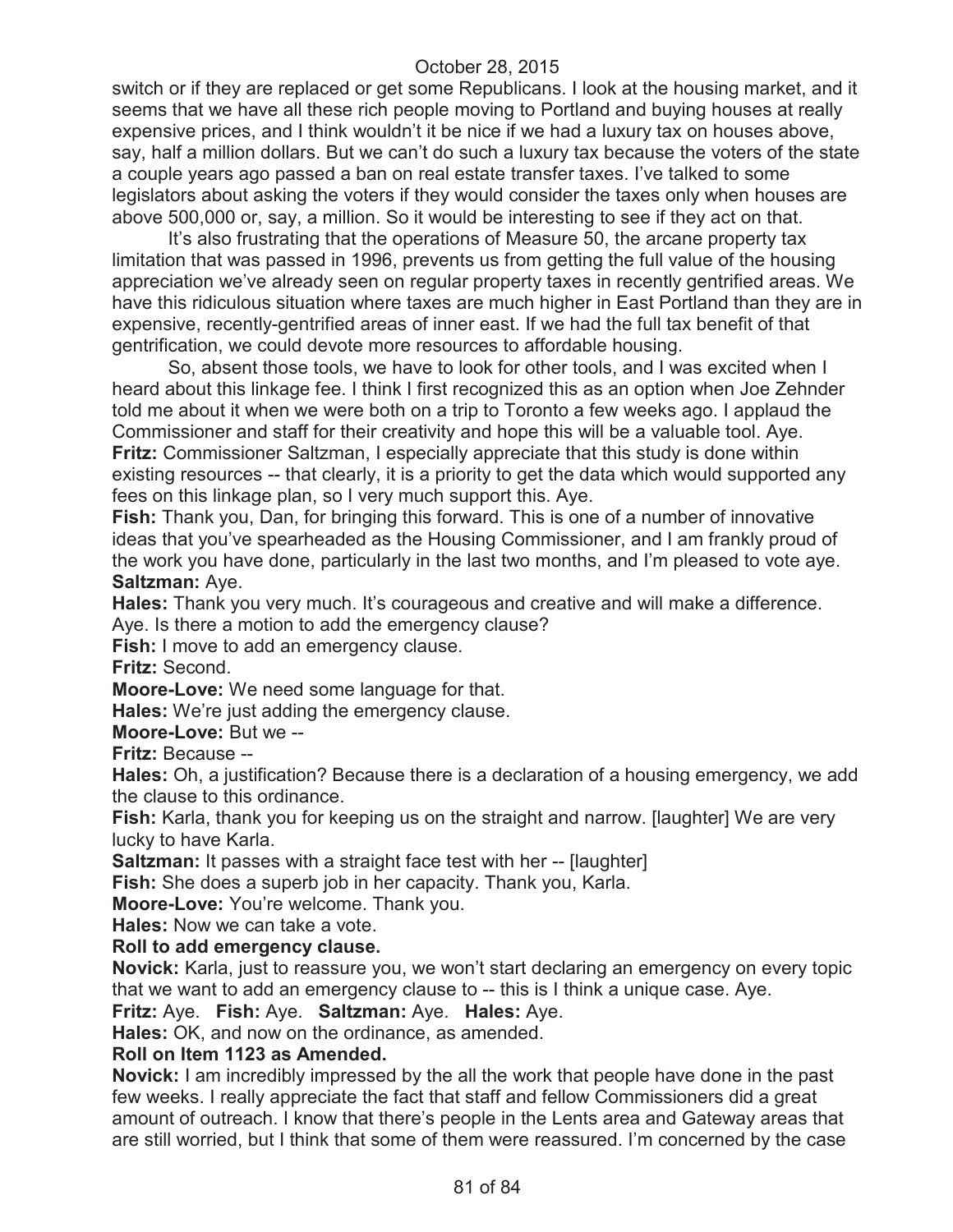that Frieda Christopher from David Douglas made, so we are not making everybody happy. This is not a perfect process, but also not a perfect situation. I also know that people thought it would be nifty to get to 50, but 45 is, obviously, significant progress.

So, I wish that we were not facing this housing emergency at all. I wish that there were easier ways to deal with the problem. I recognize people have legitimate concerns. But this is an important step. It will create housing units. I very much appreciate the work of the bureaus and the advisory committees and all of the advocates and Commissioner Saltzman and Commissioner Fish and the Mayor and Commissioner Fritz for working on this. Aye.

**Fritz:** I appreciate all the work of the staff in the Portland Development Commission as well as the Housing Bureau, but particularly all the input we received from the community and from each community that's affected by this. I appreciate that the resolution, the ordinance is now more nuanced and looks at specific urban renewal districts. Thanks as always to the League of Women Voters for weighing in with their advice.

I hope -- we have heard a lot of concern about the advisory committee being now a citywide advisory committee, and it seems to me that reconstituting the Gateway, Lents, and Interstate urban renewal committees in a different format, perhaps, and perhaps through the Portland Housing Bureau specifically to guide these changes forward, would be, yes, more work in the near term, but in the long run would help to make sure that the communities have their voice and that they know what's happening and that they know which order it's happening in. So, I urge you to consider that as a process to move forward. And I dedicate my vote to Gretchen Kafoury. Aye.

**Fish:** I began today thanking and acknowledging the people who brought us this day, and again, I want to thank the Mayor and the Housing Commissioner, my colleagues, MACG, the PHAC, all the advocates who have been pushing hard for us to step up and address this challenge, each of you who have taken time from your day, the Welcome Home coalition, all of the heroes in the field doing the hard work that have caused us to take this action.

This is not new money per se, this is reprioritizing existing money. So when we hear the voices of people saying "we need new money," let's remember that we are reprioritizing existing funds to meet a crisis, but we're not yet at the point where we have robust new money. And we desperately need new money.

I'll close with a story. I start every day at Peet's on Broadway, and early this morning I was with some friends having a cup of coffee. A middle-aged woman walked in and she was drenched because she had been outside. And she was homeless and she had a bruise on her face. And when she came up to me, she had alcohol on her breath. And she asked me for a dollar. I hesitated for a second because I instinctively want to help everyone that needs help but I also want to make sure the money goes to the right cause, and that's why I generally give through trusted nonprofits who then provide the service so that I know that the dollar is being well-spent. But she was standing there wet and cold and homeless and alcohol on her breath and asked for a dollar so I of course gave her a dollar.

When she left, one of my friends in the table said, "you know, shame on the City for not providing a shelter or a home for her and instead spending money on" and he rattled off a number of things as people often do, sort of acting in denial about the fact that we don't have enough resources as if we didn't spend money on curb cuts and if we didn't spend money on transportation alternatives, we'd have this huge pot of money to take care of everyone in need.

Well, that's a fiction. And I wasn't getting through to my friend until I changed the frame of the comments, and I said, let me put it slightly differently. The federal government is subsidizing your home and your second home. And it's a lavish subsidy, because we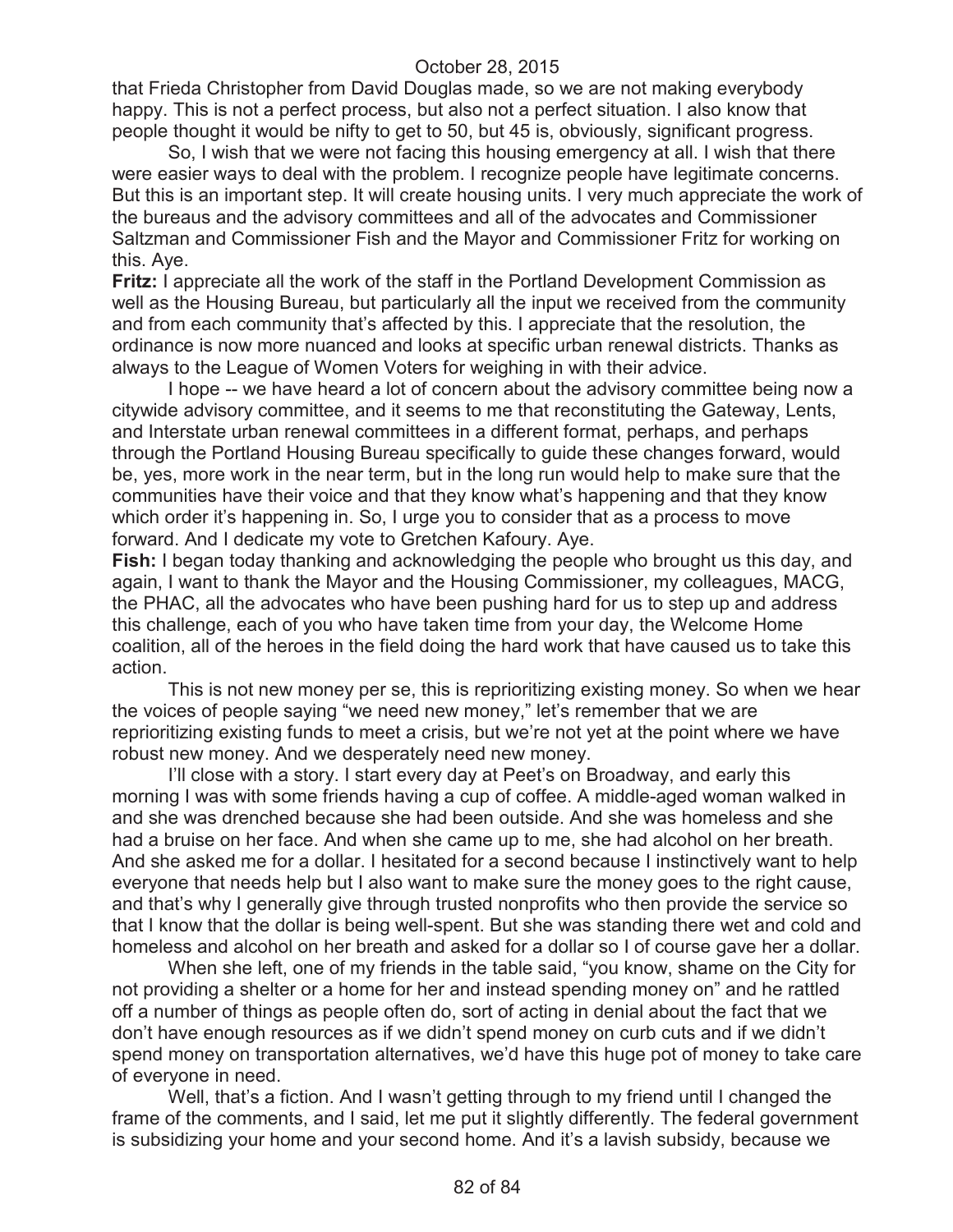allow you to deduct your mortgage and your property taxes. And you're getting one of the greatest gifts that you can get in our country, because you don't need it, but we are subsidizing your home and your second home and we are not providing the money for this woman. What's wrong with that? And I have to say, it caused us to change the frame of that conversation and it changed the outcome of that conversation.

We are a very generous nation in subsidizing the housing of people who don't need it, and we are awfully parsimonious when it comes to providing homes to people who desperately need them. We are going to take more urban renewal money today and we're going to allocate to housing, and I applaud Dan for brokering this deal. And we're going to take general fund money through the fall BMP in the regular budget and put it in housing and it will come at the expense of other programs. But we will not fundamentally change this debate until the federal government asserts its obligation to provide federal support for housing and until we have a new revenue source.

I will remind everyone here that there is only one issue that we have not heard in any of the debates at the federal level to date -- only one issue that I can remember on either side, and that is the role of housing in America.

So, I applaud the action today, and with the tools that we have, I think that we're acting responsibly. But let's not forget that in America, the biggest housing subsidy goes to the people who need it the least, and the greatest need goes unfunded. And until we change that dynamic, we are going to be moving the deck chairs on the Titanic to address this crisis and we will not be able to make the kind of serious social change that I think that we all support. Today, I'm proud to vote aye.

**Saltzman:** I very much appreciate the Council support for increasing the tax increment setaside from 30% to 45% and generating some 63, 64 million dollars of additional investment in affordable housing. I do pledge to the Lents and to the Gateway neighbors that much like as Bishop Steven Holt suggested that we take the North/Northeast oversight committee, expand its membership, and use it to provide us good input on how we spend those additional housing dollars in a way that's conducive with the hopes and aspirations of the geographic areas, which includes not only things like home ownership, but also issues around acquisition and rehabilitation versus new construction, and to have those things factored in before we make the final budget allocations under this new amount of money being dedicated by the City Council today. So, we will have that process, and we'll figure out -- we don't have the North/Northeast oversight committee in Lents or in Gateway, but I think that we have -- I know that we know the people there to contact to get the feedback that we need as we craft these plans, and we will do that starting tomorrow. So, I appreciate everybody's support and this is a significant increase in the amount of money dedicated to affordable housing, and I pledge on behalf of myself and the Housing Bureau that we will spend it wisely and effectively. Thank you. Aye.

**Hales:** I'm very proud of this City and this City Council. It was exactly three weeks ago that we declared a state of housing emergency. Government doesn't often do this much in a lot longer than three weeks, and there's more that we will do together because there's more to do. There are people outside who need to be in shelter, there are people who are losing their apartment because of a renovation or a sale or a rent increase or 30-day eviction that soon will not be a 30-day eviction also thanks to this Council in that same three-week period. I'm proud of the fact that we have focused on this emergency together, and together with a lot of people in the community. I want to thank you who are advocates for this.

And I want to second some of the comments that my colleagues have played starting with taking off, Commissioner Fish, on one of your points. And that is, it's important to remember that the federal government -- when I first arrived, most of what we were